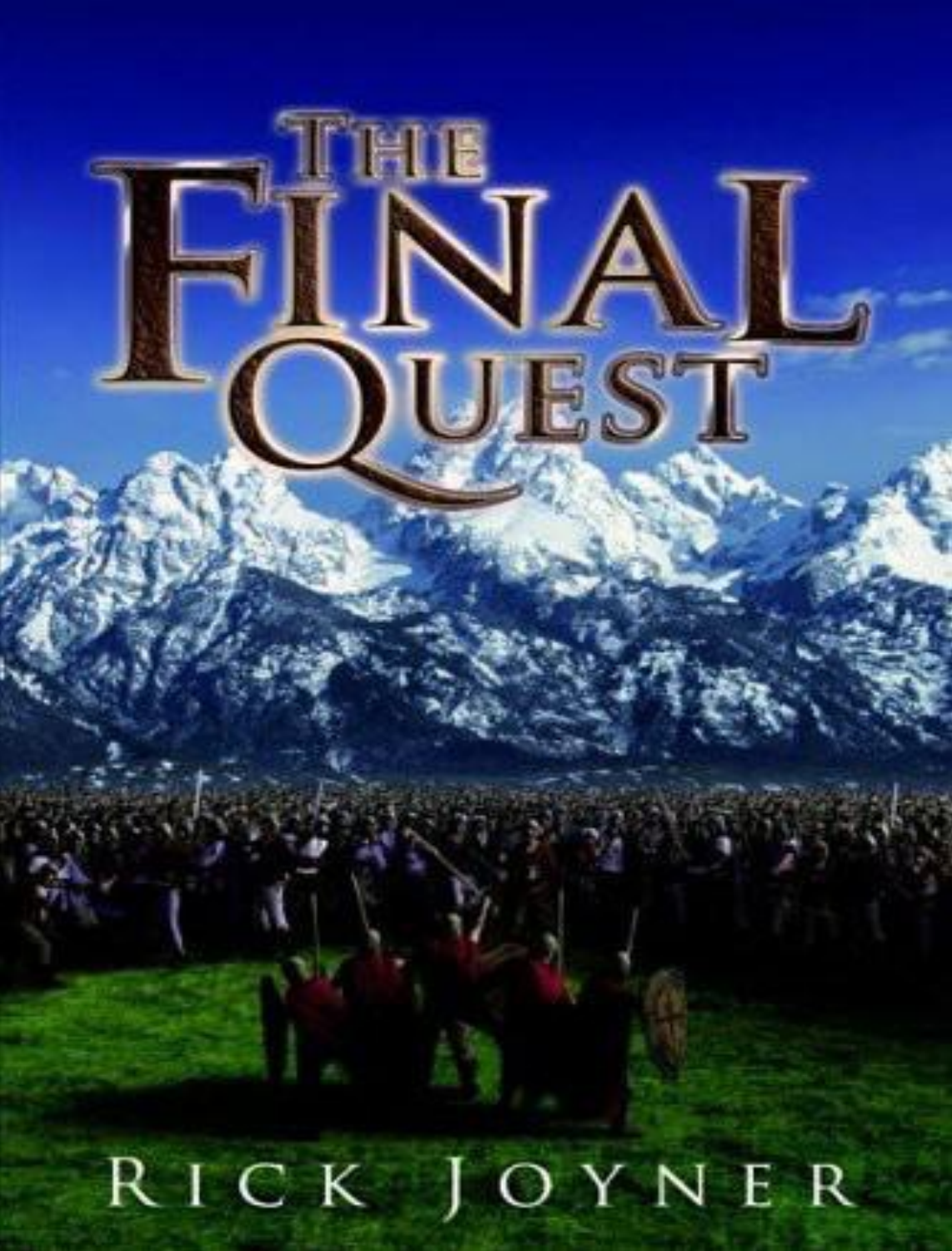# **The Final Quest**

By Rick Joyner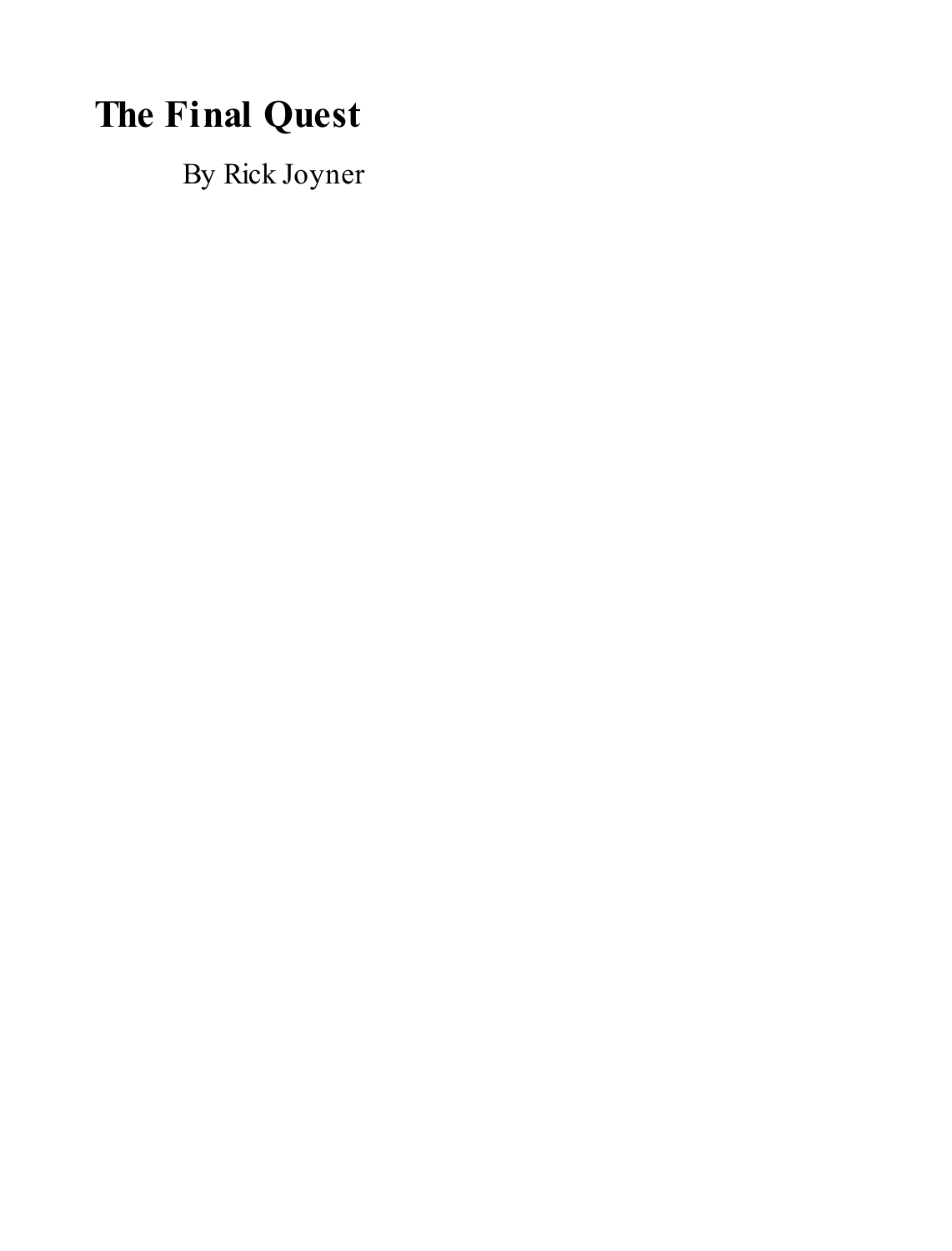# **Introduction**

In early 1995, the Lord gave me a dream, which was the first of a number of prophetic experiences tied together. I published a condensed version of the first dream in The Morning Star Prophetic Bulletin and The Morning Star Journal, under the title of The Hordes of Hell Are Marching. As I continued to seek the Lord about this great spiritual battle that I had seen, I had a series of visions and prophetic experiences that were related to it. I published condensed versions of these in The Morning Star Journal as The Hordes of Hell Are Marching, Parts II & III.

This series became probably the most popular writings we have ever published. We were deluged with requests to have all three parts published together in a book. I determined to do this and set about to fill in all that had been left out in the condensed versions. However, just when I was ready to give this to our editing department, I had another prophetic experience that was obviously related to this vision, and contained what I felt to be the most important parts of all.

These are included in Parts  $IV \sim V$  of this book (some of Part IV was published in Part III in The Journal). There is also a considerable amount of previously unpublished material in the first three parts of this book.

# **How I Received The Vision**

One of the most common questions that I receive about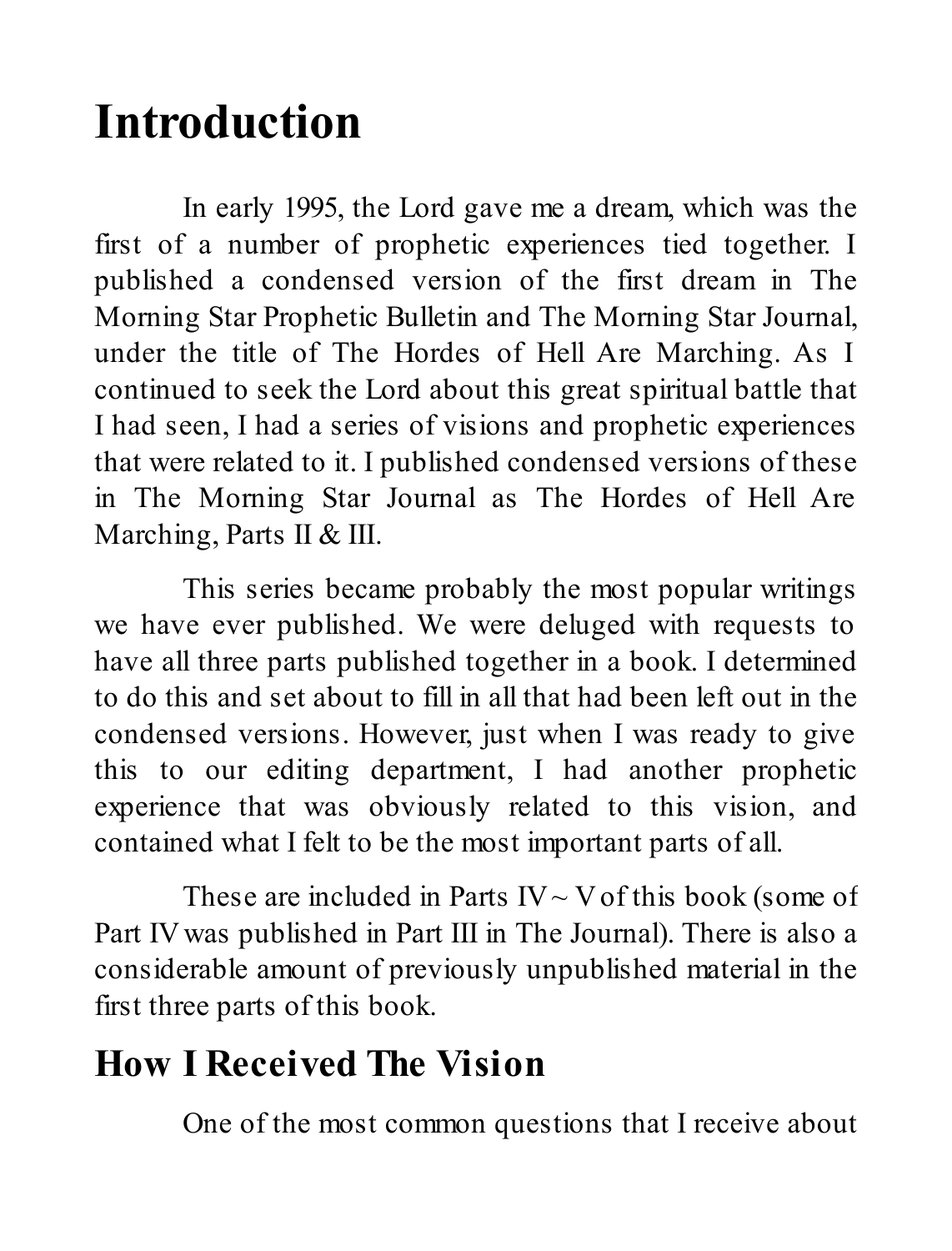this vision concerns how I received it. I believe that this is an important question, and therefore will attempt to briefly answer it here. First, I must explain what I mean by visions and "prophetic experiences."

Prophetic "experiences" as I call themare numerous and diverse. They include all of the primary ways in which the Lord has spoken to His people in the Scriptures. Because the Lord is the same today as He was yesterday, He has never ceased to relate to His people in the same ways, and these experiences continue to be found throughout church history. As the apostle Peter explained in his sermon recorded in Acts Chapter Two, dreams, visions and prophecy are primary signs of the last days, and the outpouring of the Holy Spirit. As we are obviously getting closer to the end of this age, these are becoming increasingly common in our time.

One reason why they are becoming so much more common now is because we will need them for accomplishing our purposes in these times. It is also true that Satan, who unfortunately knows the Scriptures better than many Christians, also understands the importance of prophetic revelation in God's relationship to His people, and he is therefore pouring out his own counterfeit gifts in great measure to those who serve him. However, there would be no counterfeit if there was not a genuine reality, just as there are no counterfeit three dollar bills because there are no real ones.

Soon after I became a Christian in 1972, I read this passage in Acts Two and understood that if these were the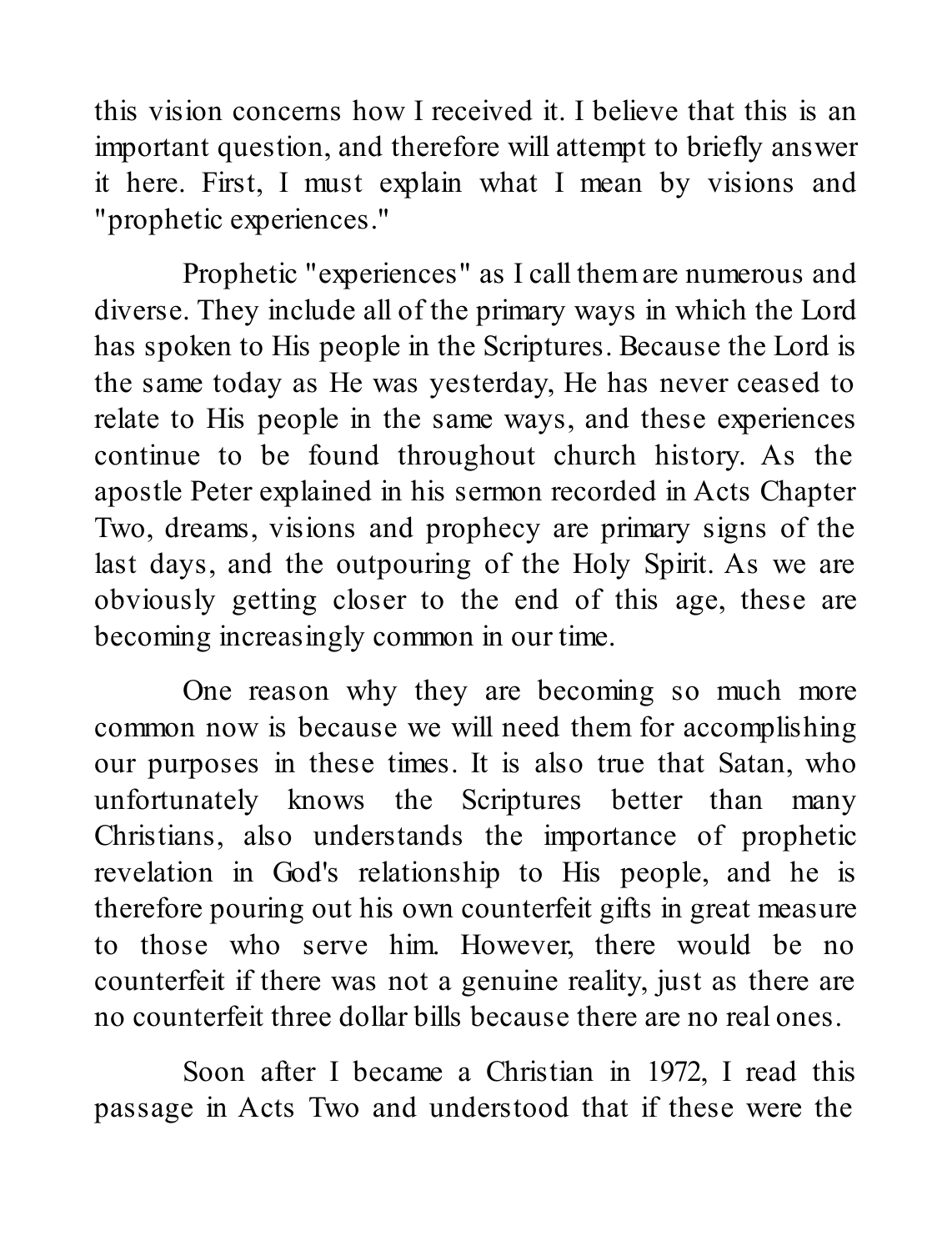end times it was important to understand these ways that the Lord would be speaking to us. I do not remember praying to have the experiences myself at first, but I did begin to have them, which gave me even more impetus for understanding them.

Since that time I have gone through periods of time when they would be very frequent. I have also gone through long periods of time when I would not have any such experiences. However, after each period of not having them they would return, and were either much more powerful, or much more frequent. Lately they have been both. Through all of this I have learned a great deal about the prophetic gifts, experiences, and prophetic people, which I will address in more detail in a book soon to be released.

There are many levels of prophetic revelation. The beginning levels include prophetic "impressions." These are genuine revelations. They can be extraordinarily specific and accurate when interpreted by those who are experienced and sensitive to them. However, it is on this level that our "revelations" can be affected by our own feelings, prejudices, and doctrines. I have therefore resolved not to use such expressions as "thus saith the Lord" with any revelations that come on this level.

Visions can come on the impression level, also. They are gentle and must be seen with "the eyes of our heart." These, too, can be very specific and accurate, especially when received and/or interpreted by those who are experienced. The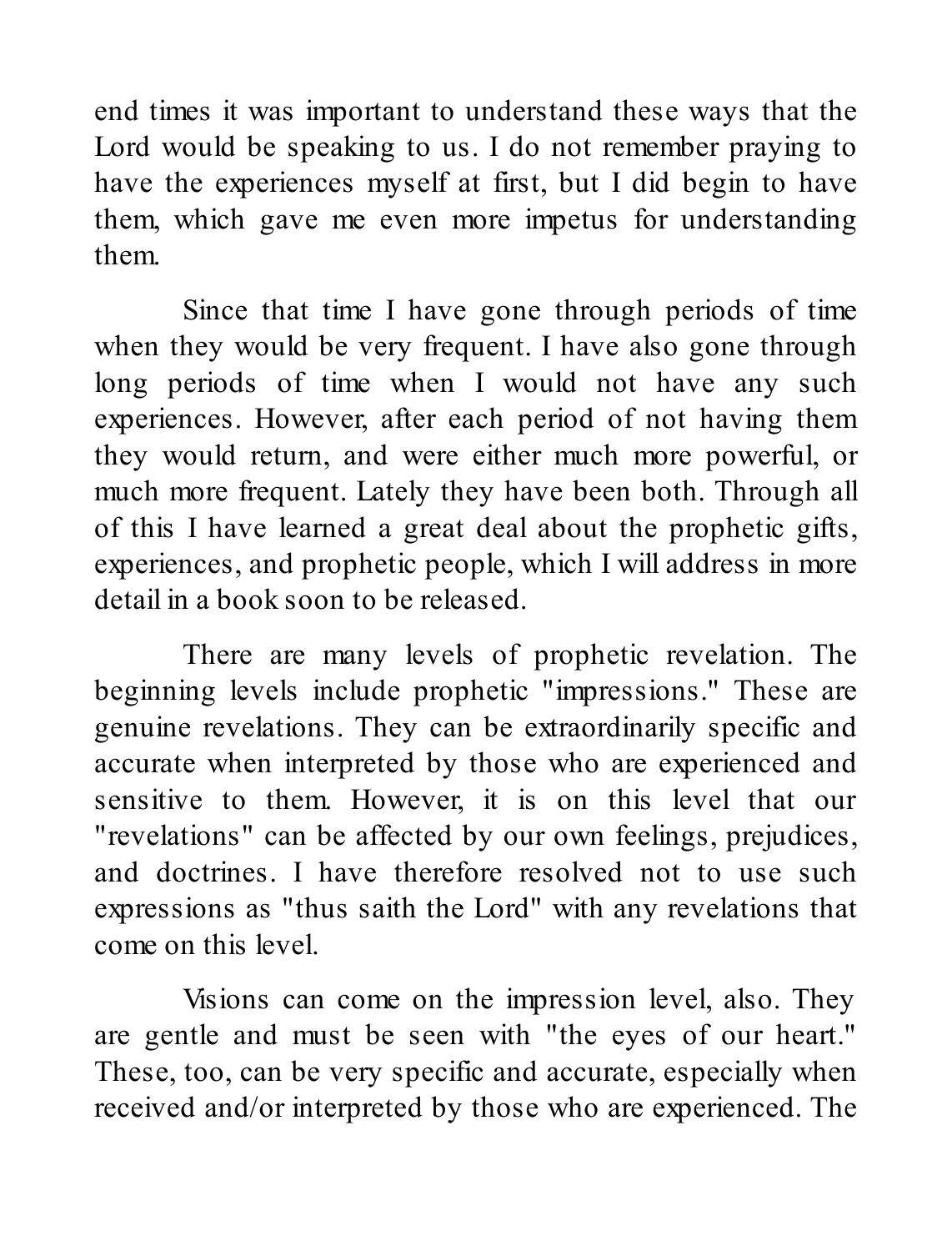more the "eyes of our hearts" are opened, as Paul prayed in Ephesians 1:18, the more powerful and useful these can be.

The next level of revelation is a conscious sense of the presence of the Lord, or the anointing of the Holy Spirit, which gives special illumination to our minds. This often comes when I am writing, or speaking, and it gives me much greater confidence in the importance or accuracy of what I amsaying. I believe that this was probably experienced by the apostles as they wrote the New Testament epistles. This will give us great confidence, but it is still a level where we can still be influenced by our prejudices, doctrines, *etc.* This is why I believe, in certain matters, Paul would say that he was giving his opinion, but that he thought he had [the agreement of l the Spirit of the Lord. In general, there is much more of a need for humility than dogmatismwhen we deal with the prophetic.

"Open visions" occur on a higher level than impressions; they tend to give us more clarity then we may have even when we feel the conscious presence of the Lord, or the anointing. Open visions are external, and are viewed with the clarity of a movie screen. Because they cannot be controlled by us I believe that there is far less possibility of mixture in revelations that come this way.

Another higher level prophetic experience is a trance, such as Peter had when he was first instructed to go to the house of Cornelius and preach the gospel to the Gentiles for the first time, and such as Paul had when he prayed in the temple in Acts 22. Trances were a common experience of the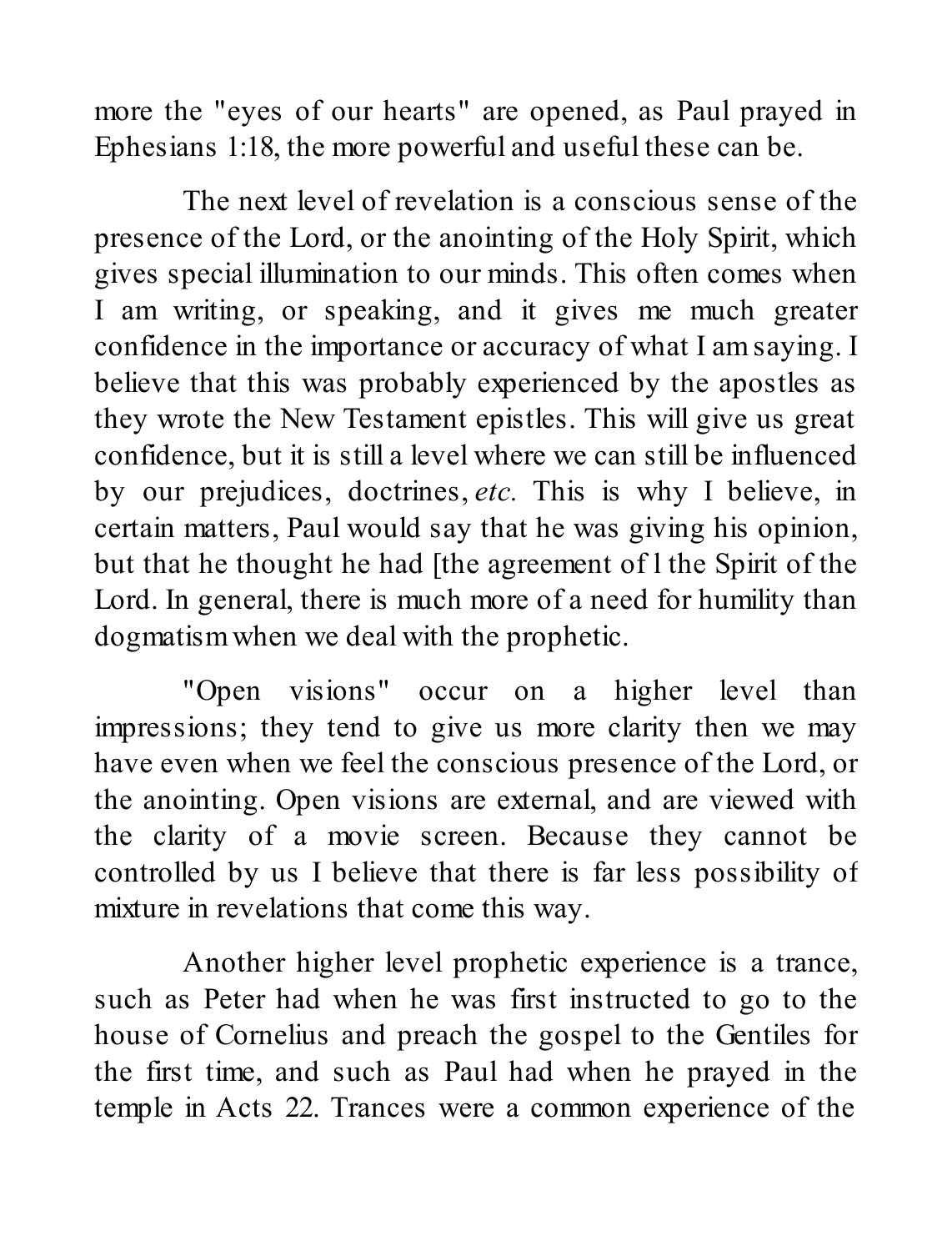biblical prophets. Trances are like dreaming when you are awake. Instead of just seeing a "screen" like in an open vision, you feel like you are in the movie, that you are actually there in a strange way. Trances can range from those that are rather mild, so that you are still conscience of your physical surroundings, and can even still interact with them, to those where you feel like you are literally in the place of your vision. This seems to be what Ezekiel experienced rather frequently, and what John probably experienced when he had the visions recorded in the book of Revelation.

The visions contained in this book all began with a dream. Some of it came under a very intense sense of the presence of the Lord, but the overwhelming majority was received in some level of a trance. Most of it came on the level where I was still conscious of my surroundings, and could even interact with them, such as answering the phone. When they were interrupted, or when things got so intense that I would have to get up and walk around, when I sat back down I would immediately be right back where I had left off. Once the experience became so intense that I actually got up and left the mountain cabin where I go to seek the Lord, and drove home. Over a week later I returned and almost immediately I was right back where I left off.

I have never known how to "turn on" such experiences, but I have almost always had the liberty to turn them off at will. Twice, large portions of this vision came at what I considered to be very inconvenient times, when I had gone to my cabin to get some important work done while facing a deadline. Two of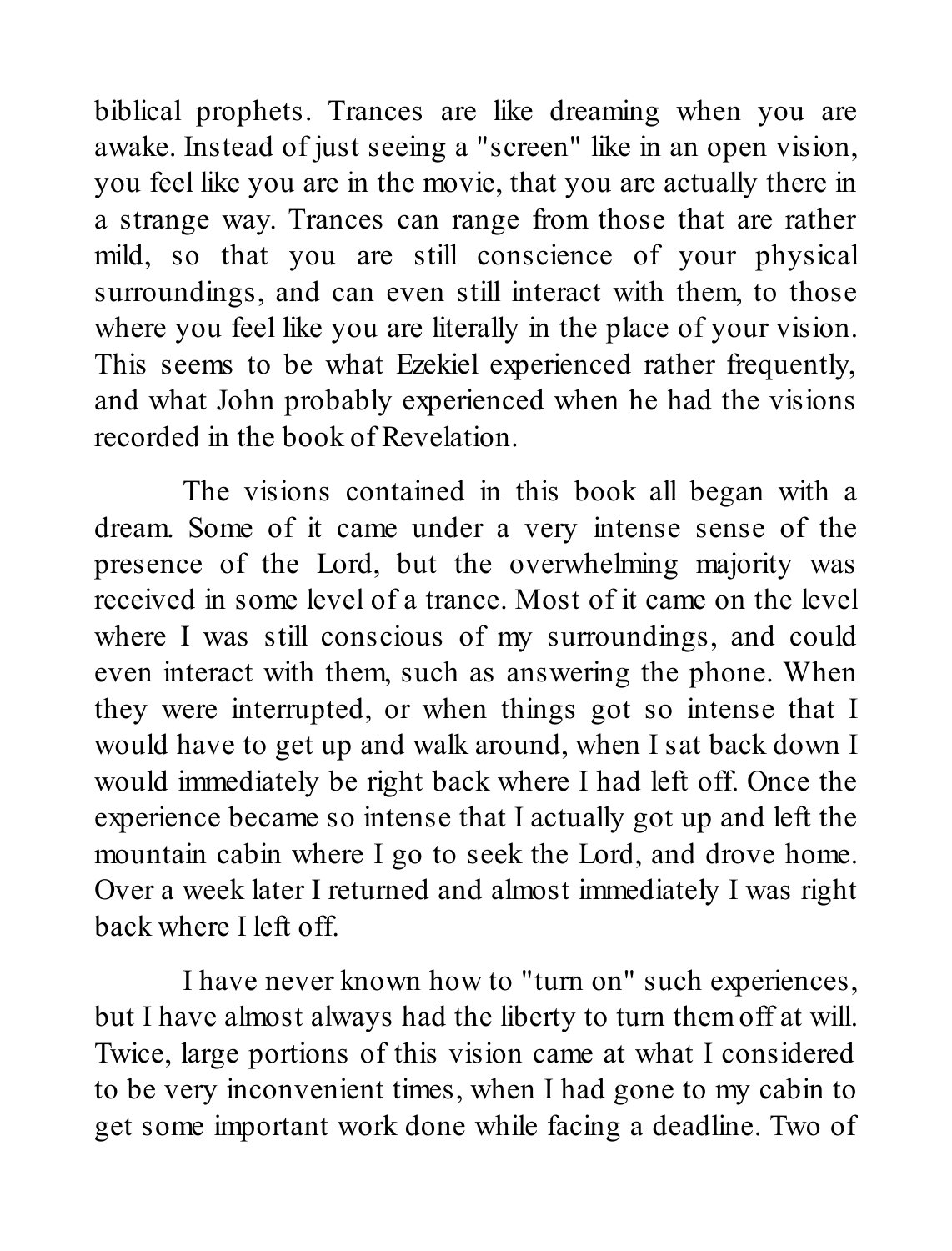our Journal issues were a little late going out because of this, and the last book I released I had hoped to finish a few months earlier. But the Lord does not seem to be very concerned about our deadlines!

In the dream and the trances, I had what I consider to be greatly magnified gifts of discernment and words of knowledge. Sometimes when I look at a person, or pray for a church or ministry, I just start to know things about them of which I have no natural knowledge. During these prophetic experiences these gifts were operating on a level that I have never personally experienced in "real life." That is, in this vision I could look at a division of the evil horde and know all of its strategies and capabilities at once. I do not know how the knowledge came to me, but I just knew it, and in great detail. In some cases I would look at something or someone and know their past, present and future all at once. To save time and space in this book I have included this knowledge just as matter of fact without going into an explanation of how I got it.

## **Using Prophetic Revelations**

I must state emphatically that I do not believe that any kind of prophetic revelation is for the purpose of establishing doctrine. We have the Scriptures for that. There are two basic uses for the prophetic. The first is for revealing the present or future strategic will of the Lord in certain matters. We have examples of this in Paul's dream to go to Macedonia, and the trance in which he was told to immediately leave Jerusalem. We, also, have examples of this in the ministry of Agabus. One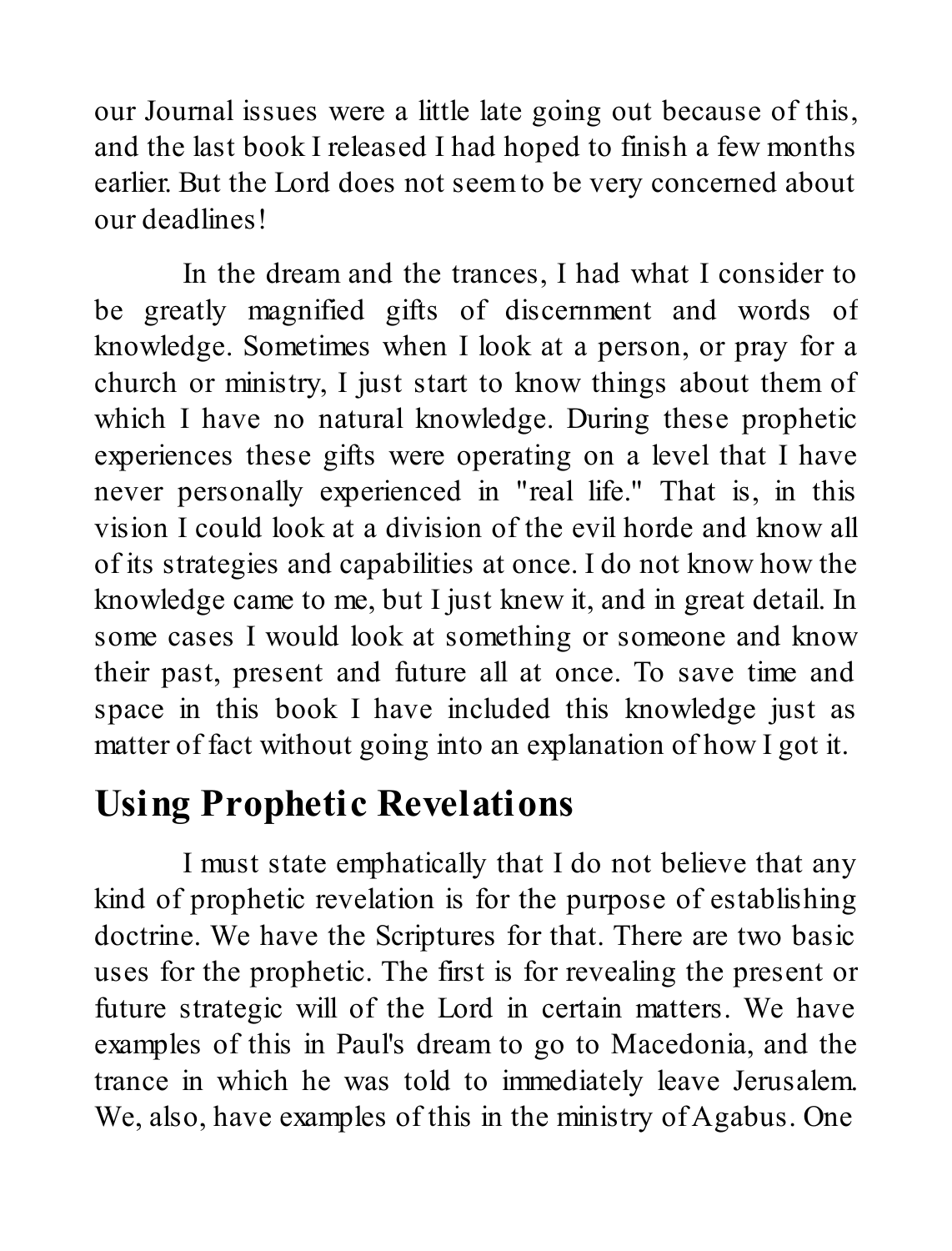of these related to a famine that was to come upon the whole world, and the other had to do with Paul's visit to Jerusalem.

We, also, see such revelations being given for illuminating doctrine that is taught in the Scripture, but is not clearly seen. The example of Peter's trance is one that illuminated both the will of the Lord, and sound biblical teaching that the Scriptures were very clear about (the Gentiles being able to receive the gospel), but which had not yet been understood by the church.

The visions in this book do contain some strategic revelations, and they also illuminated some biblical doctrines that I had honestly not seen before, but now see quite clearly. However, most of the doctrine that was illuminated to me in these experiences I have known and taught for years, even though I cannot say that I have lived them all very well. Many times I thought about the warning that Paul gave to Timothy to pay attention to his own teachings. Many of the words spoken to me in these experiences I have, myself, taught many times. I know that I fail to practice some of my own teachings the way I should, and, therefore, many of these I accepted as a personal rebuke. Even so, I also felt that they were general messages and I have included themhere.

I was encouraged by some to write this as an allegory, in third person like The Pilgrim's Progress, but I decided against it for several reasons. First, I feel that some would have taken this to be the result of my own creativity, and that would have been wrong. I would like to be this creative, but I am not.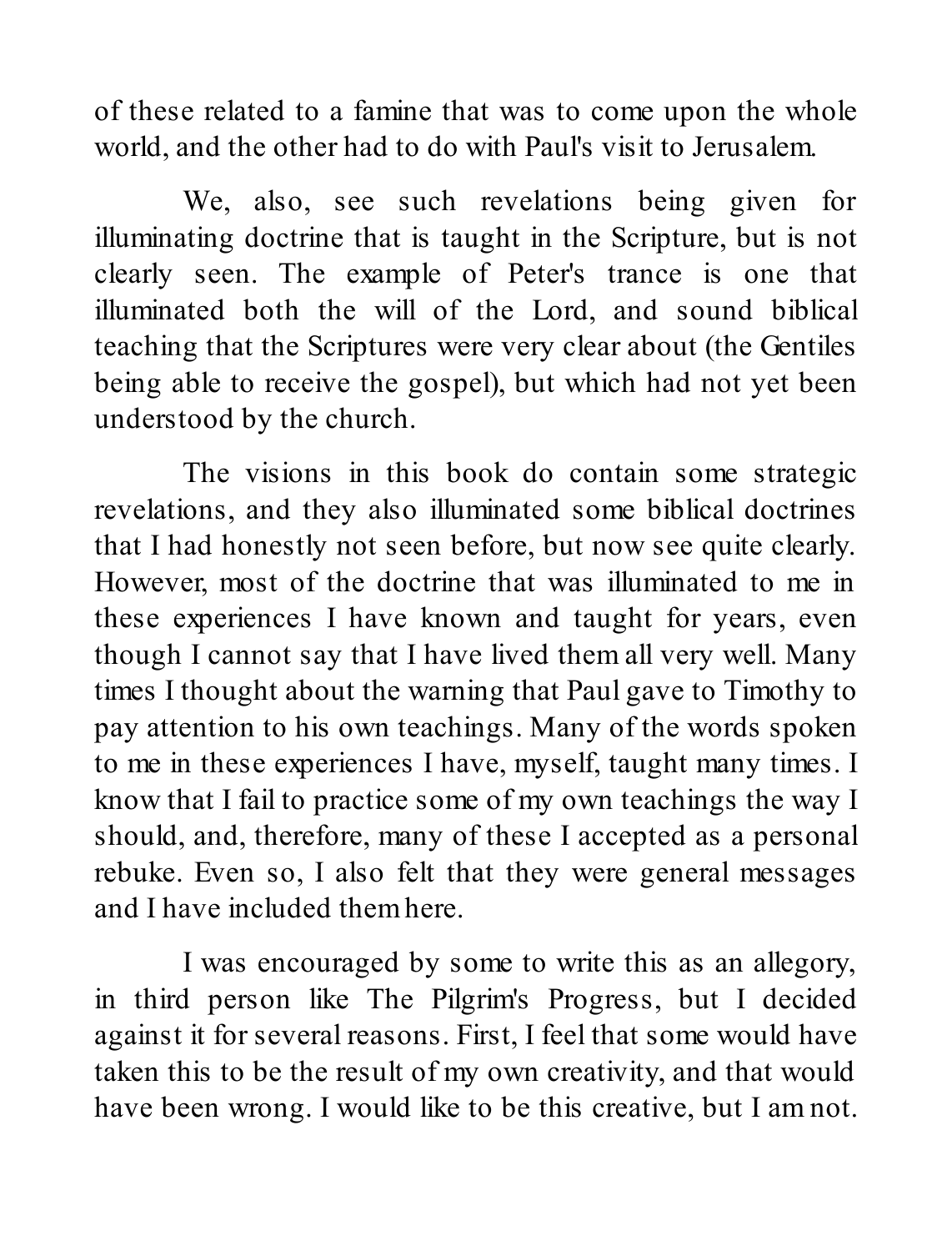Another reason was that I felt that I could be much more accurate if I related it just like I received it, and I did my best to convey these experiences just the way that they were received. However, I consider my memory of details to be one of my greatest weaknesses. At times I have questioned my own memory for certain details in this vision, and I think that you should therefore have the liberty to do the same. I think that this is right with any such messages. Only the Scriptures deserve to be considered infallible. As you read I pray that the Holy Spirit will lead you to the truth, and separate any chaff that may be present fromthe wheat.

Rick Joyner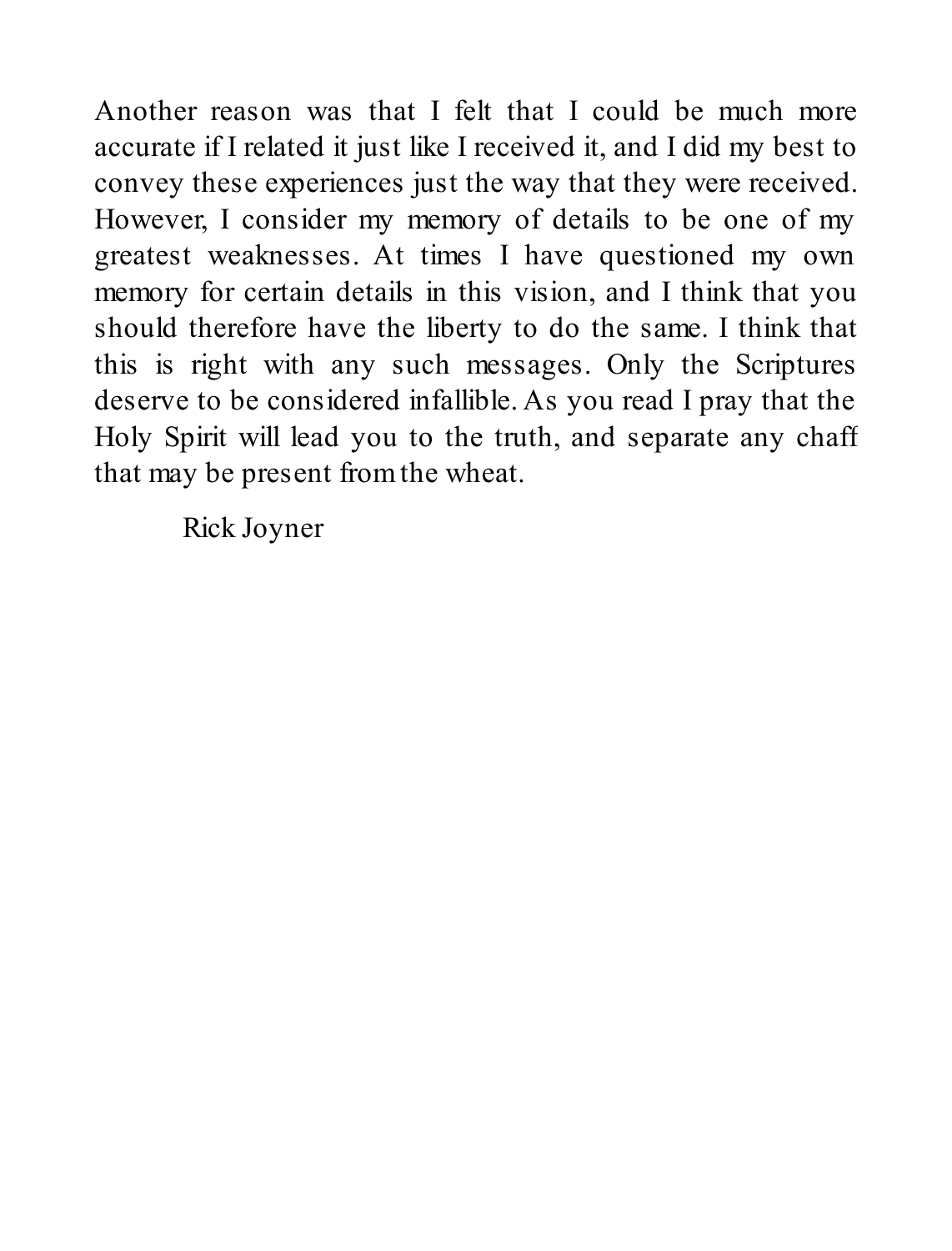## **Part I, The Hordes of Hell Are Marching**

The demonic army was so large that it stretched as far as I could see. It was separated into divisions, with each carrying a different banner. The foremost divisions marched under the banners of Pride, Self-righteousness, Respectability, Selfish Ambition, Unrighteous Judgment, and Jealousy. There were many more of these evil divisions beyond my scope of vision, but those in the vanguard of this terrible horde fromhell seemed to be the most powerful. The leader of this army was the Accuser of the Brethren himself.

The weapons carried by this horde were also named. The swords were named Intimidation; the spears were named Treachery; and the arrows were named Accusation, Gossip, Slander and Faultfinding. Scouts and smaller companies of demons with such names as Rejection, Bitterness, Impatience, Unforgiveness and Lust were sent in advance of this army to prepare for the main attack.

These smaller companies and scouts were much fewer in number, but they were no less powerful than some of the larger divisions that followed. They were smaller only for strategic reasons. Just as John the Baptist was a single man, but was given an extraordinary anointing for baptizing the masses to prepare them for the Lord, these smaller demonic companies were given extraordinary evil powers for "baptizing the masses." A single demon of Bitterness could sow his poison into multitudes of people, even entire races or cultures. A demon of Lust would attach himself to a single performer,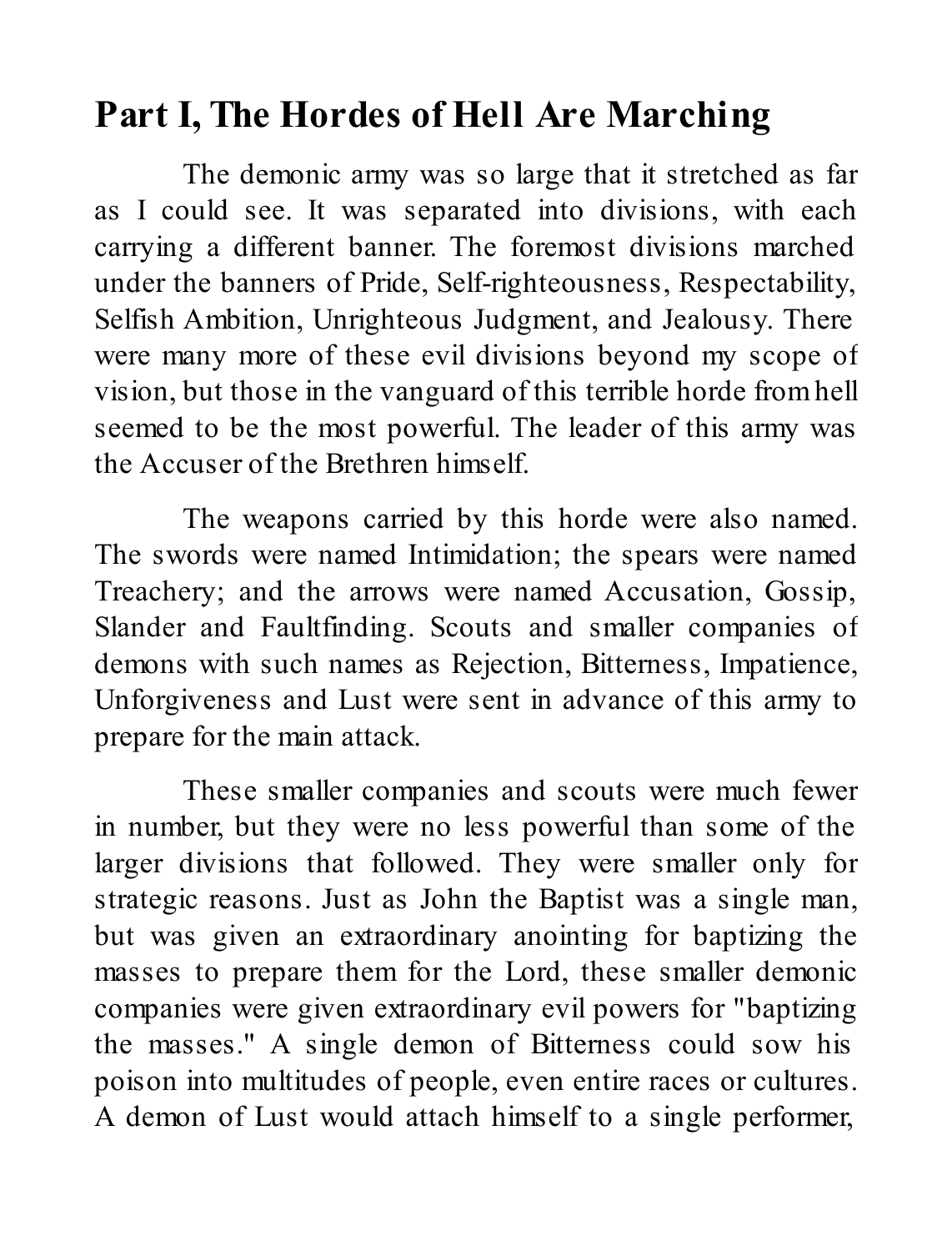movie, or even advertisement, and send what appeared to be bolts of electric slime that would hit and "desensitize" great masses of people. All of this was to prepare for the great horde of evil which followed.

This army was marching specifically against the church, but it was attacking everyone that it could. I knew that it was seeking to pre-empt a coming move of God which was destined to sweep masses of people into the church.

The primary strategy of this army was to cause division on every possible level of relationship—churches with each other, congregations with their pastors, husbands and wives, children and parents, and even children with each other. The scouts were sent to locate the openings in churches, families or individuals that Rejection, Bitterness, Lust, etc., could exploit and make larger. Then the following divisions would pour through the openings to completely overcome their victims.

The most shocking part of this vision was that this horde was not riding on horses, but primarily on Christians! Most of them were well-dressed, respectable, and had the appearance of being refined and educated, but there also seemed to be representatives from almost every walk of life. These people professed Christian truths in order to appease their consciences, but they lived their lives in agreement with the powers of darkness. As they agreed with those powers their assigned demons grew and more easily directed their actions.

Many of these believers were host to more than one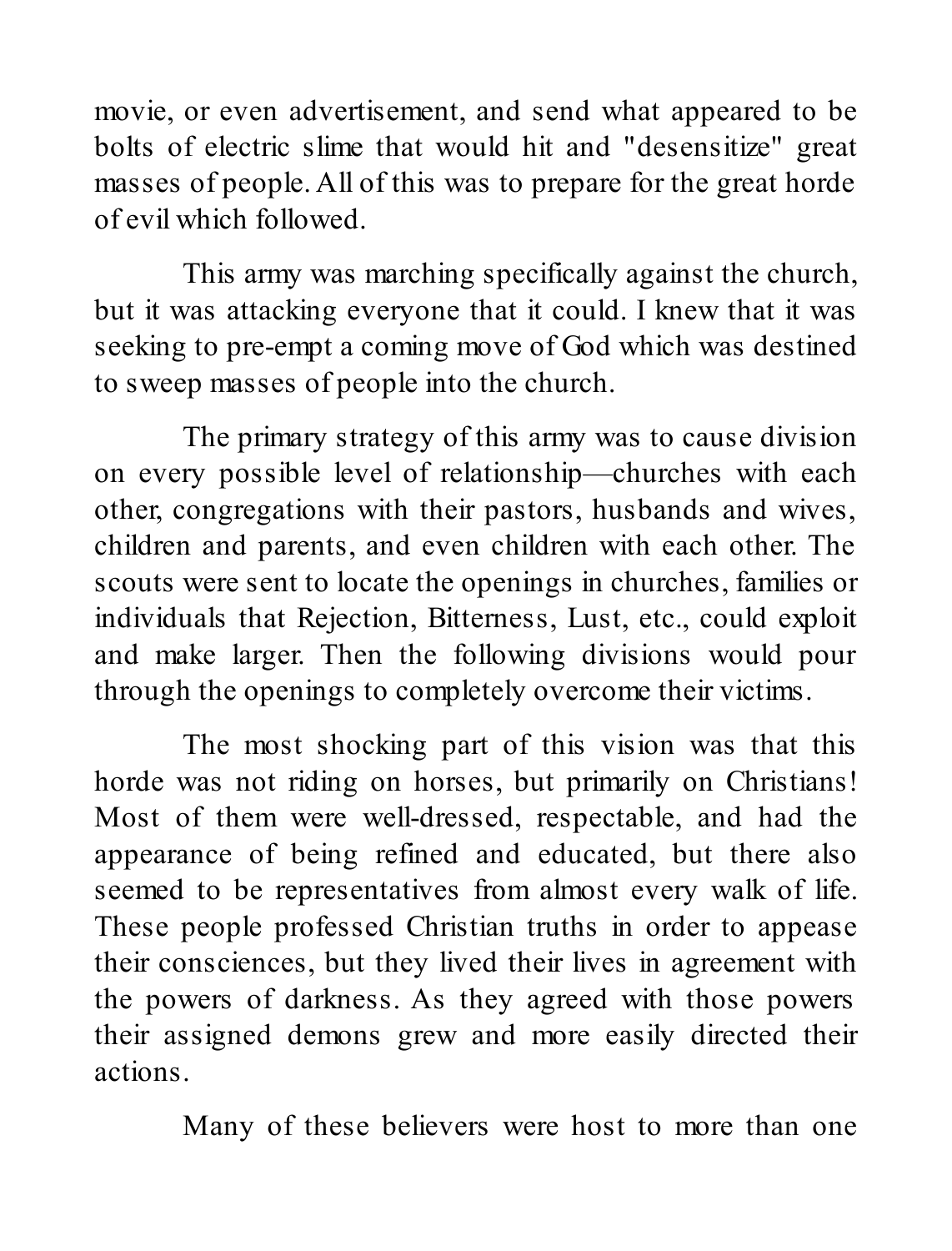demon, but one would obviously be in charge. The nature of the one in charge dictated which division it was marching in. Even though the divisions were all marching together, it also seemed that at the same time the entire army was on the verge of chaos. For example, the demons of hate, hated the other demons as much as they did the Christians. The demons of jealousy were all jealous of one another. The only way the leaders of this horde kept the demons from fighting each other was to keep their hatred, jealousy, etc., focused on the people they were riding. However, these people would often break out in fights with each other. I knew that this was how some of the armies that had come against Israel in the Scriptures had ended up destroying themselves. When their purpose against Israel was thwarted, their rage was uncontrollable, and they simply began fighting each other.

I noted that the demons were riding on these Christians, but were not in them as was the case with non-Christians. It was obvious that these believers had only to stop agreeing with their demons in order to get free of them. For example, if the Christian on which a demon of jealousy was riding just started to question the jealousy, that demon would weaken very fast. When this happened the weakening demon would cry out and the leader of the division would direct all of the demons around that Christian to attack him until the bitterness, etc., would build up on him again. If this did not work, the demons would begin quoting Scriptures that were perverted in such a way that would justify the bitterness, accusations, *etc.*

It was clear that the power of the demons was rooted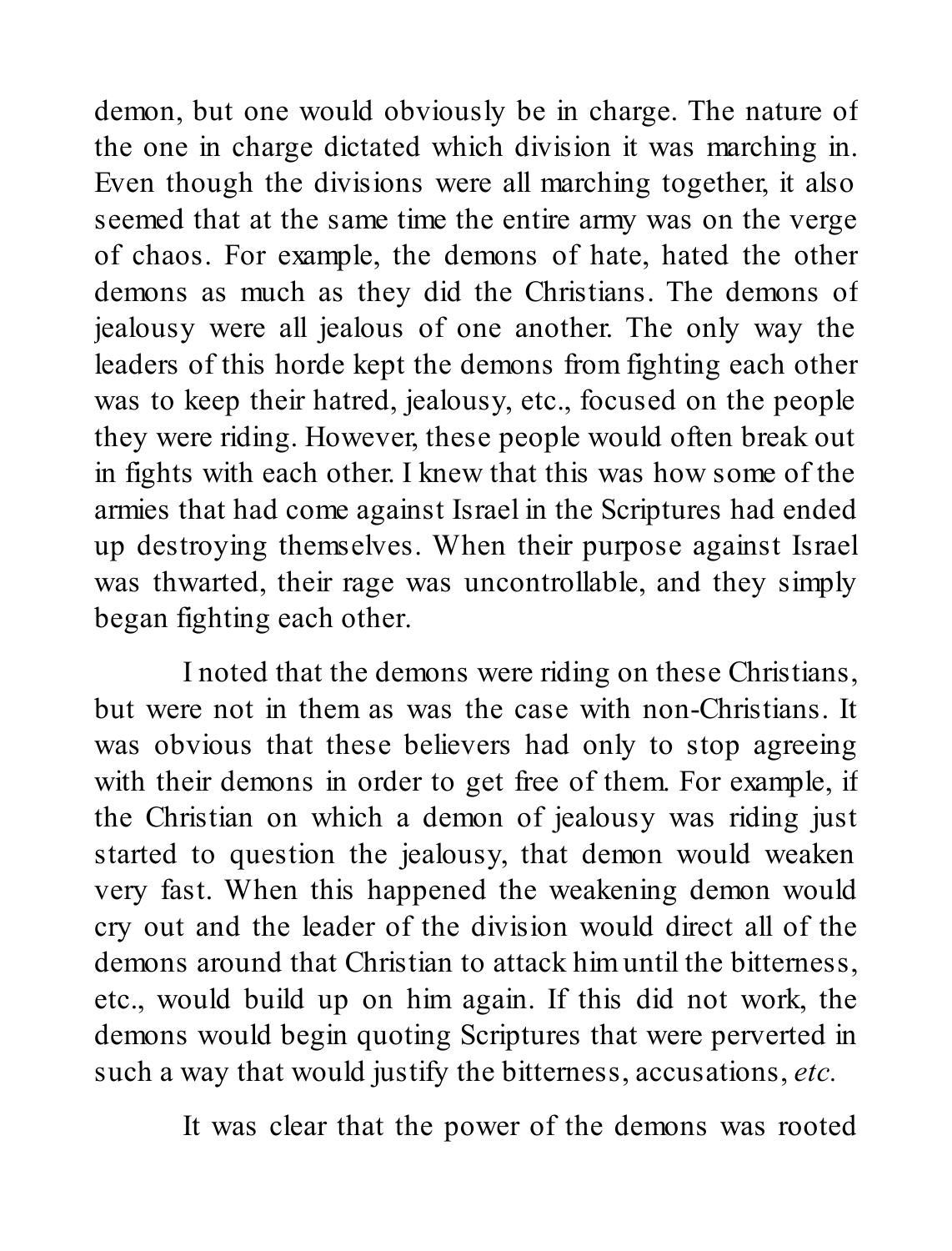almost entirely in the power of deception, but they had deceived these Christians to the point where they could use them and they would think they were being used by God. This was because banners of Self-righteousness were being carried by almost all of the individuals so that those marching could not even see the banners that marked the true nature of these divisions.

As I looked far to the rear of this army I saw the entourage of the Accuser himself. I began to understand his strategy, and I was amazed that it was so simple. He knew that a house divided cannot stand, and this army represented an attempt to bring such division to the church that she would completely fall fromgrace. It was apparent that the only way he could do this was to use Christians to war against their own brethren, and that is why almost everyone in the forward divisions were Christians, or at least professing Christians. Every step that these deceived believers took in obedience to the Accuser strengthened his power over them. This made his confidence and the confidence of all of his commanders grow with the progress of the army as it marched forward. It was apparent that the power of this army depended on the agreement of these Christians with the ways of evil.

#### **The Prisoners**

Trailing behind these first divisions was a multitude of other Christians who were prisoners of this army. All of these were wounded, and were guarded by smaller demons of Fear. There seemed to be more prisoners than there were demons in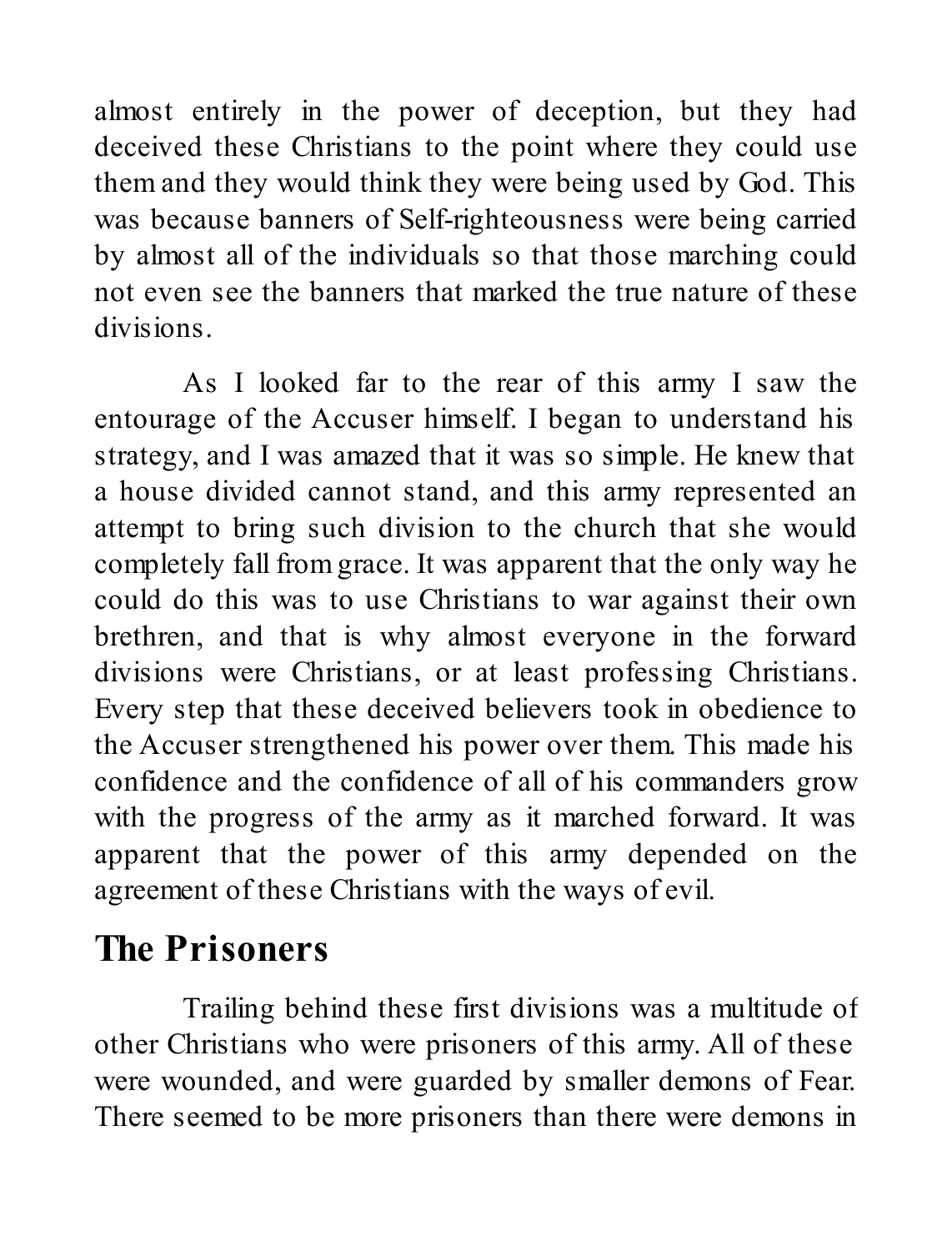the army. Surprisingly, these prisoners still had their swords and shields, but they did not use them. It was a shock to see that so many could be kept captive by so few of the little demons of Fear. If the Christians had just used their weapons they could have easily freed themselves, and probably done great damage to the entire evil horde. Instead they marched submissively along.

Above the prisoners the sky was black with vultures named Depression. Occasionally these would land on the shoulders of a prisoner and would vomit on him. The vomit was Condemnation. When the vomit hit a prisoner he would stand up and march a little straighter for a while, and then slump over, even weaker than before. Again, I wondered why the prisoners did not simply kill these vultures with their swords, which they could have easily done.

Occasionally the weaker prisoners would stumble and fall. As soon as they hit the ground, the other prisoners would begin stabbing them with their swords, scorning them as they did this. The vultures would then come and begin devouring the fallen ones even before they were dead. The other Christian prisoners stood by and watched this approvingly, occasionally stabbing the fallen one again with their swords.

As I watched, I realized that these prisoners thought that the vomit of Condemnation was truth from God. Then I understood that these prisoners actually thought they were marching in the army of God! This is why they did not kill the little demons of fear, or the vultures—they thought these were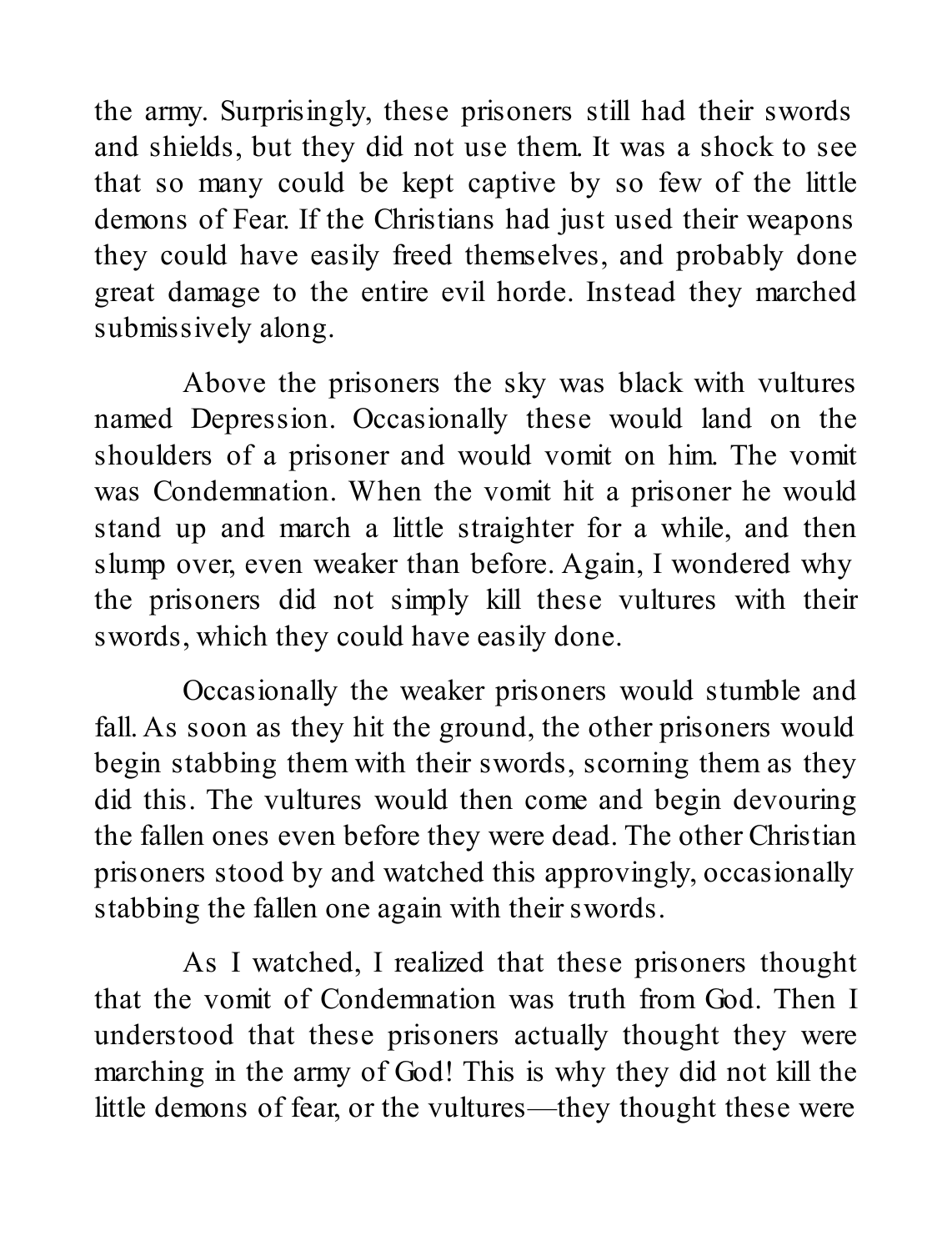messengers from God! The darkness from the cloud of vultures made it so hard for these prisoners to see that they naively accepted everything that happened to them as being from the Lord. They felt that those who stumbled were under God's judgment, which is why they attacked them the way they did they thought that they were helping God!

The only food provided for these prisoners was the vomit from the vultures. Those who refused to eat it simply weakened until they fell. Those who did eat it were strengthened for a time, but with the strength of the evil one. Then they would weaken unless they would drink the waters of bitterness that were constantly being offered to them. After drinking the bitter waters they would then begin to vomit on the others. When one of the prisoners began to do this, a demon that was waiting for a ride would climb up on him, and would ride himup to one of the front divisions.

Even worse than the vomit from the vultures was a repulsive slime that these demons were urinating and defecating upon the Christians they rode. This slime was the pride, selfish ambition, etc., that was the nature of their division. However, this slime made the Christians feel so much better than the condemnation that they easily believed that the demons were messengers of God, and they actually thought this slime was the anointing of the Holy Spirit.

I had been so repulsed by the evil army that I wanted to die. Then the voice of the Lord came to me saying, "This is the beginning of the enemy's last day army. This is Satan's ultimate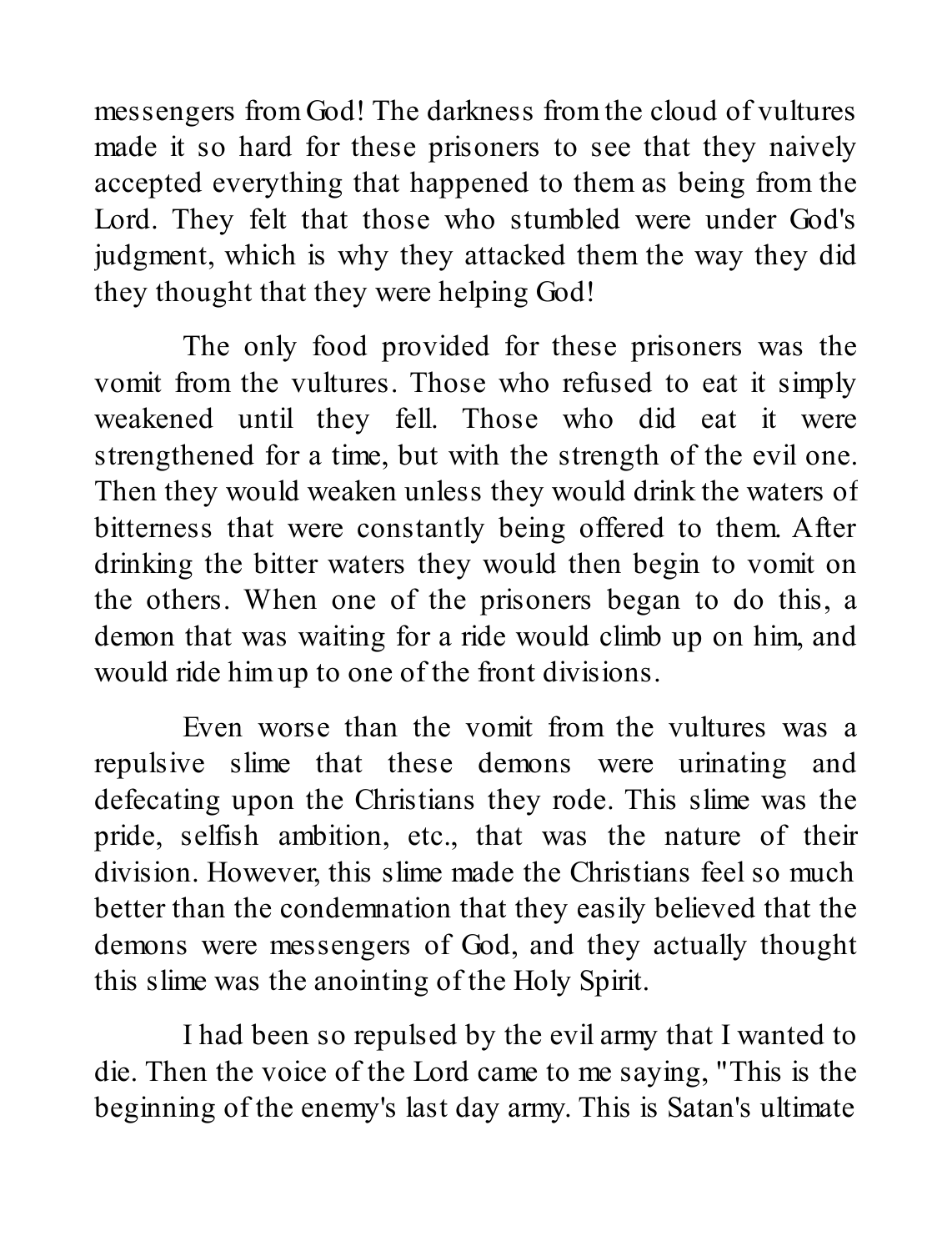deception. His ultimate power of destruction is released when he uses Christians to attack one another. Throughout the ages he has used this army, but never has he been able to use so many for his evil purposes as he is now. Do not fear. I have an army too. You must now stand and fight, because there is no longer any place to hide from this war. You must fight for My kingdom, for truth, and for those who have been deceived. "

This word from the Lord was so encouraging that I immediately began yelling to the Christian prisoners that they were deceived, thinking that they would listen to me. When I did this, it seemed that the whole army turned to look at me. The fear and depression that was over them started to come toward me. I still kept yelling because I thought that the Christians would wake up and realize what was happening to them, but instead many of them started reaching for their arrows to shoot at me. The others just hesitated as if they did not know what to make of me. I knew then that I had done this prematurely, and that it had been a very foolish mistake.

## **The Battle Begins**

Then I turned and saw the army of the Lord standing behind me. There were thousands of soldiers, but they were still greatly outnumbered. I was shocked and disheartened as it seemed that there were actually many more Christians being used by the evil one than there were in the army of the Lord. I also knew that the battle that was about to begin was going to be viewed as The Great Christian Civil War because very few would understand the powers that were behind the impending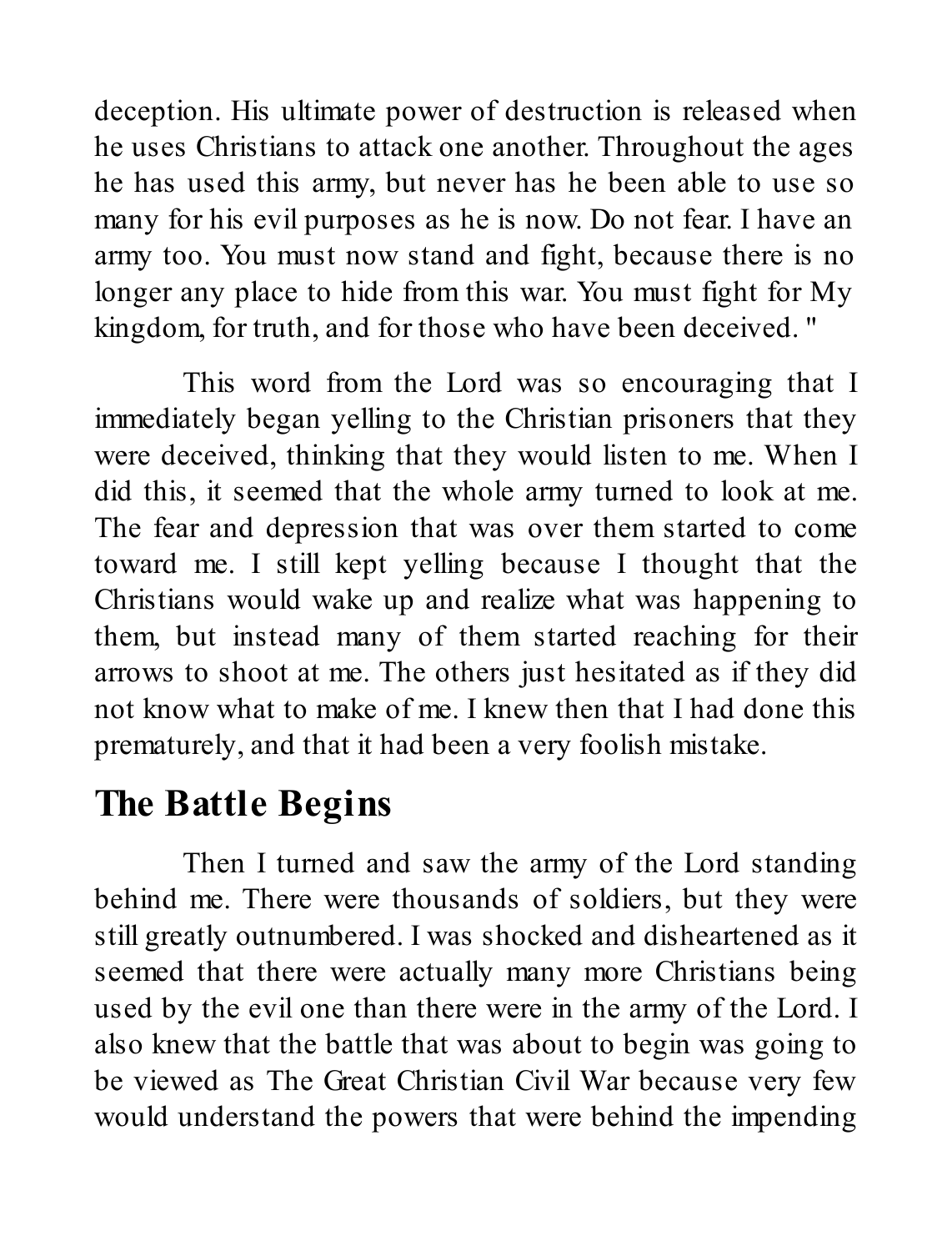conflict.

As I looked more closely at the army of the Lord the situation seemed even more discouraging. Only a small number were fully dressed in their armor. Many only had one or two pieces of their armor on; some did not have any at all. A large number were already wounded. Most of those who had all of their armor still had very small shields which I knew would not protect them from the onslaught that was coming. To my further surprise, the great majority of these soldiers were women and children. Very few of those who were fully armed were adequately trained to use their arms.

Behind this army there was a trailing mob similar to the prisoners who followed the evil horde, but these were very different in nature. They seemed overly happy, as if intoxicated. They were playing games, singing songs, feasting and roaming about from one little camp to the next. This reminded me of Woodstock.

I ran toward the army of the Lord to escape the onslaught that I knew would be coming at me from the evil horde. In every way it seemed that we were in for a most onesided slaughter. I was especially concerned for this mob that was trailing the army, so I tried to raise my voice above the clamor to warn them that a battle was about to begin. Only a few could even hear me. Those who did, gave me the "peace sign" and said they did not believe in war, and that the Lord would not let anything bad happen to them. I tried to explain that the Lord had given us armor because we needed it for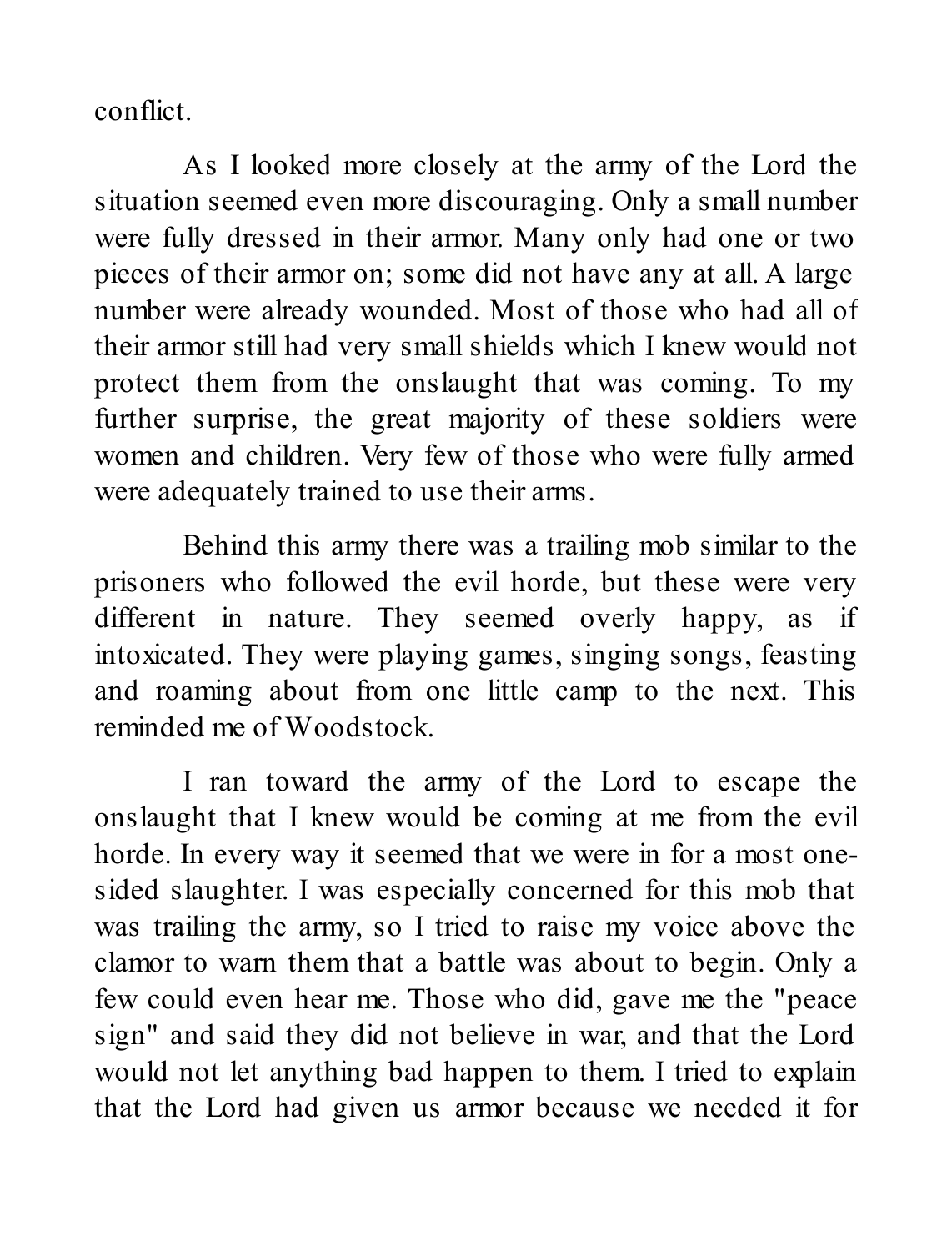what was about to happen, but they just retorted that they had come to a place of peace and joy where nothing like that could happen to them. I began praying earnestly for the Lord to increase the shields of those with the armor to help protect those who were not ready for the battle.

Then a messenger came up to me, gave me a trumpet and told me to blow it quickly. I did, and those who had on at least some of their armor immediately responded, snapping to attention. More armor was brought to them, which they quickly put on. I noticed that those who had wounds did not put armor over their wounds, but before I could say anything about this, enemy arrows began raining down on us. Everyone who did not have on all of his armor was wounded. Those who had not covered their wounds were struck again in that wound.

Those who were hit by arrows of slander immediately began to slander those who were not wounded. Those who were hit with gossip began to gossip, and soon a major division had been created within our own camp. I felt that we were on the verge of destroying ourselves just as some of the heathen armies in Scripture had done by rising up to kill each other. The feeling of helplessness was terrible. Then vultures swooped down to pick up the wounded and deliver them into the camp of prisoners. The wounded still had swords and could have struck down the vultures easily, but they didn't. They were actually carried off willingly because they were so angry at those who were not wounded like they were.

I quickly thought about the mob behind the army and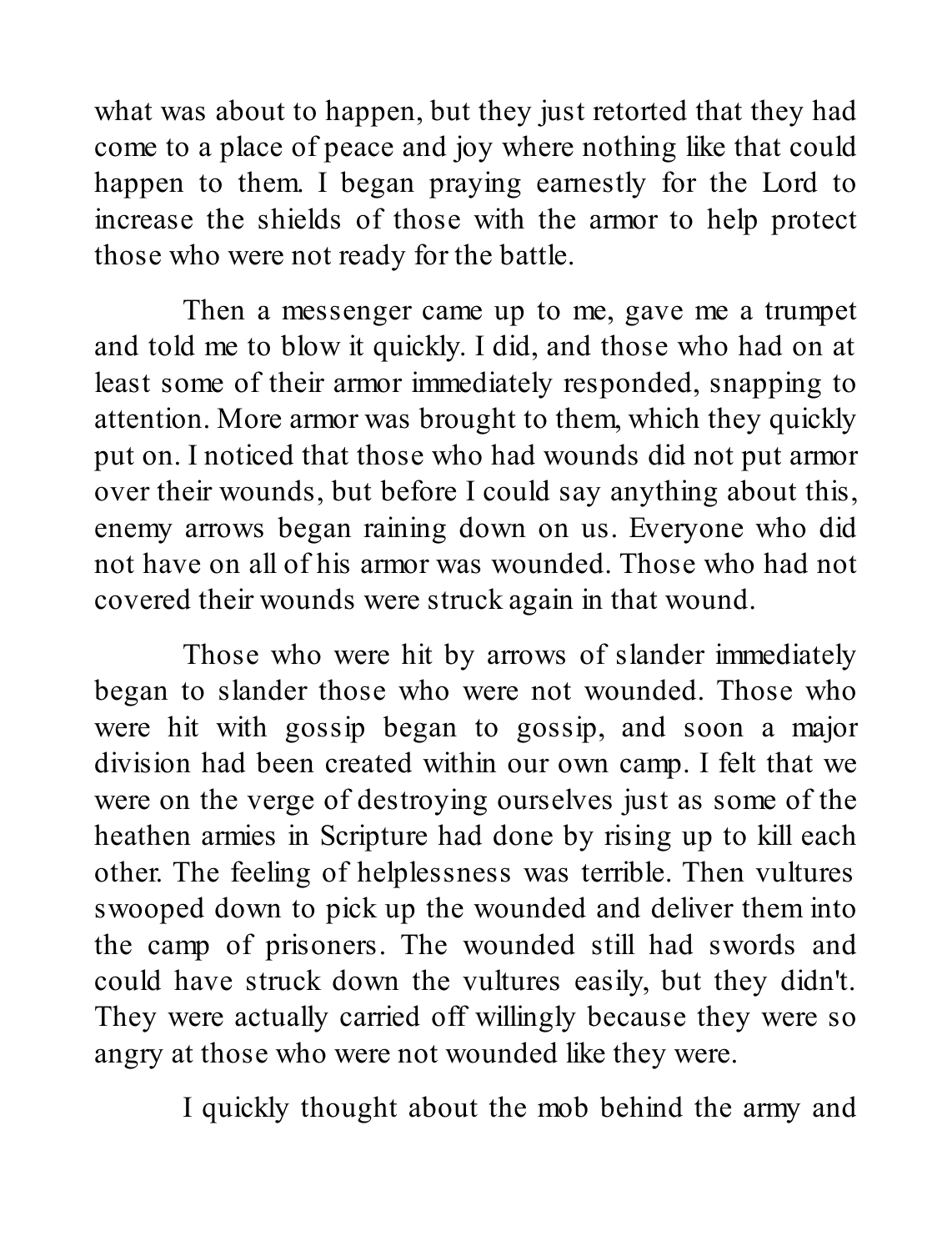ran to see what had happened to them. It seemed impossible but the scene among them was even worse. Thousands lay on the ground wounded and groaning. The sky over them was darkened by the vultures that were carrying themoff to become prisoners of the enemy. Many of those who were not wounded just sat in a stupor of unbelief, and they, too, were easily carried away by the vultures. A few had begun to try to fight off the vultures, but they did not have the proper weapons, and the vultures did not even pay them any attention. The wounded were so angry they would threaten and drive away anyone who tried to help them, but they became docile and submissive to the vultures.

Those from this mob who had not been wounded and had tried to fight off the vultures began running fromthe scene of battle. This first encounter with the enemy was so devastating that I was tempted to join them in their flight. Then, amazingly fast, some of those who had fled began reappearing with full suits of armor on, holding large shields. This was the first bit of encouragement that I remember seeing.

These warriors who were returning no longer had the mirth of the party, but an awesome resolve had replaced it. I knew that these had been deceived once, but that they would not be easily deceived again. They began to take the places of those who had fallen, and even began forming new ranks to protect the rear and flanks. This caused great courage to spread through the army so that the determination of everyone to stand and fight again began to rise. Immediately three great angels named Faith, Hope and Love came and stood behind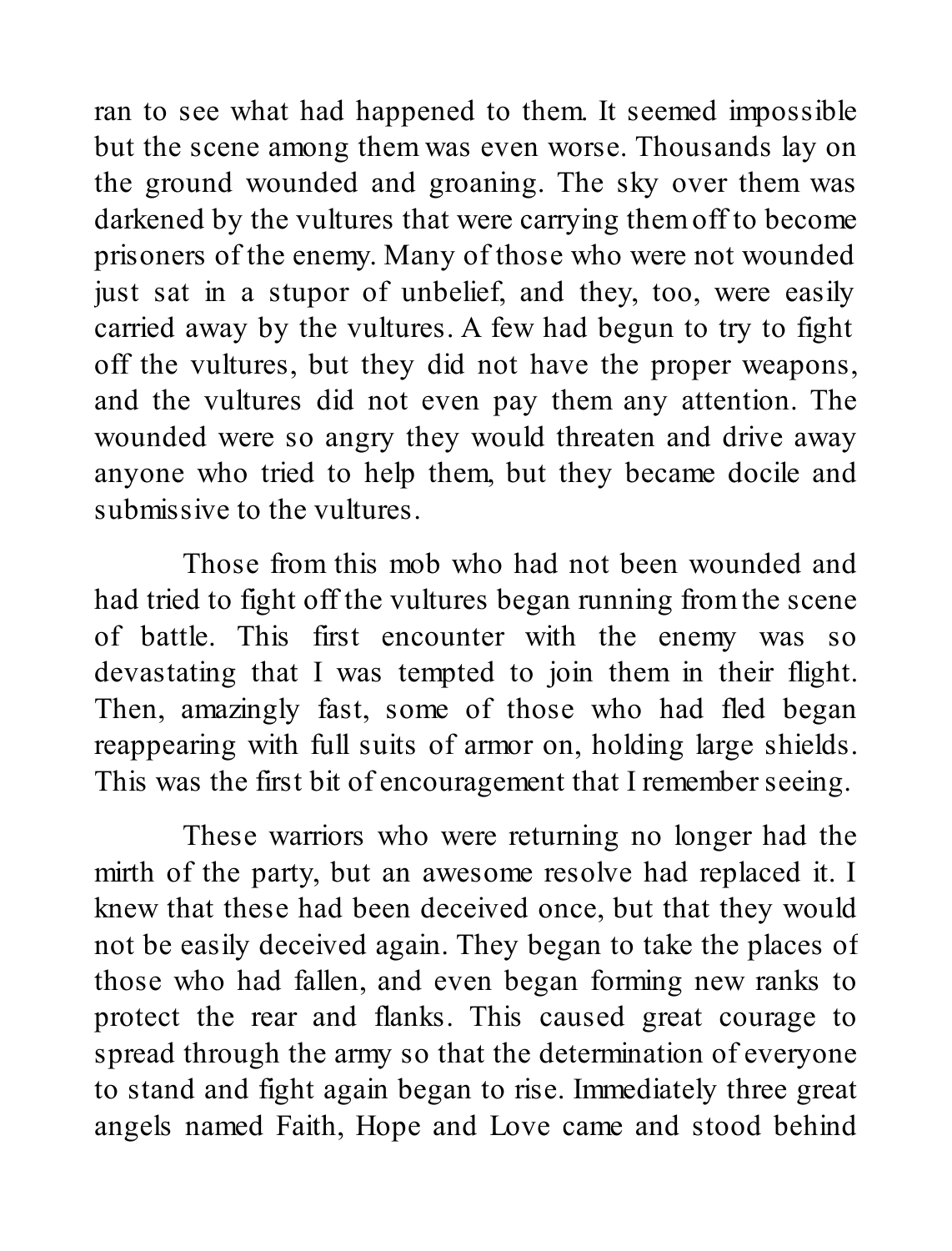the army. As we looked at them all of our shields began to grow. It was amazing how quickly despair had turned to faith. It was a solid faith, too, tempered by experience.

## **The High Way**

Now everyone had swords named the Word of God, and arrows that were named for different biblical truths. We wanted to shoot back, but we did not know how to avoid hitting the Christians that were being ridden by the demons. Then it occurred to us that if these Christians were hit with Truth they would wake up and fight off their oppressors. I fired off a few arrows, as did some of the others. Almost all of them hit Christians. However, when the arrow of Truth went into them, they did not wake up, or fall down wounded they became enraged, and the demon riding on themgrew much larger.

This shocked everyone, and we began to feel that this was an impossible battle to win. Even so, with Faith, Hope and Love we were confident that we could at least hold our own ground. Another great angel named Wisdom then appeared and directed us to fight fromthe mountain behind us.

On the mountain there were ledges at different levels for as high as we could see. At each higher level the ledges became narrower, and more difficult to stand on. Each level was named for a biblical truth. The lower levels were named after foundational truths such as "Salvation," "Sanctification," "Prayer," "Faith," etc., and the higher levels were named after deeper biblical truths. The higher we climbed, the larger both our shields and our swords grew, and fewer of the enemy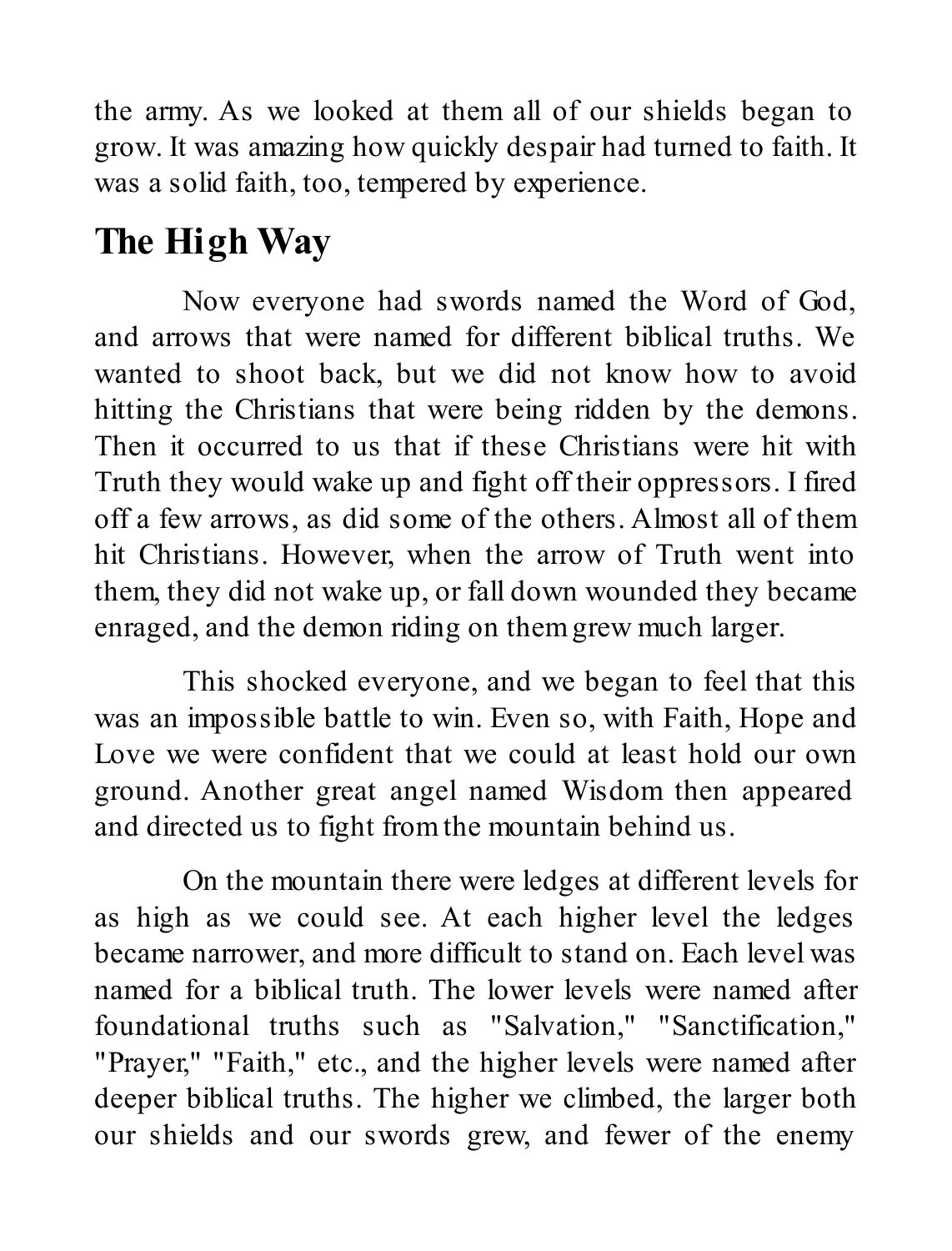arrows could reach our positions.

## **A Tragic Mistake**

Some who had stayed on the lower levels began picking up the enemy arrows and shooting them back. This was a very grave mistake. The demons easily dodged the arrows and let them hit the Christians. When a Christian was hit by one of the arrows of accusation or slander, a demon of bitterness or rage would fly in and perch on that arrow. He would then begin to urinate and defecate his poison upon that Christian. When a Christian had two or three of these demons added to the pride or self-righteousness he already had, he was transformed into the contorted image of the demons themselves.

We could see this happening fromthe higher levels, but those on the lower levels who were using the enemy's arrows could not see it. About half of us decided to keep climbing, while the other half descended back to the lower levels to explain to those below what was happening. Everyone was then warned to keep climbing and not to stop, except for a few who stationed themselves on each level to keep the other soldiers moving higher.

# **Safety**

When we reached the level called "The Unity of the Brethren," none of the enemy's arrows could reach us. Many in our camp decided that this was as far as they needed to climb. I understood this because with each new level the footing was more precarious. However, I also felt much stronger and more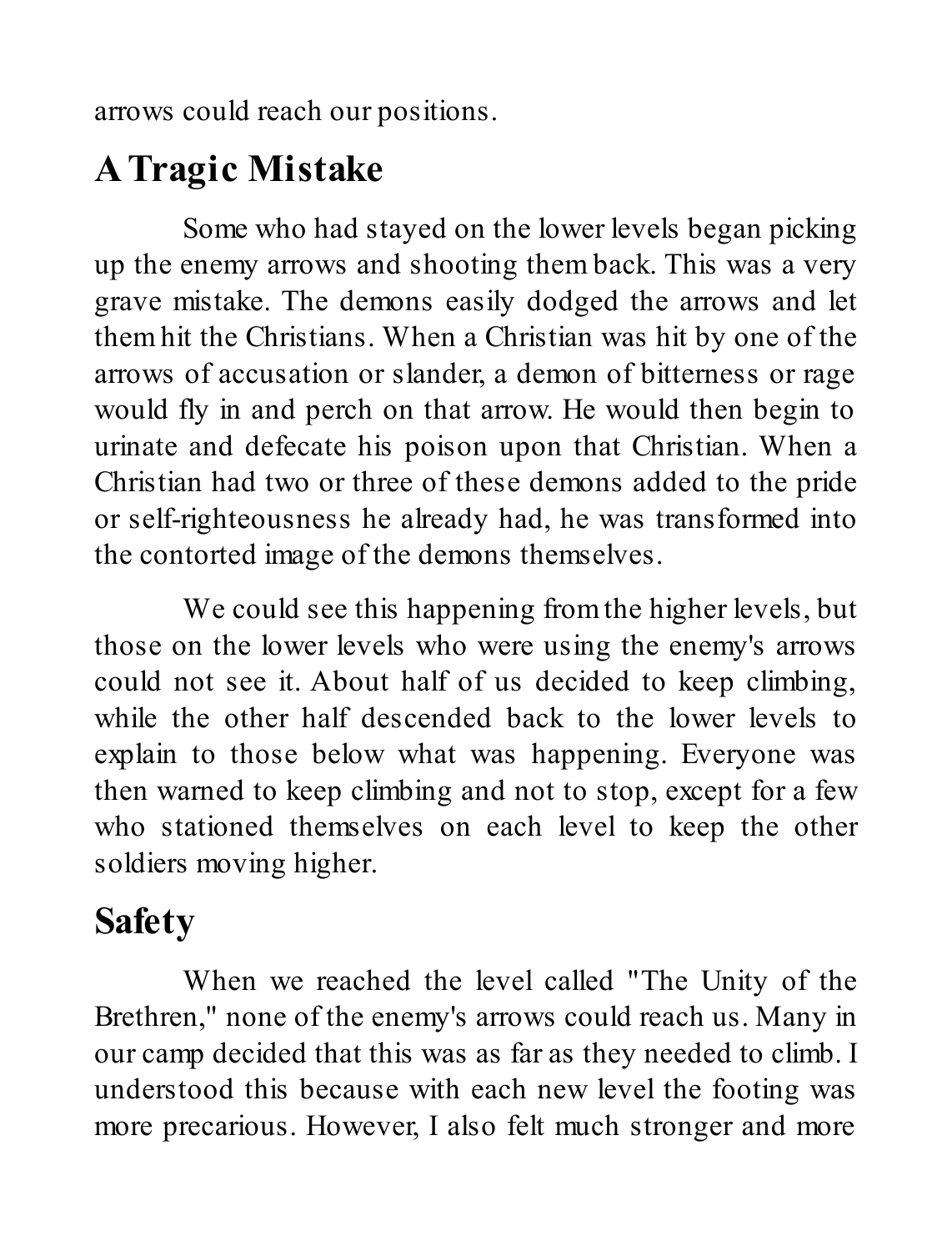skillful with my weapons as I went higher, so I continued climbing.

Soon my skills were good enough to shoot and hit the demons without hitting the Christians. I felt that if I kept going higher I could shoot far enough to hit the main leaders of the evil horde who stayed behind their army. I regretted that so many had stopped on the lower levels where they were safe but could not hit the enemy. Even so, the strength and character that grew in those who kept climbing made them great champions, each one able to destroy many of the enemy.

At each level there were arrows of Truth scattered about which I knew were left from those who had fallen from that position (many had fallen from each position). All of the arrows were named after the Truth of that level. Some were reluctant to pick up these arrows, but I knew we needed all that we could to destroy the great horde below. I picked one up, shot it, and so easily hit a demon that the others started picking them up and shooting them. We began to decimate several of the enemy divisions. Because of this, the entire evil army focused its attention on us. For a time it seemed that the more we achieved, the more the enemy attacked us. Though our task seemed endless, it had become exhilarating.

Since the enemy could not hit us on the higher levels with its arrows, swarms of vultures would fly above us to vomit down on us, or to carry demons who would urinate or defecate upon the ledges, making themvery slippery.

## **The Anchor**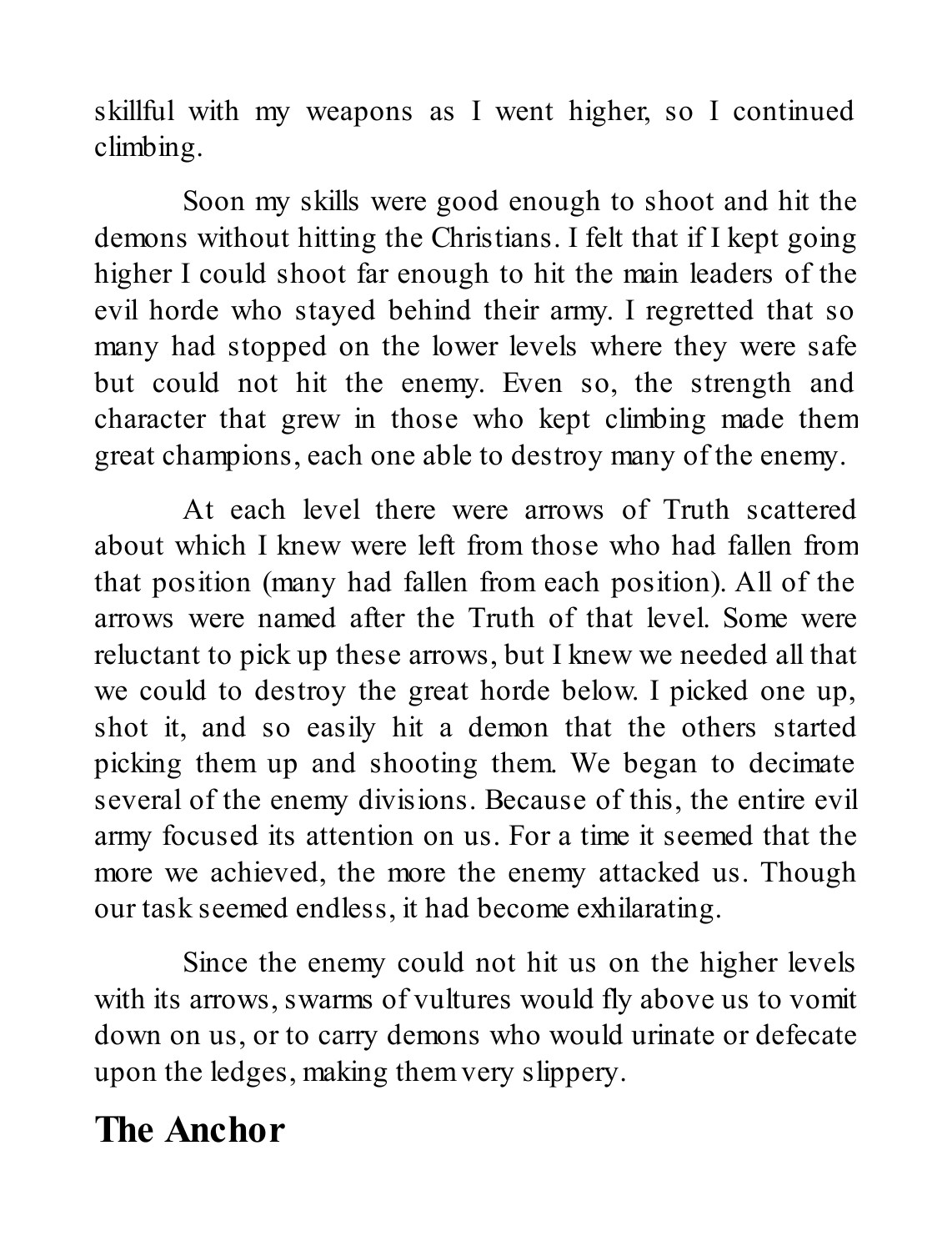Our swords grew after we reached each level, but I almost left mine behind because I did not seem to need it at the higher levels. I almost casually decided to keep it, thinking that it must have been given to me for a reason. Then, because the ledge I was standing on was so narrow, and becoming so slippery, I drove the sword into the ground and tied myself to it while I shot at the enemy. The voice of the Lord then came to me, saying: "You have used the wisdom that will enable you to keep climbing. Many have fallen because they did not use their sword properly to anchor themselves. " No one else seemed to hear this voice, but many saw what I had done and did the same.

I wondered why the Lord had not spoken to me to do this sooner. I then knew that He had already spoken this to me somehow. As I pondered this, I began to understand that my whole life had been training for this hour. I knew that I was prepared to the degree that I had listened to the Lord and obeyed His voice throughout my life. I also knew that for some reason the wisdom and understanding I now had could not be increased or taken away while in this battle. I was very thankful for every trial I had experienced in my life, and I was sorry for not appreciating themmore at the time.

Soon we were hitting the demons with almost perfect accuracy. Rage ascended from the enemy army like fire and brimstone. I knew that the Christians trapped in that army were now feeling the brunt of that rage. Some became so enraged that they were now shooting at each other. Normally this would have been very encouraging, but those who suffered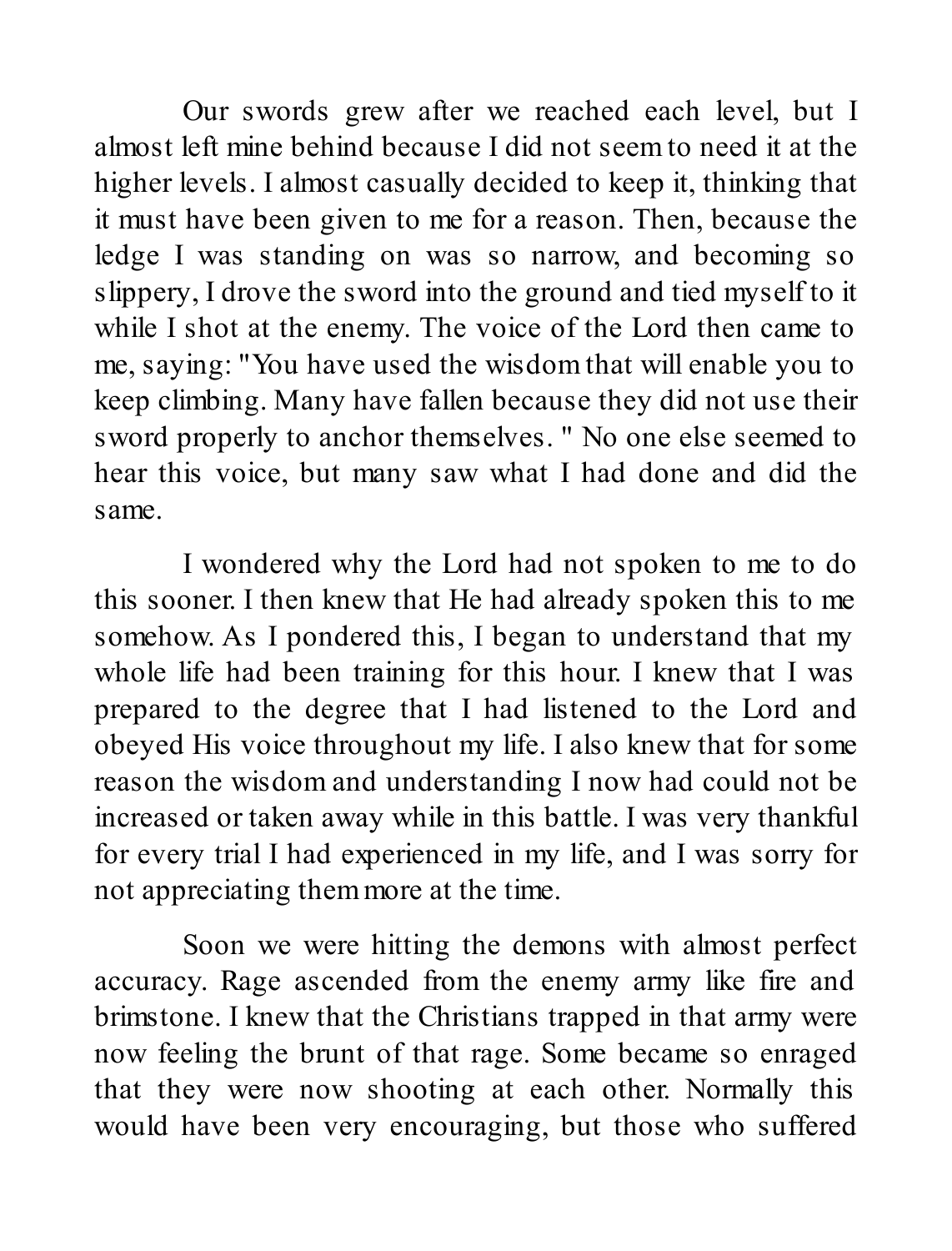the most were the deceived Christians who were in the camp of the enemy. I knew that to the world this was appearing as an incomprehensible meltdown of Christianity itself.

Some of those who had not used their swords as anchors were able to strike down many of the vultures, but they were also more easily knocked from the ledges where they were standing. Some of these landed on a lower level, but some fell all the way to the bottomand were picked up and carried off by the vultures. I spent every free moment that I got trying to drive my sword deeper into the ledge, or trying to tie myself more securely to it. Every time I did this, Wisdom would stand beside me so I knew that it was very important.

## **A New Weapon**

The arrows of Truth would seldom penetrate the vultures, but they hurt them enough to drive them back. Every time they were driven back far enough some of us would climb to the next level. When we reached the level called "Galatians Two Twenty," we were above the altitude that the vultures could withstand. At this level the sky above almost blinded us with its brightness and beauty. I felt peace like I had never felt it before.

Until I reached this level much of my fighting spirit had been motivated almost as much from fear, hatred or disgust for the enemy as it had been for the sake of the kingdom, truth, or love for the prisoners. But it was on this level I caught up to Faith, Hope and Love, which before I had only been able to see from a distance. Here I was almost overpowered by their glory.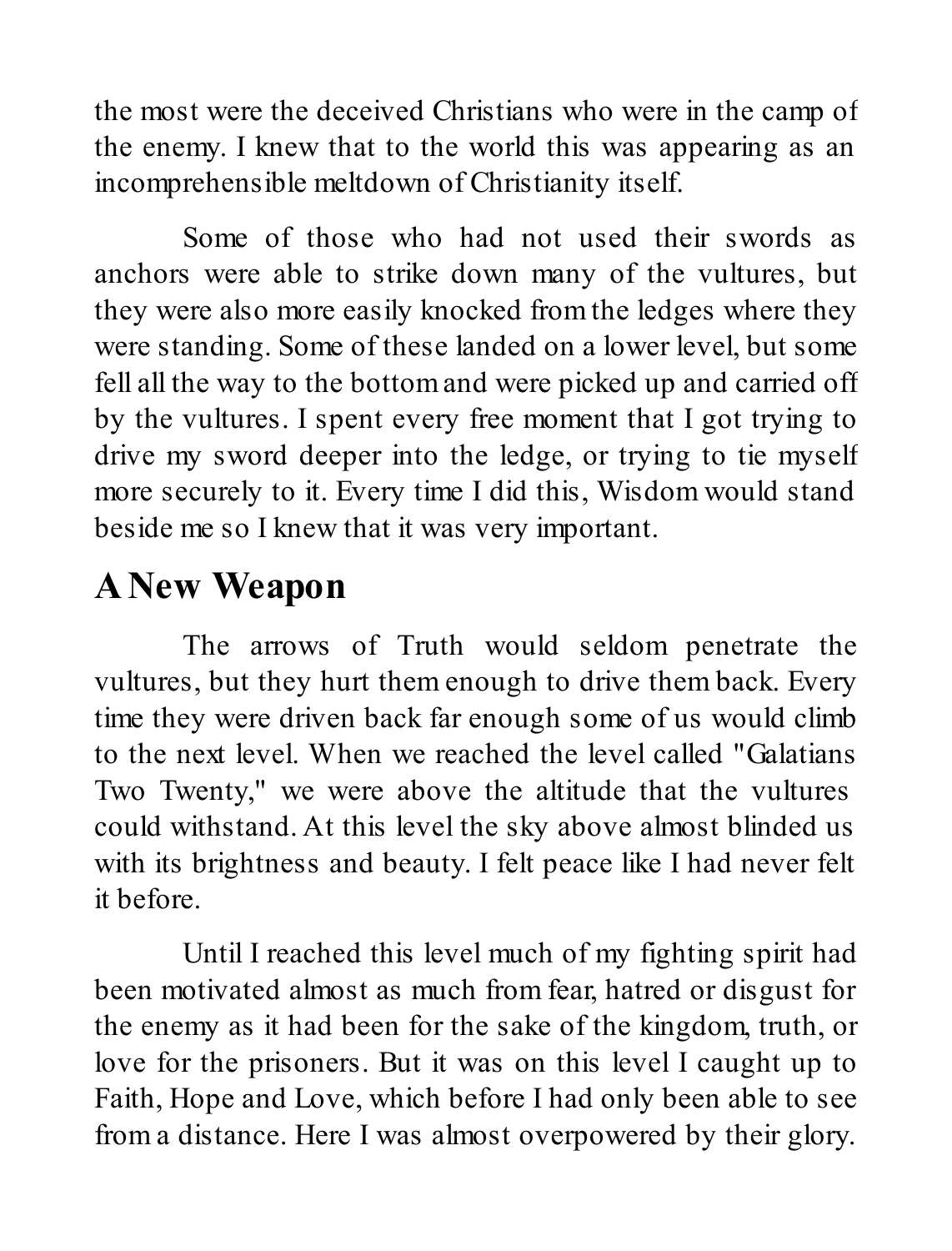Even so, I felt that I could get close to them. When I got next to them they turned to me, and began repairing and shining my armor. Soon it was transformed and brilliantly reflected the glory that was coming from Faith, Hope and Love. When they touched my sword, great bolts of brilliant lightning began flashing from it. Love then said, "Those who reach this level are entrusted with the powers of the age to come." Then, turning to me with a seriousness that was very sobering, he said, "I still must teach you how to use them."

The "Galatians Two Twenty" level was so wide that there did not seem to be any danger of falling. There were also unlimited arrows with the name Hope written on them. We shot some of them down at the vultures, and these arrows killed them easily. About half who had reached this level kept shooting while the others began carrying these arrows down to those still on the lower levels.

The vultures kept coming in waves upon the levels below, but with each one there would be fewer than before. From "Galatians Two Twenty" we could hit any enemy in the army except the leaders themselves, who remained just out of our range. We decided not to use the arrows of truth until we had destroyed all of the vultures, because the cloud of depression they created made the truth less effective. This took a very long time, but we did not get tired. Finally, it seemed as if the sky over the mountain was almost completely rid of the vultures.

Faith, Hope and Love, who had grown like our weapons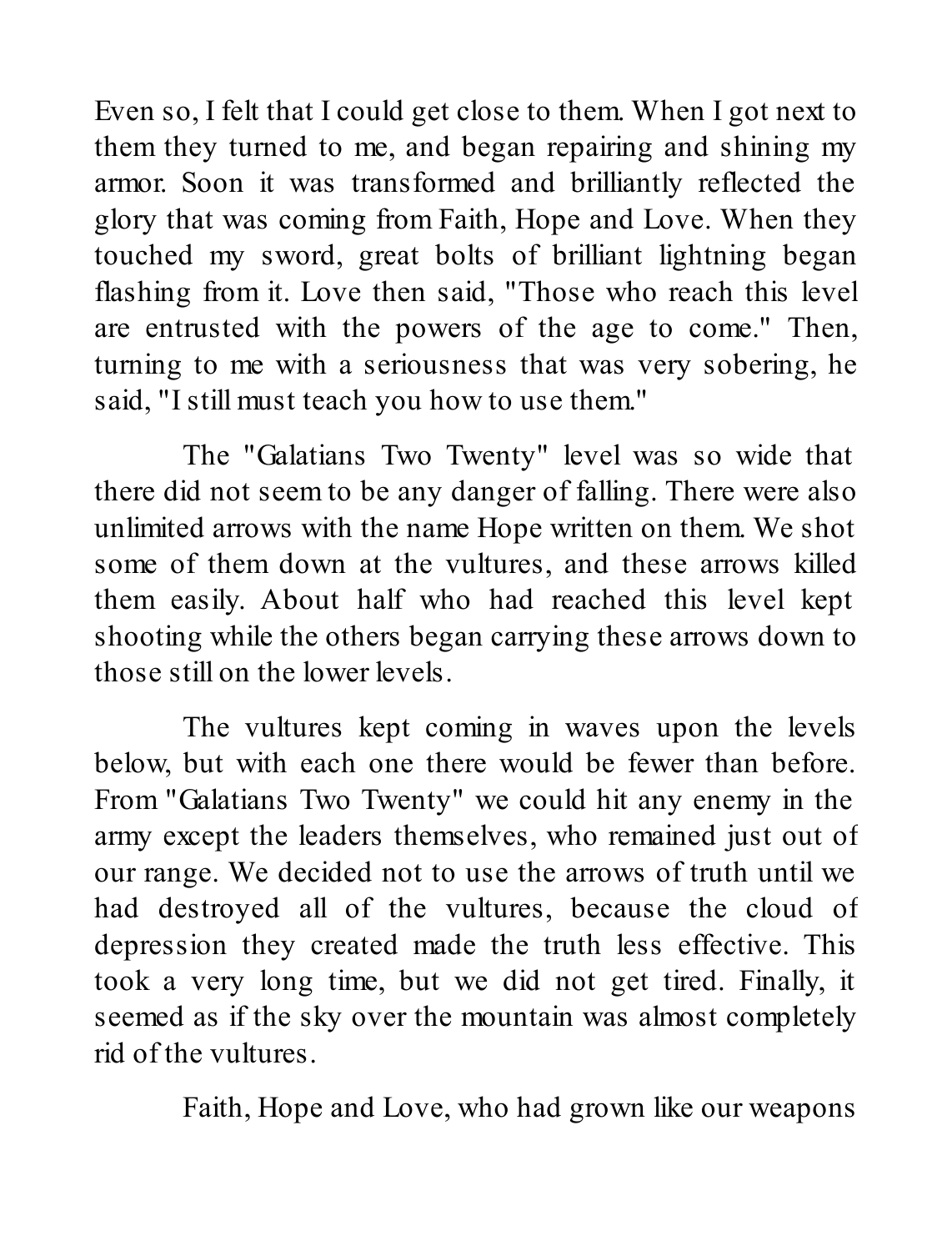with each level, were now so large that I knew people far beyond the battle area could see them. Their glory even radiated into the camp of prisoners who were still under a great cloud of vultures. I was very encouraged that they could now be seen this way. Maybe now the Christians who had been used by the enemy, and the prisoners who were held by them, would understand that we were not the enemy, but they in fact had been used by him.

But this was not to be the case, at least not yet. Those in the camp of the enemy who began to see the light of Faith, Hope and Love started calling them "angels of light" who were sent to deceive the weak or undiscerning. I knew then that their deception and bondage was much greater than I had realized.

However, any who were not a part of either of these armies, the non-Christians, saw their glory and started to come closer to the mountain to get a better view. Those who came closer to see them also started to understand what the battle had really been about. This was a great encouragement.

The exhilaration of victory continued to grow in all of us. I felt that being in this army, in this battle, had to be one of the greatest adventures of all time. After destroying most of the vultures that had been attacking our mountain, we began picking off the vultures that still covered the prisoners. As the cloud of darkness began dissipating and the sun began to shine down on them, they, too, began to wake up as if they had been in a deep sleep. They were immediately repulsed by their condition, especially by the vomit that still covered them, and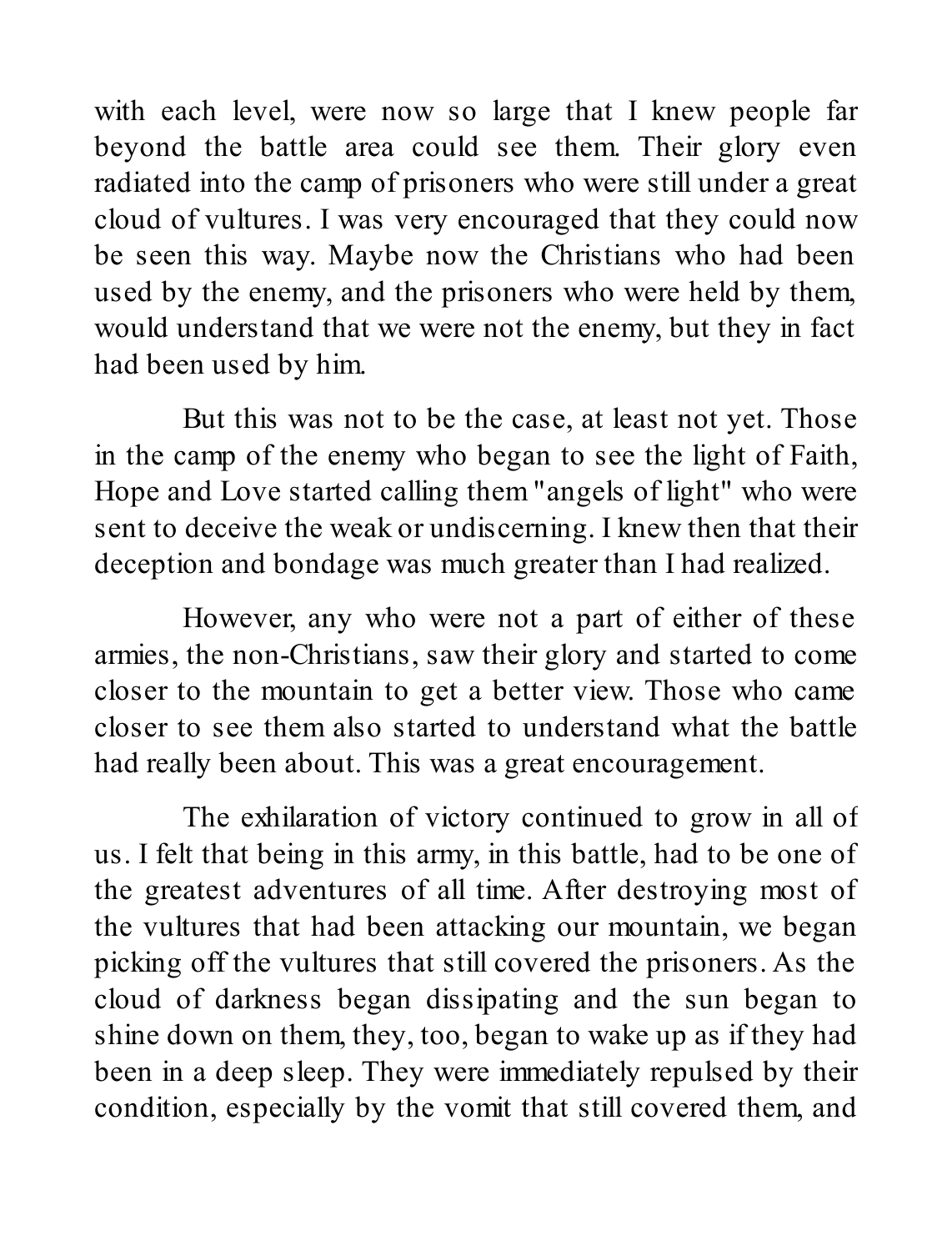started cleaning themselves up. As they beheld Faith, Hope, and Love, they also saw the mountain and ran toward it.

The evil horde sent arrows of Accusation and Slander at their backs, but they did not stop. By the time they got to the mountain many had a dozen or more arrows stuck in them, yet they seemed not to even notice. As soon as they began to scale the mountain their wounds began to heal. With the cloud of depression having been dispelled it seemed as if everything was now getting much easier.

## **The Trap**

The former prisoners had great joy in their salvation. They seemed so overwhelmed with appreciation for each level as they began to scale the mountain that it gave us a greater appreciation for those truths. Soon a fierce resolve to fight the enemy also arose in the former prisoners. They put on the armor provided and begged to be allowed to go back and attack the enemy who had held them captive, and had abused them for so long. We thought about it, but then decided we should all stay on the mountain to fight. Again the voice of the Lord spoke, saying:  $\sim$  second time you have chosen wisdom. You cannot win you try fight the enemy on his own ground, but you must remain on My Holy mountain. "

I was stunned that we had made another decision of such importance just by thinking and briefly discussing it. I then resolved to do my best to not make another decision of any consequence without prayer. Wisdom then stepped up to me quickly, took both of my shoulders firmly and looked me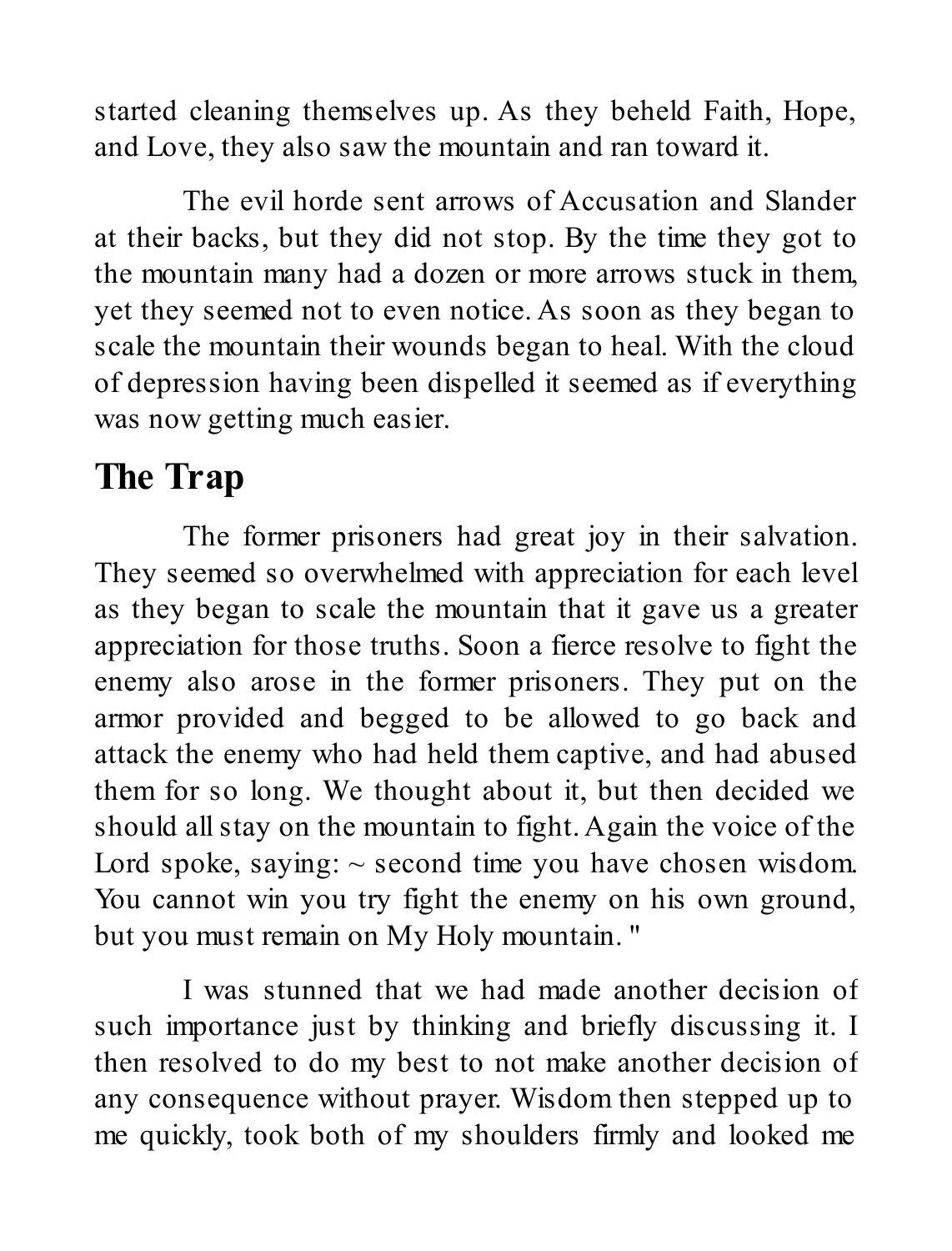straight in the eyes, saying: "You must do this!"

As Wisdom said this to me he pulled me forward as if he were saving me from something. I looked back and saw that, even though I had been on the broad plateau of "Galatians Two Twenty," I had drifted to the very edge without even knowing it. I had come very close to falling off the mountain. I looked again into the eyes of Wisdom, and he said with the utmost seriousness, "Take heed when you think you stand, lest you fall. In this life, you can fall fromany level. "

I thought about this for quite a while. In the exuberance of the victory we were starting to achieve, and the unity of the brethren, I had become careless. It was more noble to fall because of the onslaught of the enemy than to fall because of carelessness.

#### **The Serpents**

For a long time we continued killing the vultures and picking off the demons that were riding the Christians. We found that the arrows of different Truths would have greater impact on different demons. We knew that it was going to be a long battle, but we were not suffering any more casualties now, and we had continued to climb past the level of "Patience." Even so, after these Christians had the demons shot off of them, few would come to the mountain. Many had taken on the nature of the demons, and continued in their delusion without them. As the darkness of the demons dissipated we could see the ground moving around the feet of these Christians. Then I saw that their legs were bound by serpents. As I kept looking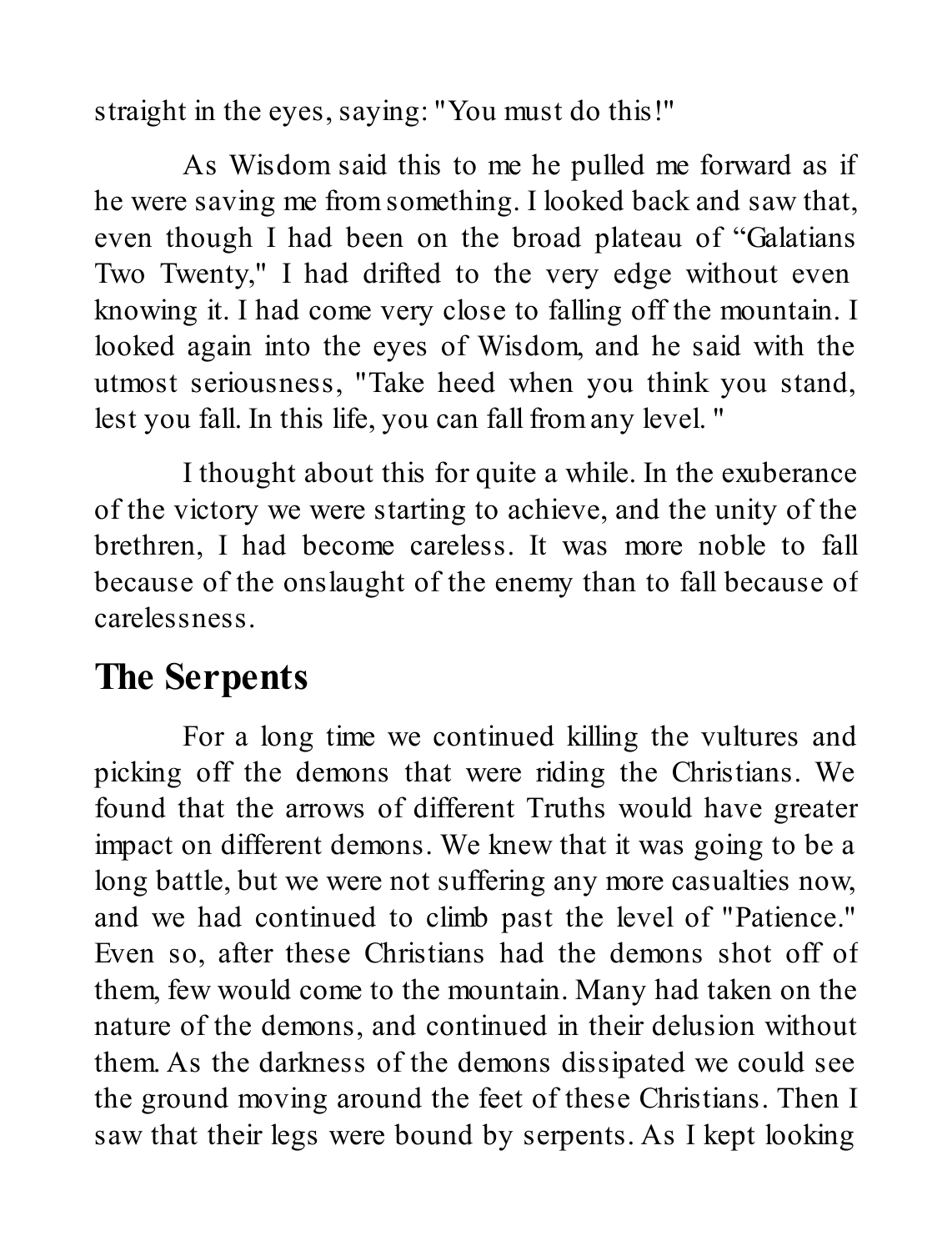at the serpents I saw that they were all the same kind, and had the name Shame written on them.

We shot arrows of Truth at the serpents, but they had little effect. We then tried the arrows of Hope, but without results. From "Galatians Two Twenty" it had been very easy to go higher because we all helped each other. Since there seemed to be little that we could do now against the enemy we decided to just try to climb as far as we could until we found something that would work against the serpents.

We passed levels of truth very fast. On most of them we did not even bother to look around if there was not a weapon apparent that would work on the serpents. Faith, Hope and Love stayed right with us, but I had not noticed that we had left Wisdom far behind. It would be a long time before I would understand what a mistake this was. He would catch up to us on the top, but leaving him behind cost us a much quicker and easier victory over the evil horde.

Almost without warning we came to a level that opened up into a garden. It was the most beautiful place I had ever seen. Over the entrance to this garden was written, "The Father's Unconditional Love." This entrance was so glorious and inviting that we just could not resist entering.As soon as I entered I saw a tree that I knew was the Tree of Life. It was in the middle of this garden, and it was still guarded by angels of awesome power and authority. When I looked at them they looked back. They seemed friendly, as if they had been expecting us. I looked back and there was now a host of other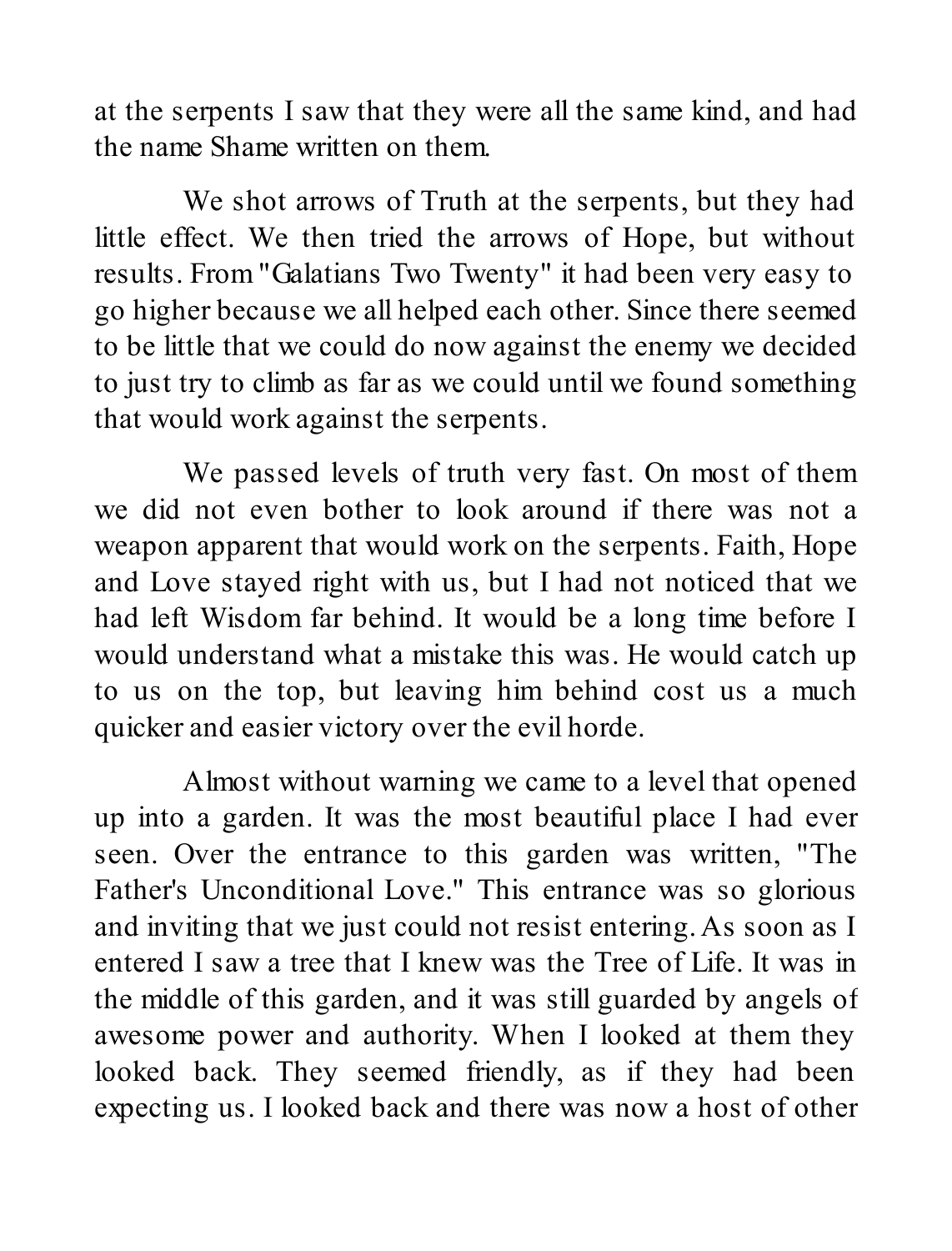warriors in the garden. This gave us all courage, and because of the angels' demeanor, we decided to pass them to get to the tree. One of the angels called out, "Those who make it to this level, who know the Father's love, can eat."

I did not realize how hungry I was. When I tasted the fruit, it was better than anything I had ever tasted, but it was, also, somehow familiar. It brought memories of sunshine, rain, beautiful fields, the sun setting over the ocean, but even more than that, of the people I loved. With every bite I loved everything and everyone more. Then my enemies started coming to mind, and I loved them, too. The feeling was soon greater than anything I had ever experienced, even the peace on "Galatians Two Twenty" when we had first reached that level. Then I heard the voice of the Lord, saying, "This is now your daisy bread. It shall never be withheld from you. You may eat as much and as often as you like. There is no end to My love. "

I looked up into the tree to see where the voice had come from, and I saw that it was filled with pure white eagles. They had the most beautiful, penetrating eyes I have ever seen. They were looking at me as if waiting for instructions. One of the angels said, "They will do your bidding. These eagles eat snakes." I said, "Go! Devour the shame that has bound our brothers." They opened their wings and a great wind came that lifted them into the air. These eagles filled the sky with a blinding glory. Even as high as we were, I could hear the sounds of terror from the enemy camp at the sight of the eagles ascending.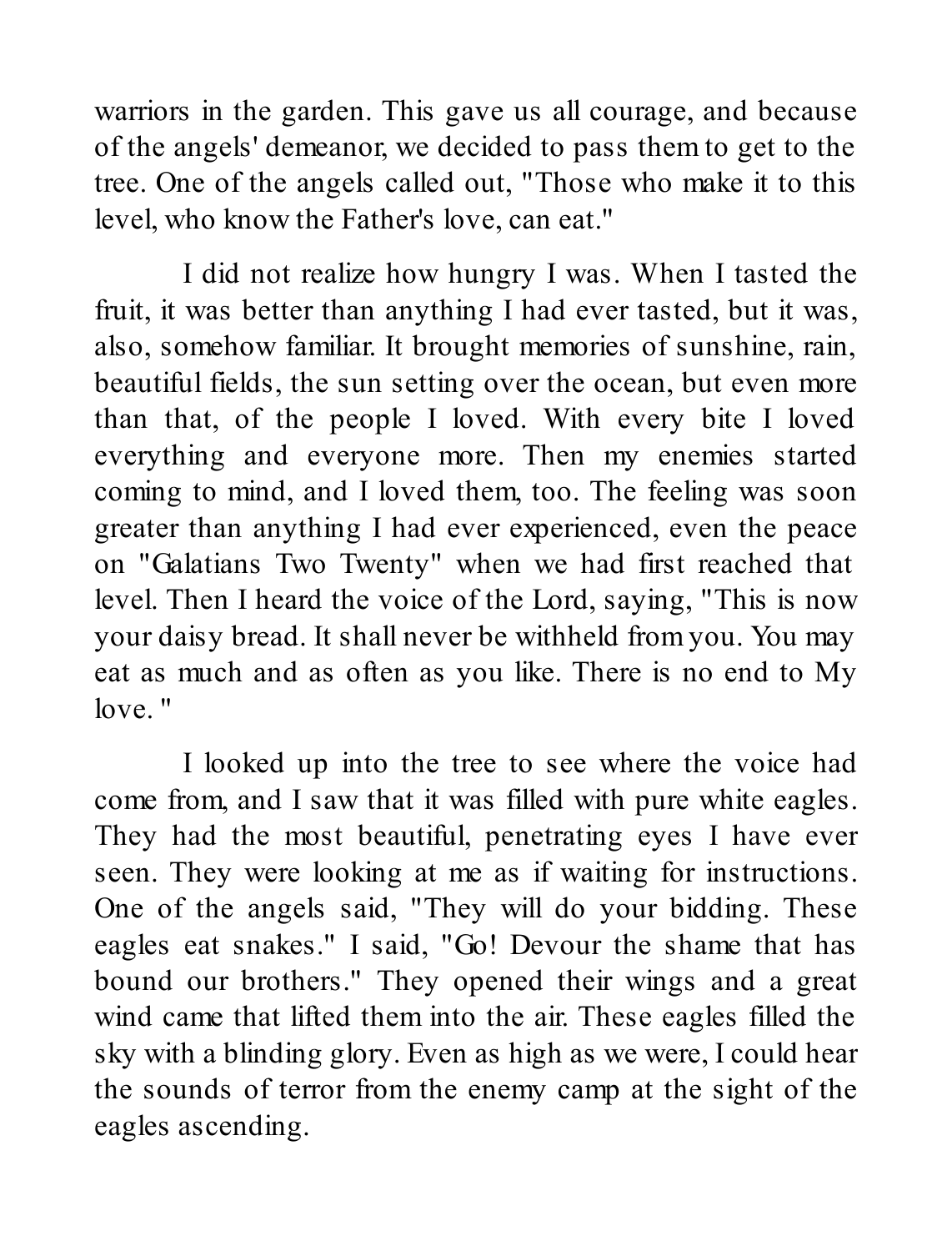## **The King Appears**

The Lord Jesus Himself then appeared right in our midst. He took the time to greet each one personally, congratulating us for reaching the top of the mountain. Then He said, "I must now share with you what I shared with your brothers after My ascension—the message of My kingdom. The enemy's most powerful army has now been put to flight, but not destroyed. Now it is time for us to march forth with the gospel of My kingdom. The eagles have been released and will go with us. We will take arrows from every level, but I am your Sword, and I am your Captain. It is now time for the Sword of the Lord to be unsheathed. "

I then turned and saw that the entire army of the Lord was standing in that garden. There were men, women, and children from all races and nations, each carrying their banners which moved in the wind with perfect unity. I knew that nothing like this had been seen in the earth before. I knew that the enemy had many more armies, and fortresses throughout the earth, but none could stand before this great army. I said almost under my breath, "This must be the day of the Lord." The whole host then answered in an awesome thunder, "The day of the Lord of Hosts has come."

#### **Summary**

Months later I sat pondering this dream. Alarmingly, certain events and conditions in the church had seemed to parallel just what I had seen when the horde from hell had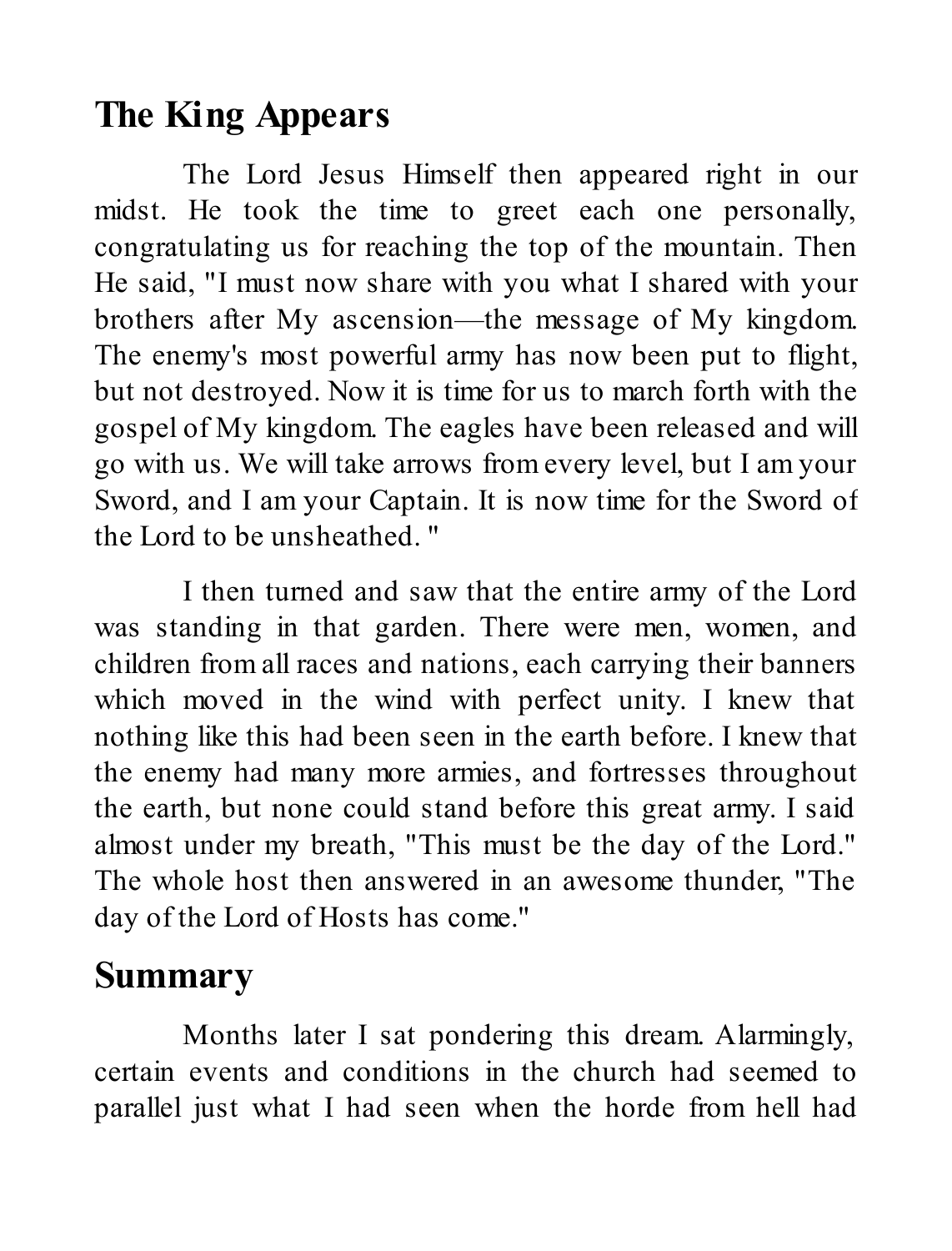begun to march. I was then reminded of Abraham Lincoln. The only way that he could become "the Emancipator," and preserve the Union, was to be willing to fight a Civil War. He not only had to fight it, but fight with the resolution not to compromise until the victory was complete. He also had to have the grace to fight the bloodiest war in our history without "demonizing" the enemy with propaganda. If he had done that he might have been able to galvanize the resolve of the North much faster, and win a quicker military victory, but it would have made the reunion after the war much more difficult. Because he was truly fighting to preserve the Union, he never made the men and women of the South the enemy, but rather the evil that had themin bondage.

A great spiritual civil war now looms before the church. Many will do everything that they can to avoid it. This is understandable, and even noble. However, compromise will never maintain a lasting peace. It will only make the ultimate conflict that much more difficult when it comes, and it will come.

The Lord is now preparing a leadership that will be willing to fight a spiritual civil war in order to set men free. The main issue will be slavery verses freedom. The secondary issue, which will be the primary issue for some, will be money. Just as the American Civil War at times looked like it would destroy the entire nation, what is coming upon the church will at times appear as if it will be the end of the church. However, just as the American nation not only survived, but went on to become the most powerful nation on earth, the same is going to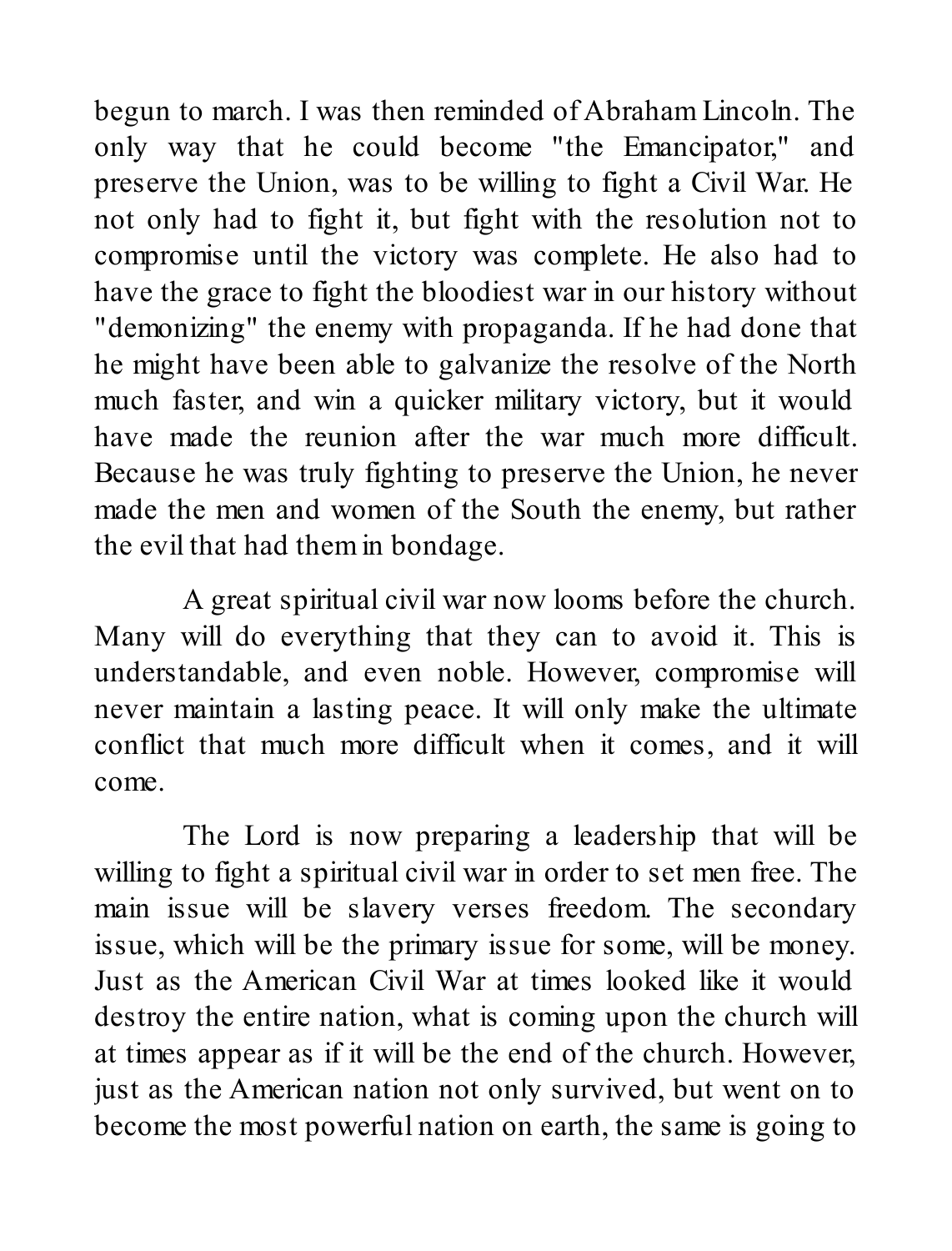happen to the church. The church will not be destroyed, but the institutions and doctrines that have kept men in spiritual slavery will be.

Even after this, perfect justice in the church will not be attained overnight. There will still be struggles for women's rights, and to set the church free from other forms of racism and exploitation. These are all causes that must be confronted. However, in the midst of the coming spiritual civil war, Faith, Hope and Love, and the kingdom of God that they stand upon, will begin to be seen as they never have before. This will begin drawing all men to the kingdom. God's government is about to be demonstrated as greater than any human government.

And let us always remember that, with the Lord "a thousand years is as a day." He can do in us in one day what we may think will take a thousand years. The work of liberation, and exaltation of the church, will be a work that is accomplished much quicker than we may think is humanly possible. However, we are not talking about human possibilities.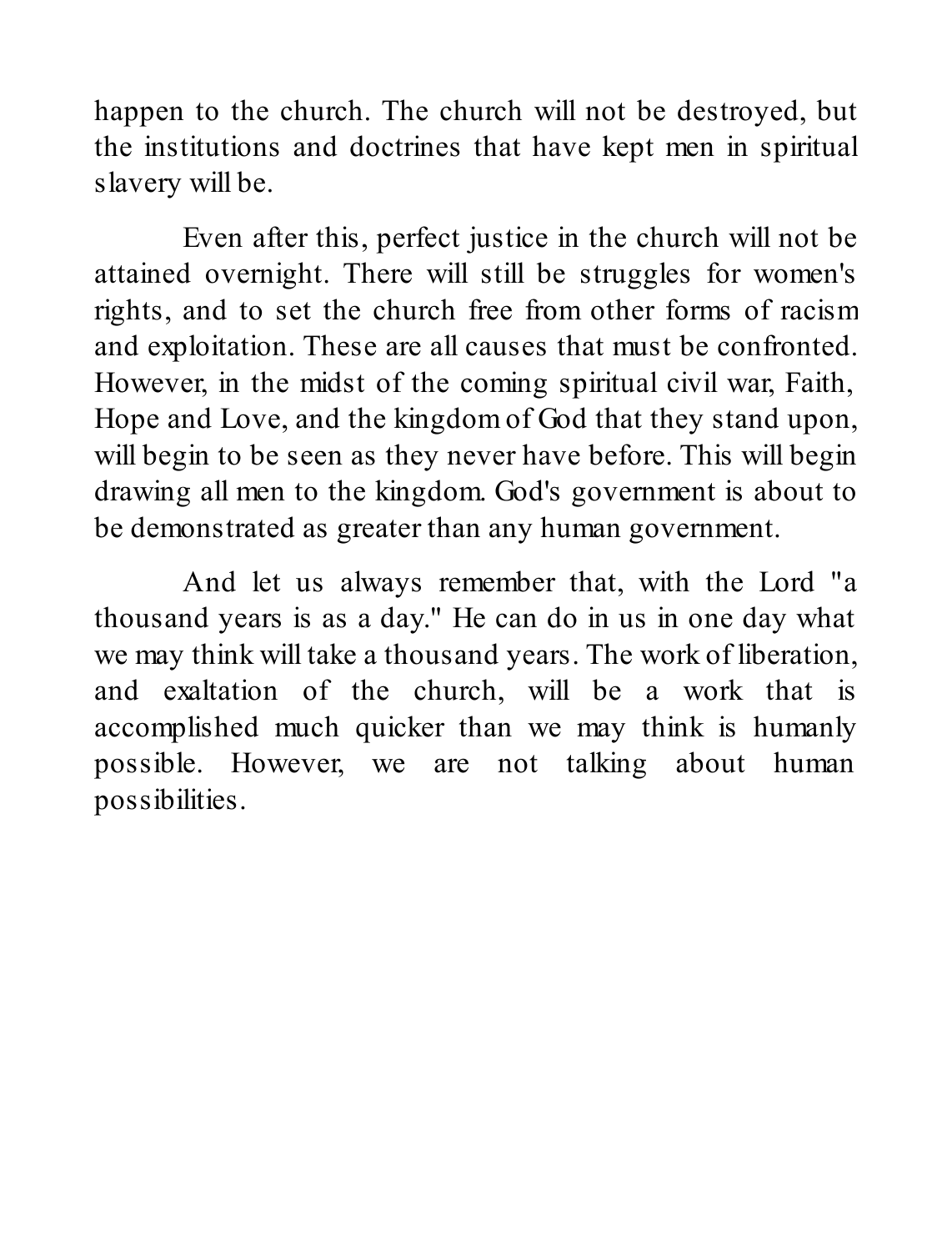## **Part II, The Holy Mountain**

We stood in the Garden of God under the Tree of Life. It seemed that the entire army was there, many of them kneeling before the Lord Jesus. He had just given us the charge to return to the battle for the sake of our brothers who were still bound, and for the world that He loved. It was both a wonderful and a terrible command. It was wonderful because it came from Him. It was terrible because it implied that we would have to leave His manifest presence, and the Garden that was more beautiful than any place we had ever been before. To leave all of this to go into battle again seemed incomprehensible.

The Lord continued His exhortation: "I have given you spiritual gifts and power, and an increasing understanding of My word and My kingdom, but the greatest weapon that you have been given is the Father's love. As long as you walk in My Father's love you will never fail. The fruit of this tree is the Father's love which is manifested in Me. This love which is in Me must be your daisy bread."

In this setting of such beauty and glory it did not seem that the Lord was appearing in His glory. In fact, His appearance was rather ordinary. Even so, the grace with which He moved and spoke made Him the most attractive person I had ever seen. He was beyond human definition in dignity and nobility. It was easy to understand why He was everything that the Father loves and esteems. He truly is full of grace and truth, to the point that it seemed that nothing but grace and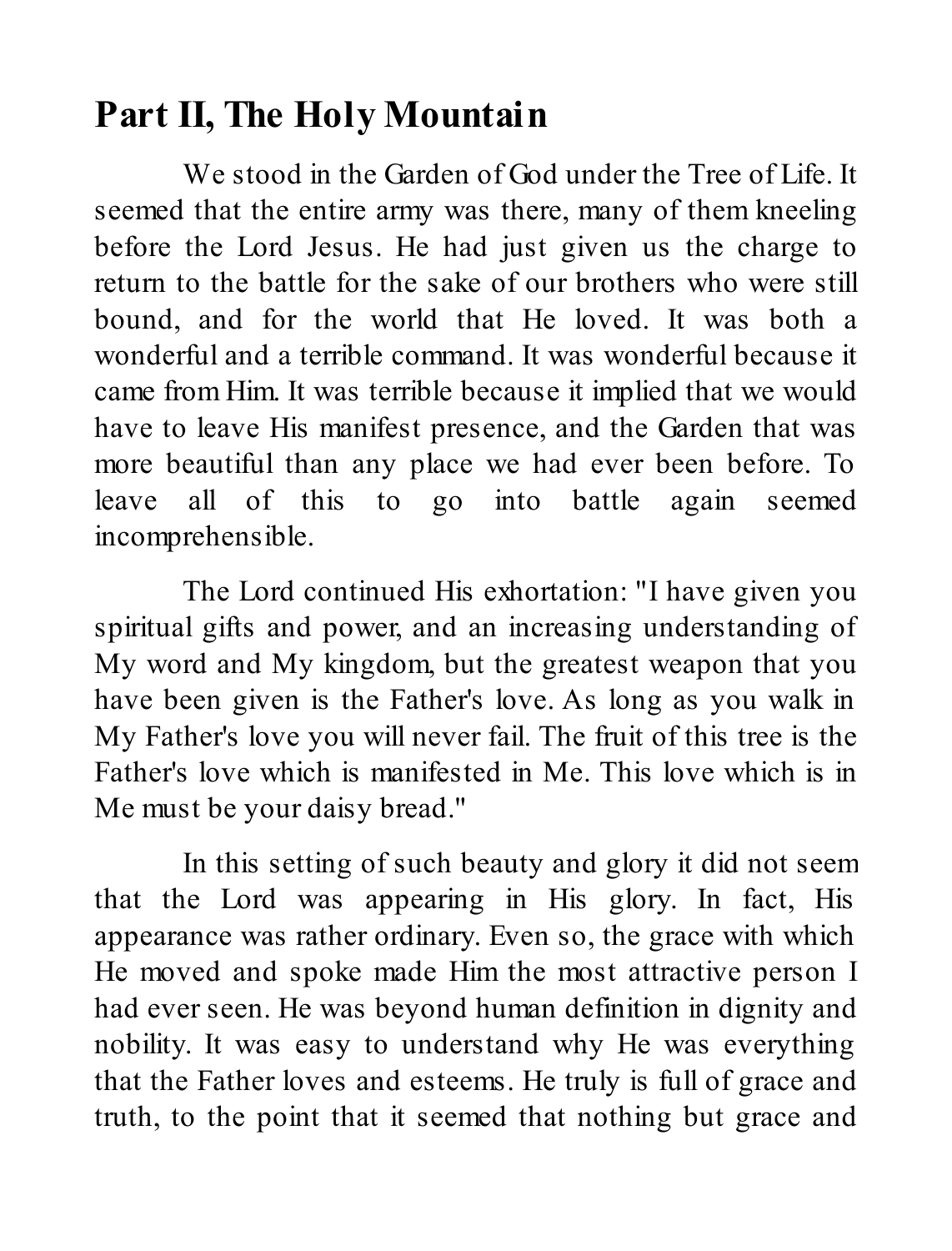truth should ever matter.

As I ate the fruit from the Tree of Life, the thought of every good thing I had ever known filled my soul. When Jesus spoke it was the same, only magnified. All I wanted to do was just stay in this place and listen to Him. I remembered how I had once thought it must have been boring for those angels who did nothing but worship Him continually before the throne. Now I knew that there was nothing more wonderful or exhilarating that we would ever do than simply worshipping Him. This was what we were created for, and would surely be the best part of heaven. I just could not imagine how wonderful it would be if all of the heavenly choirs were added. It was hard to believe that I had struggled so much with boredom during worship services. I knew that it was only because I had been almost completely out of touch with reality during those times.

I was almost overwhelmed with the desire to go back and make up those times during worship services when I had allowed my mind to wander, or had occupied myself with other things. The desire to express my adoration for Him became almost insatiable. I had to praise Him! As I opened my mouth I was shocked by the spontaneous worship that erupted from the entire army at the same time. I had almost forgotten that anyone else was there, but we were all in perfect unity. The glorious worship that followed could not be expressed in human language.

As we worshipped, a golden glow began to emanate from the Lord. Then there was silver around the gold. Then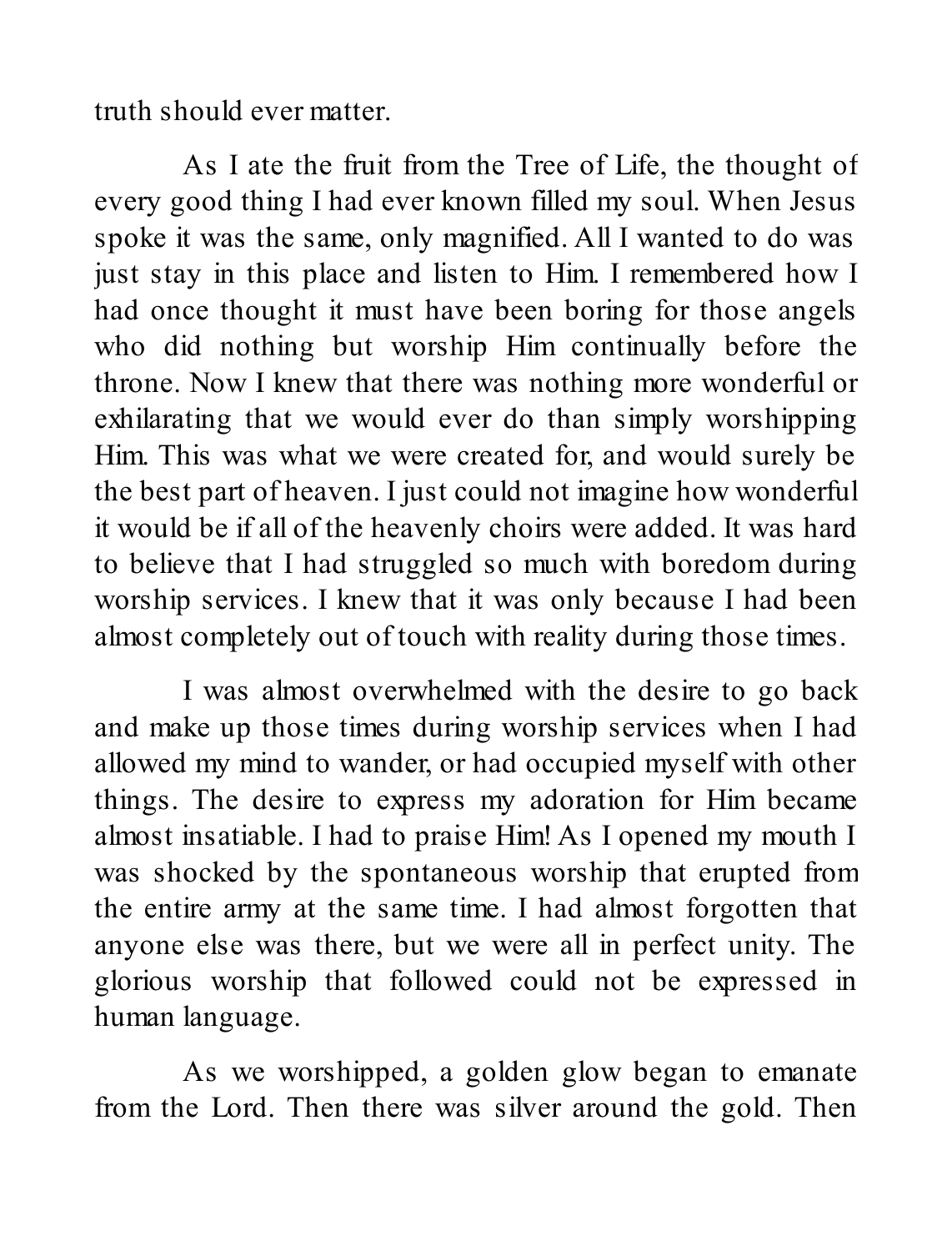colors, the richness of which I have never seen with my natural eyes, enveloped us all. With this glory I entered a realm of emotion that I had never experienced before. Somehow I understood that this glory had been there all along, but when we focused on Him the way that we did in worship, we began to see more of His glory. The more intensely we worshipped, the more glory we beheld. If this was heaven, it was much, much better than I had ever dreamed.

## **His Dwelling Place**

I have no idea how long this worship lasted. It could have been minutes or it could have been months. There was just no way to measure time in that kind of glory. I closed my eyes because the glory I was seeing with my heart was as great as what I was seeing with my physical eyes. When I opened my eyes I was surprised to see that the Lord was not there any longer, but a troop of angels was standing where He had been. One of themapproached me and said, "Close your eyes again." When I did, I beheld the glory of the Lord. This was no small relief. I knew that I just could not live without the glory now that I had experienced it.

Then the angel explained, "What you see with the eyes of your heart is more real than what you see with your physical eyes." I had myself made this statement many times, but how little I had walked in it! The angel continued, "It was for this reason that the Lord told His first disciples that it was better for Him to go away so that the Holy Spirit could come. The Lord dwells within you. You have taught this many times, but now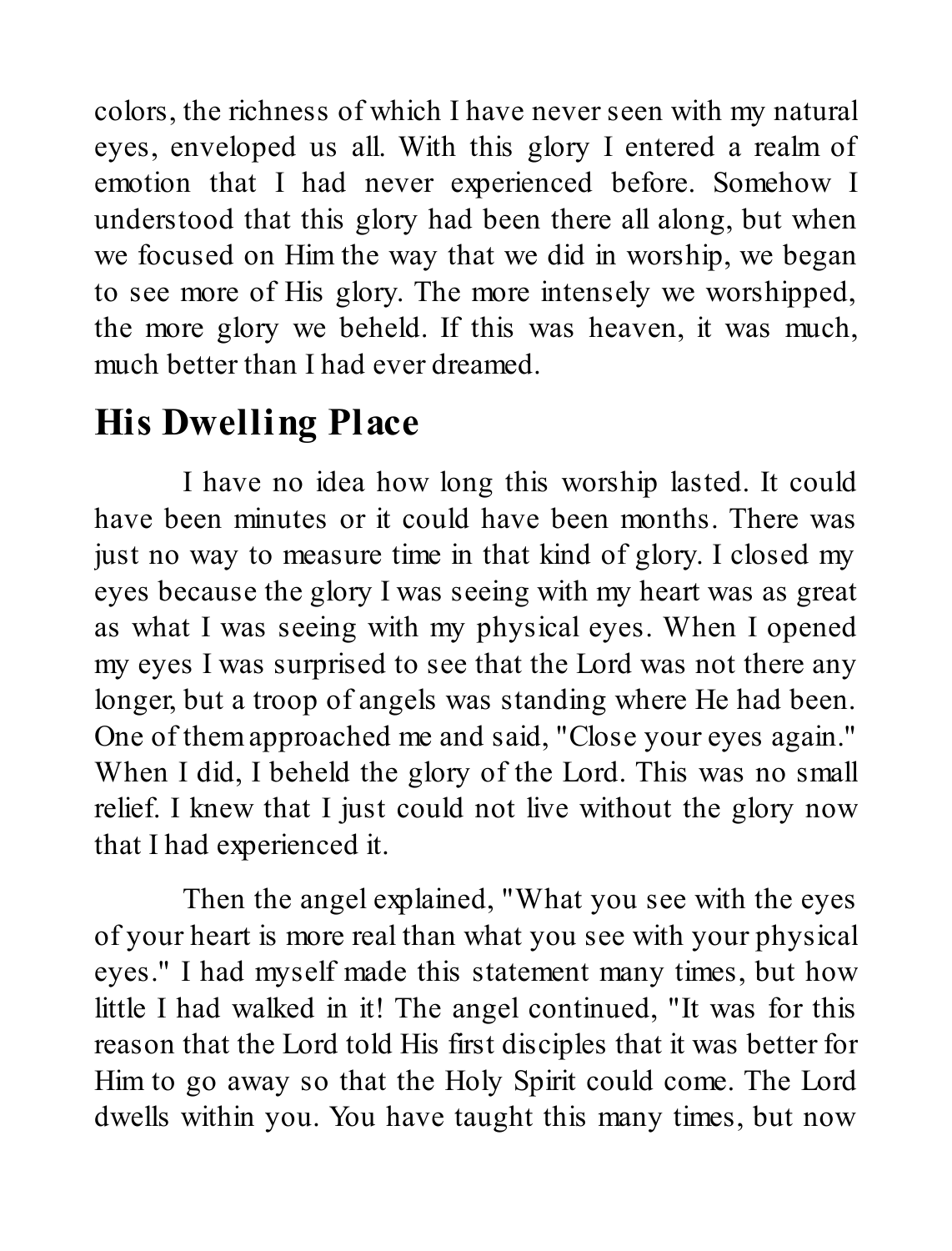you must live it, for you have eaten of the Tree of Life."

The angel then began to lead me back to the gate. I protested that I did not want to leave. Looking surprised, the angel took me by the shoulders and looked me in the eyes. This was when I recognized him; it was Wisdom. "You never have to leave this garden. This garden is in your heart because the Creator Himself is within you. You have desired the best part, to worship and sit in His presence for ever, and it will never be taken from you. But you must take it from here to where it is needed most."

I knew he was right. I then looked past him to the Tree of Life. I had a compulsion to grab all of the fruit that I could before leaving. Knowing my thoughts, Wisdom gently shook me. "No. Even this fruit, gathered in fear, would go bad. This fruit and this tree are within you because He is in you. You must believe. "

I closed my eyes and tried to see the Lord again but couldn't. When I opened my eyes, Wisdom was still staring at me. With great patience he continued, "You have tasted of the heavenly realm, and no one ever wants to go back to the battle once they do. No one ever wants to leave the manifest presence of the Lord. When the apostle Paul came here he struggled for the rest of his If e as to whether he should stay and labor for the sake of the church, or return here to enter into His inheritance. His inheritance was magnified the longer he stayed and served on earth. Now that you have the heart of a true worshiper you will always want to be here, but you can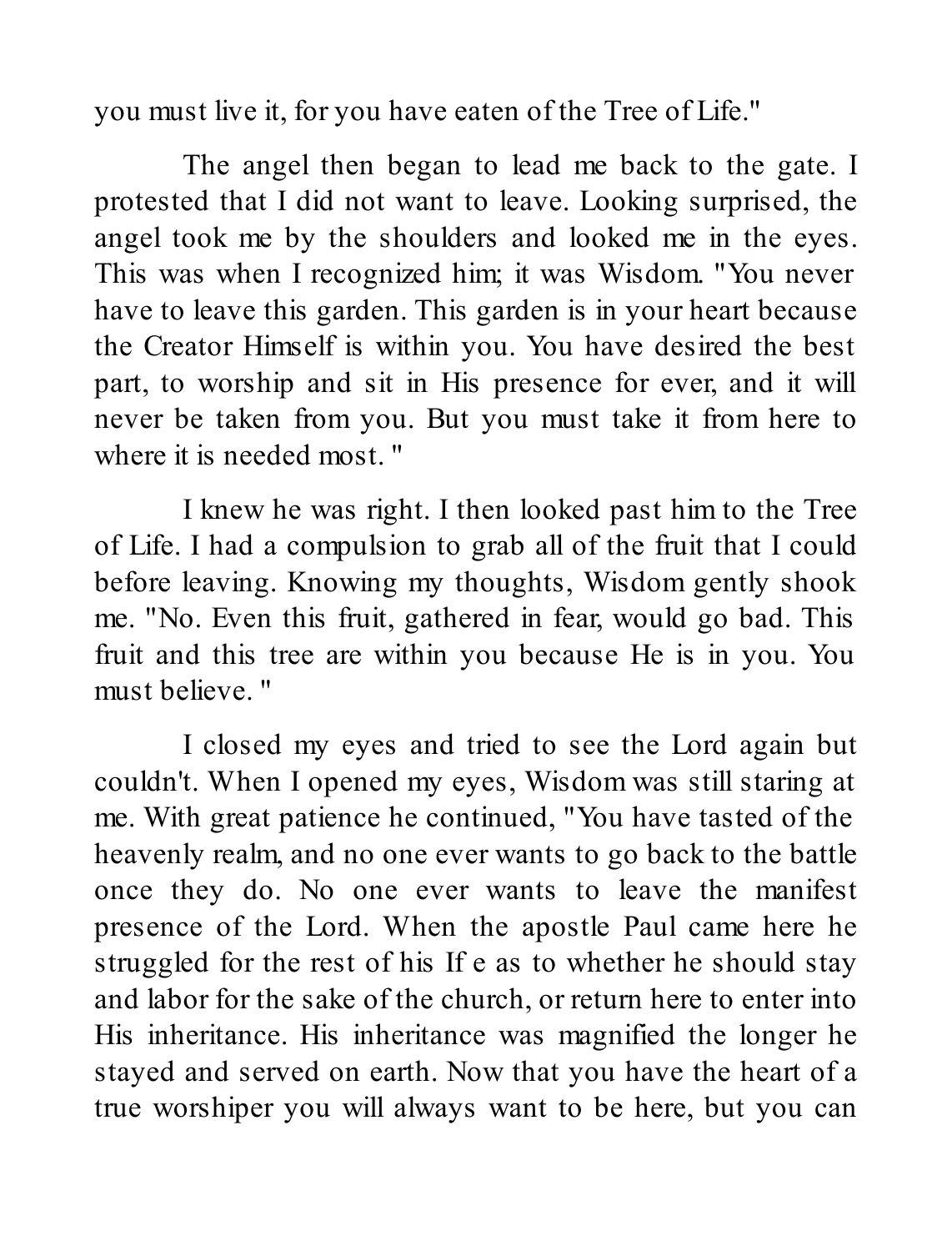when you enter into true worship. The more focused you are on Him, the more glory you will see, regardless of where you are. "

Wisdom's words had finally calmed me. Again I closed my eyes just to thank the Lord for this wonderful experience, and the life He had given to me. As I did, I started to see His glory again, and all of the emotion of the previous worship experience flooded my soul. The Lord's words to me were so loud and clear that I was sure they were audible; "I wilt never leave or forsake you. "

"Lord, forgive my unbelief," I responded. "Please help me never to leave or forsake you." This was both a wonderful and trying time. Here the "real world" was not real, and the spiritual realm was so much more real that I just could not imagine going back to the other. I was gripped both with wonder and a terrible fear that I might wake up at any moment and finding it was all just a dream.

Wisdom understood what was going on inside of me. "You are dreaming," he said. "But this dream is more real than what you think of as real. The Father gave men dreams to help them see the door to His dwelling place. He will only dwell in men's hearts, and dreams can be a door to your heart, which will lead you to Him. That is why His angels so often appear to men in their dreams. In dreams they can bypass the fallen mind of man and go straight to his heart."

As I opened my eyes, Wisdom was still gripping my shoulders. "I am the primary gift that has been given to you or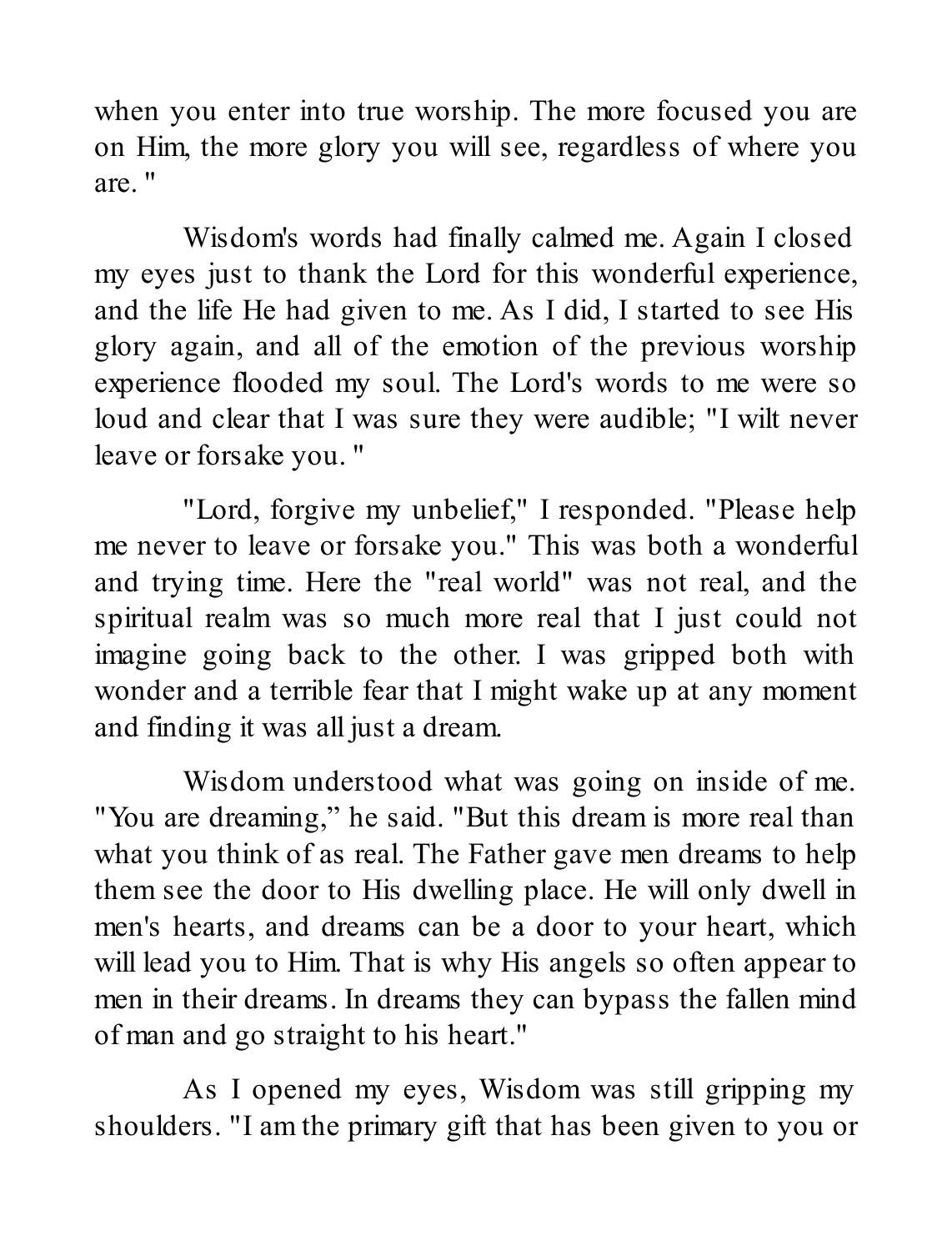your work, " he said. "I will show you the way, and I will keep you on it, but only love will keep you faithful. The fear of the Lord is the beginning of wisdom, but the highest wisdom is to love Him. "

Then Wisdom released me and started to walk toward the gate. I followed with ambivalence. I remembered the exhilaration of the battle and the climb up the mountain, and it was compelling, but there was no comparison to the presence of the Lord and the worship I had just experienced. Leaving this would be the greatest sacrifice I had ever made. Then I remembered how it was all inside of me and was amazed that I could forget this so quickly. It was like there was a great battle raging within me, between what I saw with my physical eyes and what I saw with my heart.

I moved forward so that I was walking beside Wisdom, and asked, "I have prayed for twenty-five years to be caught up into the third heaven like the apostle Paul. Is this the third heaven?"

"This is part of it, " he replied, "but there is much more.

"

"Will I be allowed to see more?" I asked.

"You will see much more. I am taking you to see more now, " he replied.

I started thinking of the book of Revelation. "Was John's revelation part of the third heaven?" I asked.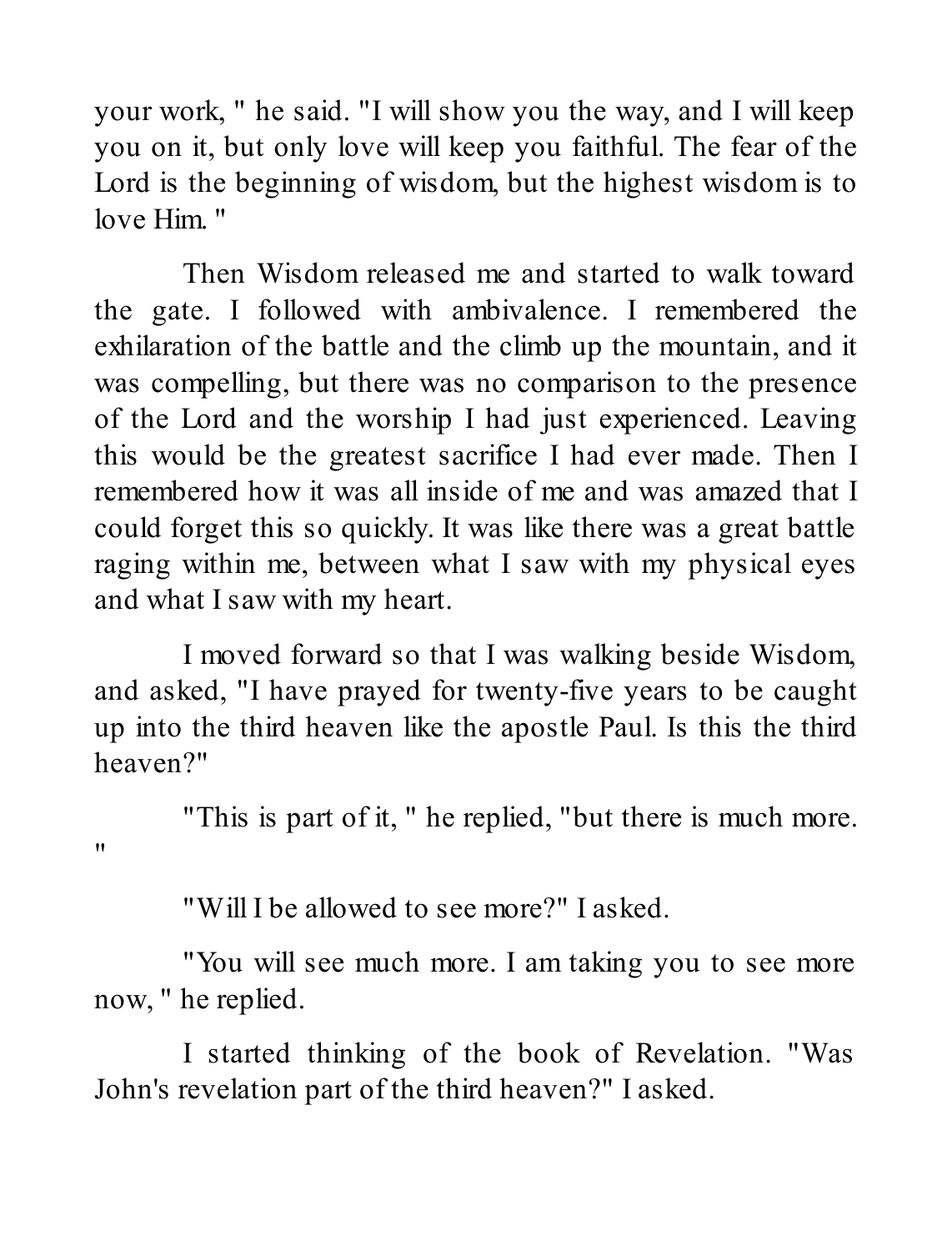"Part of John's revelation was from the third heaven, but most of it was from the second heaven. The first heaven was before the fall of man. The second heaven is the spiritual realm during the reign of evil upon the earth. The third heaven is when the love and domain of the Father will again prevail over the earth through the King. "

"What was the first heaven like?" I inquired, strangely feeling a cold chill as I asked.

"It is wisdom not to be concerned about that now," Wisdom responded with increased seriousness as my question seemed to jolt him. Wisdomis to seek to know the third heaven just as you have. There is much more to know about the third heaven than you can know in this If e, and it is the third heaven, the kingdom, that you must preach in this If e. In the ages to come you will be told about the first heaven, but it is not profitable for you to know about it now. "

I resolved to remember the cold chill I had just felt, and Wisdom nodded, which I knew to be an affirmation of that thought. "What a great companion you are," I had to say as I realized the valuable gift that this angel was. "you really will keep me on the right path."

"I will indeed, " he replied.

I was sure I felt love coming from this angel, which was unique, since I had never felt this from other angels. They usually showed their concern more out of duty than love. Wisdomresponded to my thoughts as if I had spoken themout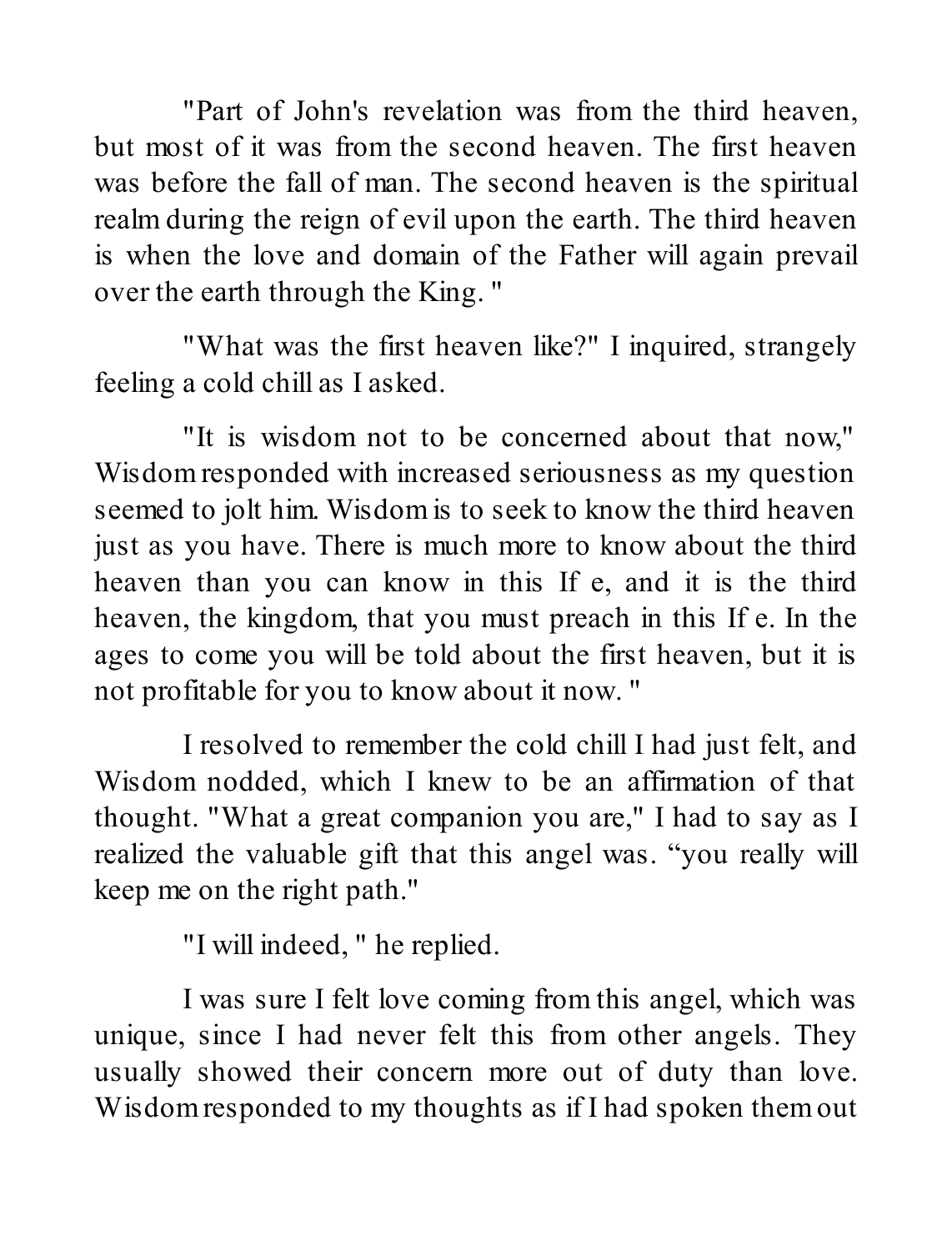loud.

"It is wisdom to love and I could not be wisdom if did not love you. It is also wisdom to behold the kindness and the severity of God. It is wisdom to love Him and to fear Him. You are in deception if you do otherwise. This is the next lesson that you must learn, " he said with unmistakable earnest.

"I do know that, and have taught it many times," I responded, feeling for the first time that maybe Wisdomdid not fully know me.

"I have been your companion for a very long time, and I know your teachings, "Wisdomreplied. "Now you are about to learn what some of your own teachings mean. As you have said many times, 'It is not by believing in your mind, but in your heart that results in righteousness..."

I apologized, feeling a bit ashamed at having questioned Wisdom. He graciously accepted my apology. It was then that I realized I had been questioning and challenging himmost of my life, and often to my injury.

### **The Other Half Of Love**

"There are times to adore the Lord, " Wisdom continued, "and there are times to honor Him with the greatest fear and respect, just as there is a time to plant, and a time to reap. It is wisdom to know the time for each. True wisdom knows the times and seasons of God. I brought you here because it was time to worship the Lord in the glory of His love. This is what you needed the most after such a battle. I am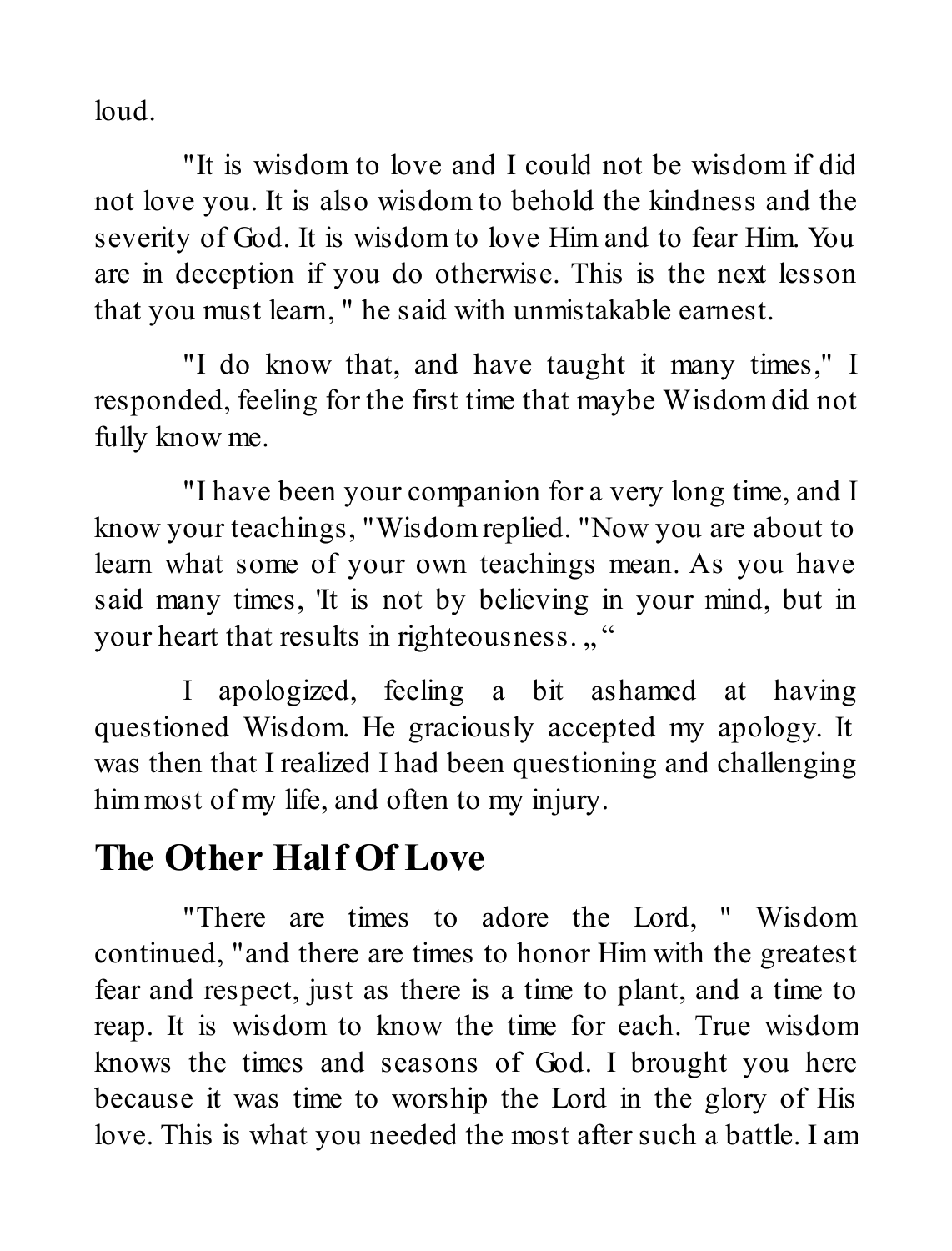now taking you to another place because it is time for you to worship Him in the fear of His judgment. Until you know both there is a danger that we can be separated fromeach other. "

"Do you mean that if I had stayed back there in that glorious worship I would have lost you?" I asked in disbelief.

"Yes. I would have always visited with you when I could, but we would have rarely crossed paths. It is hard to leave such glory and peace, but that is not the whole revelation of the King. He is both a Lion and a Lamb. To the spiritual children He is the Lamb. To the maturing He is the Lion. To the fully mature He is both the Lion and the Lamb. Again, I know you understand this, but you have known it in your mind. Soon you will know it in your heart, for you are about to experience the judgment seat of Christ. "

### **The Return To The Battle**

Before leaving the gates to the Garden, I asked Wisdom if I could just sit for a while to ponder all that I had just experienced. "Yes, you should do this, " he replied, "but I have a better place for you to do it."

I followed Wisdom out of the gates and we began to go down the mountain. To my surprise the battle was still going on, but not as intensely as it was when we ascended. There were still arrows of accusation and slander flying about on the lower levels, but most of the enemy horde that was left was furiously attacking the great white eagles. The eagles were easily prevailing.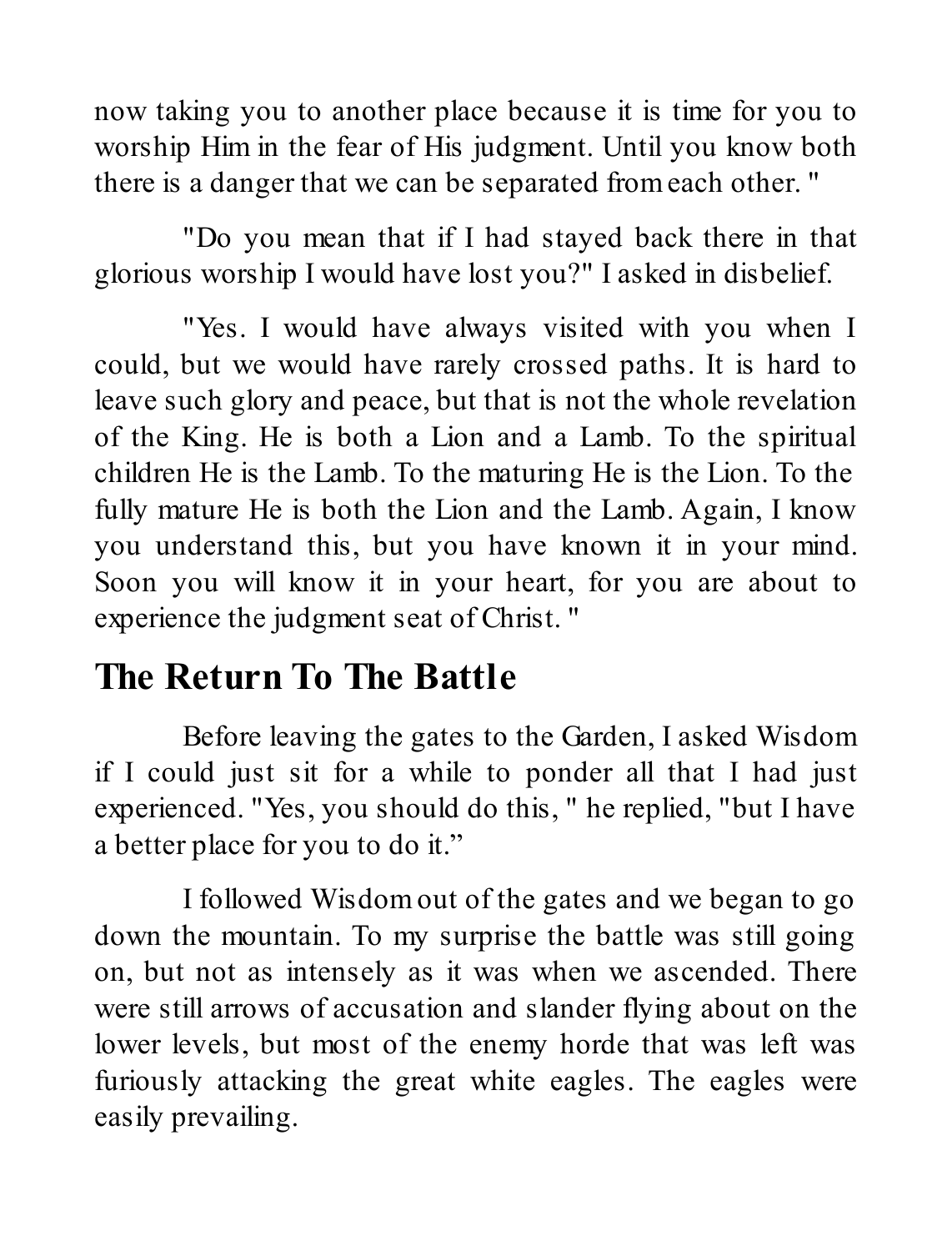We kept descending until we were almost at the bottom. Just above the levels of "Salvation" and "Sanctification" was the level "Thanksgiving and Praise." I remembered this level very well because one of the greatest attacks of the enemy came when I had first tried to reach it. Once we got here the rest of the climb was much easier, and when an arrow penetrated our armor, healing came much faster.

As soon as my enemies spotted me on this level (they could not see Wisdom), a shower of arrows began to rain down on me. I knocked them down with my shield so easily they quit shooting. Their arrows were now almost gone and they could not afford to waste them.

The soldiers who were still fighting from this level looked at me in astonishment with a deference that made me very uncomfortable. It was then that I first noticed that the glory of the Lord was emanating from my armor and shield. I told them to climb to the top of the mountain without stopping and they, too, would see the Lord. As soon as they agreed to go they saw Wisdom. They started to fall down to worship him, but he restrained them, and sent themon their way.

### **The Faithful**

I was filled with love for these soldiers, many of whom were women and children. Their armor was a mess, and they were covered in blood, but they had not given up. In fact, they were still cheerful and encouraged. I told them that they were deserving of more honor than I was, because they had borne the greatest burden of the battle, and had held their ground.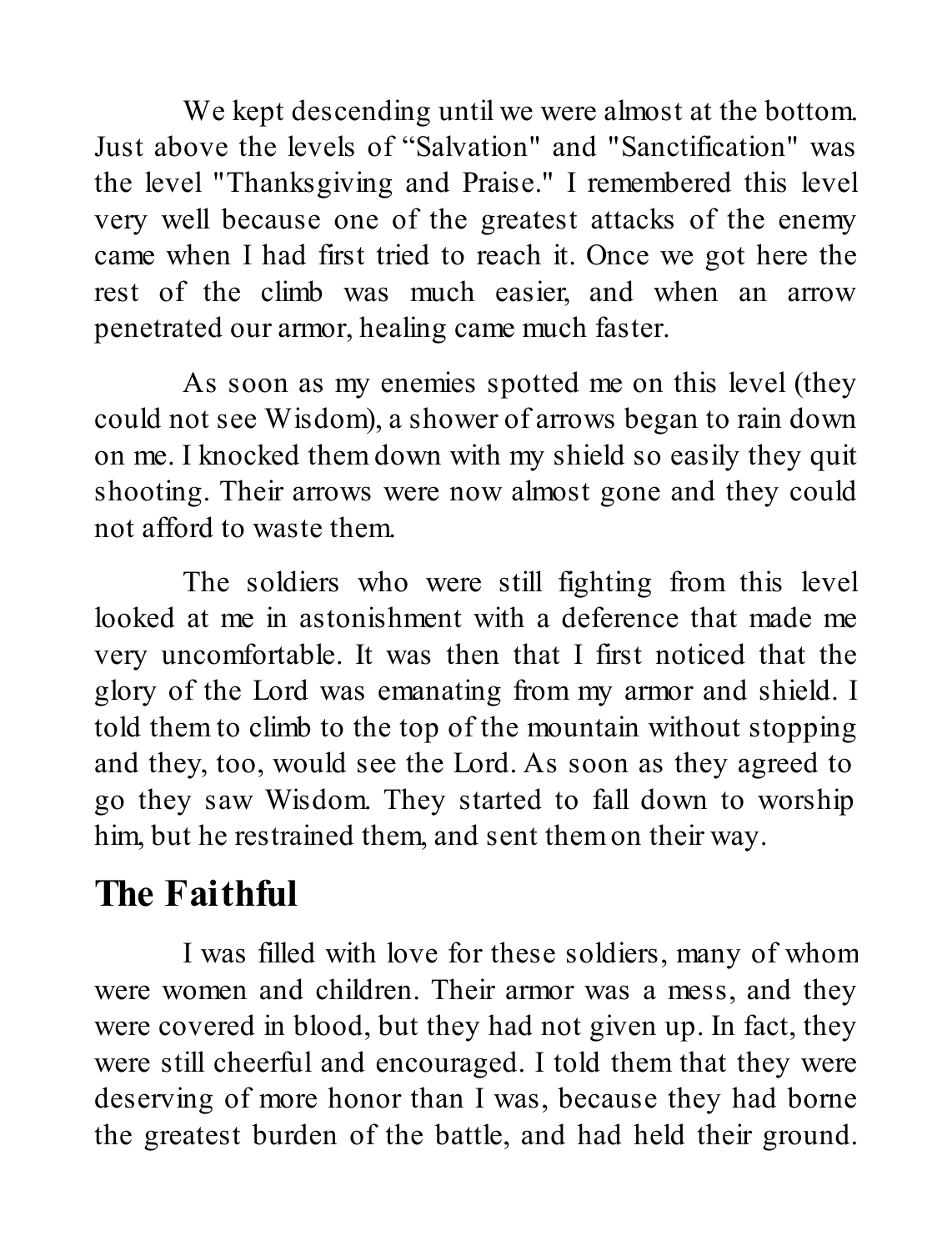They seemed not to believe me, but appreciated that I would say it. However, I really felt that it was true.

Every level on the mountain had to be occupied or the vultures that were left would come and desecrate it with vomit and excrement until it was difficult to stand on. Most of the ledges were occupied by soldiers who I recognized to be from different denominations or movements which emphasized the truth of the level they were defending. I was embarrassed by the attitude I had maintained toward some of these groups. I had considered them out of touch and backslidden at best, but here they were fighting faithfully against a terrible onslaught of the enemy. Their defense of these positions had probably enabled me to keep climbing as I had.

Some of these levels were situated so that there was a view of a good part of the mountain and the battlefield, but some were so isolated that the soldiers on them could see only their own position. These seemed unaware of the rest of the battle raging, or the rest of the army that was also fighting the battle. These were so wounded from the slander and accusations that they would resist anyone who came down to them from a higher level to encourage them to climb higher. However, when some began to come down from the top reflecting the glory of the Lord, they listened, most of them with great joy, and soon began to climb themselves with courage and resolve. As I beheld all of this, Wisdom did not say much, but he seemed very interested in my reactions.

# **Reality Discovered**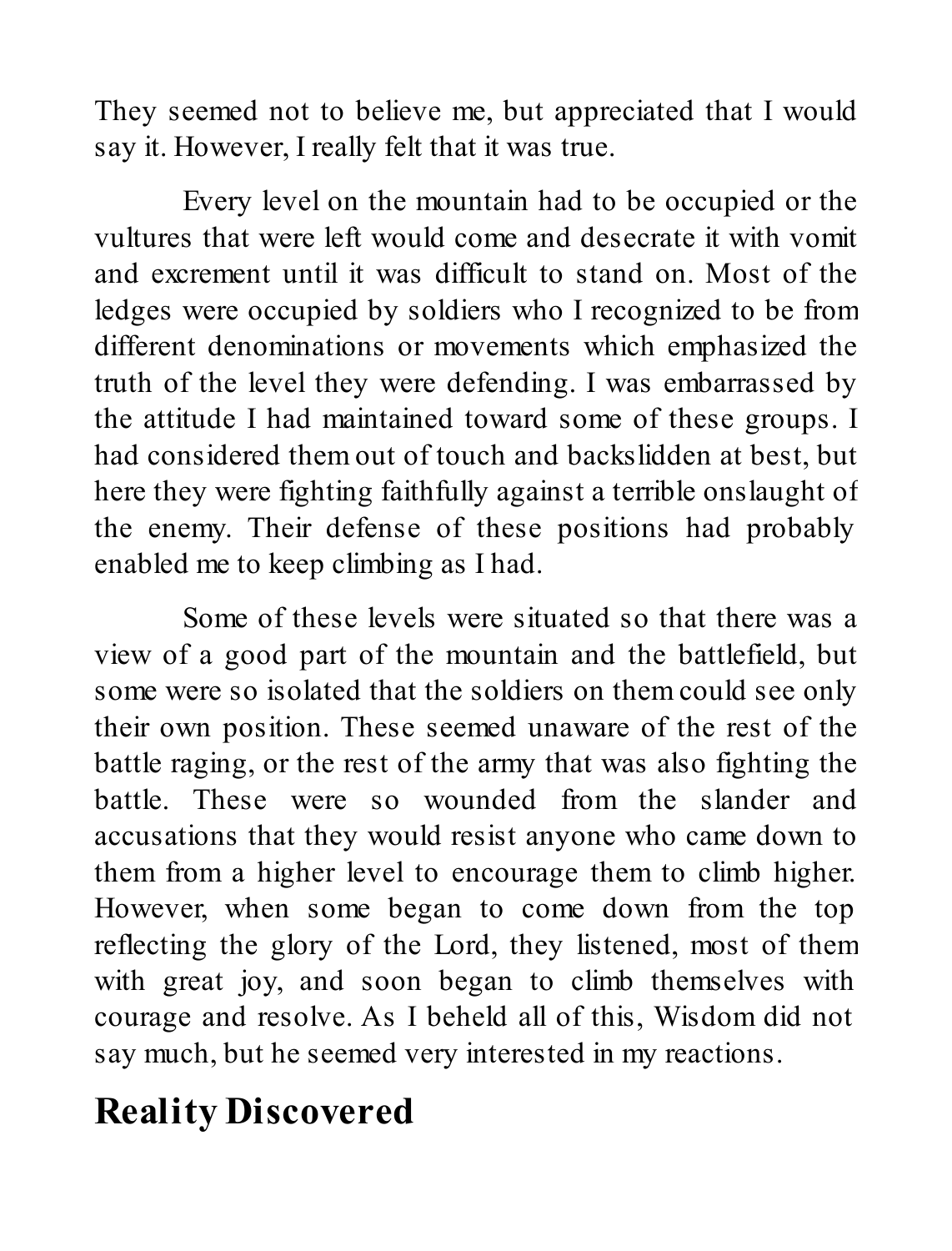I watched as many soldiers who had been to the top began descending to all of the levels to relieve those who had been taking their stand on those truths. As they did, each level began to shine with the glory they carried. Soon the whole mountain was beginning to shine with a glory that was blinding to the vultures and demons that were left. After a time there was so much glory on the mountain that it began to have the same feel as the Garden.

I started thanking and praising the Lord and immediately I was in His presence again. It was hard to contain the emotions and glory that I felt when I did this. The experience became so intense that I stopped. Wisdom was standing beside me. Putting his hand on my shoulder he said, "You enter His gates with thanksgiving, His courts with praise. "

"But that was so real! I felt like I was there again," I exclaimed.

"You were there, " replied Wisdom. "It has not gotten more real, but you have. Just as the Lord told the thief on the cross, 'Today you will be with Me in Paradise,' you can enter Paradise at any time. The Lord, His Paradise, and this mountain, are all abiding in you, because He is in you. What were but foretastes before, are now a reality to you because you have climbed the mountain. The reason that you can see me and others cannot, is not because I have entered your realm, but because you have entered mine. This is the reality that the prophets knew which gave them great boldness even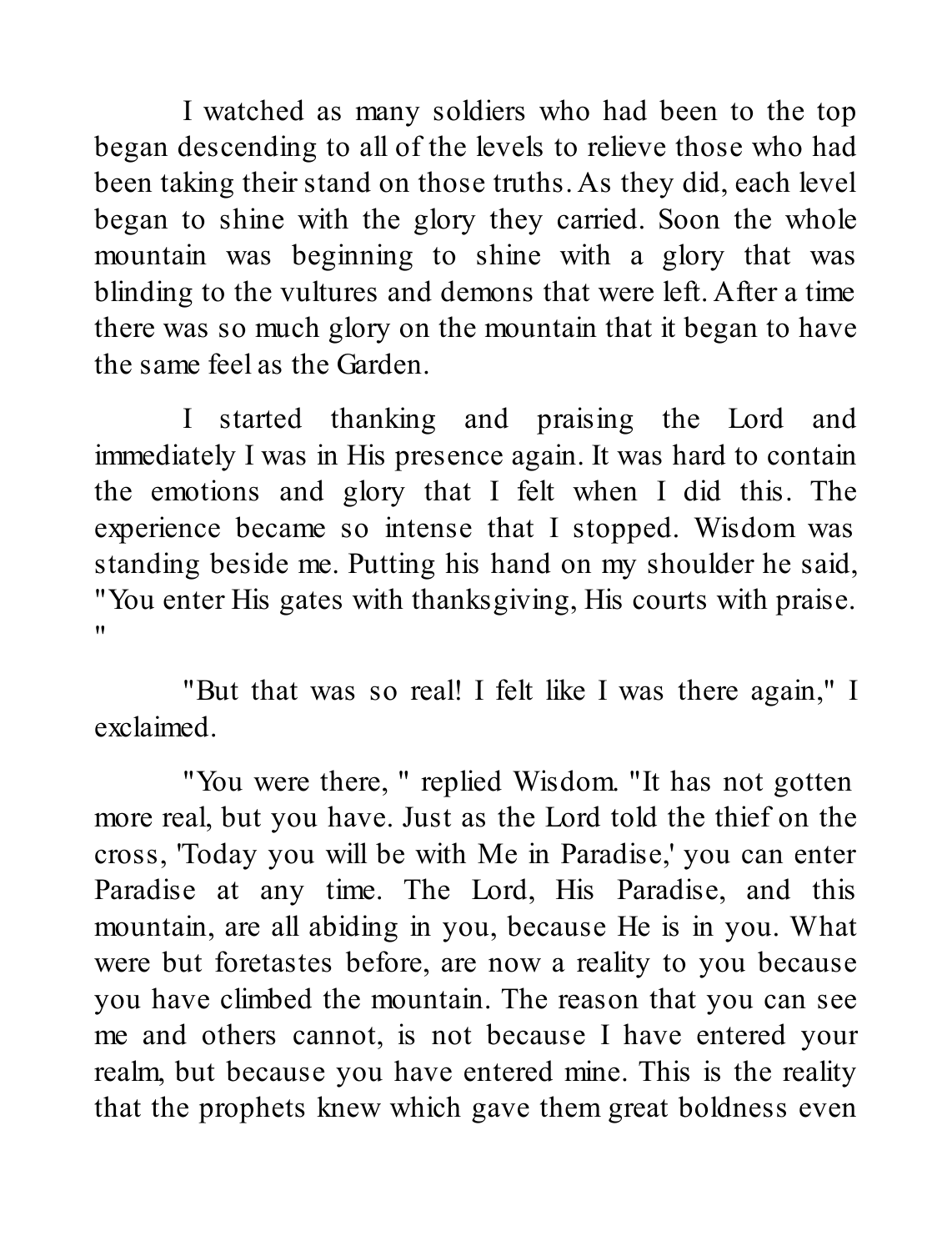when they stood alone against armies. They saw the heavenly host that was for them, not just the earthly one arrayed against them"

## **The Deadly Trap**

I then looked out over the carnage below, and the slowly retreating demonic army. Behind me more of the glorious warriors were constantly taking their places on the mountain. I knew that we were now strong enough to attack and destroy what was left of this enemy horde. "Not yet" said Wisdom. "Look over there." I looked in the direction in which he was pointing, but had to shield my eyes from the glory emanating frommy own armor to see anything. Then I caught a glimpse of some movement in a small valley.

I could not make out what I was seeing because the glory shining from my armor made it difficult to see into the darkness. I asked Wisdom if there was something that I could cover my armor with so I could see it. He then gave me a very plain mantel to put on. "What is this?" I inquired, a little insulted by its drabness. "Humility," said Wisdom. "You will not be able to see very well without it. " Reluctantly I put it on and immediately I saw many things that I could not see before. I looked toward the valley and the movement I had seen. To my astonishment there was an entire division of the enemy horde that was waiting to ambush anyone who ventured from the mountain.

"What army is that?" I asked, "and how did they escape the battle intact?"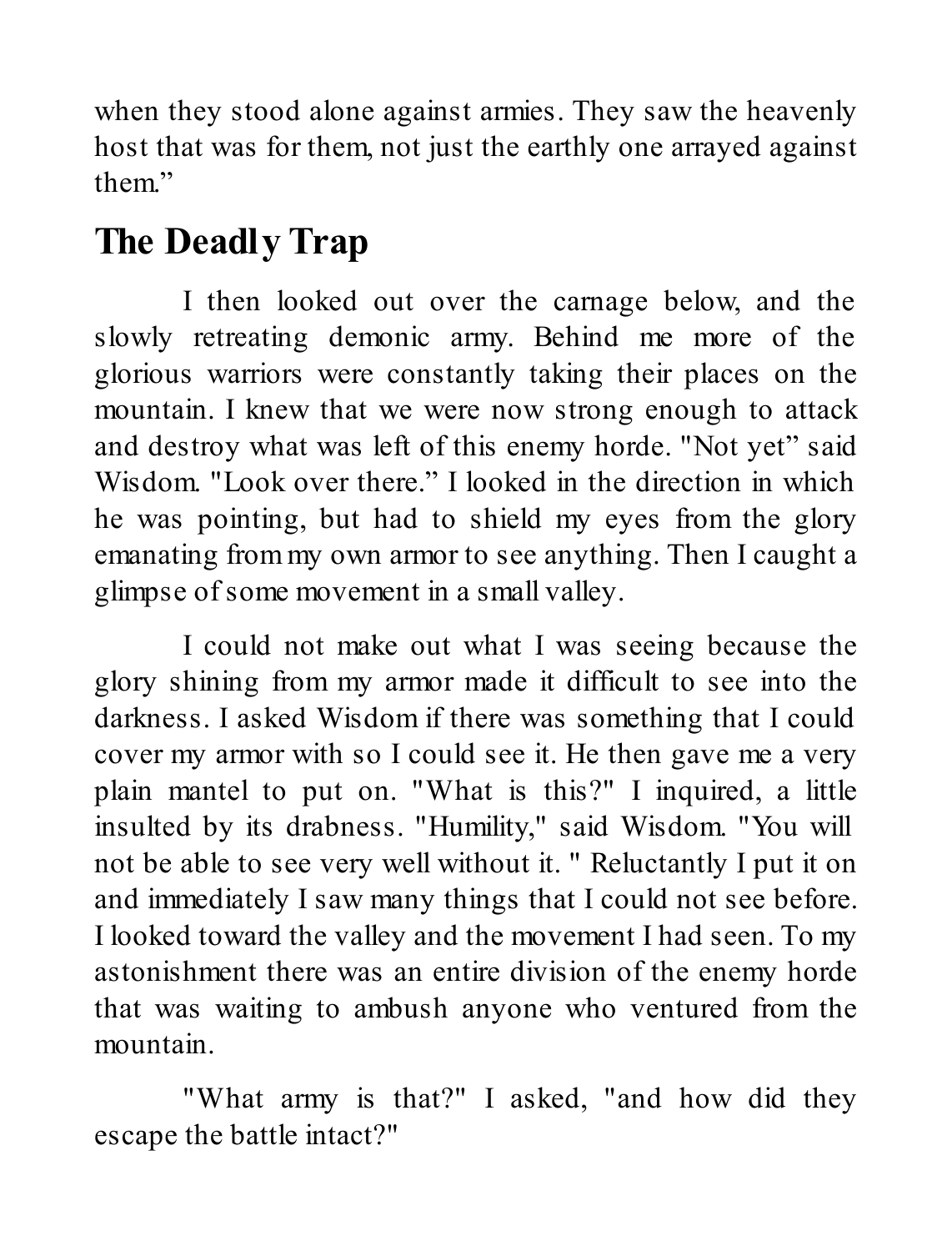"That is Pride, " explained Wisdom. "That is the hardest enemy to see after you have been in the glory. Those who refuse to put on this cloak will suffer much at the hands of that most devious enemy. "

As I looked back at the mountain I saw many of the glorious warriors crossing the plain to attack the remnant of the enemy horde. None of themwere wearing the cloaks of humility and they had not seen the enemy that was ready to attack them from their rear. I started to run out to stop them, but Wisdom restrained me. "You cannot stop this," he said. "Only the soldiers who wear this cloak will recognize your authority. Come with me. There is something else that you must see before you can help lead in the great battle that is to come."

# **The Foundation Of Glory**

Wisdom led me down the mountain to the very lowest level, which was named "Salvation." "You think that this is the lowest level," declared Wisdom, "but this is the foundation of the whole mountain. In any Journey, the first step is the most important, and it is usually the most difficult. Without 'Salvation' there would be no mountain."

I was appalled by the carnage on this level. Every soldier was very badly wounded, but none of them were dead. Multitudes were barely clinging to the edge. Many seemed ready to fall off, but none did. Angels were everywhere ministering to the soldiers with such great joy that I had to ask, "Why are they so happy?"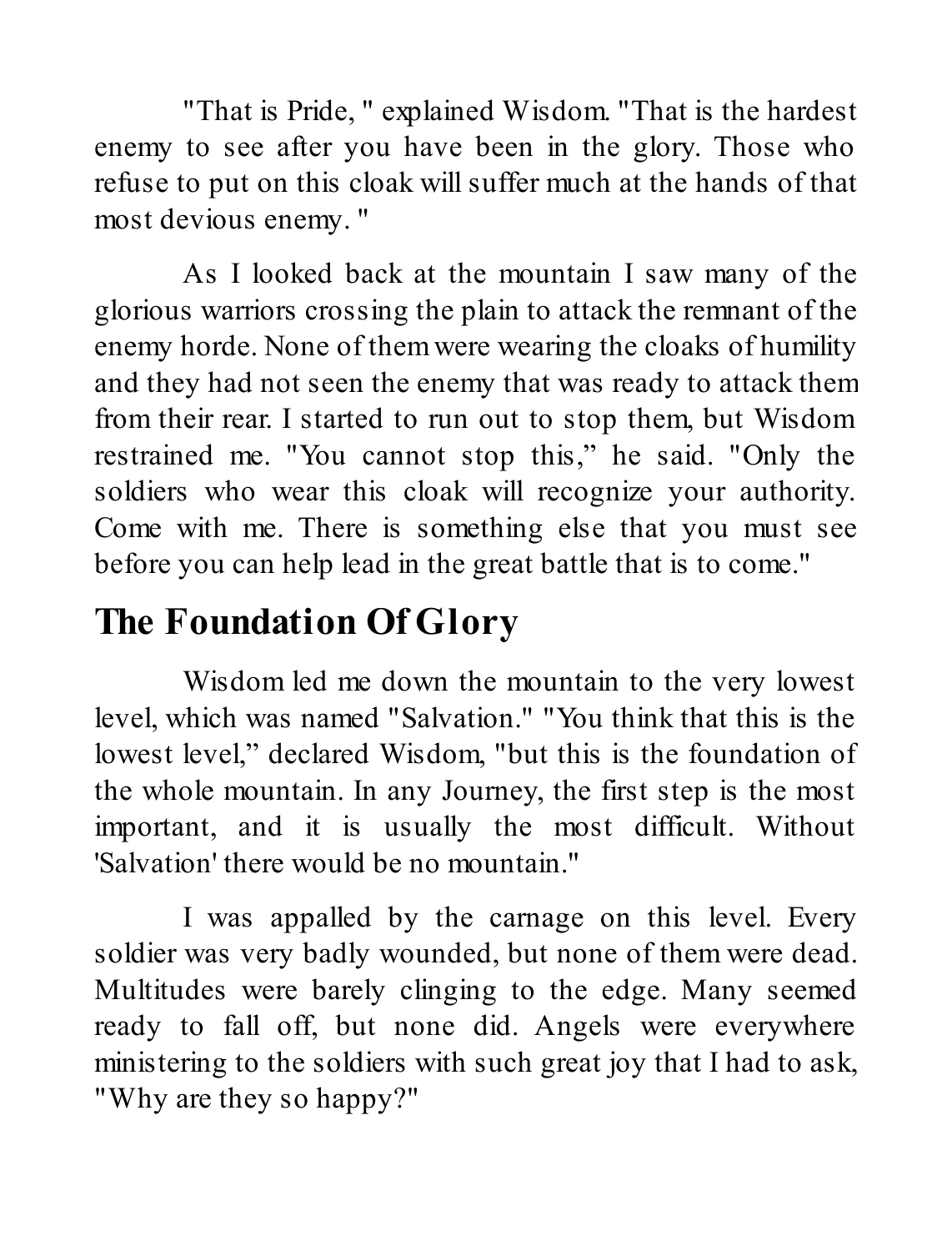"These angels have beheld the courage that it took for these to hold on. They may not have gone any further, but neither did they give up. They will soon be healed, and then they will behold the glory of the rest of the mountain, and they will begin to climb. These will be great warriors for the battle to come. "

"But wouldn't they have been better off to climb the mountain with the rest of us?" I protested, seeing their present condition.

"It would have been better for them, but not for you. By staying here they made it easier for you to climb by keeping most of your enemies occupied. Very few fromthe higher levels ever reached out to help others come to the mountain, but these did. Even when these were barely clinging to the mountain themselves, they would reach out to pull others up. In fact, most of the mighty warriors were led to the mountain by these faithful ones. These are no less heroes than those who made it to the top. They brought great joy to heaven by leading others to Salvation. It was for this reason that all the angels in heaven wanted to come to minister to them, but only the most honored were permitted. "

Again I felt shame for my previous attitude toward these great saints. Many of us had scorned themas we climbed to the higher levels. They had made many mistakes during the battle, but they had also displayed more of the Shepherd's heart than the rest of us. The Lord would leave the ninety-nine to go after the one who was lost. These had stayed in the place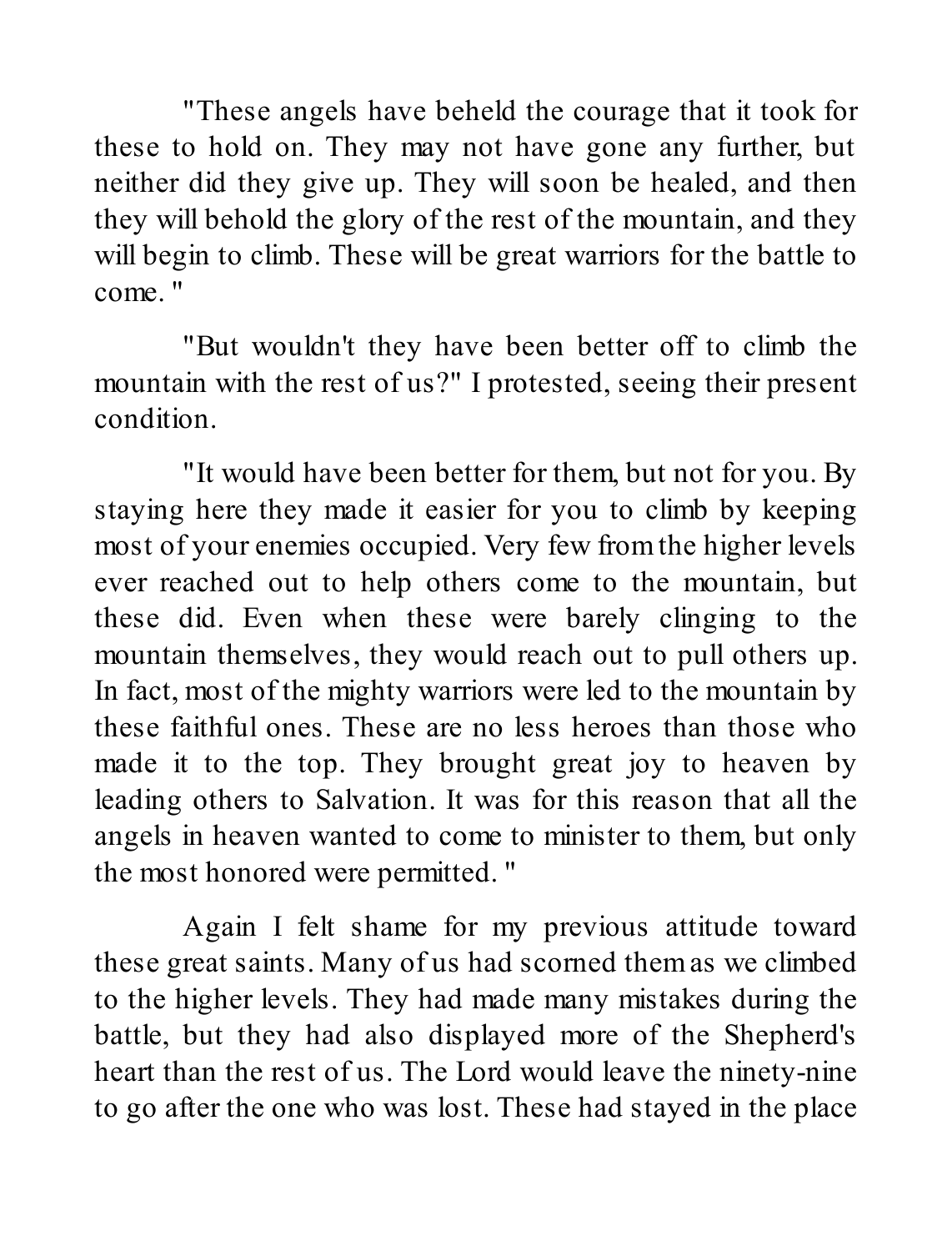where they could still reach the lost, and they paid a dear price for it. I, too, wanted to help but did not know where to start.

Wisdom then said. "It is right for you to want to help, but you wilt help most by going on to what you have been called to do. These will all be healed and will climb the mountain. They can now climb faster because of you and the others who went before them, both destroying the enemy, and marking the way. They will join you again in the battle. These are fearless ones who will never retreat before the enemy. "

## **The Power Of Pride**

I was pondering how I was learning as much by descending the mountain as I had by climbing it when the noise fromthe battlefield drew my attention. By now there were thousands of the mighty warriors who had crossed the plain to attack the remnant of the enemy horde. The enemy was fleeing in all directions, except for the one division, Pride. Completely undetected, it had marched right up to the rear of the advancing warriors, and was about to release a hail of arrows. It was then that I noticed the mighty warriors had no armor on their backsides. They were totally exposed and vulnerable to what was about to hit them.

Wisdom then remarked, "You have taught that there was no armor for the backside, which meant that you were vulnerable you ran from the enemy. However, you never saw how advancing in pride also made you vulnerable. "

I could only nod in acknowledgment. It was too late to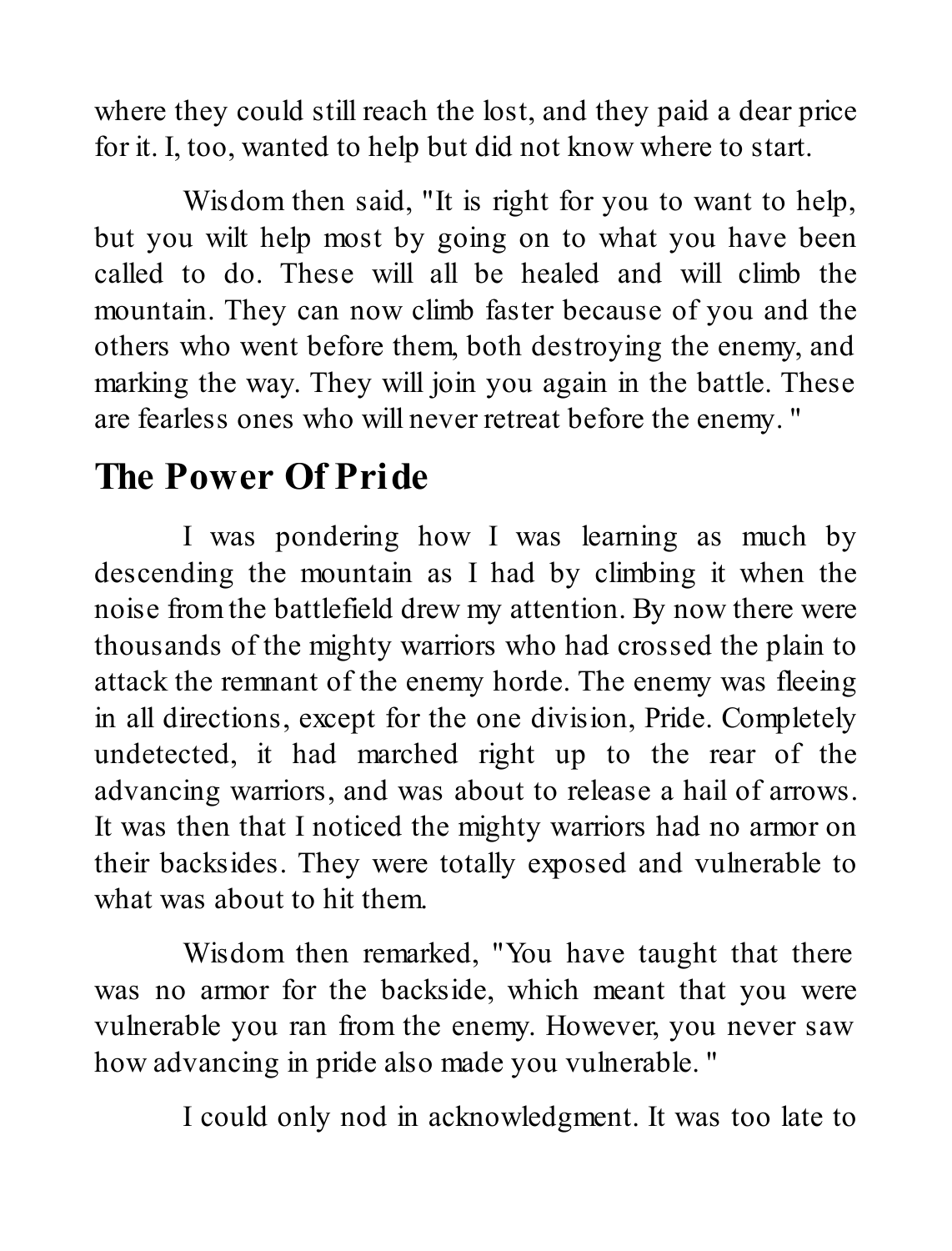do anything, and it was almost unbearable to watch, but Wisdom said that I must. I knew that the kingdom of God was about to suffer a major defeat. I had felt sorrow before, but I had never felt this kind of sorrow.

To my amazement, when the arrows of pride struck the warriors they did not even notice. However, the enemy kept shooting. The warriors were bleeding and getting weaker fast, but they would not acknowledge it. Soon they were too weak to hold up their shields and swords; they cast them down, declaring that they no longer needed them. They started taking off their armor, saying it was not needed anymore either.

Then another enemy division appeared and moved up swiftly. It was called Strong Delusion. Its members released a hail of arrows and they all seemed to hit their mark. Just a few of the demons of delusion, who were all small and seemingly weak, led away this once great army of glorious warriors. They were taken to different prison camps, each named after a different doctrine of demons. I was astounded at how this great company of the righteous had been so easily defeated, and they still did not even know what had hit them.

I blurted out. "How could those who were so strong, who have been all the way to the top of the mountain, who have seen the Lord as they have, be so vulnerable?"

"Pride is the hardest enemy to see, and it always sneaks up behind you, " Wisdomlamented. "In some ways, those who have been to the greatest heights are in the greatest danger of falling. You must always remember that in this life you can fall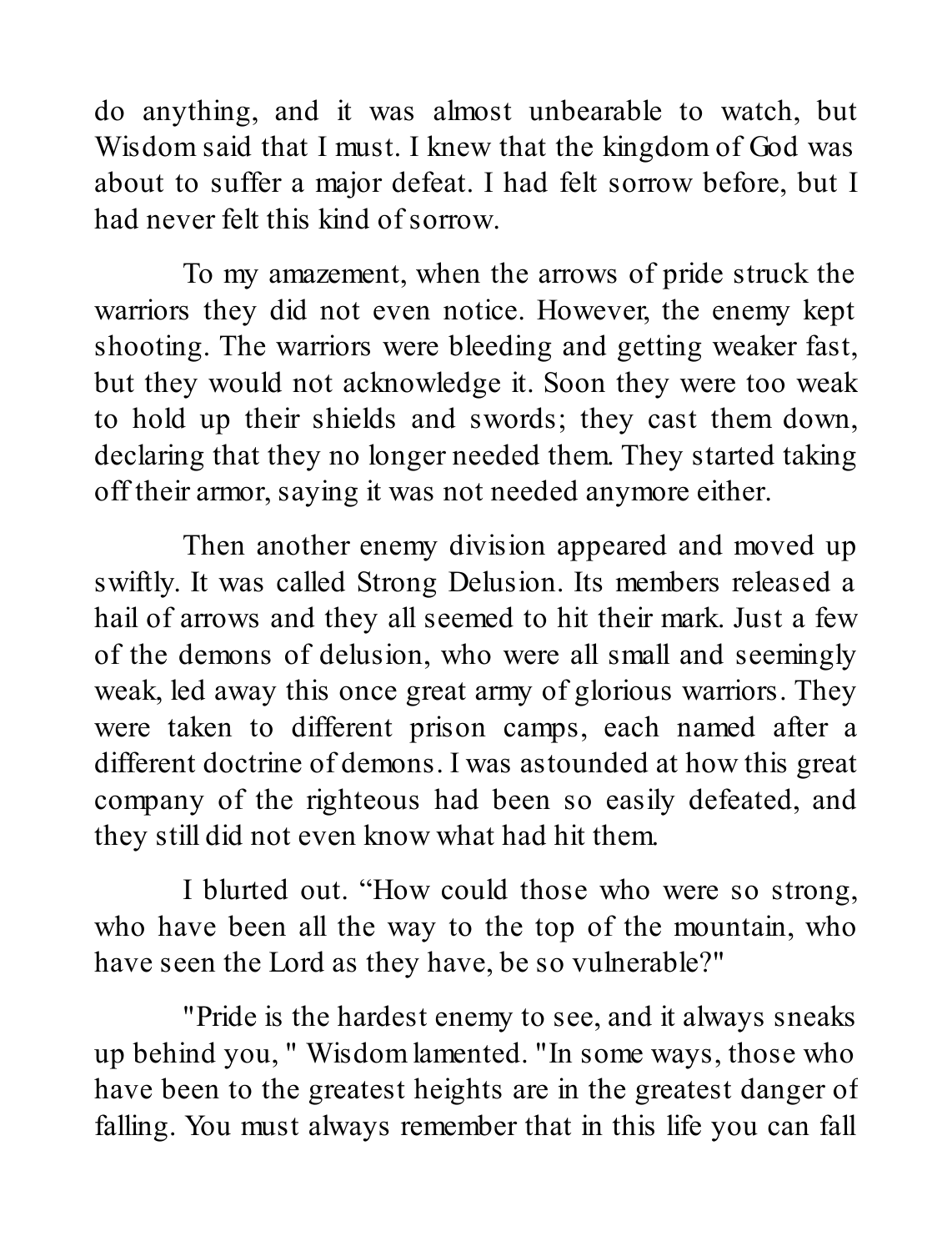at any time fromany level."

"Take heed when you think you stand, lest you fall," I replied. "How awesome these Scriptures seemto me now."

"When you think you are the least vulnerable to falling is in fact when you are the most vulnerable. Most men fall immediately after a great victory, " Wisdomlamented.

"How can we keep from being attacked like this?" I asked.

"Stay close to me, inquire of the Lord before making major decisions, and keep that mantle on. Then the enemy will not be able to easily blind side you as he did those. "

I looked at my mantle. It looked so plain and insignificant. I felt that it made me look more like a homeless person than a warrior. Wisdom responded as if I had been speaking out loud.

"The Lord is closer to the homeless than to kings. You only have true strength to the degree that you walk in the grace of God, and 'He gives His grace to the humble.' No evil weapon can penetrate this mantle, because nothing can overpower His grace. As long as you wear this mantle you are safe fromthis kind of attack. "

I then started to look up to see how many warriors were still on the mountain. I was shocked to see how few there were. I noticed, however, that they all had on the same mantle of humility. "How did that happen?" I inquired.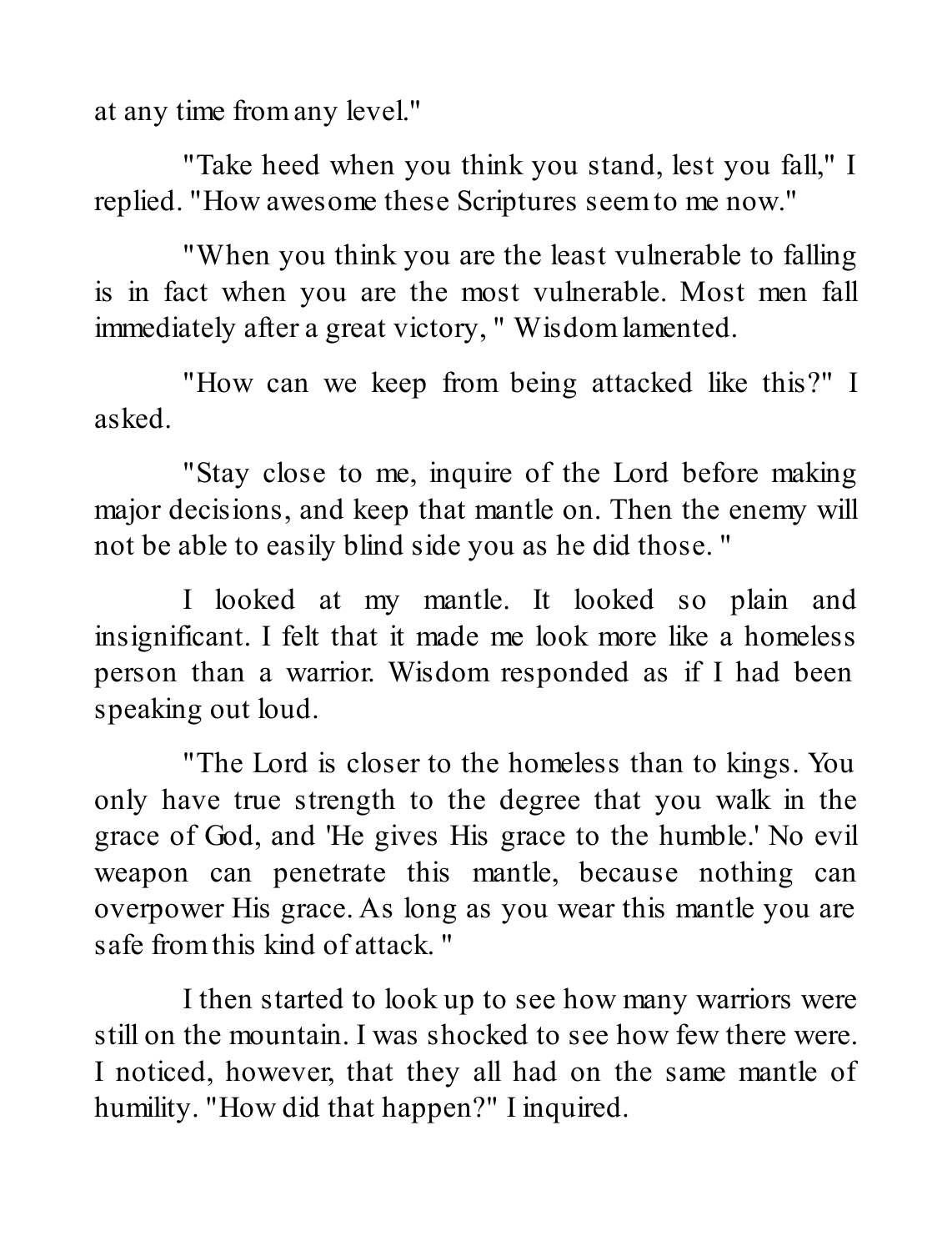"When they saw the battle you just witnessed, they all came to me for help, and gave them their mantles, " Wisdom replied.

"But I thought you were with me that whole time?"

"I amwith all who go forth to do the will of My Father, " Wisdomanswered.

"You're the Lord!" I cried.

"Yes, " He answered. "I told you that I would never leave you or forsake you. I am with all of My warriors just as I am with you. I will be to you whatever you need to accomplish My will, and you have needed wisdom. " Then He vanished.

#### **Rank In The Kingdom**

I was left standing in the midst of the great company of angels who were ministering to the wounded on the level of "Salvation." As I began to walk past these angels, they bowed to one knee and showed me great respect. I finally asked one of them why they did this, as even the smallest was much more powerful than I was. "Because of the mantle," he replied. "That is the highest rank in the kingdom."

"This is just a plain mantle," I protested.

"No!" the angel protested. "You are clothed in the grace of God. There is no greater power than that!"

"But there are thousands of us all wearing the same mantle. How could it represent rank?" I asked.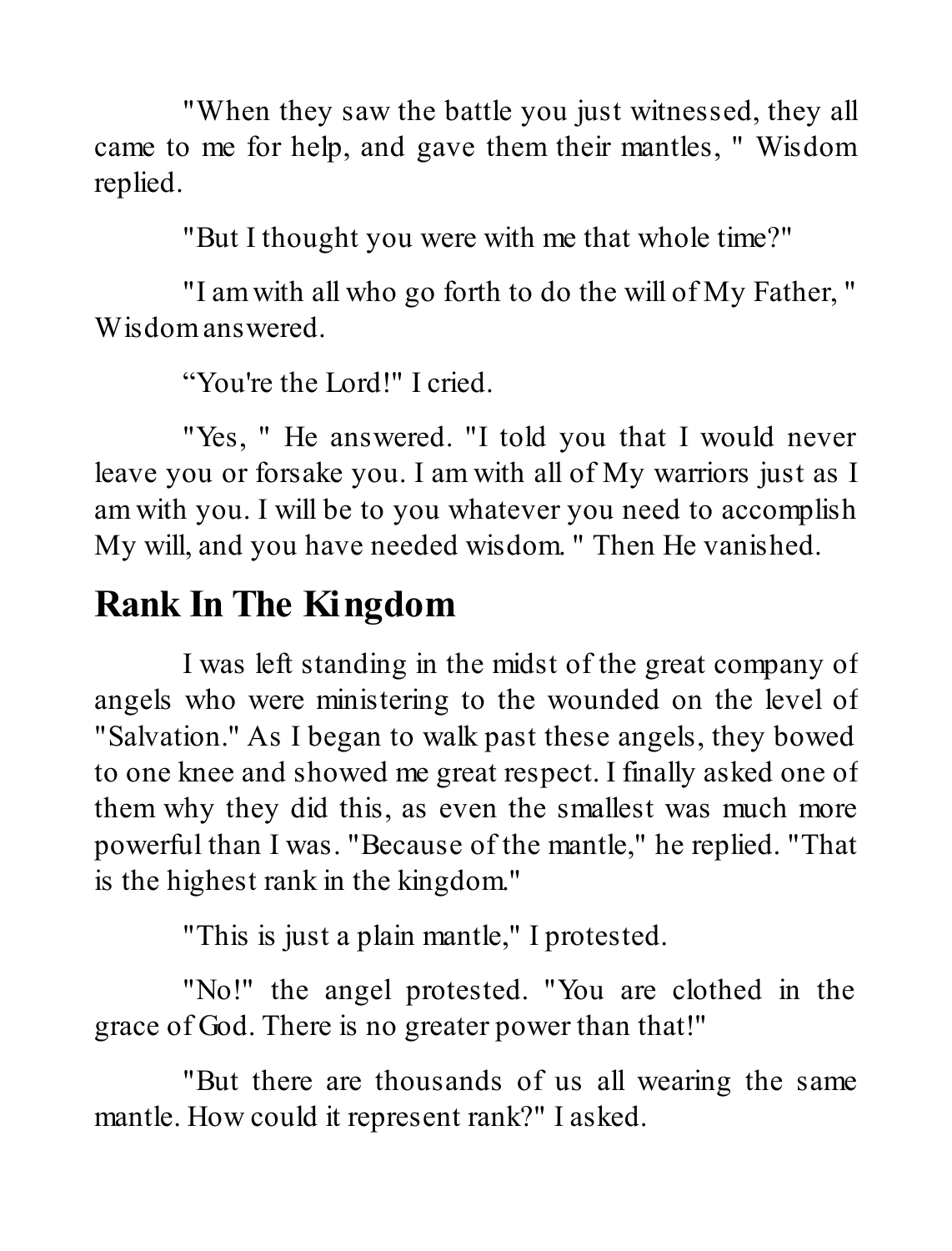"You are the dreaded champions, the sons and daughters of the King. He wore the same mantle when He walked on this earth. As long as you are clothed in that, there is no power in heaven or earth that can stand before you. Everyone in heaven and hell recognizes that mantle. We are indeed His servants, but He abides in you, and you are clothed in His grace."

Somehow I knew that if I had not been wearing the mantle, and if my glorious armor had been exposed, that the angel's statement, and their behavior toward me, would have fed my pride. It was simply impossible to feel prideful or arrogant while wearing such a drab, plain cloak. However, my confidence in the mantle was growing fast.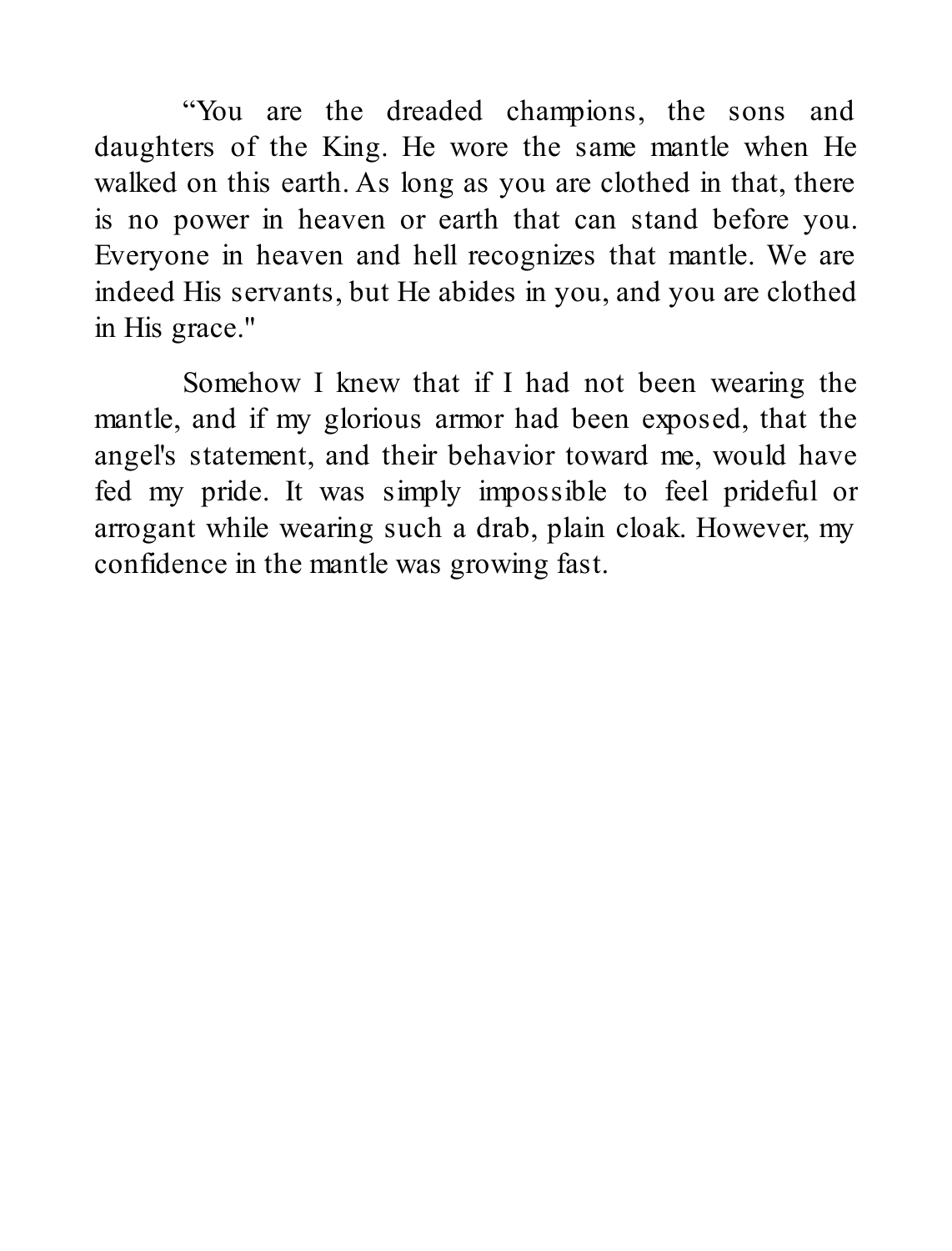### **Part III, The Return 0f The Eagles**

"Did you not see the battle that just took place?" I asked with as much irritation as I dared to express. "Couldn't you have helped those warriors that were just taken captive?"

"Yes. We saw it all, and we could have helped if they had wanted our help. We would have helped them by holding them back, telling them to sit and be still. But we can only fight in the battles that the Father commands, and we can only help those who believe in us. Only those who receive us as who we are, the prophets, can receive the prophet's reward, or the benefit of our services. Those who were ambushed did not yet have the mantle that you are wearing, and those who do not have that mantle cannot understand who we are. We all need one another, including these here who are still wounded, and many others who you do not yet know."

On the horizon I saw a great white cloud approaching. Hope rose in me just by seeing it. Soon it had filled the atmosphere with hope just as the sun rising chases away the darkness of night. As it grew closer I recognized the great white eagles that had flown from the Tree of Life. They began landing on the mountain, taking their place on every level beside the companies of warriors.

I carefully approached the eagle who had landed near me because his presence was so awesome. When he looked at me with his penetrating eyes, I knew I could hide nothing from him. His eyes were so fierce and resolute that I trembled as chills ran through me just from looking at them. Before I could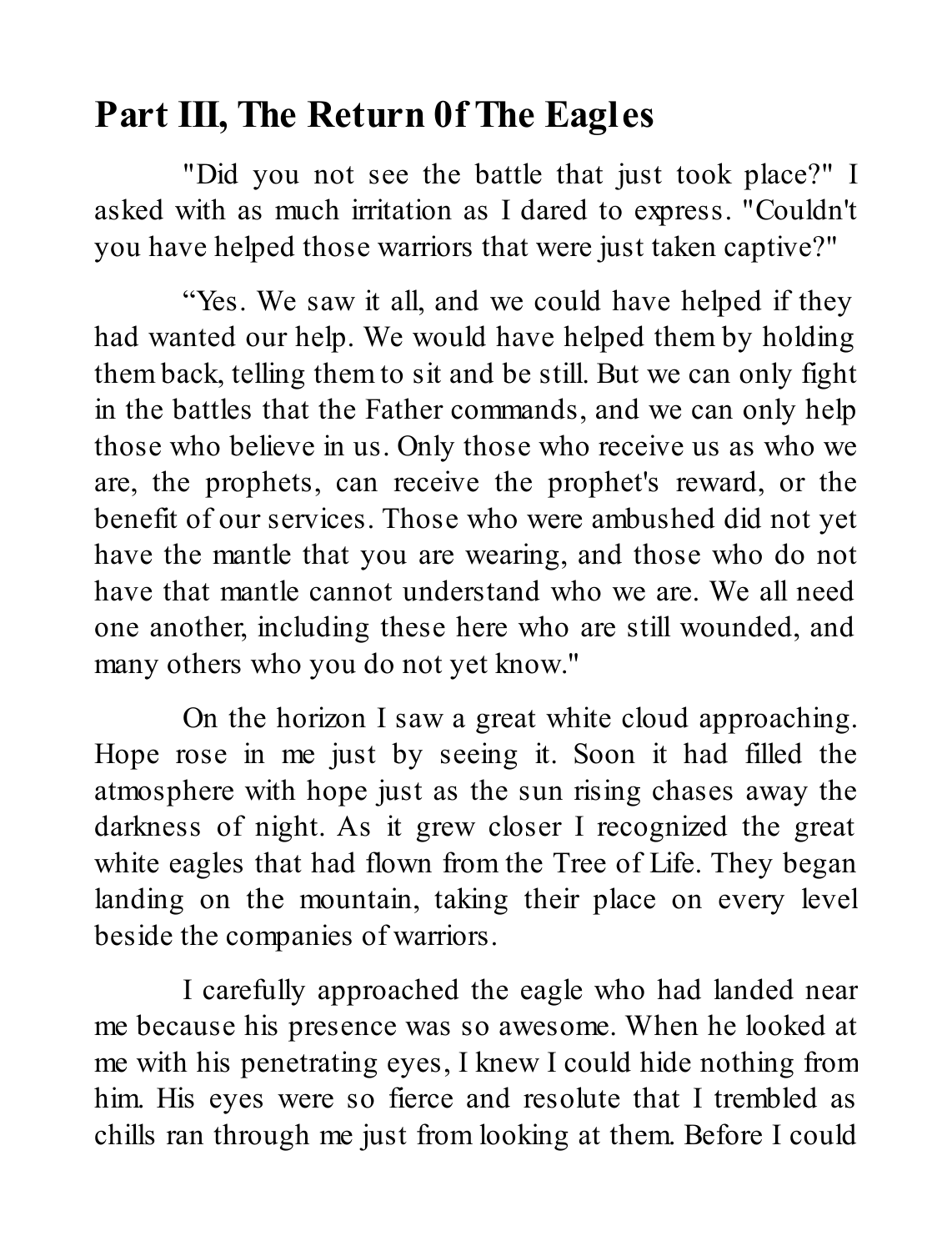even ask, he answered me.

"You want to know who we are. We are the hidden prophets who have been kept for this hour. We are the eyes of those who have been given the divinely powerful weapons. We have been shown all that the Lord is doing, and all that the enemy is planning against you. We have scoured the earth and together we know all that needs to be known for the battle."

#### **The Heart Of The Eagle**

As I talked to the eagle I started to think like him. After this short discussion I could see into the eagle's heart and I could know himlike he knew me. The eagle recognized this.

"You have some of our gifts," the eagle noted, "though they are not very well developed. You have not used them much. I am here to awaken these gifts in you, and many others like you, and I will teach you how to use them. In this way our communication will be sure. It must be sure or we will all suffer many unnecessary losses, not to mention missing many great opportunities for victory."

"Where did you just come from?" I asked.

"We eat snakes," the eagle replied. "The enemy is bread for us. Our sustenance comes from doing the Father's will, which is to destroy the works of the devil. Every snake that we eat helps to increase our vision. Every stronghold of the enemy that we tear down strengthens us so we can soar higher and stay in the air longer. We have just come from a feast, devouring the serpents of Shame who have bound many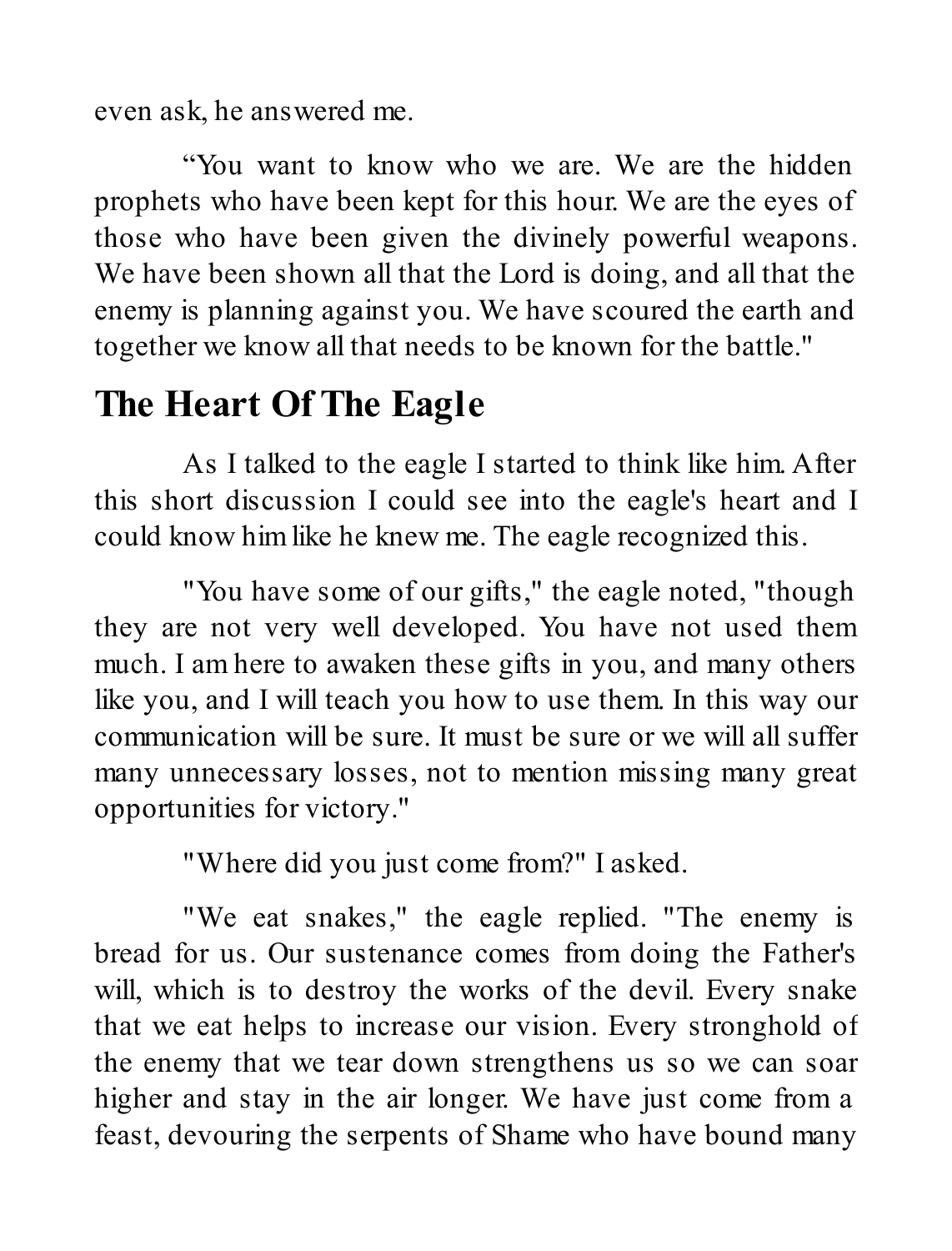of your brothers and sisters. They will be here soon. They are coming with the eagles we left behind to help them find the way, and to protect them from the enemy's counterattacks."

These eagles were very sure of themselves, but not cocky. They knew who they were, and what they were called to do. They also knew us and they knew the future. Their confidence was reassuring to me, but even more so to the wounded that were still lying all around us. Those who had recently been too weak to talk, were actually sitting up listening to my conversation with the eagle. They looked at him like lost children would look to their parents who had just found them.

### **The Wind Of The Spirit**

When the eagle looked upon the wounded his countenance changed as well. In place of the fierce resolution I had stood before, toward the wounded he was like a soft. compassionate old grandfather. The eagle opened his wings and began to gently flap them, stirring up a cool refreshing breeze that flowed over the wounded. It was unlike any other breeze I had ever felt before. With each breath I was gaining strength and clarity of mind. Soon the wounded were standing and worshipping God with a sincerity that brought tears to my eyes.

Again I felt a profound shame at having scorned those who stayed on this level. They had seemed so weak and foolish to those of us who were ascending the mountain, but they had endured much more than we had and they remained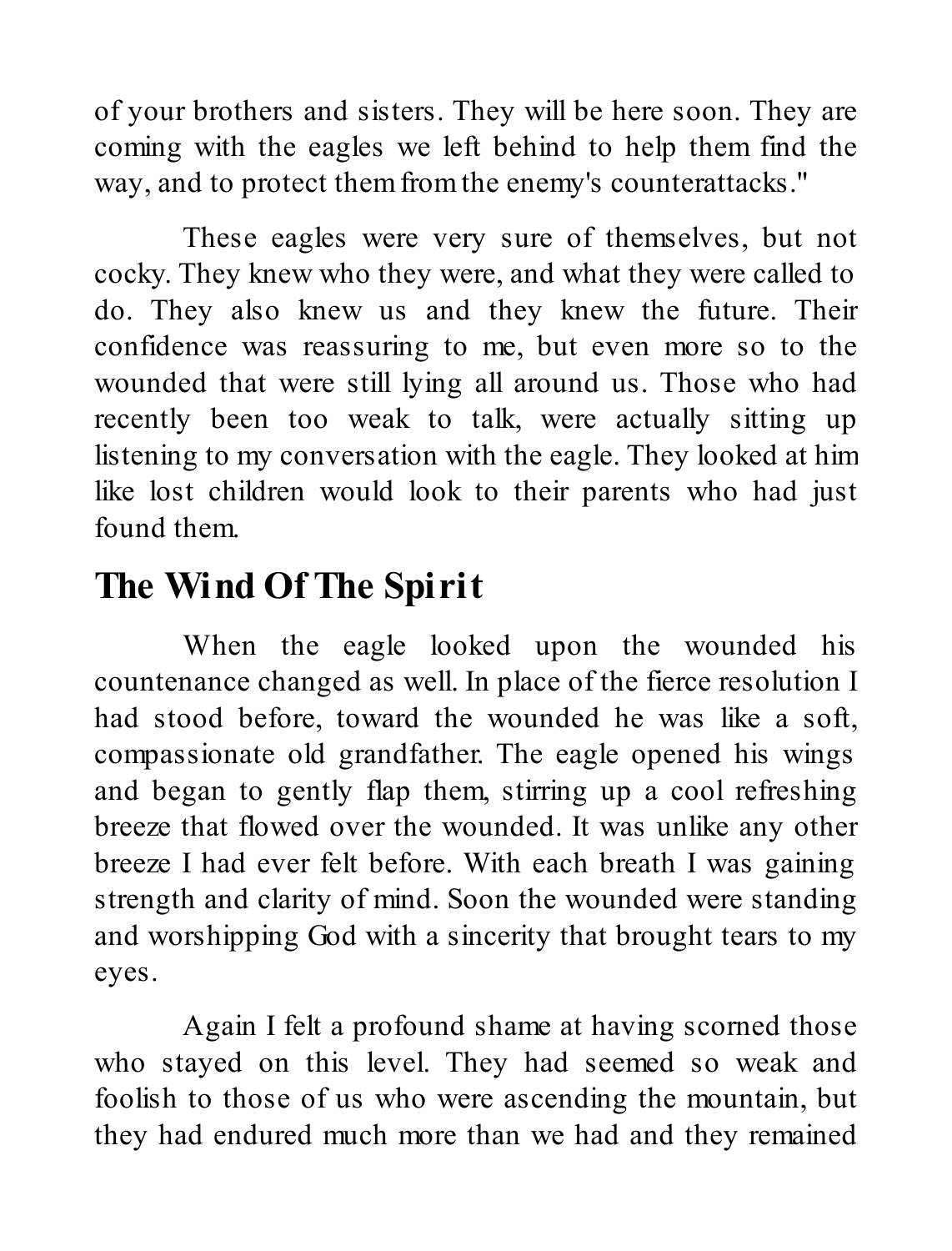faithful. God had kept them and they loved Him with a great love.

I looked up at the mountain. All of the eagles were gently flapping their wings. Everyone on the mountain was being refreshed by the breeze they were stirring up, and they all began to worship the Lord. At first there was some discord between the worship that was coming from the different levels, but after a time everyone on every level was singing in perfect harmony.

Never on earth had I heard anything that beautiful. I never wanted it to end. Soon I recognized it as the same worship that we had known in the Garden, but now it sounded even more rich and full. I knew that it was because we were worshipping in the very presence of our enemies, in the midst of such darkness and evil that surrounding/he mountain, that it seemed so much more beautiful.

I do not know how long this worship lasted, but eventually the eagles stopped flapping their wings and it stopped. "Why did you stop?" I asked the eagle that I had been talking with.

"Because they are now whole," he replied, indicating the wounded who were now all standing and who appeared to be in perfect condition. "True worship can heal any wound," he added.

"Please do it again," I begged.

"We will do this many times, but it is not for us to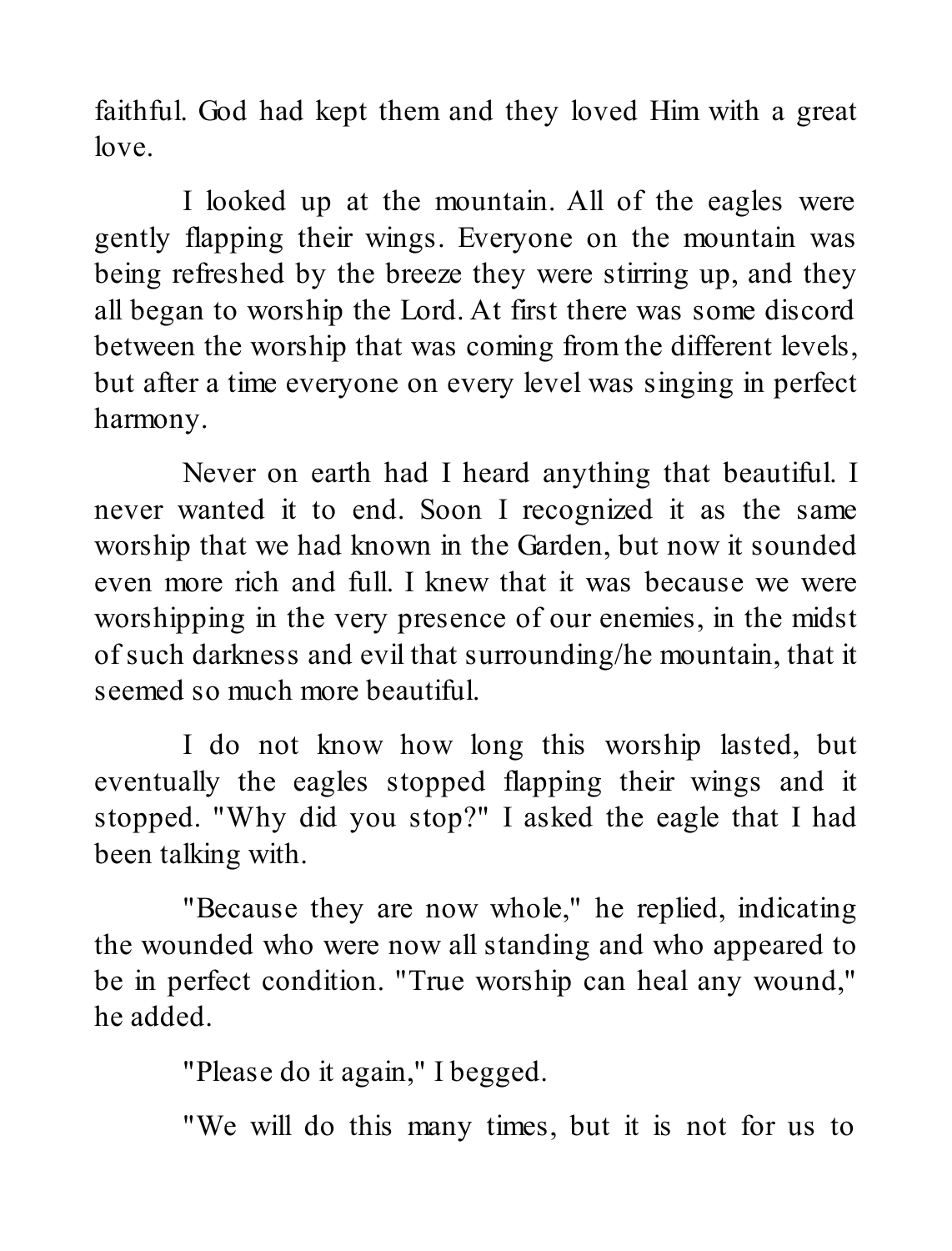decide when. The breeze that you felt was the Holy Spirit. He directs us; we do not direct Him. He has healed the wounded and has begun to bring about the unity that is required for the battles ahead. True worship also pours the precious oil upon the Head, Jesus, which then flows down over the entire body, making us one with Him and with each other. No one who comes into union with Himwill remain wounded or unclean. His blood is pure life, and it flows when we are joined to Him. When we are joined to Him we are also joined to the rest of the body, so that His blood flows through all. Is that not how you heal a wound to your body, by closing the wound so that the blood can flow to the wounded member to bring regeneration? When a part of His body is wounded, we must join in unity with that part until it is fully restored. We are all one."

In the euphoria still left from the worship, this brief teaching seemed almost esoteric, yet I knew that it was very basic. When the Holy Spirit moved every word seemed glorious, regardless of how elementary it was. I was so filled with love that I wanted to hug everyone, including the fierce old eagles.

Then, like a jolt, I remembered the mighty warriors who had just been captured. The eagle sensed this but did not say anything. He just watched me intently. Finally, I spoke up, "Can we recover those who were just lost?"

## **The Heart Of The King**

"Yes. It is right for you to feel what you do," the eagle finally said. "We are not complete, and our worship is not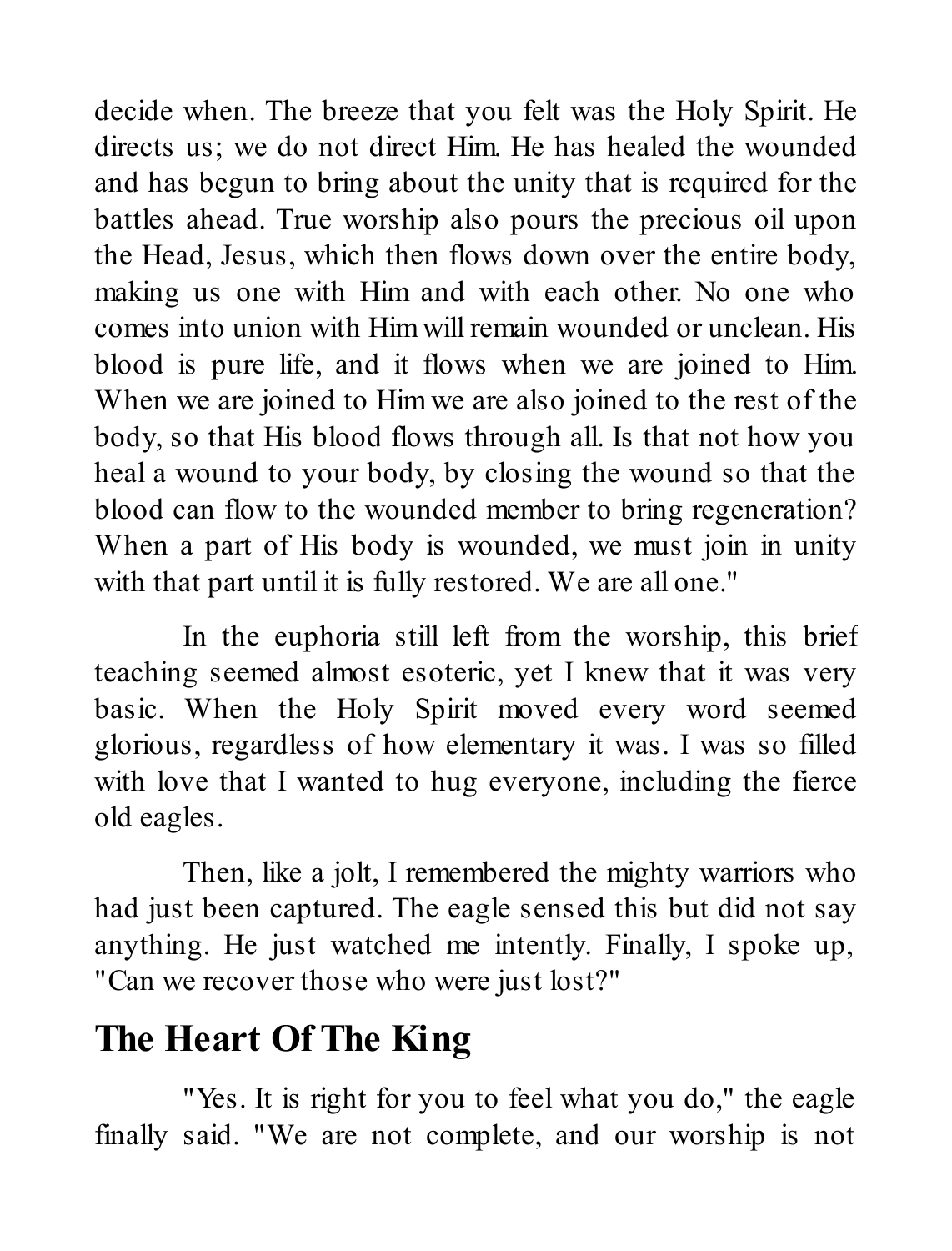complete, until the whole body is restored. Even in the most glorious worship, even in the very presence of the King, we will all feel this emptiness until all are one, because our King also feels it. We all grieve for our brothers in bondage, but we grieve even more for the heart of our King. Though you love all of your children, you would be grieved for the one that was sick or wounded. He, too, loves all of His children, but the wounded and oppressed have most of His attention now.

For His sake we must not quit until all have been recovered. As long as any are wounded, He is wounded."

### **Faith To Move The Mountain**

Sitting down by the eagle, I pondered his words. Finally I asked, "I know that Wisdom now speaks to me through you, because I hear His voice when you speak. I was so sure of myself before that last battle, but I was almost carried away with the same presumption that they were carried away with, and could very easily have been captured with them if Wisdom had not stopped me. I was motivated more by hatred for the enemy than by the desire to set my brothers free. Since first coming to this mountain, and fighting in the great battle, I now think that most of the right things I did, I did for the wrong reasons, and many of the wrong things I did, I had good motives for. The more I learn, the more unsure of myself I feel."

"You must have been with Wisdom a long time," the eagle responded.

"He was with me a long time before I began to recognize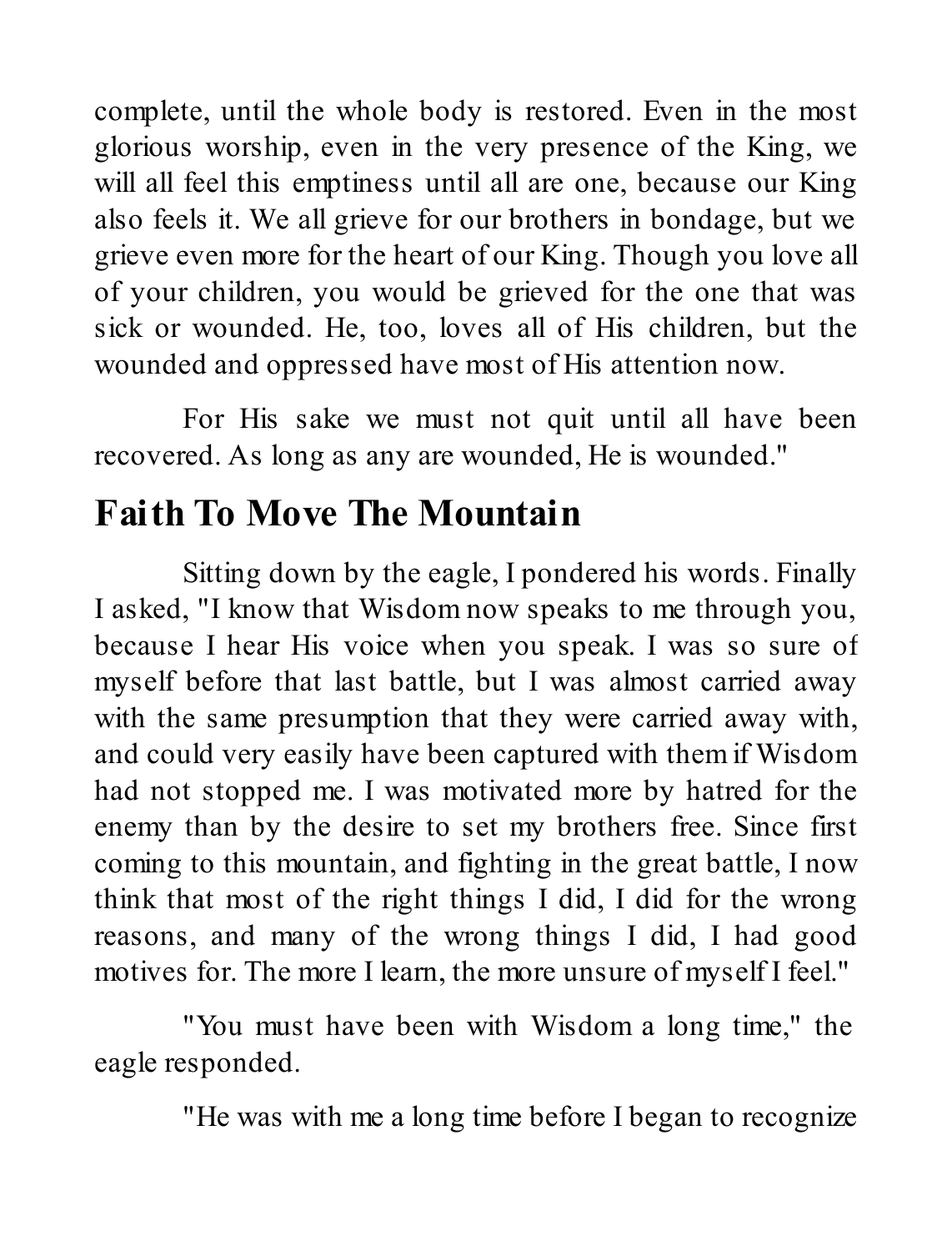Him, but I am afraid that most of that time I was resisting Him. Somehow I now know that I am still lacking something very important, something that I must have before I go into battle again, but I do not know what it is."

The great eagle's eyes became even more penetrating as he responded, "You also know the voice of Wisdom when He speaks to you in your own heart. You are learning well because you have the mantle. What you are feeling now is the true faith."

"Faith?" I shot back. "I'm talking about serious doubts!"

"You are wise to doubt yourself. But true faith depends on God, not yourself, and not your faith. You are close to the kind of faith that can move this mountain, and move it we must. It is time to carry it to places where it has not traveled before. However, you are right. You are still lacking something very important. You must yet have a revelation. Even though you have climbed to the top of the mountain, and received from every truth along the way, and even though you have stood in the Garden of God, tasted of His unconditional love, and have seen His Son many times now, you still understand only a part of the whole counsel of God, and that only superficially."

I knew that this was so true that it was actually comforting to hear it. "I have judged so many people and so many situations wrongly. Wisdom has saved my life many times now, but the voice of Wisdom is still a very small voice within me, and the clamor of my own thoughts and feelings are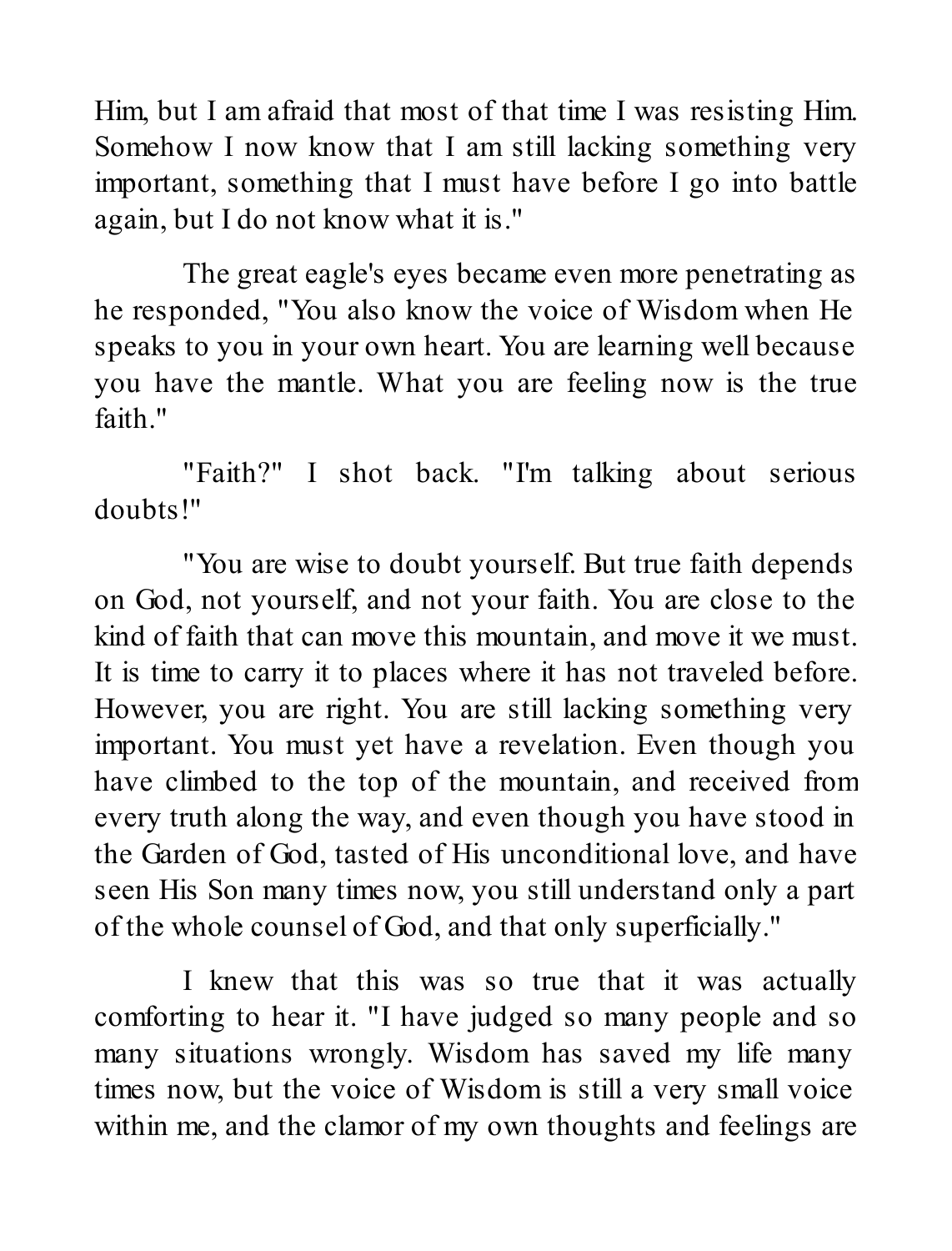still far too loud. I hear Wisdom speaking through you much louder than I hear Him in my own heart, so I know I must stay very close to you."

"We are here because you need us," the eagle replied. "We are also here because we need you. You have been given gifts that I do not have, and I have been given gifts that you do not have. You have experienced things that I have not experienced, and I have experienced things that you have not. The eagles have been given to you until the end, and you have been given to us. I will be very close to you for a time, an then you must receive other eagles in my place. Every eagle is different. It is together, not individually, that we have been given to know the secrets of the Lord."

### **The Doors Of Truth**

The eagle then rose up from the rock on which he had perched, and he soared over to the edge of the level on which we stood. "Come," he said. As I approached him I saw steps that led down to the very base of the mountain, and a small door.

"Why have I not seen this before?" I asked.

"When you first came to the mountain you did not stay on this level long enough to look around," he answered.

"How did you know that? Were you here when I first came to the mountain?"

"I would have known if I had not been here, because all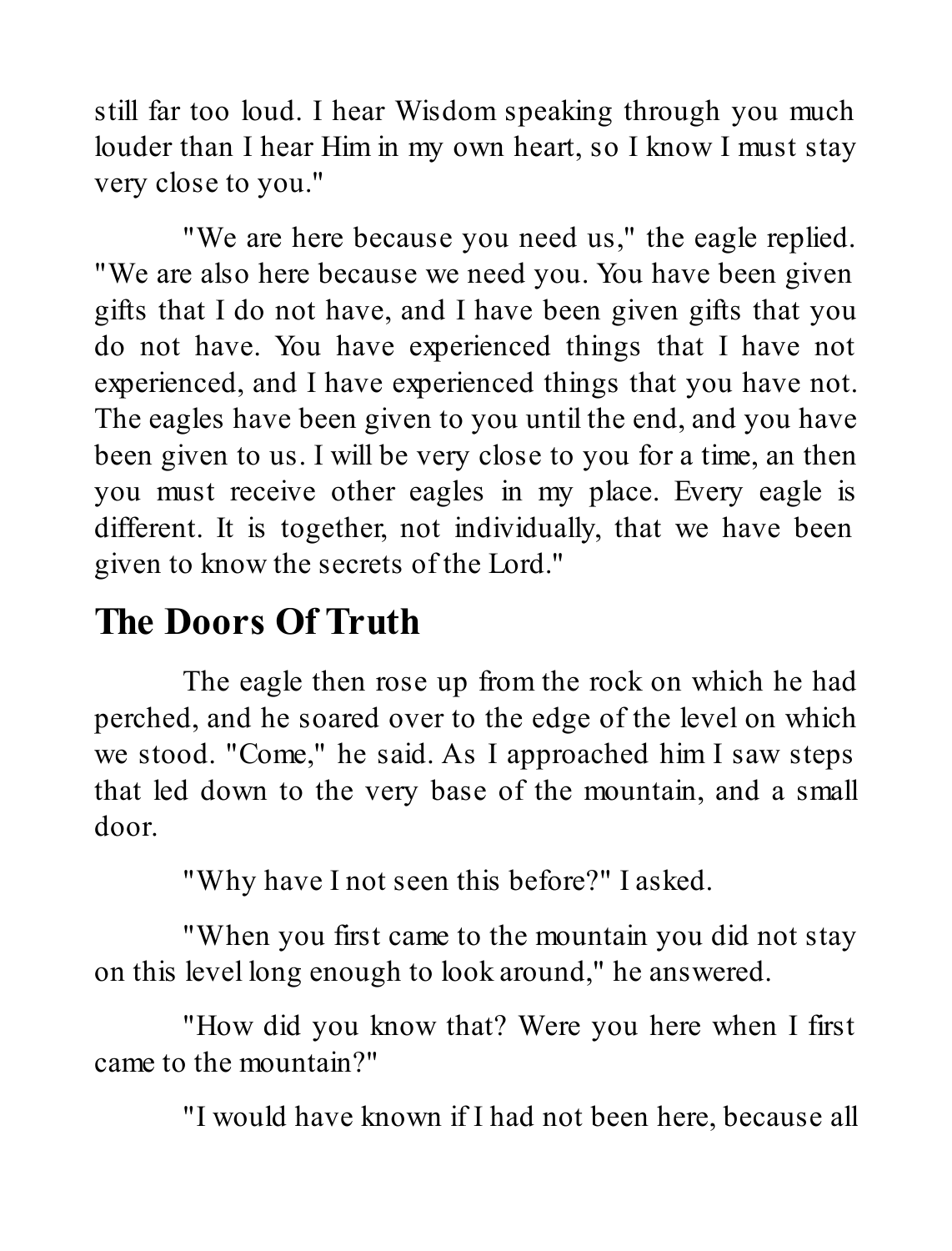who miss this door do so for the same reason, but in fact I was here," he responded. "I was one of the soldiers you so quickly passed on your way up the mountain."

It was then that I recognized the eagle as a man whom I had met soon after my conversion, whom I had actually had a few conversations with. He continued, "I wanted badly to follow you then. I had been on this level for so long that I needed a change. I just could not leave all of the lost souls that I was still trying to lead here. When I finally committed myself to doing the Lord's will, whether it was to stay or go, Wisdom appeared to me and showed me this door. He said it was a shortcut to the top. That is how I got to the top before you did. There I was changed into an eagle."

I then remembered that I had seen doors like this on a couple of the levels. I had even peeked into one of them and remember how amazed I had been at what I saw. I did not venture very far into it because I was so focused on the battle and on trying to get to the top of the mountain. "Could I have entered any of those doors and gone right to the top?" I asked.

"It is not quite that easy," the eagle remarked, seeming a little irritated. "In every door there are passageways, one of which leads to the top." Anticipating my next question, he continued. "The other ones lead to the other levels on the mountain. The Father designed each passageway so that everyone would choose that which his level of maturity dictated."

"Incredible! How did He do that?" I thought to myself,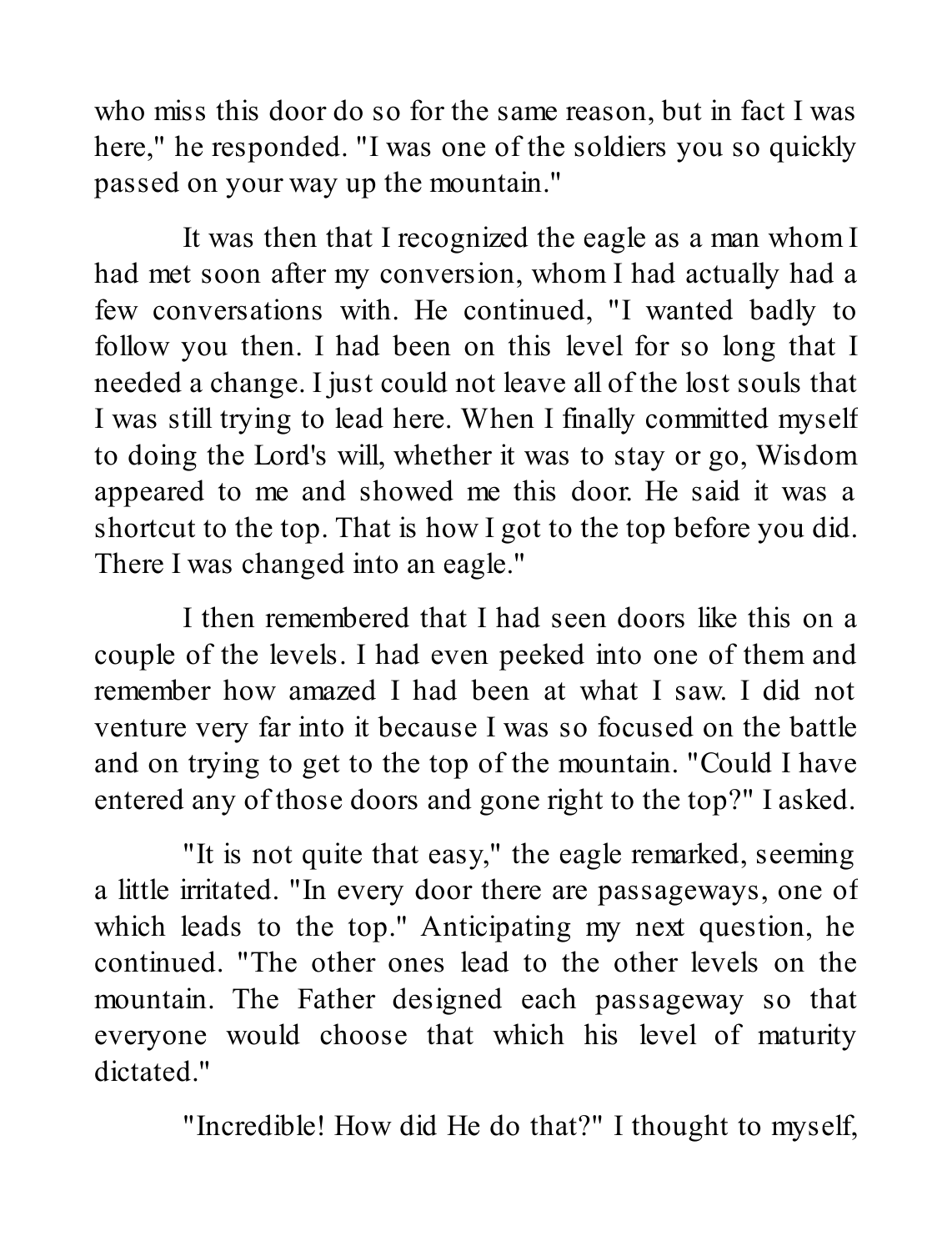but the eagle heard my thoughts.

"It was very simple," continued the eagle as if I had spoken my thoughts out loud. "Spiritual maturity is always determined by our willingness to sacrifice our own desires for the interests of the kingdom, or for the sake of others. The door that requires the most sacrifice to enter will always take us to the highest level."

I was trying to remember all that the eagle was saying to me. I knew that I must enter the door before me, and that would be wise for me to learn all that I could from someone who had preceded me and had obviously chosen the correct door to the top.

"I did not go directly to the top, and I haven't met anyone who has," the eagle continued. "But I went there much faster than most because I had learned so much about selfsacrifice while fighting here on the level of Salvation. I have shown you this door because you wear the mantle and would have found it anyway, but the time is short and I am here to help you mature quickly."

"There are doors on every level, and every one leads to treasures that are beyond your comprehension," he continued. "They cannot be acquired physically, but every treasure that you hold in your hands you will be able to carry in your heart. Your heart is meant to be the treasure house of God. By the time you reach the top again, your heart will contain treasures more valuable than all of the treasures of the earth. They will never be taken from you, but they are yours for eternity. Go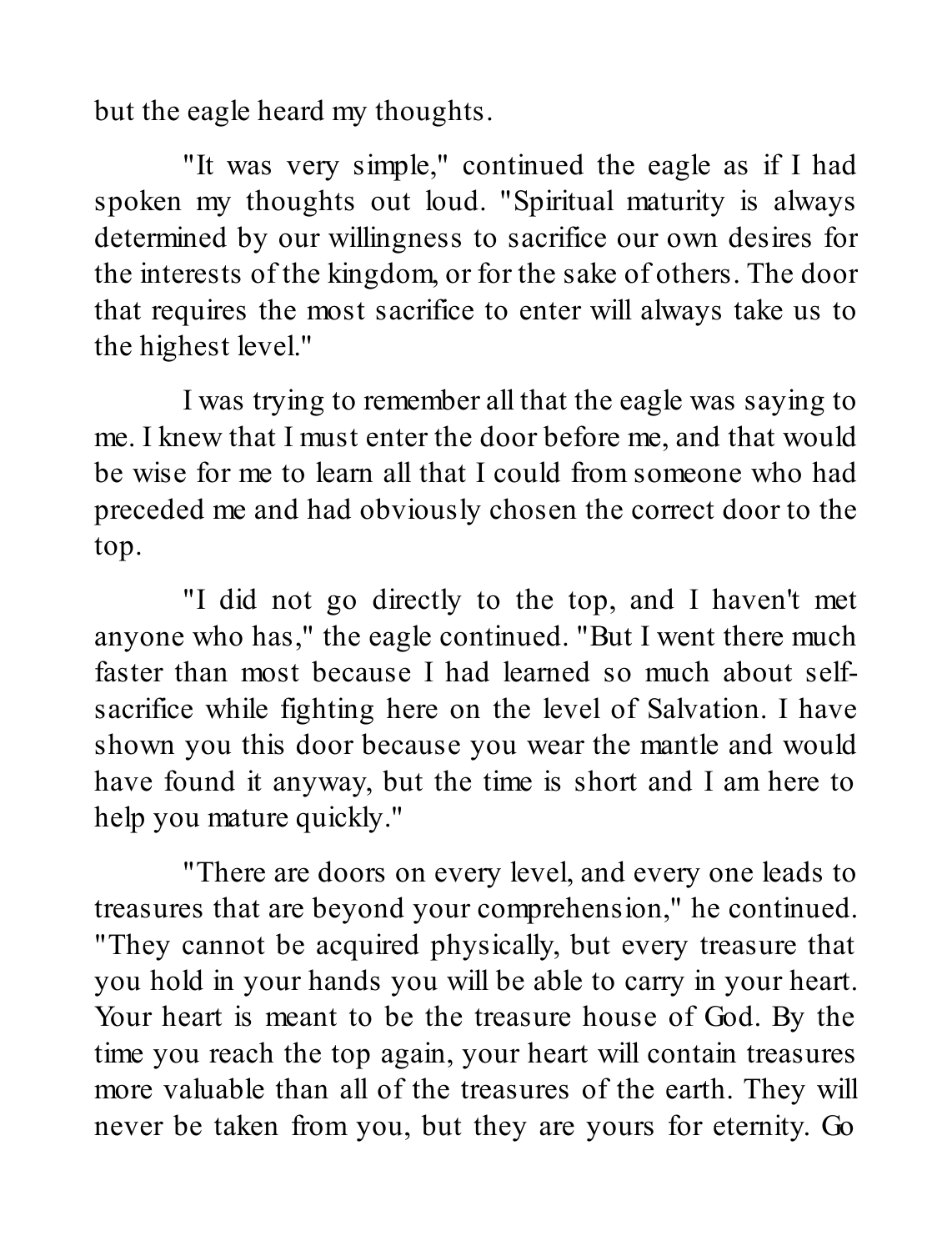quickly. The stormclouds are now gathering, and another great battle is looming."

"Will you go with me?" I pleaded.

"No," he responded. "This is where I belong now. I must help these who were wounded. But I will see you here again. You will meet many of my brother and sister eagles before you return, and they will be able to help you better than I at the place where you meet them."

#### **The Treasures Of Heaven**

I already loved the eagle so much that I could hardly stand to leave him. I was glad to know I would see him again. Now the door was drawing me like a magnet. I opened it and entered.

The glory that I beheld was so stunning that I immediately fell to my knees. The gold, silver and precious stones were far more beautiful than can be described. They actually rivaled the glory of the Tree of Life. The room was so large that it seemed to be without end. The floor was silver, the pillars, gold, and the ceiling was a single pure diamond that reflected every color I had ever known and many that I had not known. Angels without number were all around, dressed in different robes and uniforms that were of no earthly origin.

As I began to walk through the room, the angels all bowed in salute. One stepped forward and welcomed me by name. He explained that I could go anywhere and see anything that I wanted in the room. Nothing was withheld from those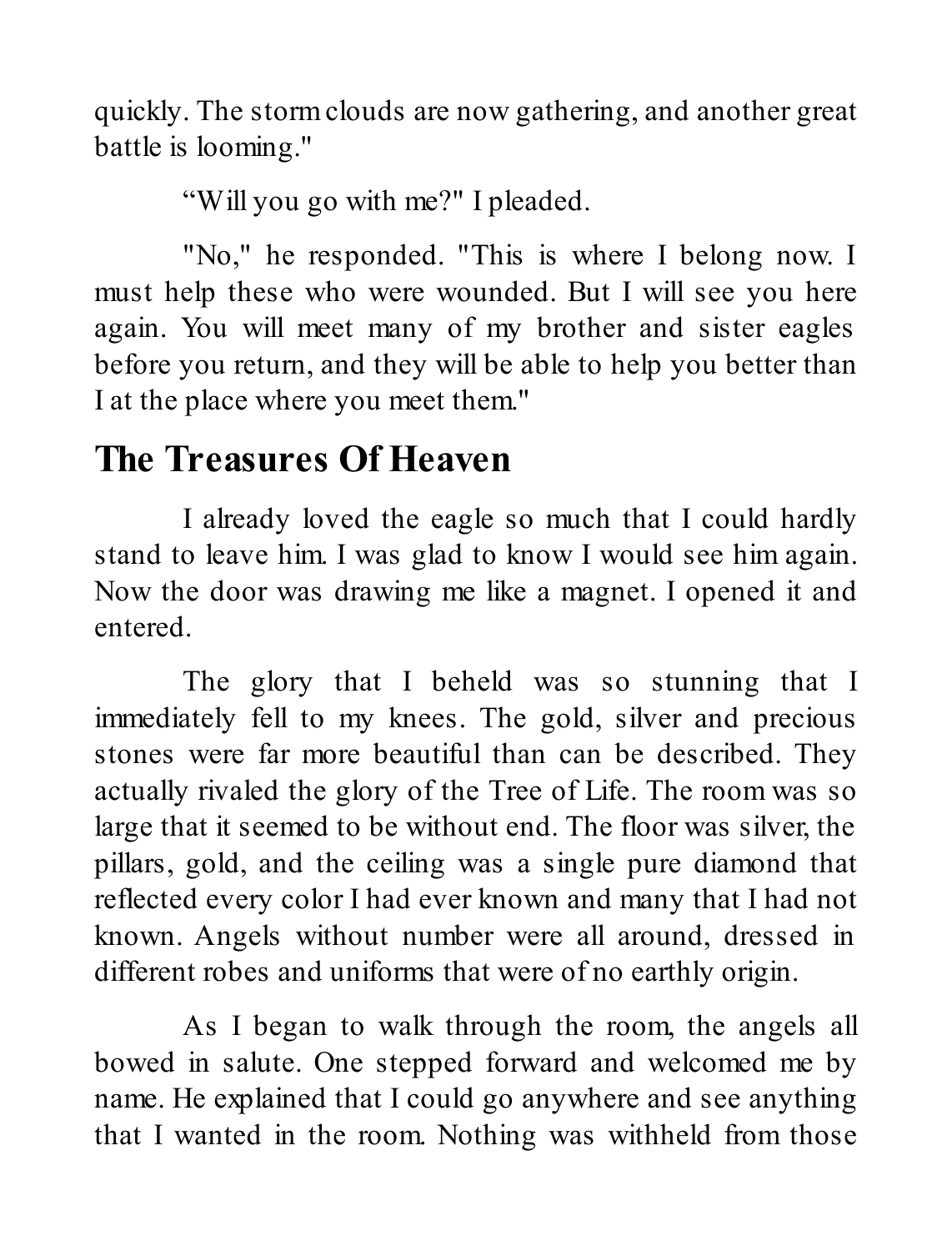who came through the door.

I was so overwhelmed by the beauty that I could not even speak. I finally remarked that this was even more beautiful than the Garden had been. Surprised, the angel responded, "This is the Garden! This is one of the rooms in your Father's house. We are your servants."

As I walked, a great company of angels followed me. I turned and asked the leader why they were following "Because of the mantle," he said. "We have been given to you, to serve you here and in the battle to come."

I did not know what to do with the angels so I just continued walking. I was attracted to a large blue stone that appeared to have the sun and clouds inside of it. When I touched it the same feelings flooded over me as when I had eaten the fruit of the Tree of Life. I felt energy, unearthly mental clarity, and love for everyone and everything being magnified. I started to behold the glory of the Lord. The longer I touched the stone the more the glory increased. I never wanted to take my hand off of the stone, but the glory became so intense that finally I had to draw away.

Then my eyes fell on a beautiful green stone. "What does that one have in it?" I asked the angel standing nearby.

"All of these stones are the treasures of salvation. You are now touching the heavenly realm, and that one is the restoration of life," he continued.

As I touched the green stone I began to see the earth in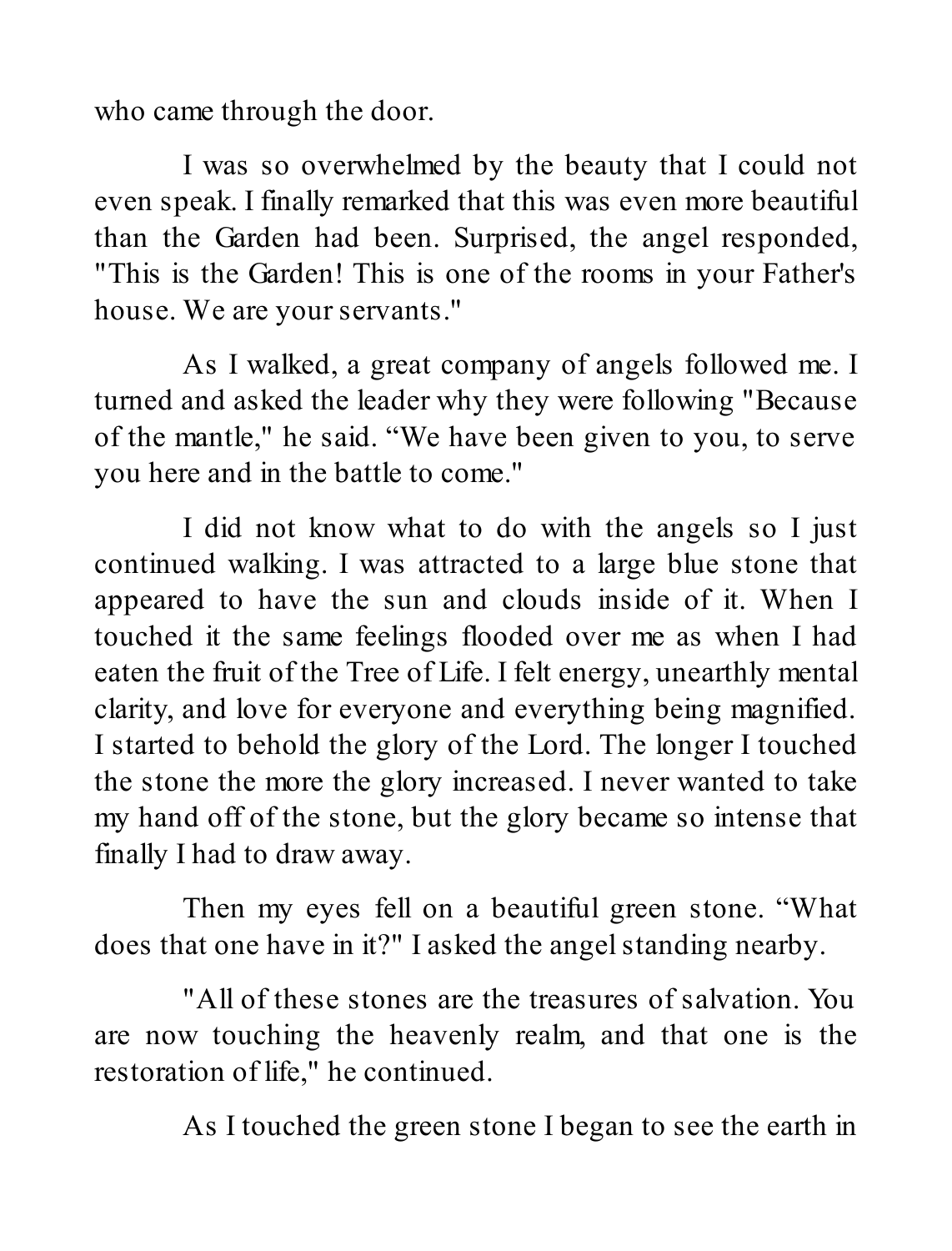rich and spectacular colors. They grew in richness the longer I had my hand on the stone, and my love for all that I saw also grew. Then I began to see a harmony between all living things on a level that I had never seen before. Then I began to see the glory of the Lord in the creation. It began to grow until again I had to step away because of the intensity.

I realized that I had no idea how long I had been there. I did know that my comprehension of God and His universe had grown substantially by just touching these two stones, and there were many, many more to touch. There was more in that one room than a person could have absorbed in a whole lifetime. "How many more rooms are there?" I asked the angel.

"There are rooms like this on every level of the mountain that you climbed."

"How can one ever experience all that is in just one of these rooms, much less all of them?" I asked.

"You have forever to do this. The treasures contained in the most basic truths of the Lord Jesus are enough to last for more lifetimes than you can measure. No man can know all that there is to know about any of them in just one life, but you must take what you need and keep proceeding toward your destiny."

I started thinking about the impending battle again, and the warriors who had been captured. It was not a pleasant thought in such a glorious place, but I knew I would have forever to come back to this room; I had only a short time to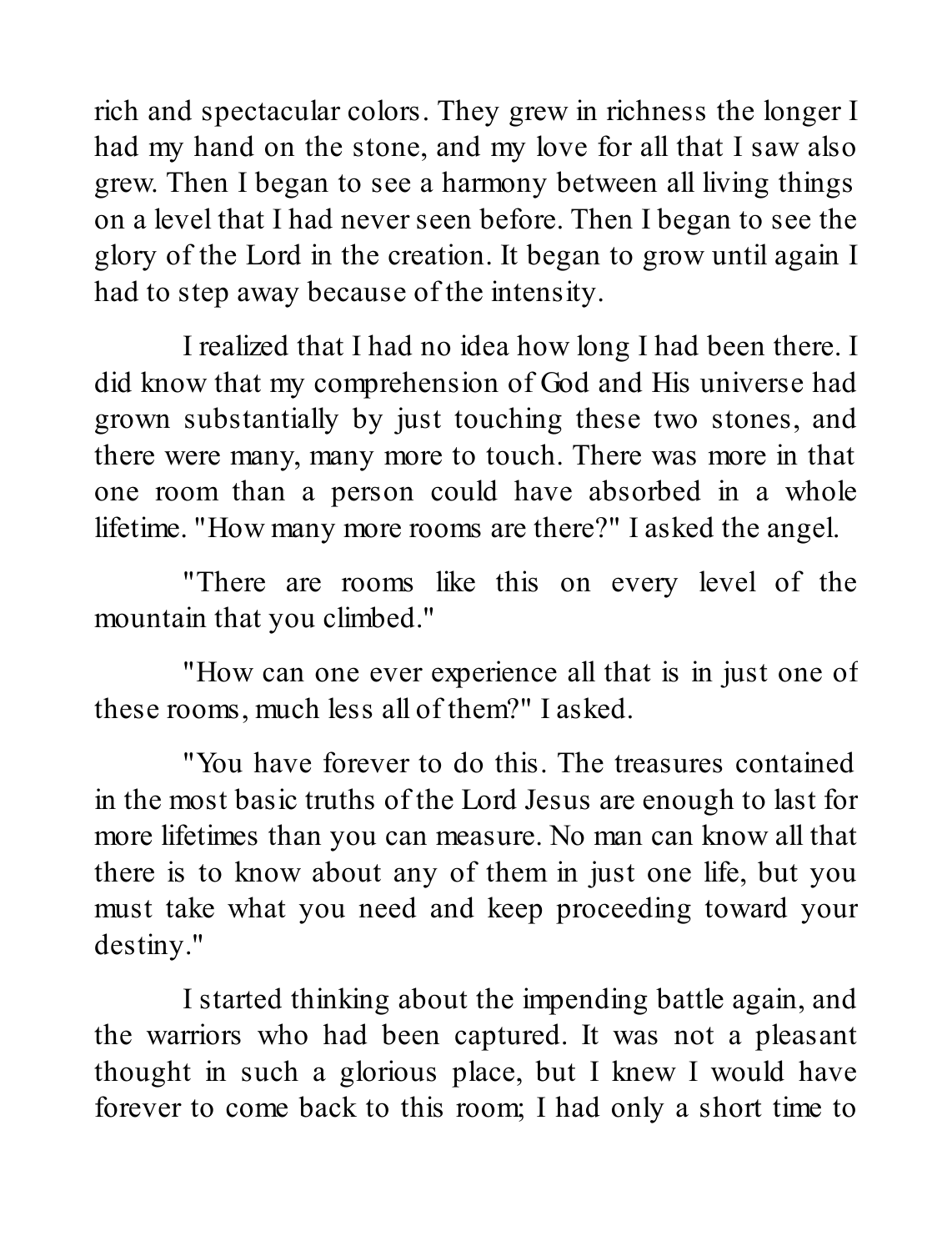find my way back to the top of the mountain, and then back to the battlefront again.

I turned back to the angel. "You must help me find the door that leads to the top."

The angel looked perplexed. "We are your servants," he responded, "but you must lead us. This whole mountain is a mystery to us. We all desired to look into this great mystery, but after we leave this room of which we have come to know just a little, we will be learning even more than you."

"Do you know where all of the doors are?" I asked.

"Yes. But we do not know where they lead. There are some that look very inviting, and some that are plain, and some that are actually repulsive. One is even terrible."

"In this place there are doors that are repulsive?" I asked in disbelief. "And one that is terrible? How can that be?"

"We do not know, but I can show it to you," he responded.

"Please do," I said.

We walked for quite a while, passing treasures of unspeakable glory, all of which were difficult to bypass. There were also many doors, with different biblical truths over each one. When the angel had called them "inviting" I felt that he had quite understated their appeal. I badly wanted to go through each one, but my curiosity about the "terrible door" kept me moving.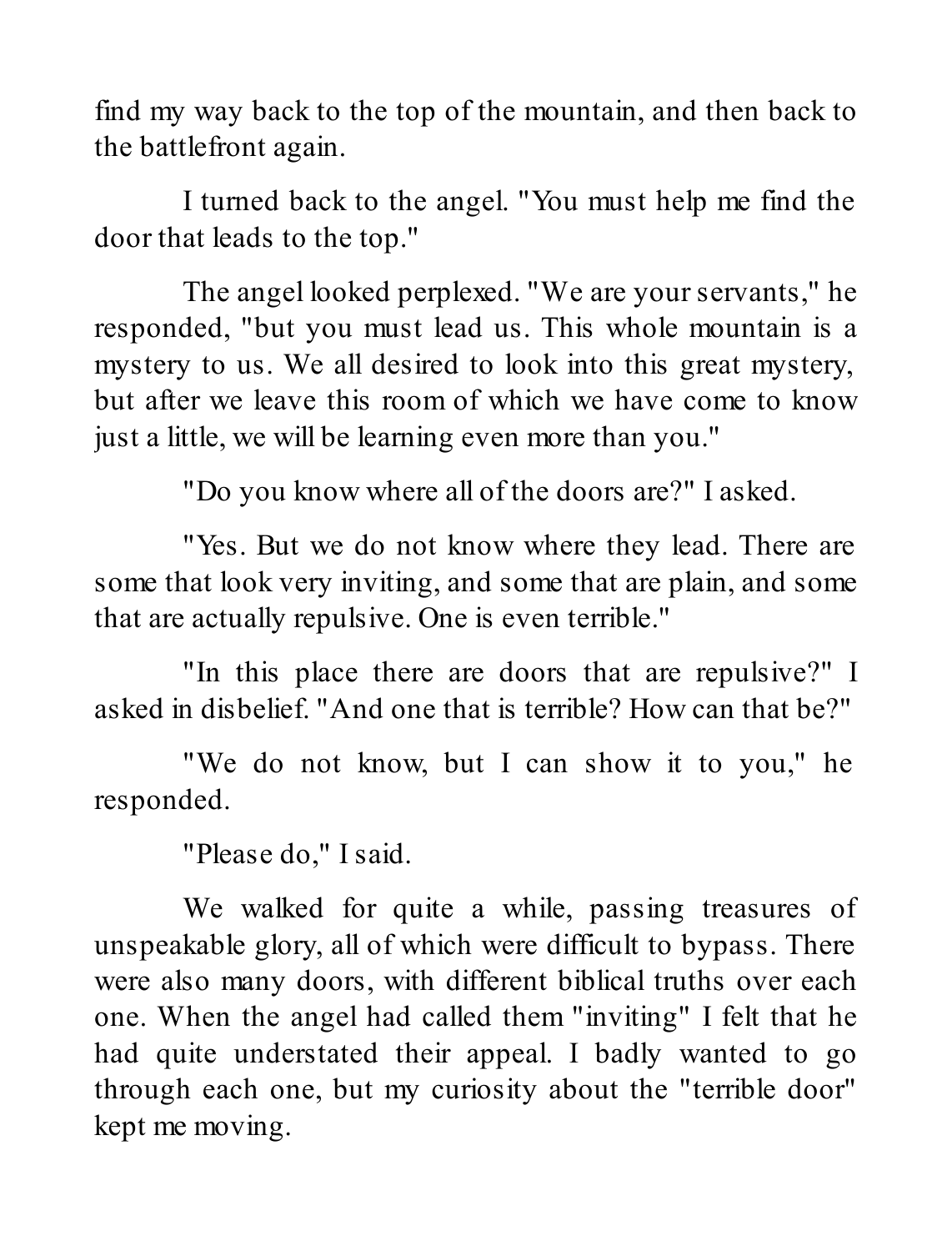Then I saw it. "Terrible" had also been an understatement. Fear gripped me until I thought that it would take my breath away.

### **Grace And Truth**

I turned away from that door and retreated fast. There was a beautiful red stone nearby, which I almost lunged at to lay my hands on it. Immediately I was in the Garden of Gethsemane beholding the Lord in prayer. The agony I beheld was even more terrible than the door I had just seen. Shocked, I jerked my hand away from the stone and fell to the floor in exhaustion. I wanted so badly to return to the blue or green stones, but I had to regather my energy and my sense of direction. The angels were quickly all around me serving me. I was given a drink that began to revive me. Soon I was feeling well enough to stand and begin walking back to the other stones. However, the recurring vision of the Lord praying finally compelled me to stop.

"What was that back there?" I asked.

"When you touch the stones we are able to see a little of what you see, and feel a little of what you feel," said the angel. "We know that all of these stones are great treasures, and all of the revelations they contain are priceless. We beheld for a moment the agony of the Lord before His crucifixion, and we felt briefly what He felt that terrible night. It is hard for us to understand how our God could ever suffer like that. It makes us appreciate much more what an honor it is to serve the men for whom He paid such a terrible price."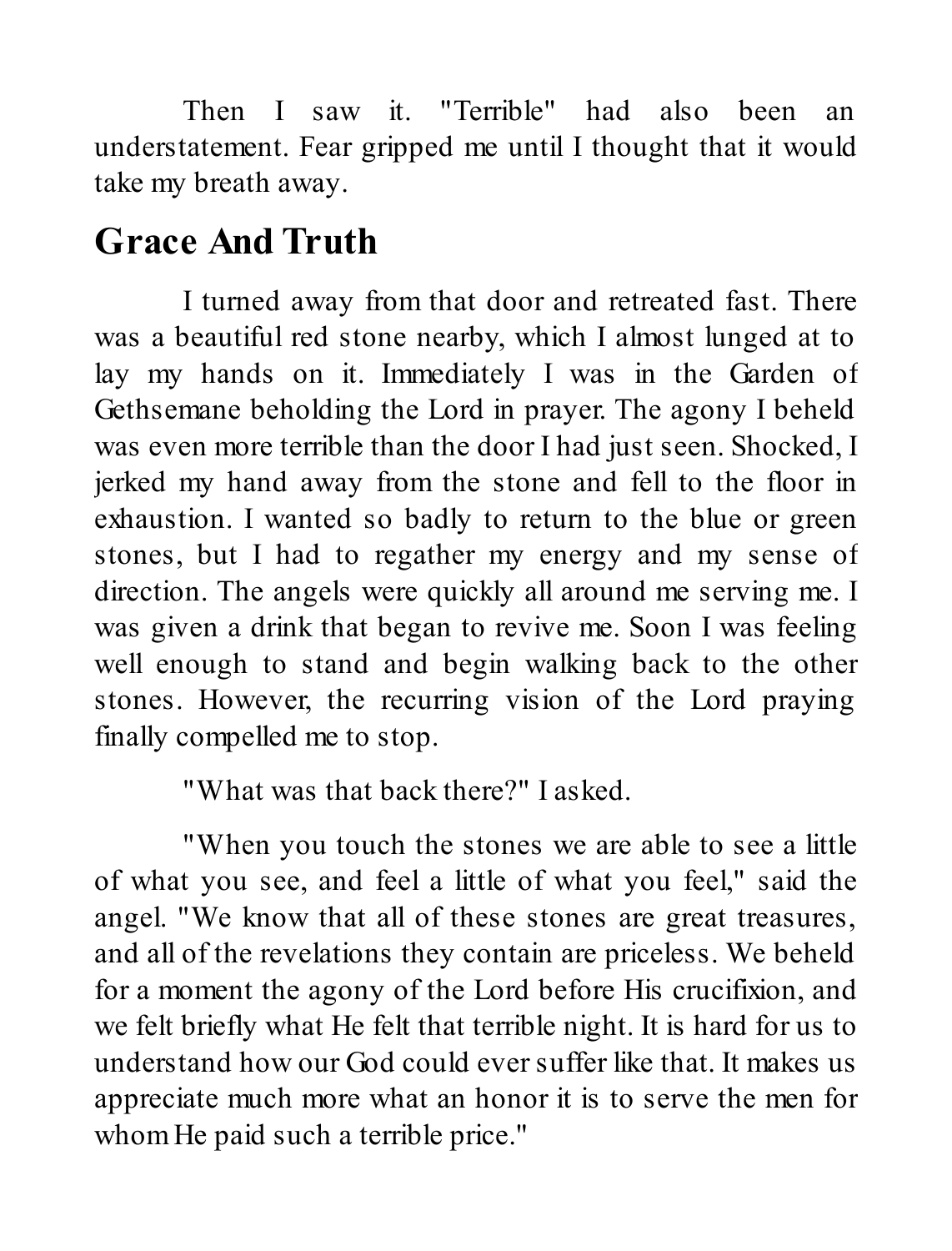The angels' words were like lightning bolts straight to my soul. I had fought in the great battle. I had climbed to the top of the mountain. I had become so familiar with the spiritual realm that I hardly noticed angels anymore, and I could speak on nearly equal terms with the great eagles. Yet I could not bear to share even a moment of the sufferings of the Lord without wanting to flee to a more pleasurable experience. "I should not be here," I almost shouted. "I, more than anyone, deserve to be a prisoner of the evil one!"

"Sir," the angel said apprehensively. "We understand that no one is here because he deserves it. You are here because you were chosen before the foundation of the world for a purpose. We do not know what your specific purpose is, but we know that it is very great for everyone on this mountain."

"Thank you. You are helpful. My emotions are being greatly stretched by this place, and they tend to overcome my understanding. You are right. No one is here because he is worthy. Truly, the higher we climb on this mountain, the more unworthy we are to be here, and the more grace we need to stay here. How did I ever make it to the top the first time?"

"Grace," my angel responded.

"If you want to help me," I said, "please keep repeating that word to me whenever you see me in confusion or despair. That word I amcoming to understand better than any other."

"Now I must go back to the red stone. I know now that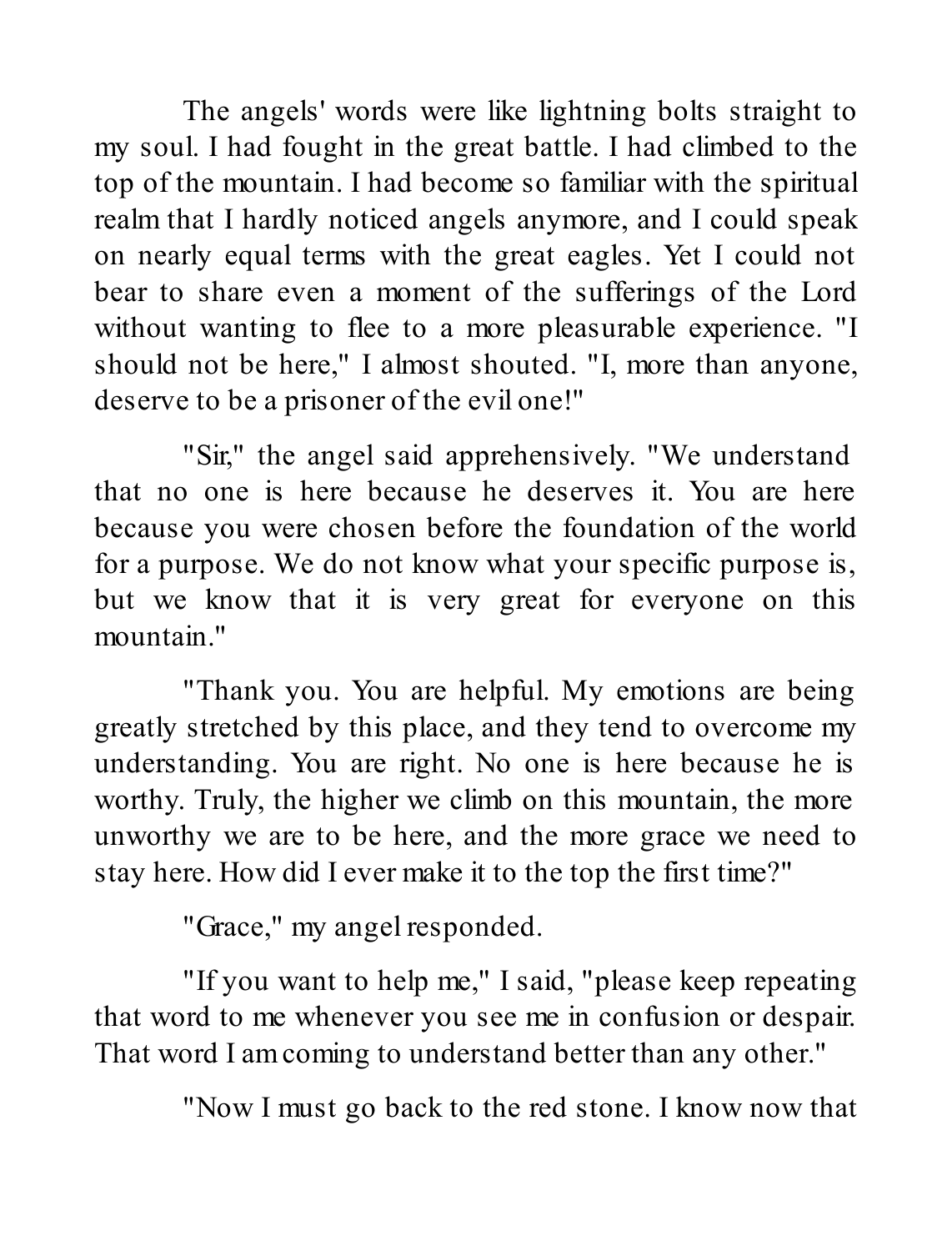is the greatest treasure in this room, and I must not leave until I amcarrying that treasure in my heart."

### **The Truth Of Grace**

The time that I spent at the red stone was the most painful that I have ever experienced. Many times I simply could not take anymore but had to withdraw my hand. Several times I went back to the blue or green stones to rejuvenate my soul before I returned. It was harder to return to the red stone each time, but my love and appreciation for the Lord was growing more through this than anything I had ever learned or experienced.

Finally, when the presence of the Father departed from Jesus on the cross, I could not stand it any longer. I quit. I could tell that the angels, who were also experiencing what I was to a degree, were in full agreement with me. The willpower to touch the stone again simply was no longer in me. I did not even feel like going back to the blue stone. I just laid prostrate on the floor. I was weeping over what the Lord had gone through. I wept also because I knew that I had deserted Him just like His disciples. I failed Him when He needed me the most, just like they did.

After what seemed like several days, I opened my eyes. Another eagle was standing beside me. In front of him were three stones, one blue, one green, and one red. "Eat them," he said. When I did, my whole being was renewed, and great joy and great soberness both flooded my soul.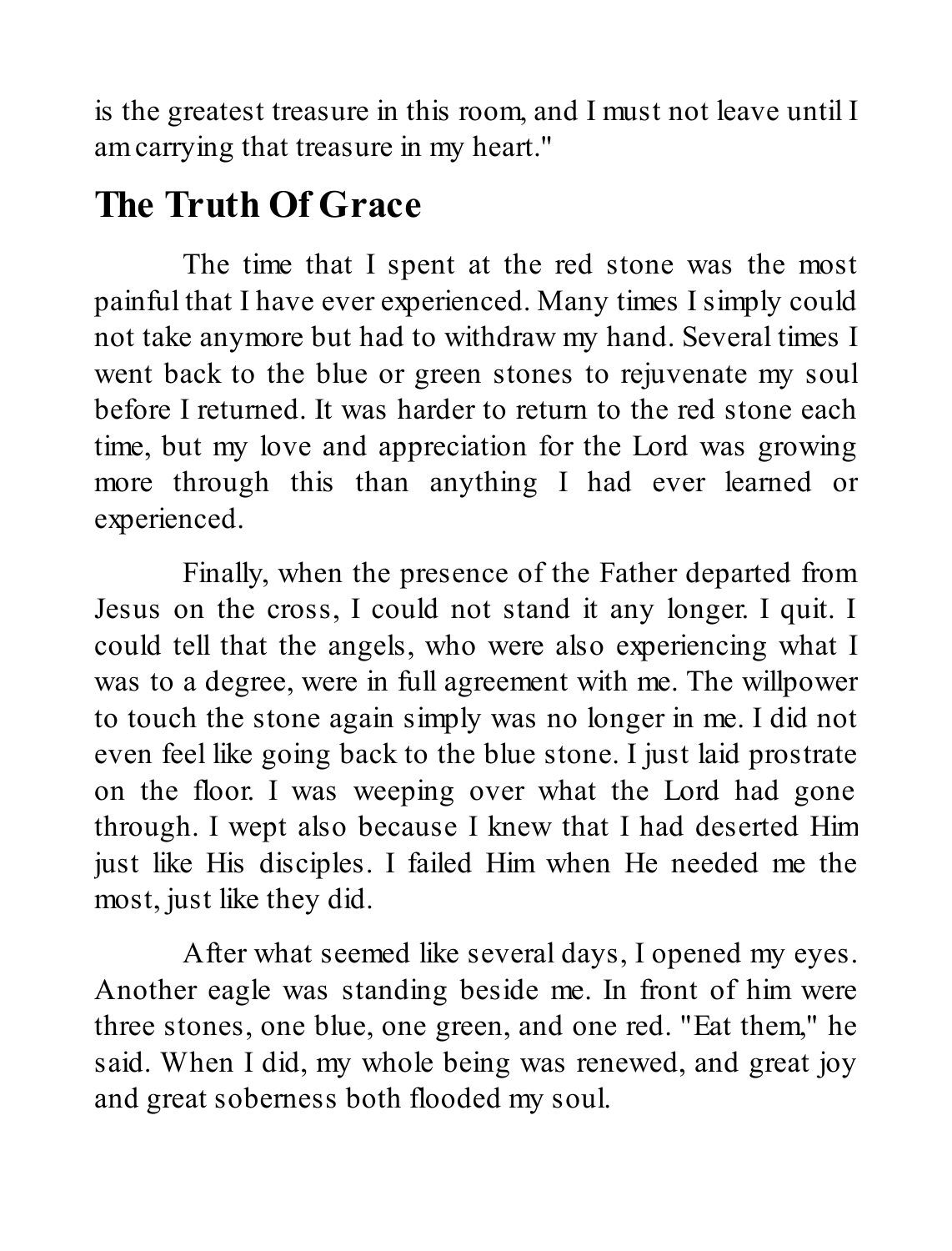When I stood up. I caught sight of the same three stones set into the handle of my sword, and then on each of my shoulders. "These are now yours forever," the eagle said. "They cannot be taken fromyou, and you cannot lose them."

"But I did not finish this last one," I protested.

"Christ alone will ever finish that test," he replied. "You have done well enough, and you must go on now."

"Where to?" I asked.

"You must decide, but with the time getting shorter I will suggest that you try to get to the top soon." The eagle then departed, obviously in a hurry.

I then remembered the doors. I started toward those that had been so appealing. When I reached the first one it simply did not appeal to me anymore. Then I went to another, and it felt the same. "Something seems to have changed," I remarked out loud.

"You have changed," the angels replied at once. I turned to look at them and was amazed at how much they had changed. They no longer had a naive look about them, but were now more regal and wise-looking. I knew they reflected what had also taken place in me, but I now felt uncomfortable just thinking about myself.

"I ask for your counsel," I said to the leader.

"Listen to your heart," he said. "That is where these great truths now abide."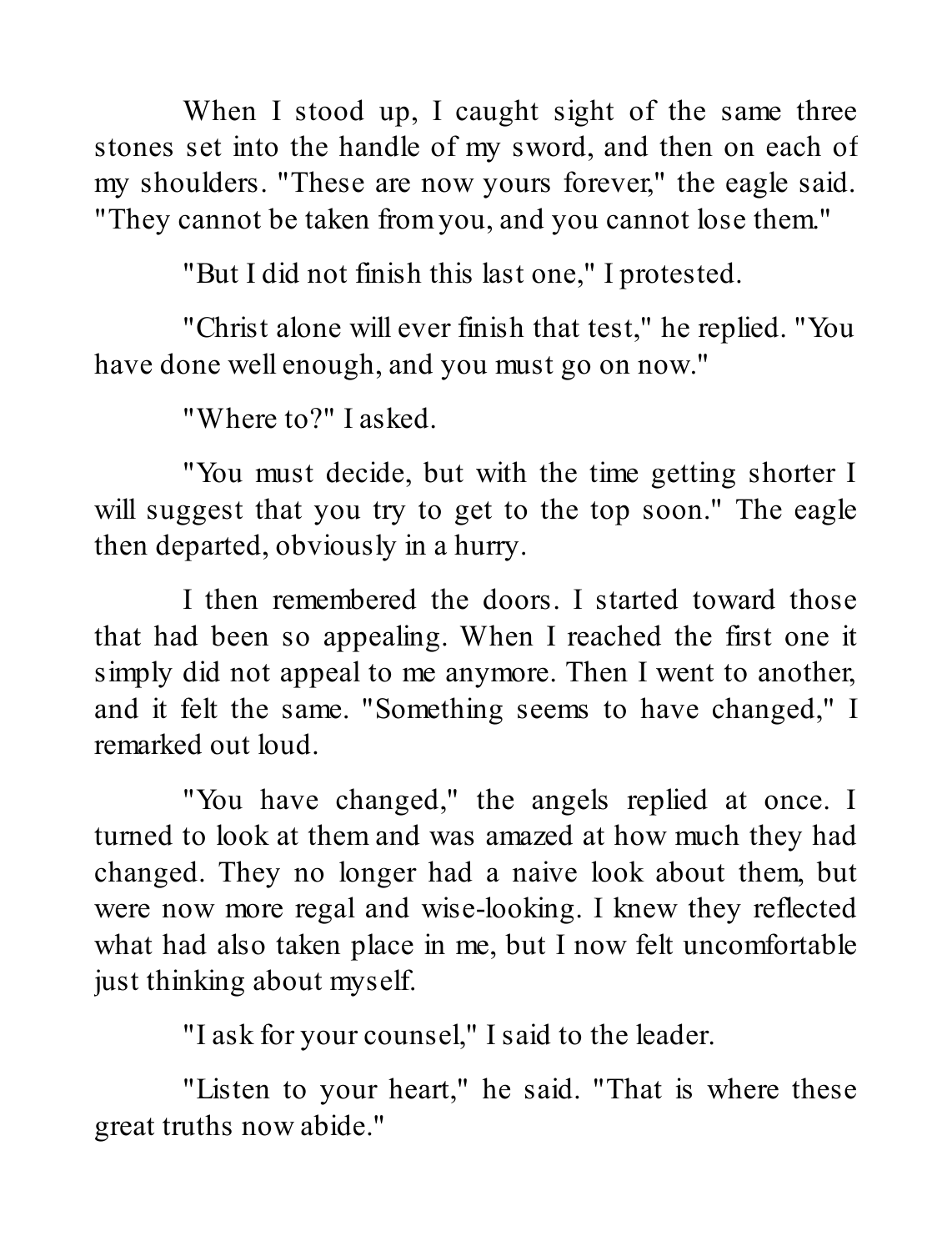"I have never been able to trust my own heart," I responded. "It is subject to so many conflicts. I am too subject to delusions, deceptions, and selfish ambitions. It is hard for me to even hear the Lord speaking to me above its clamor."

"Sir, with the red stone now in your heart, I do not believe that will continue to be the case," the leader offered with uncharacteristic confidence.

I leaned against the wall, thinking that the eagle was not here when I needed him the most. He had been this way before and would know which door to choose. But I knew he would not come back, and I knew that it was right that I choose. As I pondered, the "terrible door" was the only one that I could think of. Out of curiosity I decided to go back and look at it. I had departed from it so fast the first time that T had not even noticed which truth it represented.

As I approached it I could feel the fear welling up inside of me, but not nearly as intensely the first time. Unlike the other doors, it was very dark around this one, and I had to get very close to read the truth over it. Mildly surprised, I read "THE JUDGMENT SEAT OF CHRIST. "Why is this truth so fearful?" I asked aloud, knowing that the angels would not answer me. As I continued looking at it I knew that it was the one I should go through.

"There are many reasons that it is fearful," the familiar voice of the eagle responded.

"I'mvery glad you came back," I replied. "Have I made a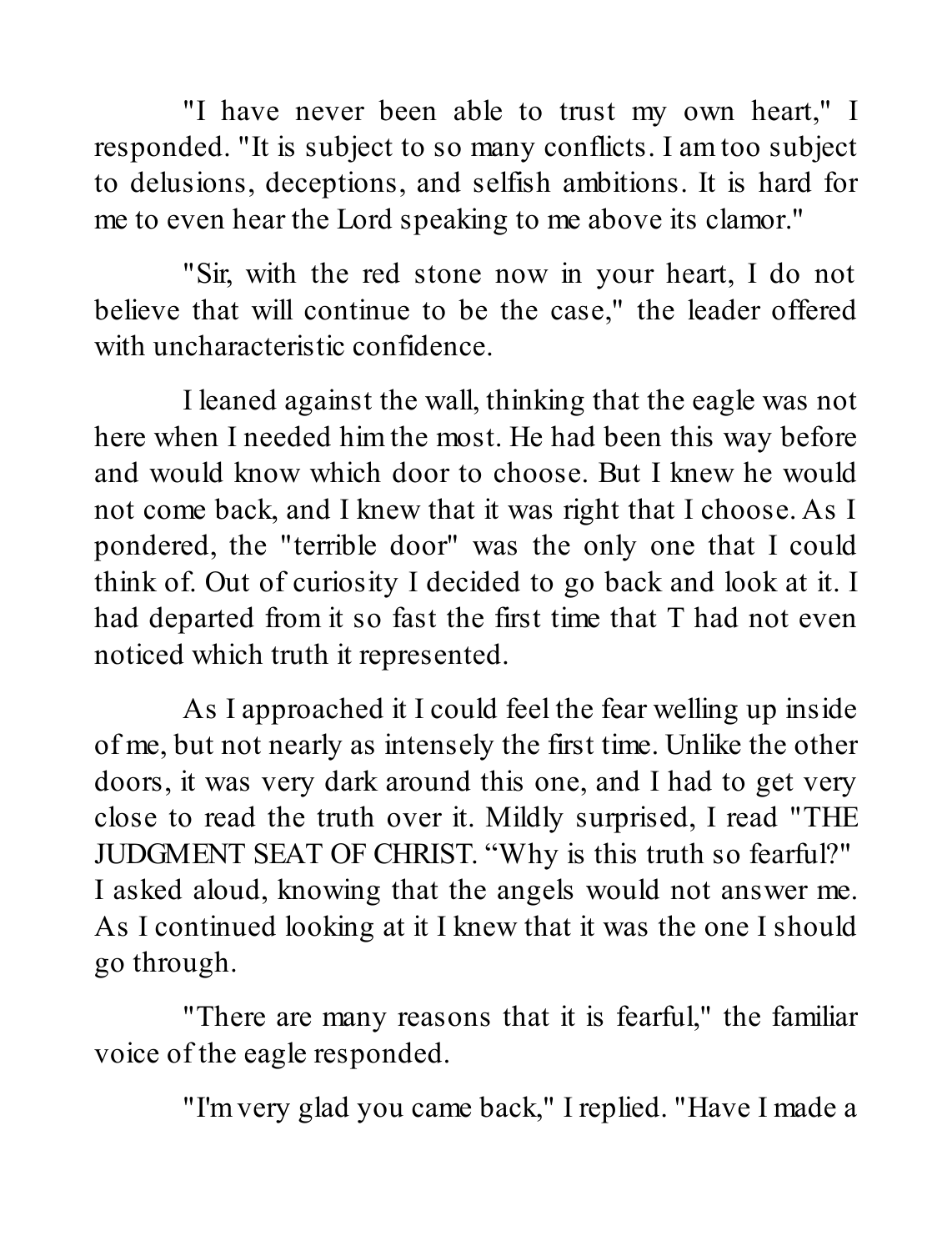poor choice?"

"No! You have chosen well. This door will take you back to the top of the mountain faster than any other. It is fearful because the greatest fear in the creation has its source through that door. The greatest wisdom that men can know in this life, or in the life to come, is also found through that door. Even so, very few will go through it."

"But why is this door so dark?" I asked.

"The light of these doors reflects the attention that the church is presently giving to the truths behind them. The truth behind that door is one of the most neglected of these times, but it is one of the most important. You will understand when you enter. The greatest authority that men can receive will be entrusted only to those who will go through this door. When you see Christ Jesus sitting on this throne, you, too, will be prepared to sit with Himon it."

"Then this door would not be so dark and foreboding if we had just given more attention to this truth?" I asked.

"That is correct. If men knew the glory that is revealed behind that door, it would be one of the most brilliant," the eagle lamented. "However, it is still a difficult door to pass through. I was told to return and encourage you because soon you will need it. You will see a greater glory, but also a greater terror than you have ever known. But know that because you have chosen the difficult way now, it will be much easier for you later. Because you are willing to face this hard truth now,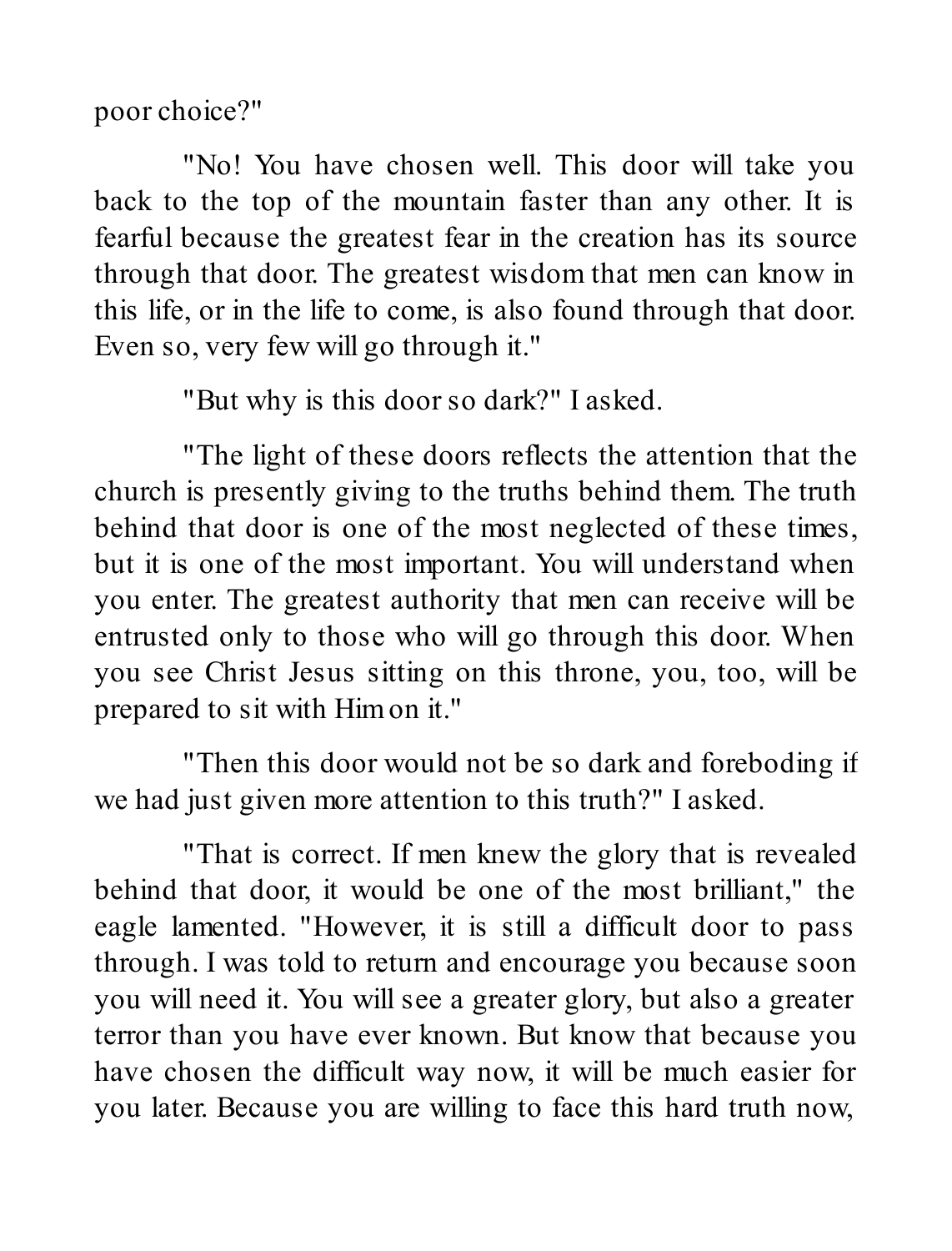you will not suffer loss later. Many love to know His kindness, but very few are willing to know His severity. If you do not embrace both you will always be in danger of deception and of a fall from His great grace."

"I know that I would never come here if I had not spent the time that I did at the red stone. How could I keep trying to take the easy way when that is so contrary to the nature of the Lord?" I asked.

"But now you have chosen, so go quickly. Another great battle is about to begin, and you are needed at the front," he said.

As I looked at the eagle, and the great resolution in his eyes, my confidence grew. Finally I turned toward the door.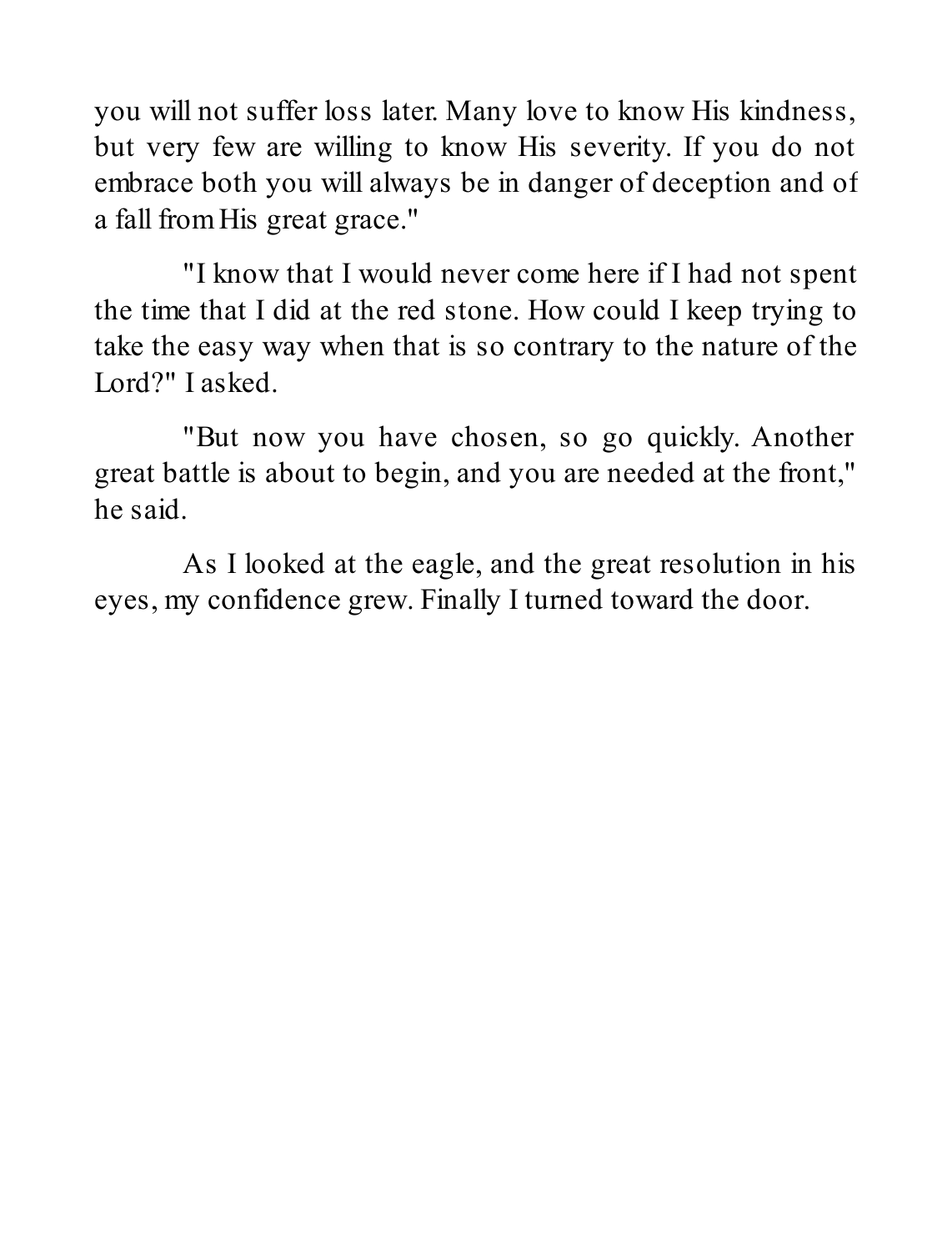## **Part IV, The White Throne**

I gazed one last time around the huge roominside of the mountain. The gems and treasures that represented the truths of Salvation were breathtaking in their glory. It seemed that there was no end to their expanse, and no way to fully comprehend their beauty. I could not imagine that the rooms which contained the other great truths of the faith could be any more glorious. This helped me to understand why so many Christians never wanted to leave this level, being content to just marvel at the basic doctrines of the faith. I knew that I could stay there for eternity and never get bored.

Then the eagle who was standing next to me exhorted: "You must go on!" As I turned to look at him he lowered his voice, but continued, "There is no greater peace and safety than to abide in the Lord's salvation. You were brought here to know this because you will need this faith for where you are now going, but you must not stay here any longer."

The eagle's statement about the peace and safety caused me to think about the courageous warriors who had fought in the battle from the first level of the mountain, Salvation.

They had fought so well and delivered so many, but they had also all been badly wounded. It did not seem that they had found peace and safety here. Then the eagle interrupted my thoughts again as if he were listening to them.

"God has a different definition of peace and safety than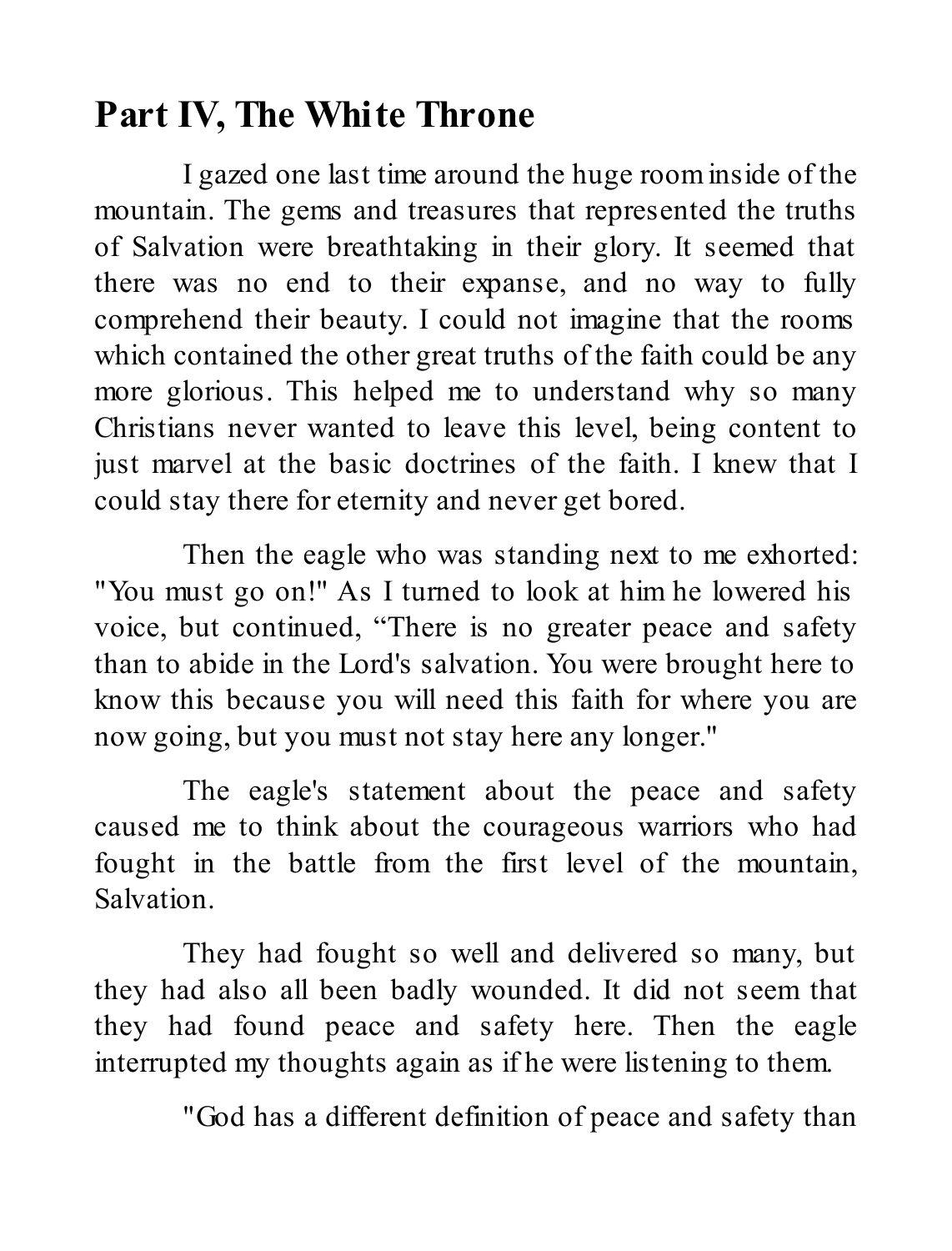we do. To be wounded in the fight is a great honor. It is by the Lord's stripes that we are healed, and it is through our stripes that we, too, are given the authority for healing. In the very place that the enemy wounds us, once we are healed, we are given the power to heal others. Healing was a basic part of the Lord's ministry, and it is also a basic part of ours. That is one reason why the Lord allows bad things to happen to His people, so that they can receive the compassion for others by which the power of healing operates. That is why the apostle Paul told of his beatings and stonings when his authority was questioned. Every wound, every bad thing that happens to us, can be turned into the authority to do good. Every beating that the great apostle took resulted in salvation for others. Every wound that every warrior takes will result in others being saved, healed, or restored."

The eagle's words were very encouraging. Standing here among the glory of the treasures of salvation made this truth even more clear and penetrating. I wanted to go shout it from the top of the mountain so that all who were still fighting would be encouraged by it.

Then the eagle continued, "There is another reason why the Lord allows us to be wounded. There is no courage unless there is real danger. The Lord said He would go with Joshua to fight for the Promised Land, but over and over He exhorted him to be strong and courageous. This was because he was going to have to fight, and there would be very real danger. It is in this way that the Lord proves those who are worthy of the Promises."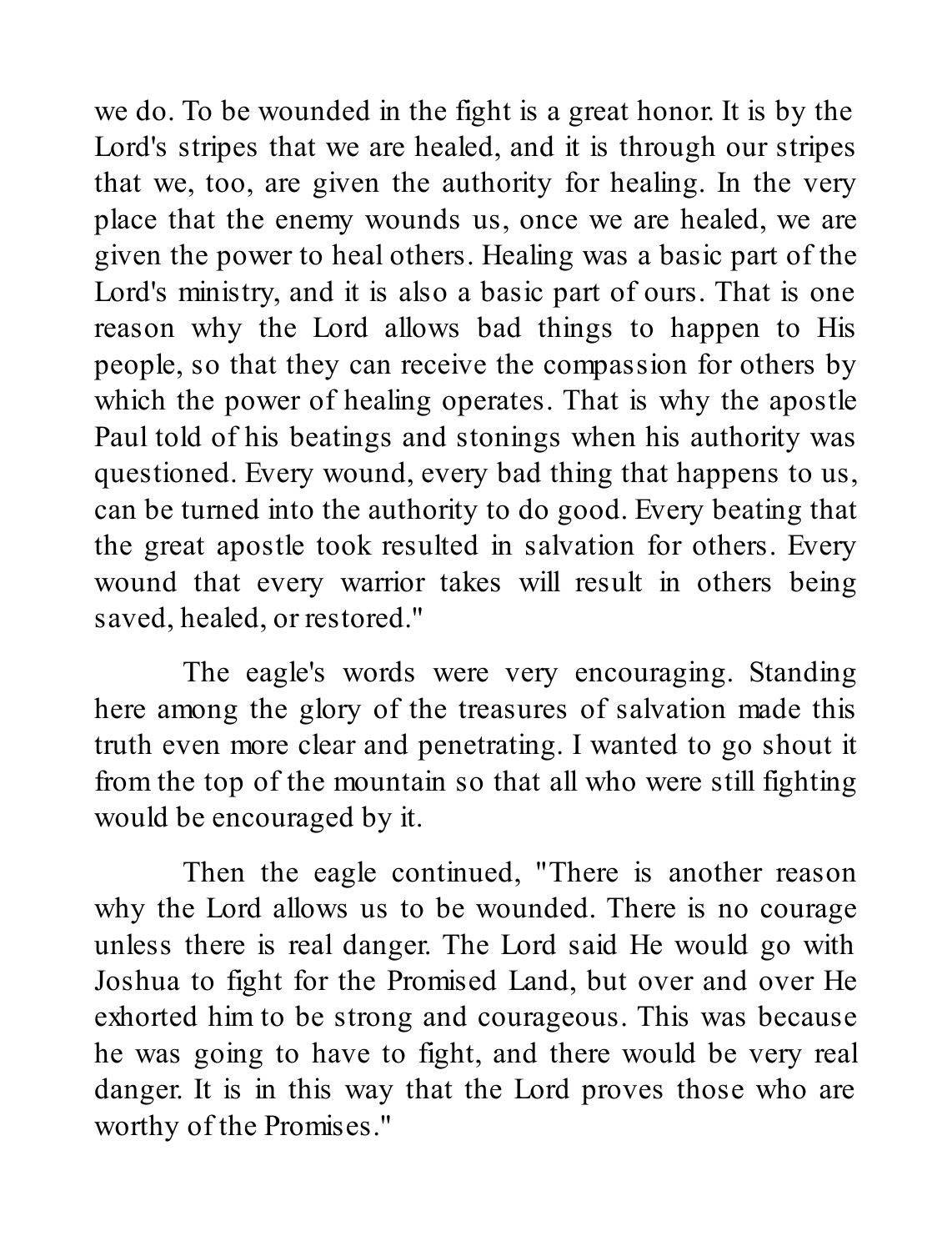I looked at the old eagle, and for the first time I noticed the scars amid his torn and broken feathers. However, the scars were not ugly, but were lined with gold that was somehow not metal, but rather flesh and feathers. Then I could see that it was this gold that gave off the glory that emanated from the eagle, making his presence so awesome.

"Why did I not see this before?" I inquired.

Until you have beheld and appreciated the depths of the treasures of salvation, you cannot see the glory that comes from suffering for the sake of the gospel. Once you have seen it, you are ready for the tests that will release the highest levels of spiritual authority into your life. These scars are the glory that we will carry forever. This is why even the wounds our Lord suffered are with Him in heaven. You can still see His wounds, and the wounds that all of His chosen ones have taken for His sake. These are the medals of honor in heaven. All who carry them love God and His truth more than their own lives. These are the ones who followed the Lamb wherever He went, being willing to suffer for the sake of truth, righteousness and the salvation of men. True leaders of His people, who carry genuine spiritual authority, must have first proven their devotion this way."

I looked at the leader of the company of angels that followed me. I had never witnessed deep emotion in an angel before' but these words were unquestionably moving him greatly, as well as the rest. I really thought that they were about to cry. Then the leader spoke: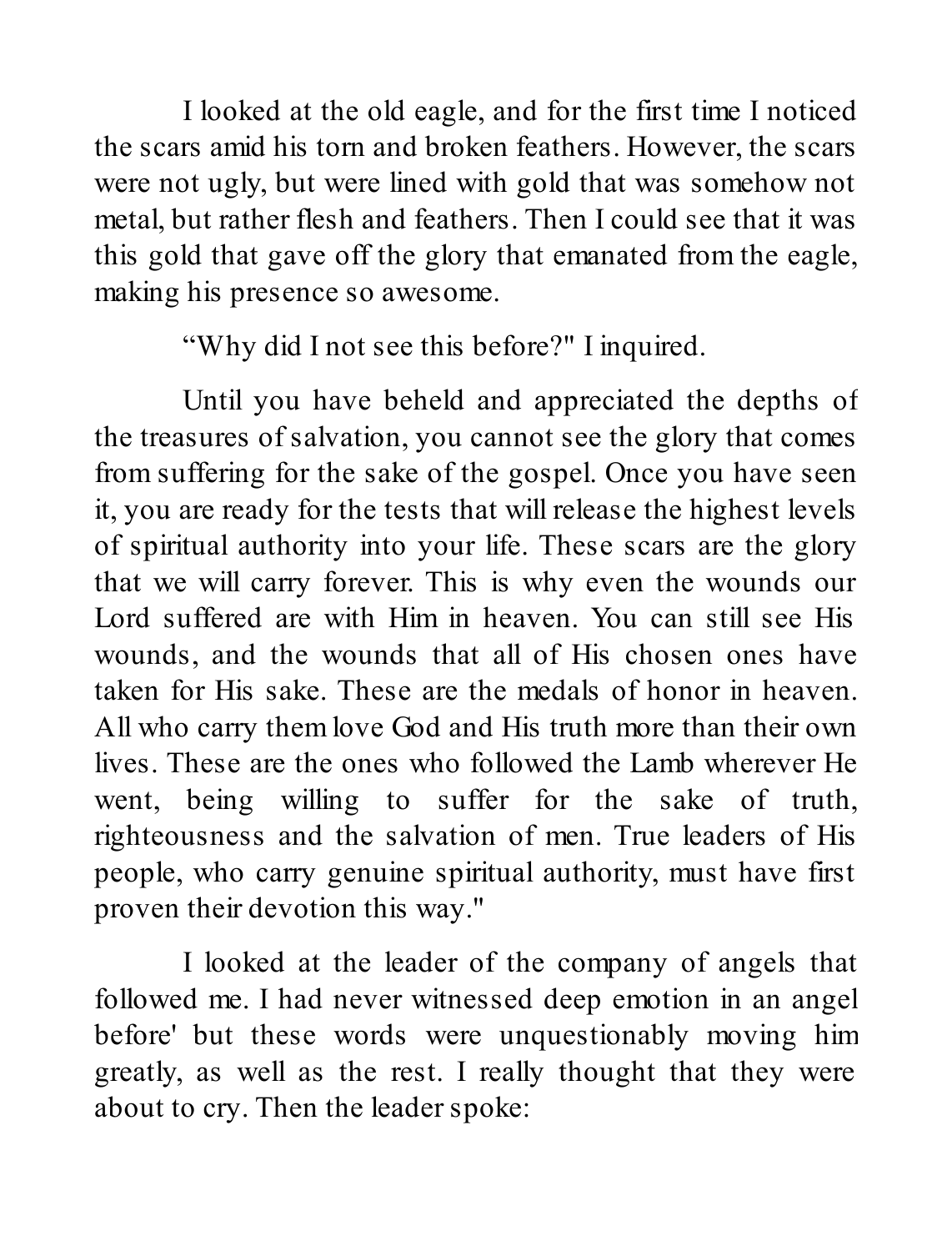"We have witnessed many wonders since the creation. But the voluntary suffering of men for the Lord, and for their fellow men, is the greatest wonder of all. We, too, must fight at times, and we do suffer, but we dwell where there is such light and glory that it is very easy to do this. When men and women who dwell in such a place of darkness and evil with so little encouragement, not able to behold the glory but only having a hope in it, choose to suffer for that hope in which they can only see so dimly in their hearts, it causes even the greatest angels to bow their knee and gladly serve these heirs of salvation. At first we did not understand why the Father decreed that men would have to walk by faith, not beholding the reality and the glories of the heavenly realm, and suffering such opposition. But now we understand that through these sufferings their worthiness to receive the great authority that they will be given as members of His own household is surely proven. Now this walk of faith is the greatest wonder in heaven. Those who pass this test are worthy to sit with the Lamb on His throne, as He has made them worthy, and they have proven their love."

Then the eagle interjected, "Courage is a demonstration of faith. The Lord never promised that His way would be easy, but He has assured us that it would be worth it. The courage of those who fought from the level of Salvation moved the angels of heaven to esteem what God has wrought in fallen men. They took their wounds in the terrible onslaught, while only beholding darkness and a seeming defeat of the truth, just as our Lord did on His cross. Even so, they did not quit, and they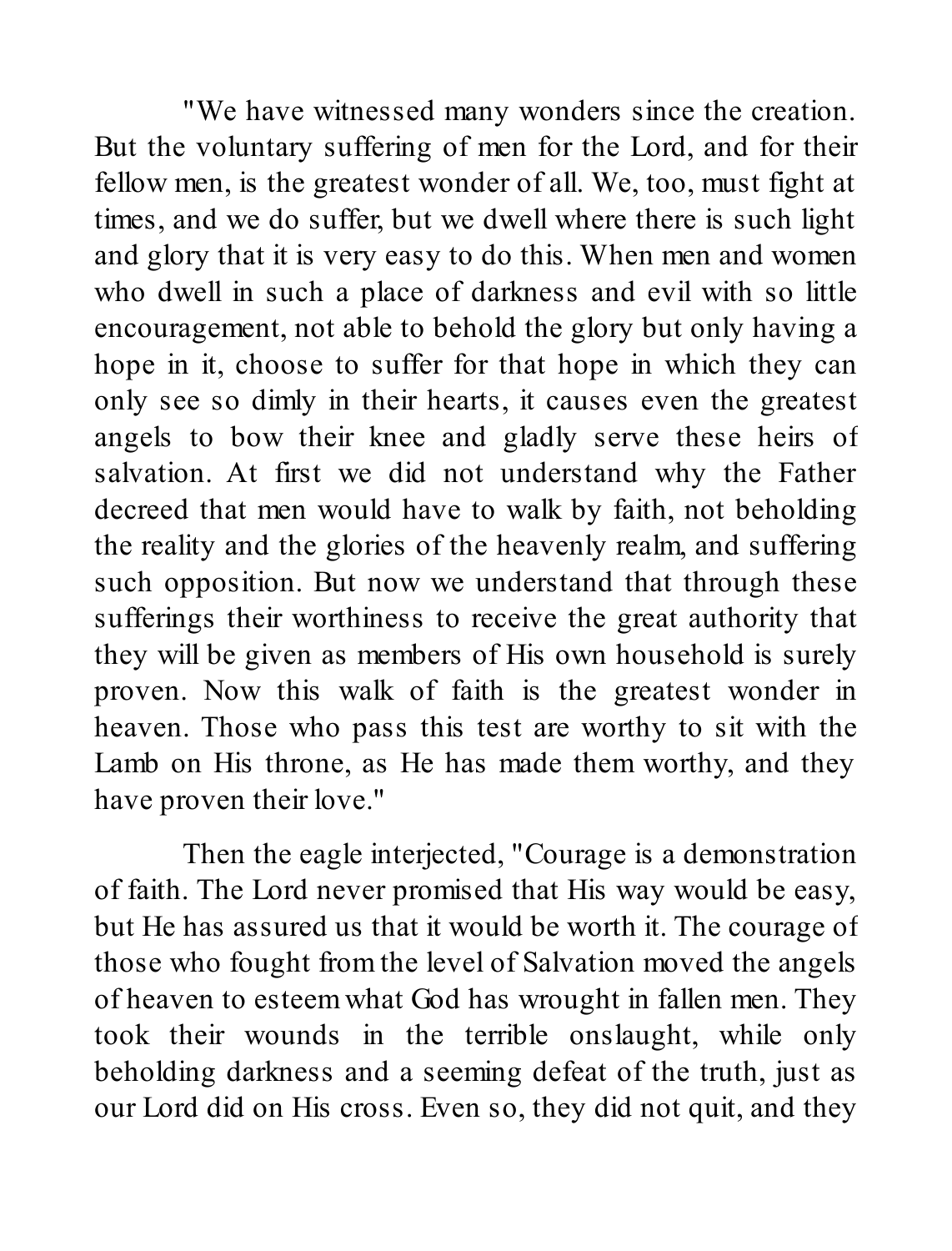did not retreat."

I was again starting to regret that I had not remained on the level of Salvation and fought with those other brave souls. Again, understanding my thoughts, the eagle interrupted them.

"By climbing the mountain you were also demonstrating faith, and wisdom, which does also release authority. Your faith freed many souls so that they could come to the mountain for salvation. You, too, received some wounds, but your authority in the kingdom has come more from acts of faith than by suffering. Because you have been faithful in a few things you will now be given the great honor of going back to suffer, that you may be made a ruler over many more. But remember that we all work together for the same purposes regardless of whether we are building or suffering. Many more souls will fill these rooms, to the great joy of heaven, if you go higher. You have now been called to climb, and to build, but later you will be given the honor of suffering if you are faithful in this."

I then turned and looked at the dark and foreboding door over which was written: "The Judgment Seat of Christ. "Just as warmth and peace had flooded my soul each time I looked at the great treasures of Salvation, fear and insecurity gripped me when I looked at this door. Now it seemed that everything in me wanted to stay in this room, and nothing in me wanted to go through that door. Again the eagle answered my thoughts.

"Before you enter the door to any great truth you will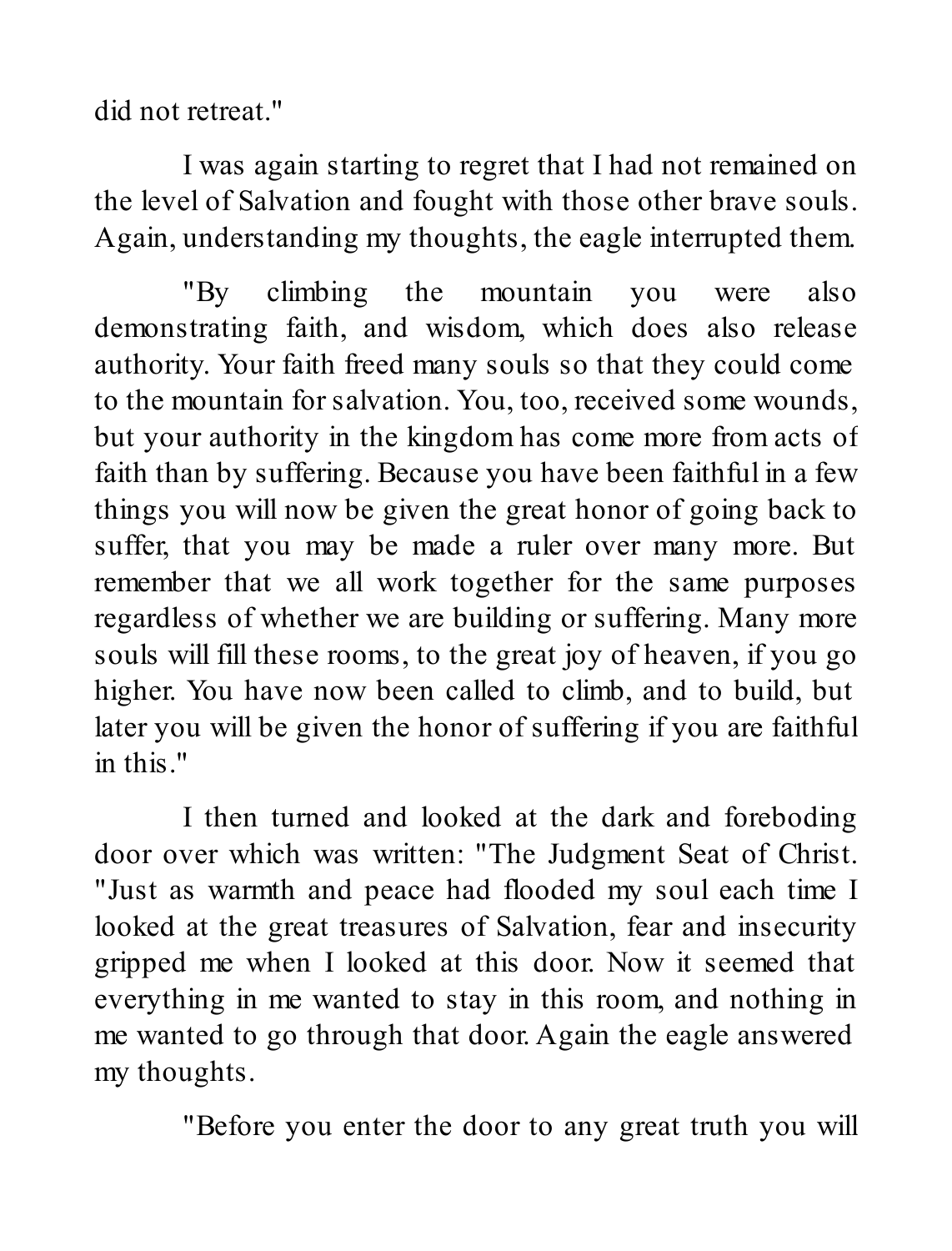have these same feelings. You even felt them when you entered into this room filled with the treasures of salvation. These fears are the result of the fall. They are the fruit of the Tree of the Knowledge of Good and Evil. The knowledge from that tree made us all insecure and self-centered. The knowledge of good and evil makes the true knowledge of God seem fearsome, when in fact every truth from God leads to an even greater peace and security. Even the judgments of God are to be desired, because all of His ways are perfect."

By now I had experienced enough to know that what seems right is usually the least fruitful path, and often the road to failure. Throughout my journey, the path of greatest risk was the path that lead to the greatest reward. Even so, each time it seemed that more was at stake. Therefore, to make the choice to go higher became more difficult each time. I started to sympathize with those who would stop at some point in their sojourn, and refuse to go on, even though I knew more than ever that this was a mistake. The only true security came from continually moving forward into the realms that required more faith, which was more dependence on the Lord.

"Yes, it takes more faith to walk in the higher realms of the Spirit," the eagle added. "The Lord gave us the map to His kingdom when He said, 'if you seek to save your life you will lose it, but if you will lose your life for My sake you will find it.' Those words alone can keep you on the path to the top of the mountain, and will lead you to victory in the great battle ahead. They will also help you to stand before the Judgment Seat of Christ<sup>"</sup>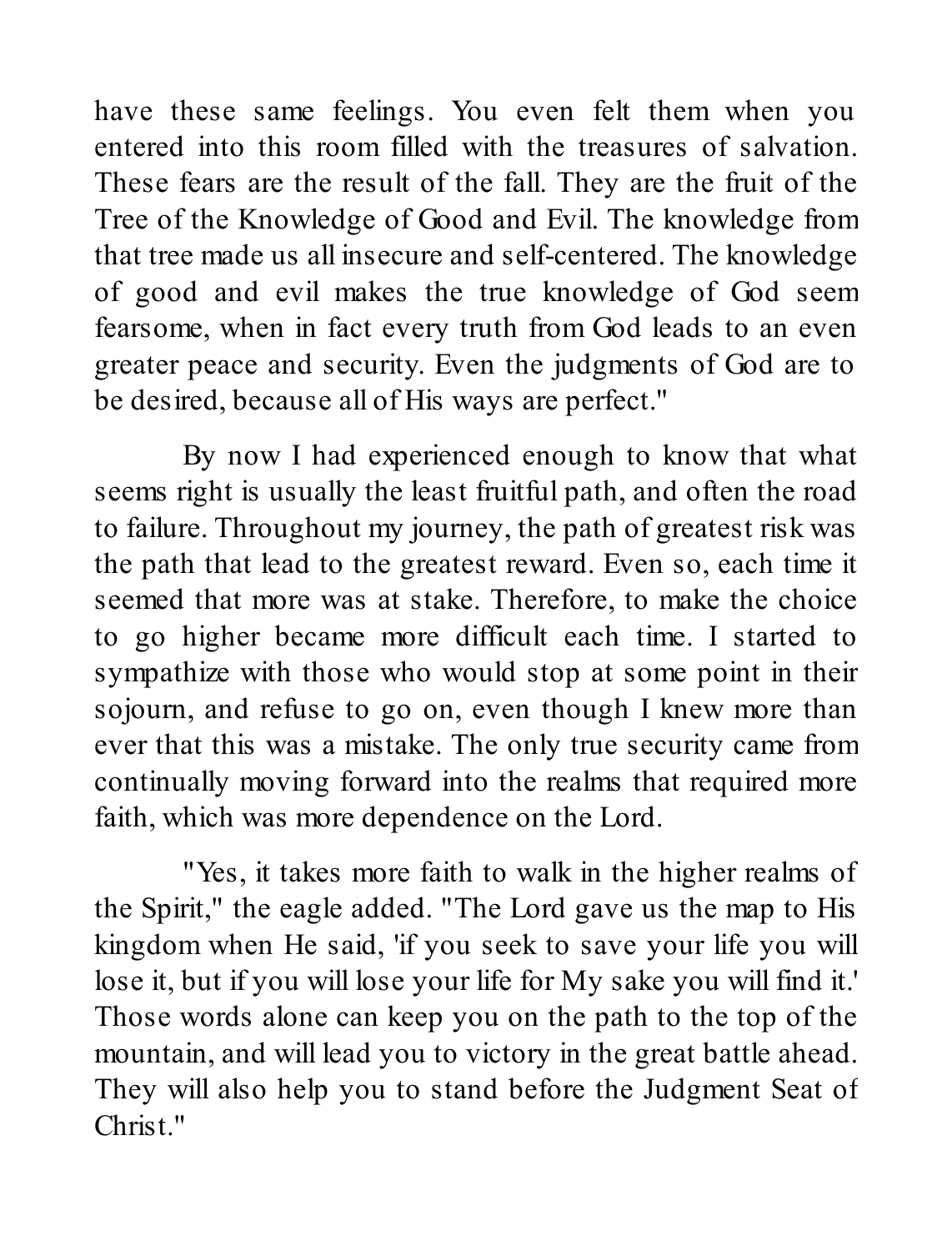I knew that it was time for me to go. I resolved to always remember the glory of this chamber that contained the treasures of salvation, but I also knew that I had to move beyond them. I had to go on. I turned and with all of the courage I could muster, opened the door to the Judgment Seat of Christ and stepped through it. The company of angels that had been assigned to me took positions all around the door, but did not enter.

'What's the matter? Aren't you coming?" I demanded.

"Where you are going now you must go alone. We will be waiting for you on the other side."

Without responding, I turned and started walking before I could change my mind. Somehow I knew that it was right that I not put my security in the company of angels. As I walked into the darkness I heard the eagle's last words, "After this you will not have your trust in anyone else, even yourself, but only in the Lord."

I was in the most frightening darkness I had ever experienced. To take each step became a terrible battle with fear. Soon I began to think that I had stepped into hell itself. Finally I decided to retreat, but when I turned to go back I could not see anything. The door was closed and I could not even see where it was located. I started to feel that everything that had happened to me, and everything that had been said to me by the eagles and the angels had been a ruse to entrap me in this hell. I had been deceived!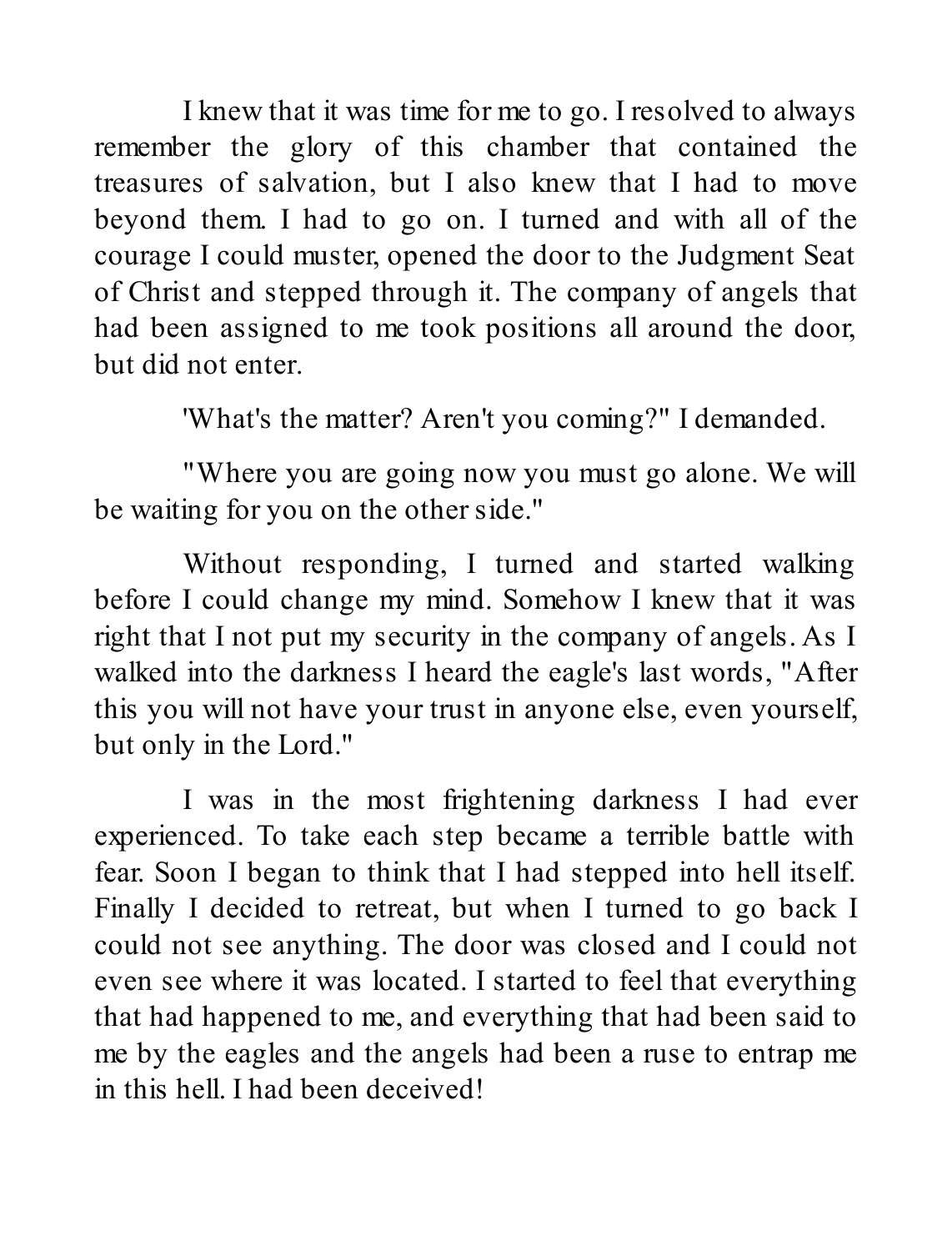I cried to the Lord to forgive me, and to help me. Immediately I began to see Him on the cross, just as when I had laid my hand on the red stone in the chamber I had just left.Again, I beheld the darkness of His soul as He stood alone bearing the sin of the world. In that chamber this had been a terrible darkness to behold, but now it was a light. I resolved that I had to go on, fixing my mind on Him. As I did, with each step peace began to grow in my heart, and it became easier rather than harder as it had been just a few minutes earlier.

Soon I was not even aware of the dark and I no longer felt cold. Then I started to see a dimlight. Gradually it became a glorious light. Then it became so wonderful that I felt that I was entering into heaven itself. The glory increased with every step. I wondered how anything this wonderful could have an entrance so dark and foreboding. Now I was so enjoying every step.

Then the path opened into a hall so large that I did not think that the earth itself could contain it. The beauty of it could not even be imagined by any reference to human architecture. This exceeded the wonder of anything I had yet experienced, including the garden, or the chamber that held the treasures of salvation. I was, at this point, just as overwhelmed with joy and beauty as I had previously been overwhelmed by the darkness and fear just minutes before. I then understood that every time I had experienced great pain or darkness of soul, it had been followed by a much greater revelation of glory and peace.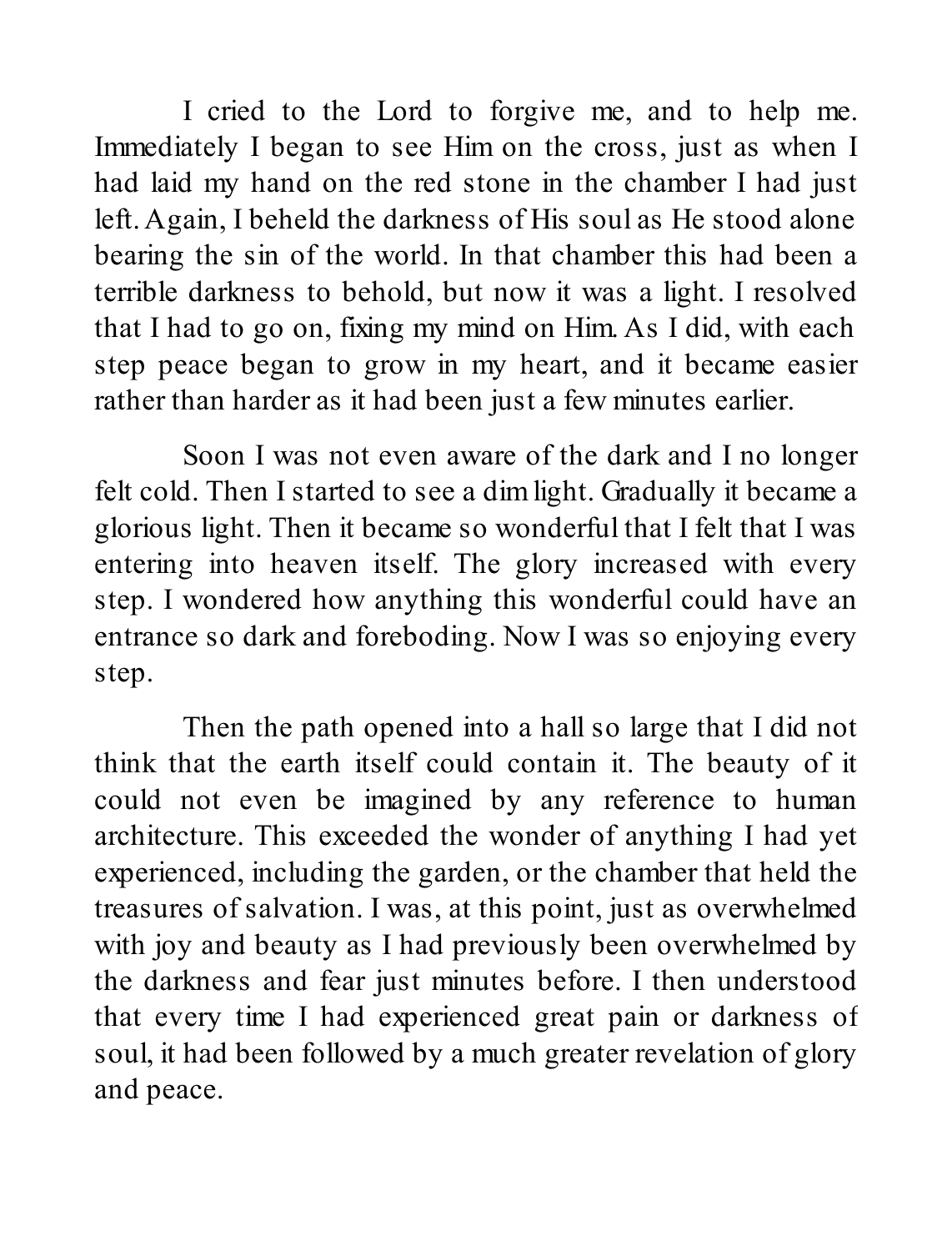At the far end was the Source of the glory that was emanating from everything else in the room. I knew that it was the Lord, Himself, and though I had now seen Him many times, I began to be a little bit afraid as I walked toward Him.

However, this fear was a holy fear that only magnified the great joy and peace that I also felt. I knew that the judgment seat of Christ was a source of more security than I had ever experienced, but at the same time, it was the source of a greater, but more pure, fear.

I did not notice how great the distance was to the throne. It was so wonderful to just walk here that I did not care if it took me a thousand years to get there. In earthly terms, it did take me a very long time. In one sense I felt that it was days, and in another, years. But somehow earthly time had no relevance here.

My eyes were so fixed on the glory of the Lord that I walked a long time before I noticed that I was passing multitudes of people who were standing in ranks to my left (there were just as many to my right, but they were so far away that I could not see them until I reached the throne). As I looked at them I had to stop. They were dazzling, more regal than anyone I had ever seen. Their countenance was captivating. Never had such peace and confidence graced a human face. Each one was beautiful beyond any earthly comparison. As I turned toward those who were close to me they bowed in a greeting as though they recognized me.

"How is it that you know me?" I asked, surprised at my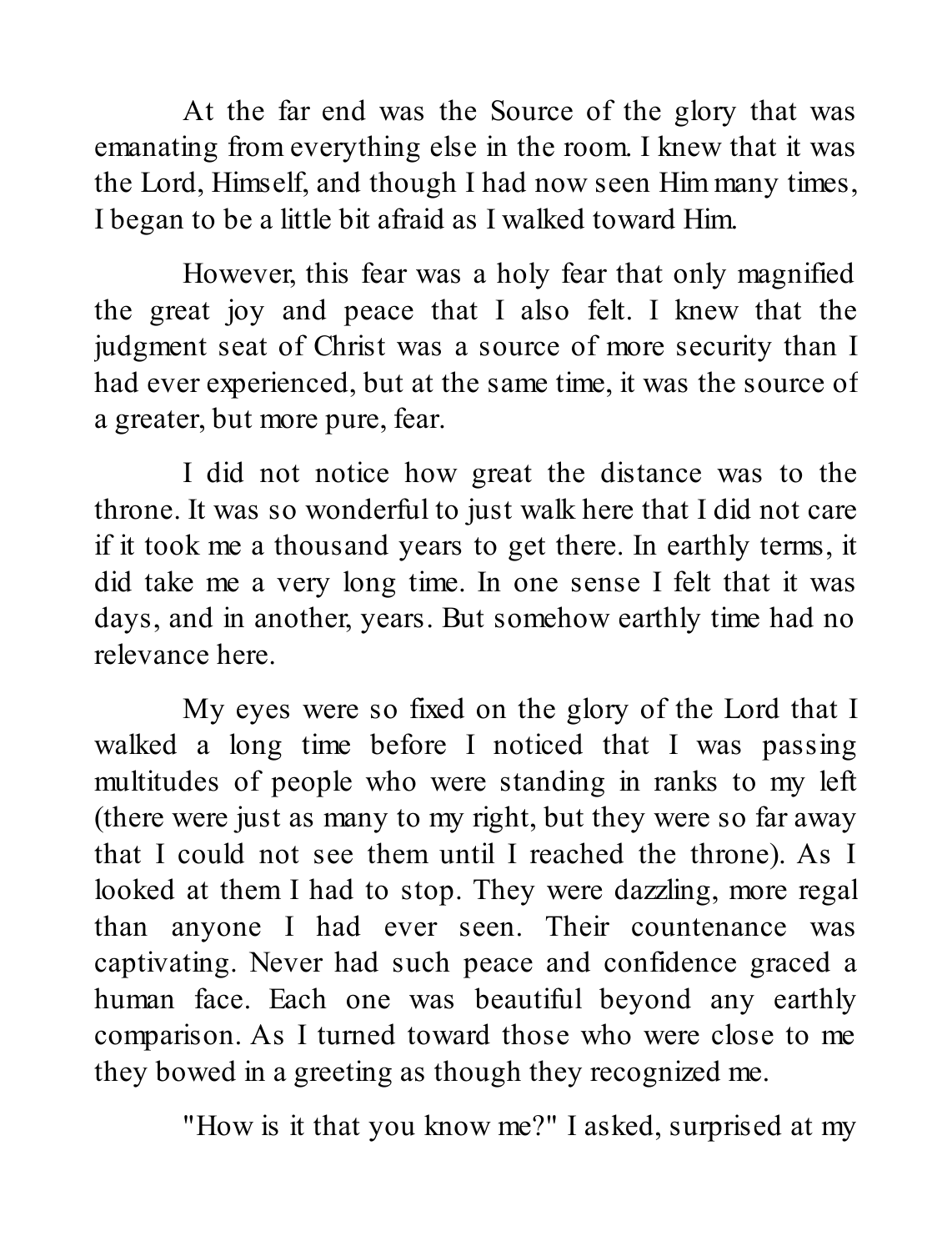own boldness to ask thema question.

"You are one of the saints fighting who fought in the last battle," a man close by responded. "Everyone here knows you, as well as all of those who are now fighting on the earth. We are the saints who have served the Lord in the generations before you. We are the great cloud of witnesses who have been given the right to behold the last battle. We know all of you, and we see all that you do."

To my surprise, I recognized someone I had known on earth. He had been a faithful believer, but I did not think he had ever done anything of significance. He was so unattractive physically on earth that it made him shy. Here he had the same features, but was somehow more handsome than any person I had known on earth. He stepped up to me with an assurance and dignity that I had never seen before in him, or in any man.

"Heaven is much greater than we could have dreamed while on earth," he began. "This room is but the threshold of realms of glory that are far beyond the ability we had to comprehend. It is also true that the second death is much more terrible than we understood. Neither heaven nor hell are like we thought they were. If I had known on earth what I know here I would not have lived the way that I did. You are greatly blessed to have come here before you have died," he said, looking at my garments.

I then looked at myself. I still had the old mantle of humility on, and the armor was still under it. I felt both foul and crude standing before those who were so glorious. I began to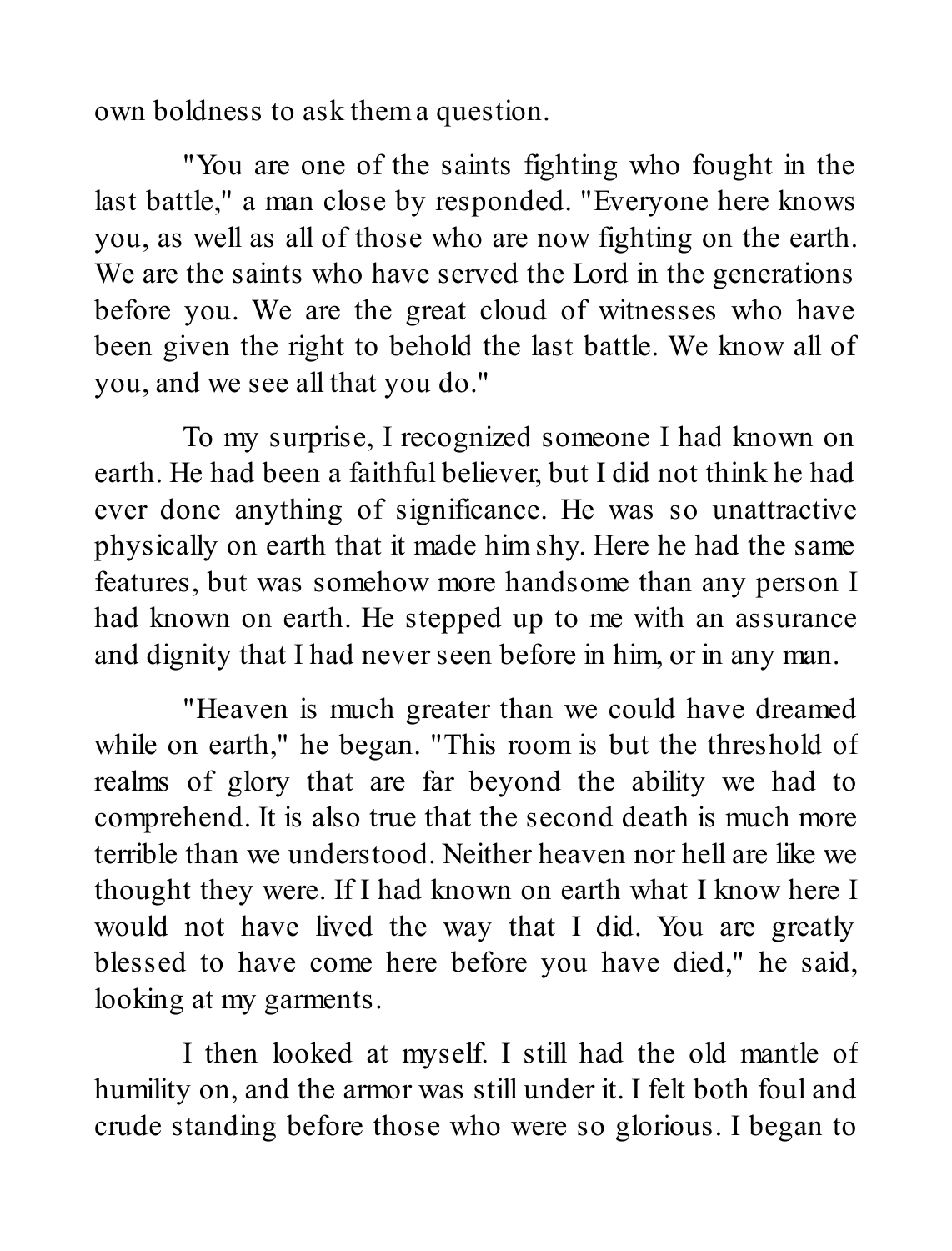think that I was in serious trouble if I was planning to appear before the Lord like this. Like the eagles, my old acquaintance could understand my thoughts, and he replied to them.

"Those who come here wearing that mantle have nothing to fear. That mantle is the highest rank of honor, and it is why they all bowed to you while you passed."

"I did not notice anyone bowing to me," I replied, a bit disconcerted. "In fact, I didn't even notice anyone until just now."

"It is not improper," he continued. "Here we show each other the respect that is due. Even the angels serve us here, but only our God and His Christ are worshipped. There is a marked difference between honoring one another in love, and worshipping them. If we had understood this on earth, we would have treated others very differently. It is here, in the light of His glory, that we can fully perceive and understand one another, and therefore properly relate to each other."

I was still ashamed. I had to restrain myself to keep from bowing to them, while at the same time wanting to hide myself because I felt so lowly. Then I began lamenting the fact that my thoughts here were just as foolish as they were on the earth, and here everyone knew them! I felt both stained and stupid standing before these who were so awesome and pure. Again my old acquaintance responded to these thoughts.

"We have our incorruptible bodies now, and you do not. Our minds are no longer hindered by sin. We are therefore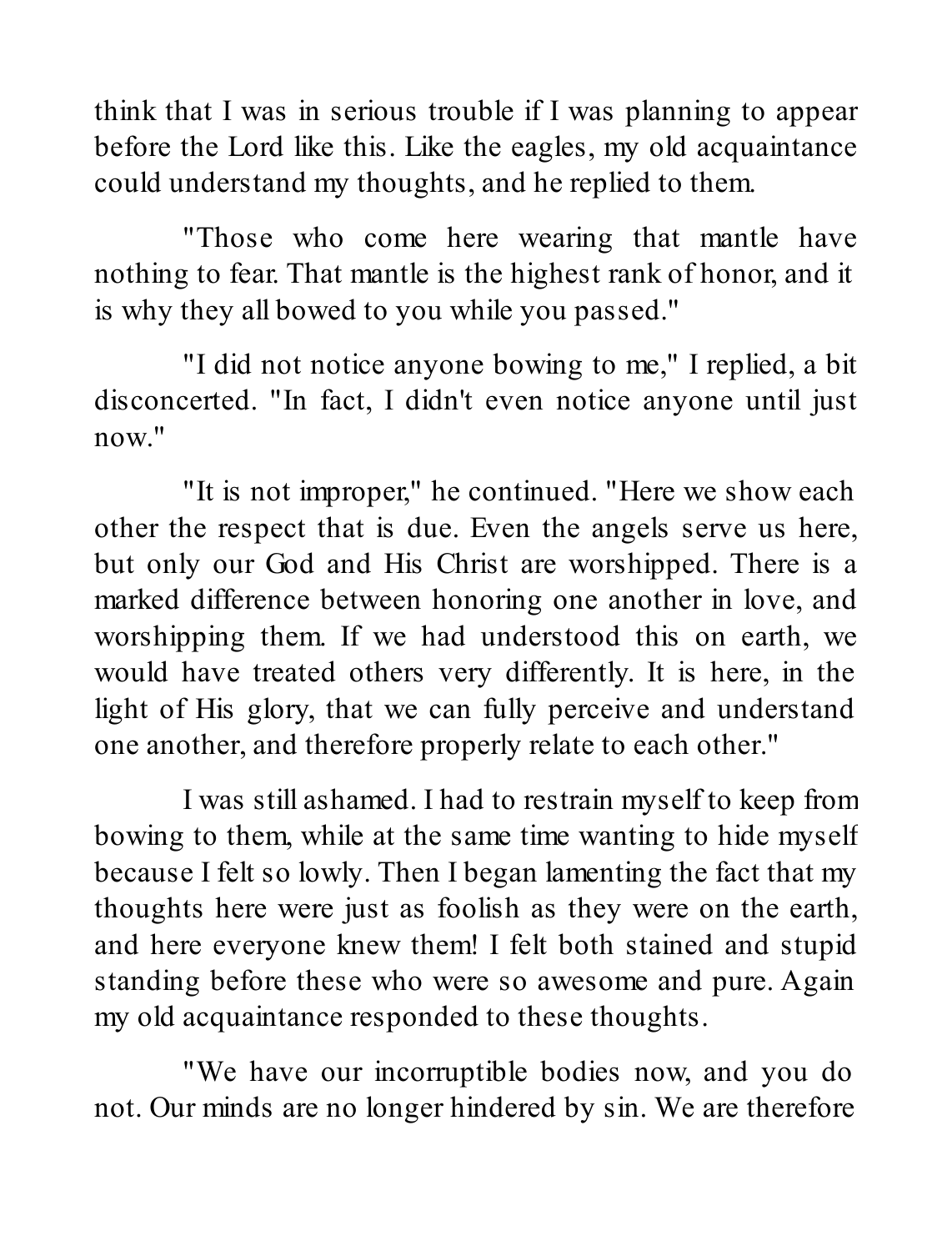able to comprehend many times what even the greatest earthly mind can fathom, and we will spend eternity growing in our ability to understand. This is so that we can know the Father, and understand the glory of His creation. On earth you cannot even begin to understand what the least of these here knows, and we are the least of those here."

"How could you be the least?" I asked with disbelief.

"There is an aristocracy of sorts here. The rewards for our earthly lives are the eternal positions that we will have forever. This great multitude are those whom the Lord called 'foolish virgins.' We knew the Lord, and trusted in His cross for salvation, but we did not really live for Him, but for ourselves. We did not keep our vessels filled with the oil of the Holy Spirit. We have eternal life, but we wasted our lives on earth."

I was really surprised by this, but I also knew that no one could lie in that place.

"The foolish virgins gnashed their teeth in the outer darkness," I protested.

"And that we did. The grief that we experienced when we understood how we had so wasted our lives was beyond any grief possible on earth. The darkness of that grief can only be understood by those who have experienced it. Such darkness is magnified when it is revealed next to the glory of the One we failed. You are standing now among the lowest rank in heaven. There is no greater folly than to know the great salvation of God, but to then go on living for yourself. To come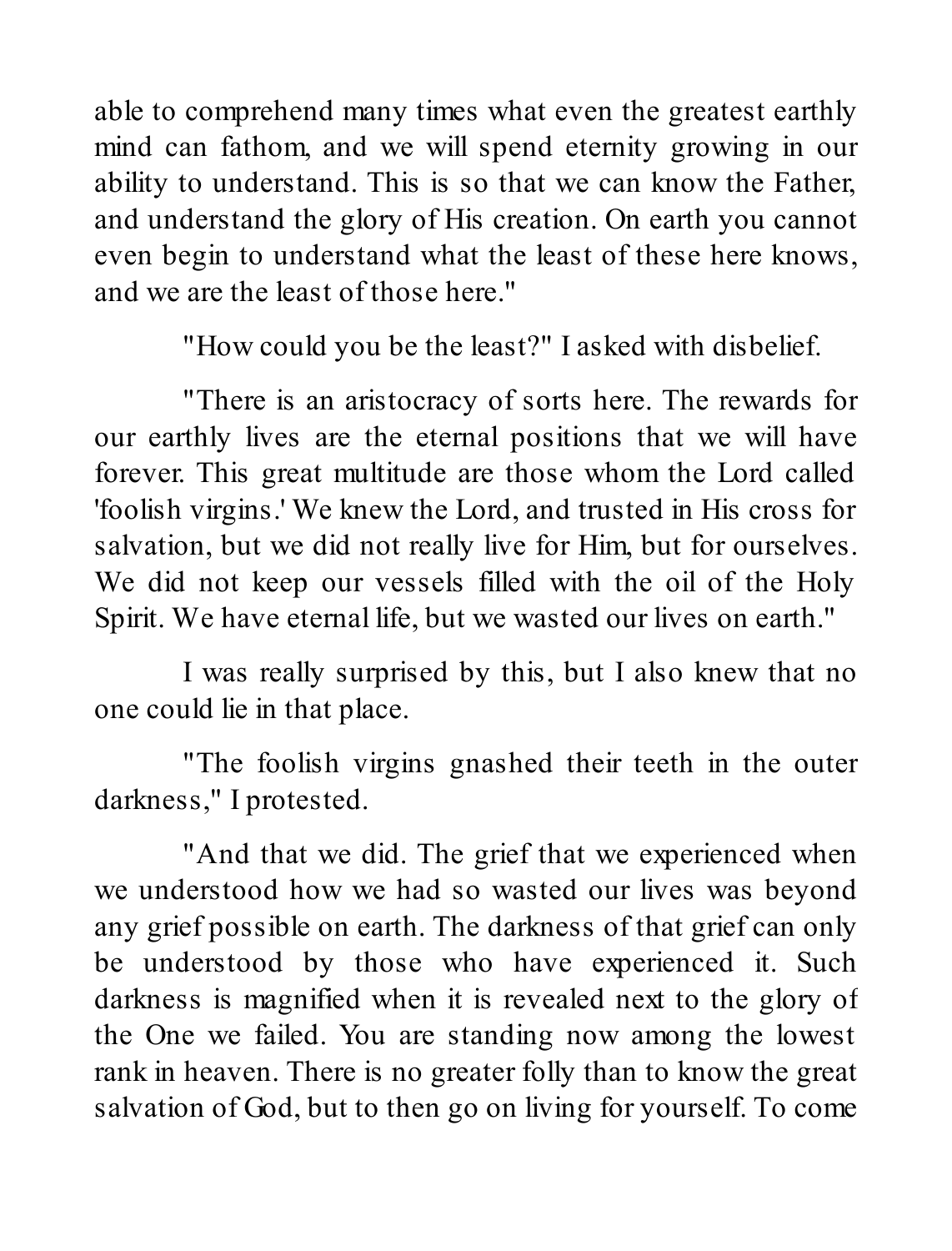here and learn the reality of that is a grief beyond what an earthly soul can experience. We are those who suffered this outer darkness because of this greatest of follies."

I was still incredulous. "But you are more glorious and full of more joy and peace than I even imagined, even for those in heaven. I do not feel any remorse in you, and yet I know that here you cannot lie. This does not make sense to me."

Looking at me straight in the eyes, he continued, "The Lord also loves us with a love greater than you can yet understand. Before His judgment seat I tasted the greatest darkness of soul and remorse that can be experienced. Though here we do not measure time as you do, it seemed to last for as long as my life on earth had lasted. All of my sins and follies of which I had not repented passed before me, and before all who are here. You cannot understand the grief of this until you have experienced it. I felt that I was in the deepest dungeon of hell, even as I stood before the glory of the Lord. He was resolute until my life had been completely reviewed. When I said I was sorry and asked for the mercy of His cross, He wiped away my tears and took away the darkness. I no longer feel the bitterness that I knew as I stood before Him, but I remember it. Only here can you remember such things without continuing to feel the pain. A moment in the lowest part of heaven is much greater than a thousand years of the highest life on earth. Now my mourning at my folly has been turned into joy, and I know that I will know joy forever, even if I am in the lowest place in heaven."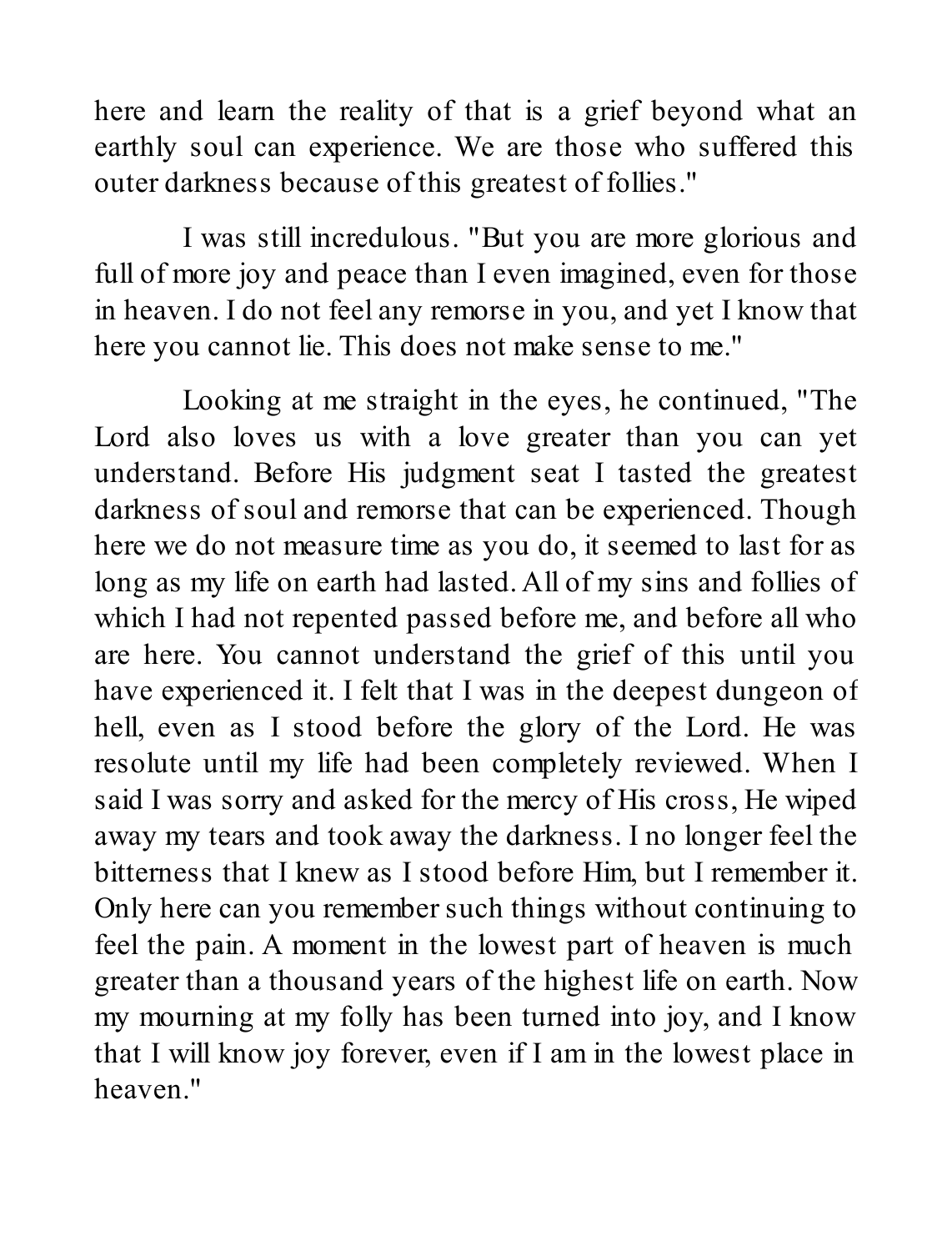I began to think again of the treasures of salvation. Somehow I knew that all that this man had told me was revealed by those treasures. Every step I had taken up the mountain, or into it, had revealed that His ways are both more fearful and more wonderful than I had ever been able to comprehend before.

Looking at me intently, my former acquaintance continued. "You are not here to just gain understanding, but to experience and be changed. The next level of rank here is many times greater than what we have. Each level after is that much greater than the previous one. It is not just that each level has an even more glorious spiritual body, but that each level is closer to the throne fromwhere all of the glory comes.

Even so, I no longer feel the grief of my failure. I really deserve nothing. I amhere by grace alone, and I amso thankful for what I have. He is so worthy to be loved. I could be doing many wondrous things now in the different realms of heaven, but I would rather stay here and just behold His glory, even if I amon the outer fringes."

Then, with a distant look in his eyes, he added, "Everyone in heaven is now in this room to watch His great mystery unfold, and to watch those of you who will fight the last battle."

"Can you see Him from here?" I asked. "I see His glory far away, but I cannot see Him."

"I can see many times better than you can," he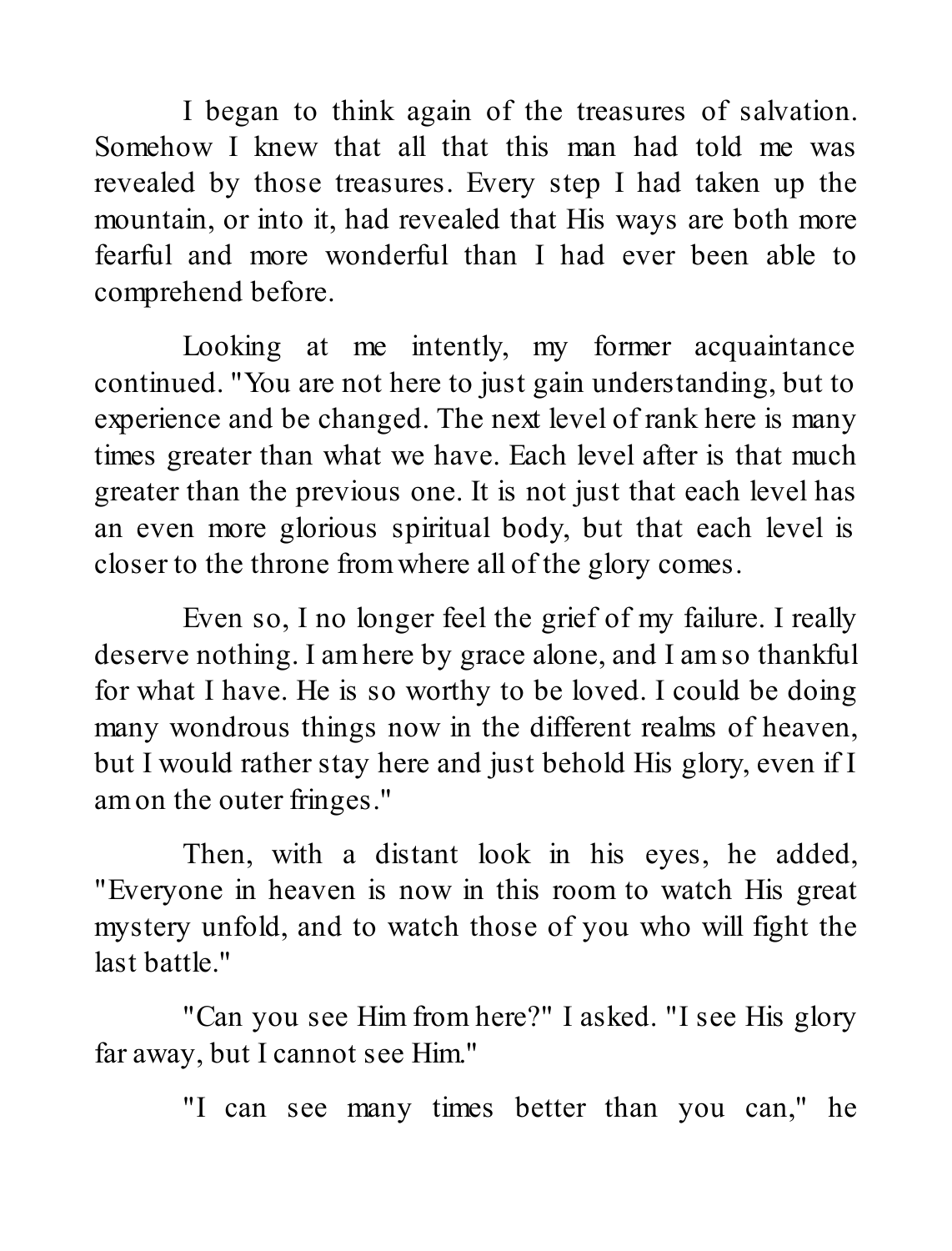answered. "And yes, I can see Him, and all that He is doing, even fromhere. I can also hear Him. I can also behold the earth. He gave us all that power. We are the great cloud of witnesses who are beholding you," he repeated.

He bowed and then resumed to the ranks. I began walking again, trying to understand all that he had said to me. As I looked over the great host that he had said were the foolish virgins, the ones who had spiritually slept away their lives on earth, I knew that if any one of them appeared on earth now that they would be worshipped as gods. Yet, they were the very least of those who were here!

I then began to think of all of the time that I had wasted in my own life. It was such an overwhelming thought that I stopped. Then parts of my life began to pass before me. I began to experience a terrible grief over this one sin. I, too, had been one of the greatest of fools! I may have kept more oil in my lamp than others, but now I knew how foolish I had been to measure what was required of me by how others were doing. I, too, was one of the foolish virgins!

Just when I thought I would collapse under the weight of this terrible discovery, a man who I had known and esteemed as one of the great men of God I had known, came forward to steady me. Somehow his touch revived me. He then greeted me warmly.

This was a man by whomI had wanted to be discipled. I had met him, but we did not get along well. Like a number of others I had tried to get close enough to learn from, I was an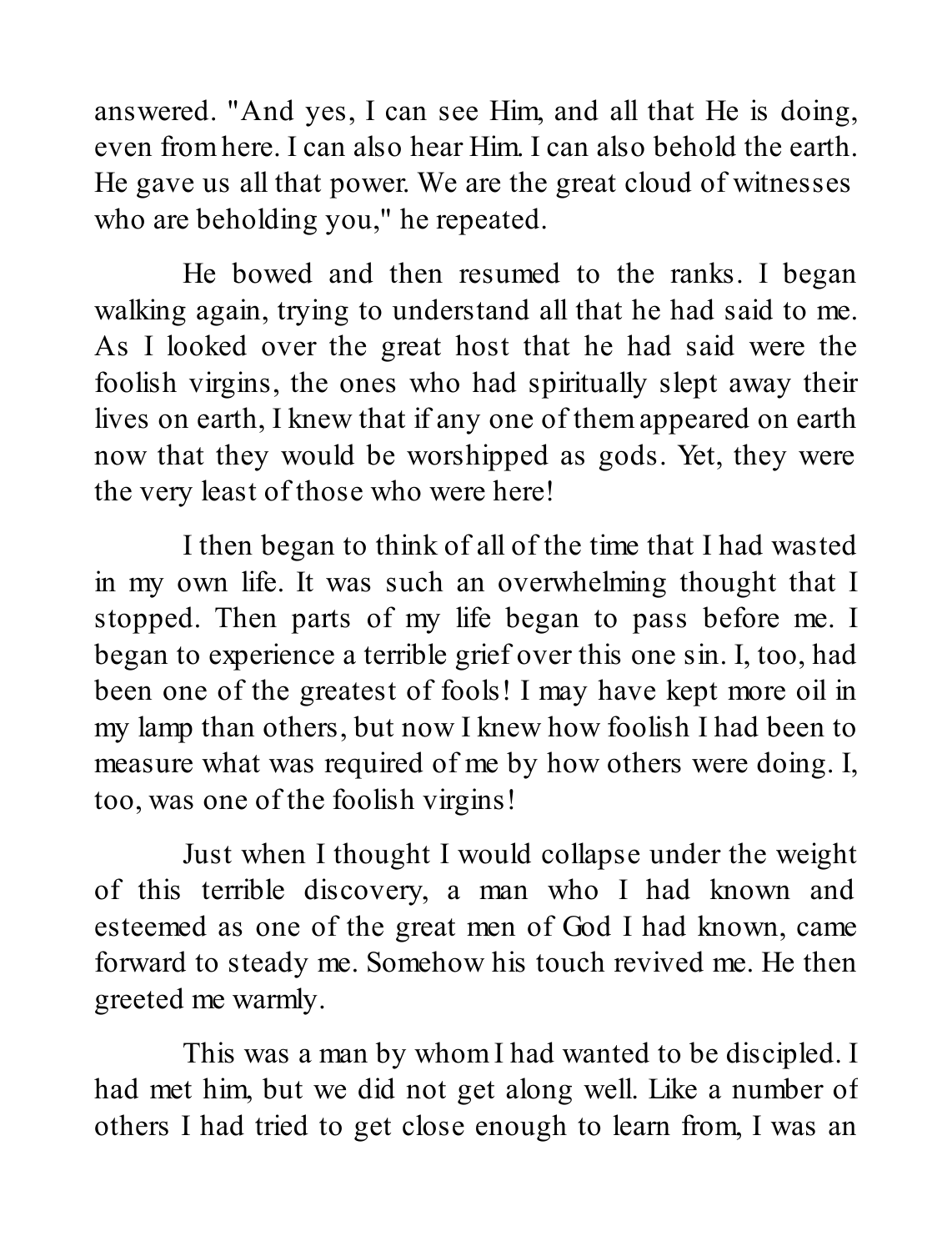irritation to him and he had finally asked me to leave. For years I had felt guilty about this, feeling that I had missed a great opportunity because of some flaw in my character. Even though I had put it out of my mind, I still carried the weight of this failure. When I saw him it all surfaced, and a sick feeling came over me. Now he was so regal that I felt even more repulsive and embarrassed by my poor condition. I wanted to hide but there was no way I could avoid him here. To my surprise, his warmth toward me was so genuine that he soon put me at ease. There did not seem to be any barriers between us. In fact, the love I felt coming from him almost completely took away my self-consciousness.

"I have waited eagerly for this meeting," he said.

"You were waiting for me?" I asked. "Why?"

"You are just one of many that I am waiting for. I did not understand until my judgment that you were one that I was called to help, to even disciple, but I rejected you."

"Sir," I protested. "It would have been a great honor to be discipled by you, and I am very thankful for the time that I did have with you, but I was so arrogant that I deserved the rejection. I know that my rebellion and pride has kept me from having a real spiritual father. This was not your fault, but mine."

"It is true that you were prideful, but that is not why I was offended with you. I was offended because of my insecurity, which made me want to control everyone around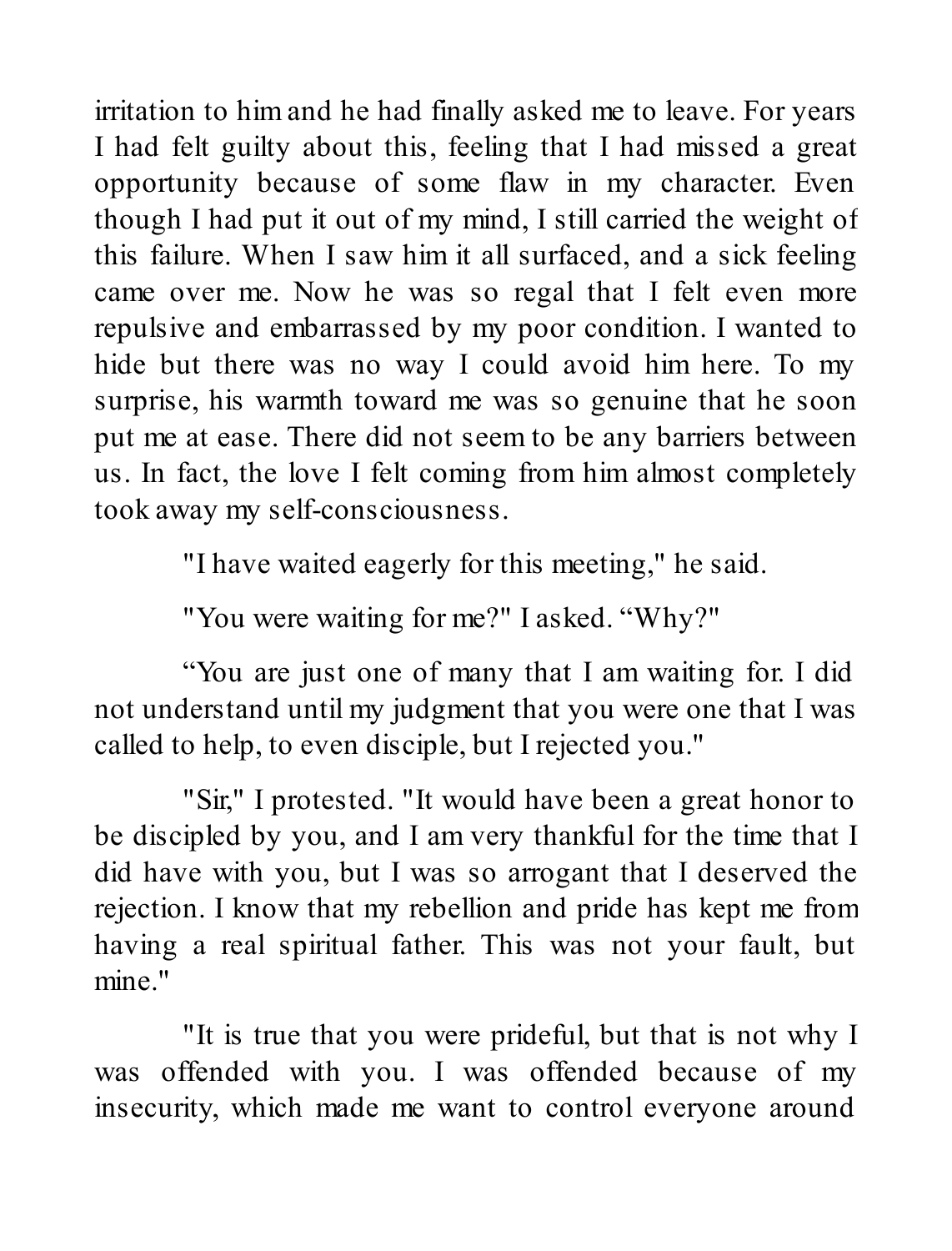me. I was offended that you would not accept everything that I said without questioning it. I then started to look for anything that was wrong with you to justify my rejection of you. I began to feel that if I could not control you that you would one day embarrass me and my ministry. I esteemed my ministry more than I did the people for whom it was given to me, so I drove you and many others like you away," he said.

"At times I must admit that I thought you had turned into a . . ." and I stopped myself, embarrassed by what I was about to say.

"And you were right," he said with a genuineness that is unknown in the realms of earth, "I had been given the grace to be a spiritual father, but I was a very bad one. All children are rebellious. They are all self-centered, and think that the world revolves around them. That is why they need parents to raise them. Almost every child will at times bring reproach on his family, but he is still a part of the family. I turned away many of God's own children that he had entrusted to me for getting themsafely to maturity. I failed with many of those who stayed with me. Most of them suffered terrible and unnecessary wounds and failures that I could have helped them to avoid. Many of them are now prisoners of the enemy. I built a large organization, and had considerable influence in the church, but the greatest gifts that the Lord trusted to me were the ones who were sent to me for discipling, many of whom I rejected. Had I not been so self-centered and concerned with my own reputation I would be a king here. I was called to sit on one of the highest thrones. All that you have and will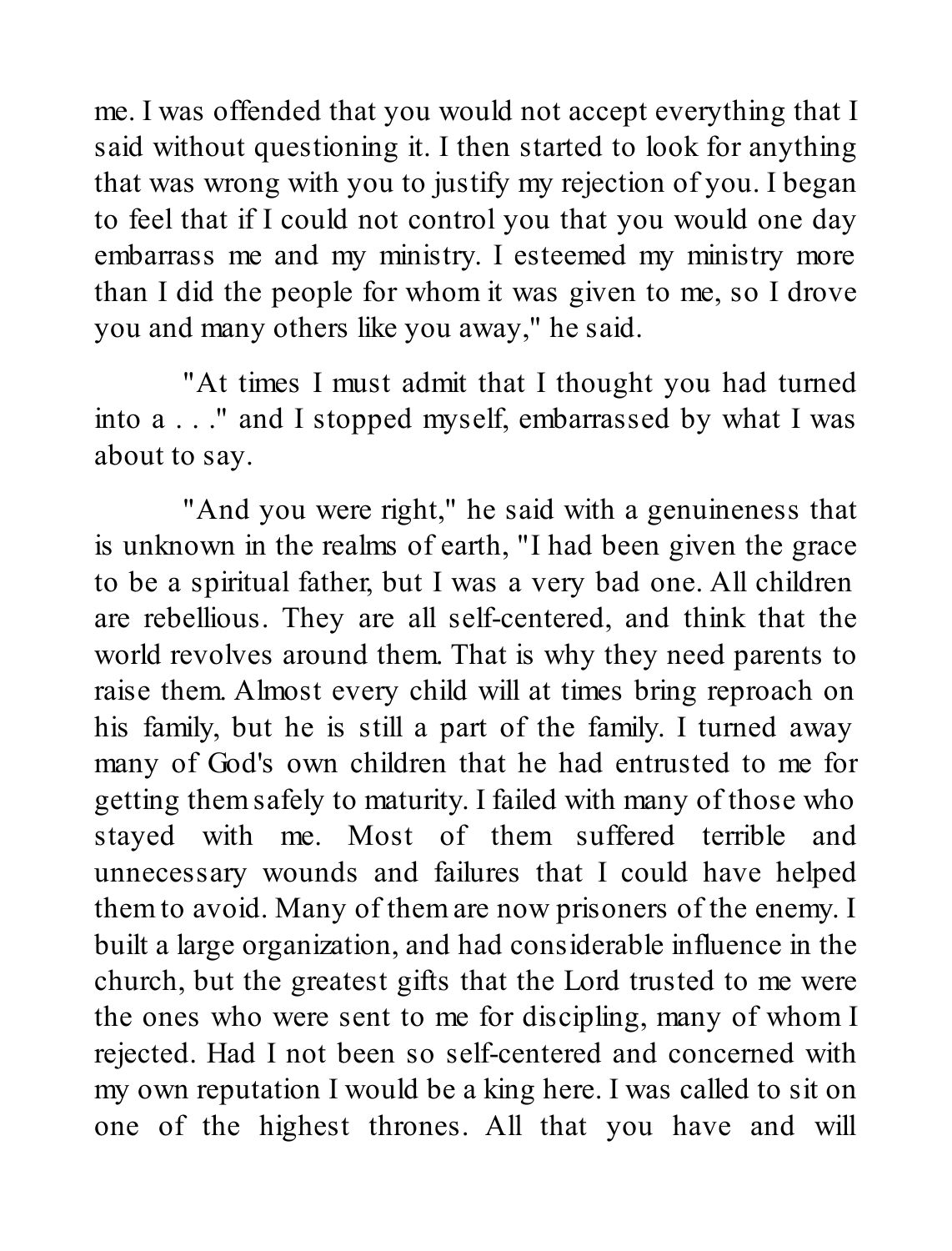accomplish would have been in my heavenly account as well. Instead, much of what I gave my attention to was of very little true eternal significance."

"What you accomplished was astounding," I interjected.

"What looks good on earth looks very different here. What will make you a king on earth will often be a stumbling block to keep you frombeing a king here. What will make you a king here is lowly and unesteemed on earth. I failed some of the greatest tests and greatest opportunities that were given to me, one of which was you. Will you forgive me?"

"Of course," I said, embarrassed. "But I, too, amin need of your forgiveness. I still think that it was my awkwardness and rebellion that made it difficult for you. In fact, I, too, have not let some get close to me who wanted to for the same reasons that you did not want me around you."

"It is true that you were not perfect, and I discerned some of your problems rightly, but that is never reason to reject someone," he replied. "The Lord did not reject the world when He saw its failures. He did not reject me when He saw my sin. He laid down His life for us. It is always the greater who must lay down his life for the lesser. I was more mature.

I had more authority than you, but I became like one of the goats in the parable; I rejected the Lord by rejecting you and the others whom He sent to me."

As he talked, his words were striking me deeply. I, too,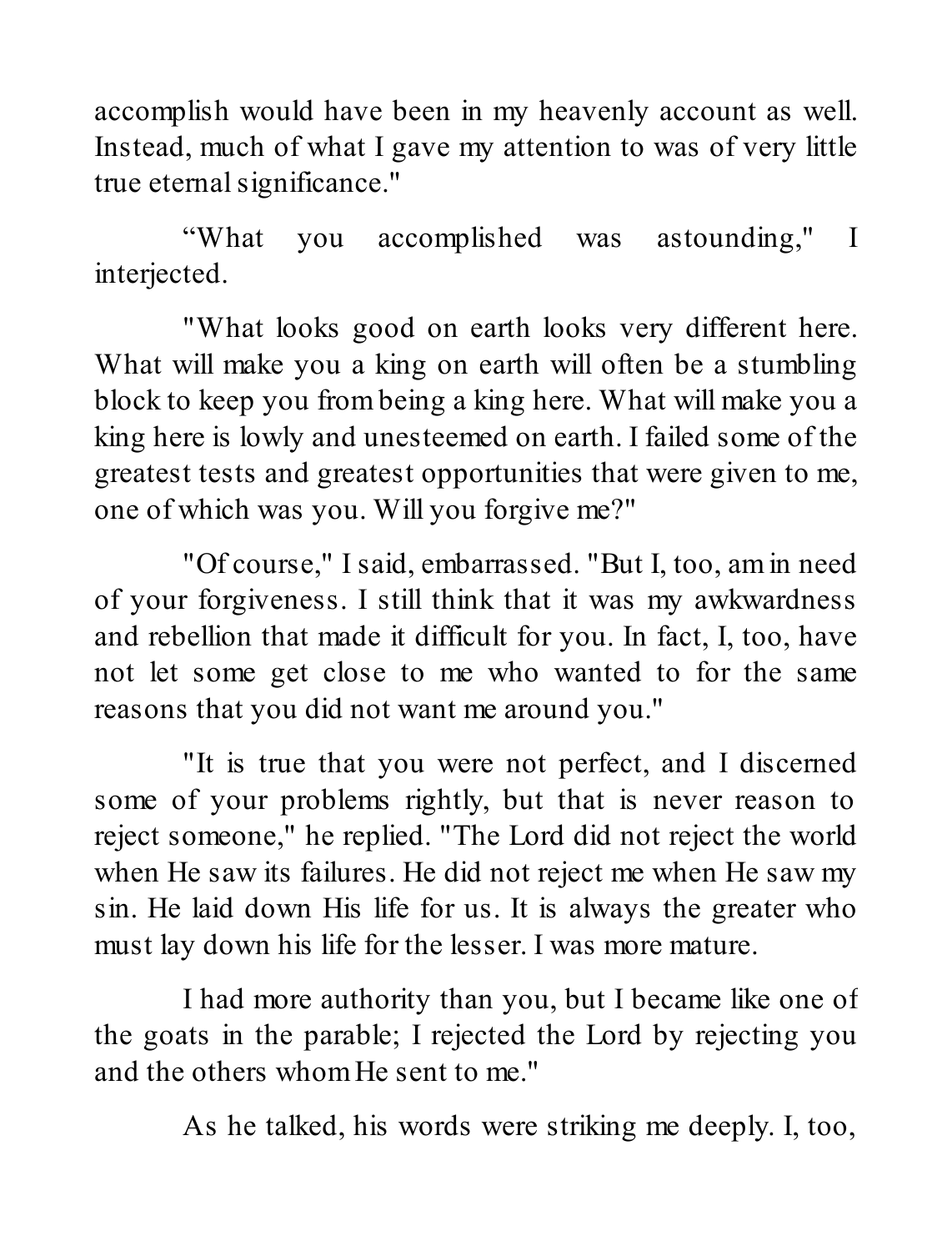was guilty of everything that he mentioned. Many young men and women who I had brushed off as not being important enough for my time were now passing through my mind. I wanted desperately to return and gather them together! The grief that I began to feel was even worse than I had felt about wasting my time. I had wasted people! Now many of these were prisoners of the enemy, wounded and captured during the battle on the mountain. This whole battle was for the people, and yet people were often regarded as the least important. We will fight for truths more than for the people for whom they are given. We will fight for ministries while running roughshod over the people in them.

"And many people think of me as a spiritual leader! I am truly the least of the saints," I thought out loud.

"I understand how you feel," remarked another man. I recognized him as one I had considered the greatest Christian leaders of all time. "Paul the apostle said near the end of his life that he was the least of the saints. Then, just before his death, he even called himself the greatest of sinners.' Had he not learned that in his life on earth, he, too, would have been in jeopardy of becoming one of the least of the saints in heaven. Because he learned it on earth he is now one of those closest to the Lord, and will be one of the highest in rank for all of eternity."

Seeing this man in the company of "the foolish virgins" was the greatest surprise I had yet. "I cannot believe that you, too, are one of the foolish who slept away their lives on earth.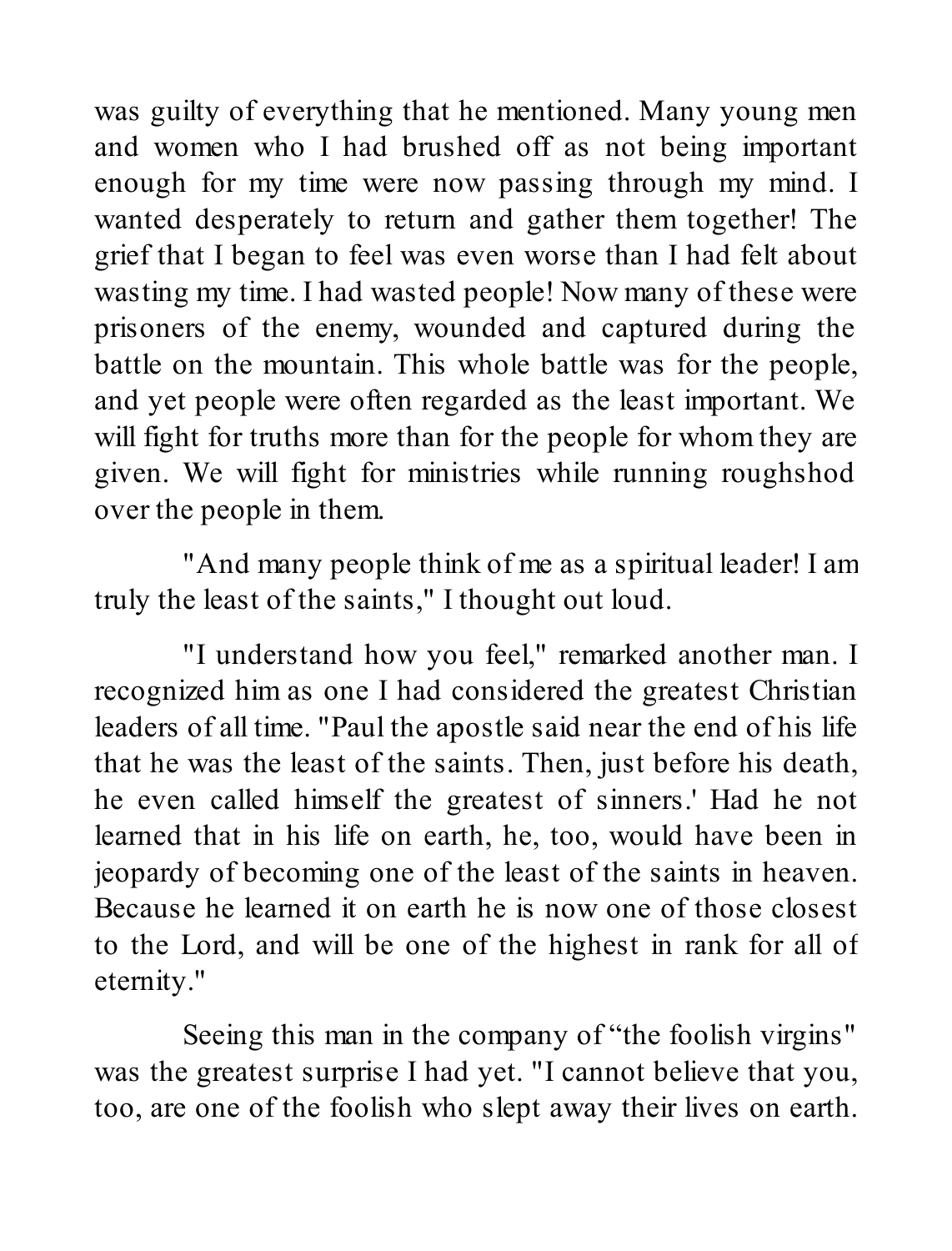Why are you here?"

"I am here because I made one of the gravest mistakes you can make as one entrusted with the glorious gospel of our Savior. Just as the apostle Paul progressed from not considering himself inferior to the greatest apostles, to being the greatest of sinners, I took the opposite course. I started out knowing that I had been one of the greatest of sinners who had found grace, but ended up thinking that I was one of the greatest apostles. It was because of my great pride, not insecurity like our friend here, that I began to attack everyone who did not see everything just the way I did. Those who followed me I stripped of their own callings, and even their personalities, pressuring them to all become just like me. No one around me could be himself. No one dared to question me because I would crush him into powder. I thought that by making others smaller I made myself greater. I thought that I was supposed to be the Holy Spirit to everyone. From the outside my ministry looked like a smooth running machine where everyone was in unity and there was perfect order, but it was the order of a concentration camp. I took the Lord's own children and made them automatons in my own image instead of His. In the end I was not even serving the Lord, but the idol I had built to myself. By the end of my life I was actually an enemy of the true gospel, at least in practice, even if my teachings and writings seemed impeccably biblical."

This was so astounding, coming from this person, I began to wonder if every meeting that I had here was meant to give me a greater shock than the previous one.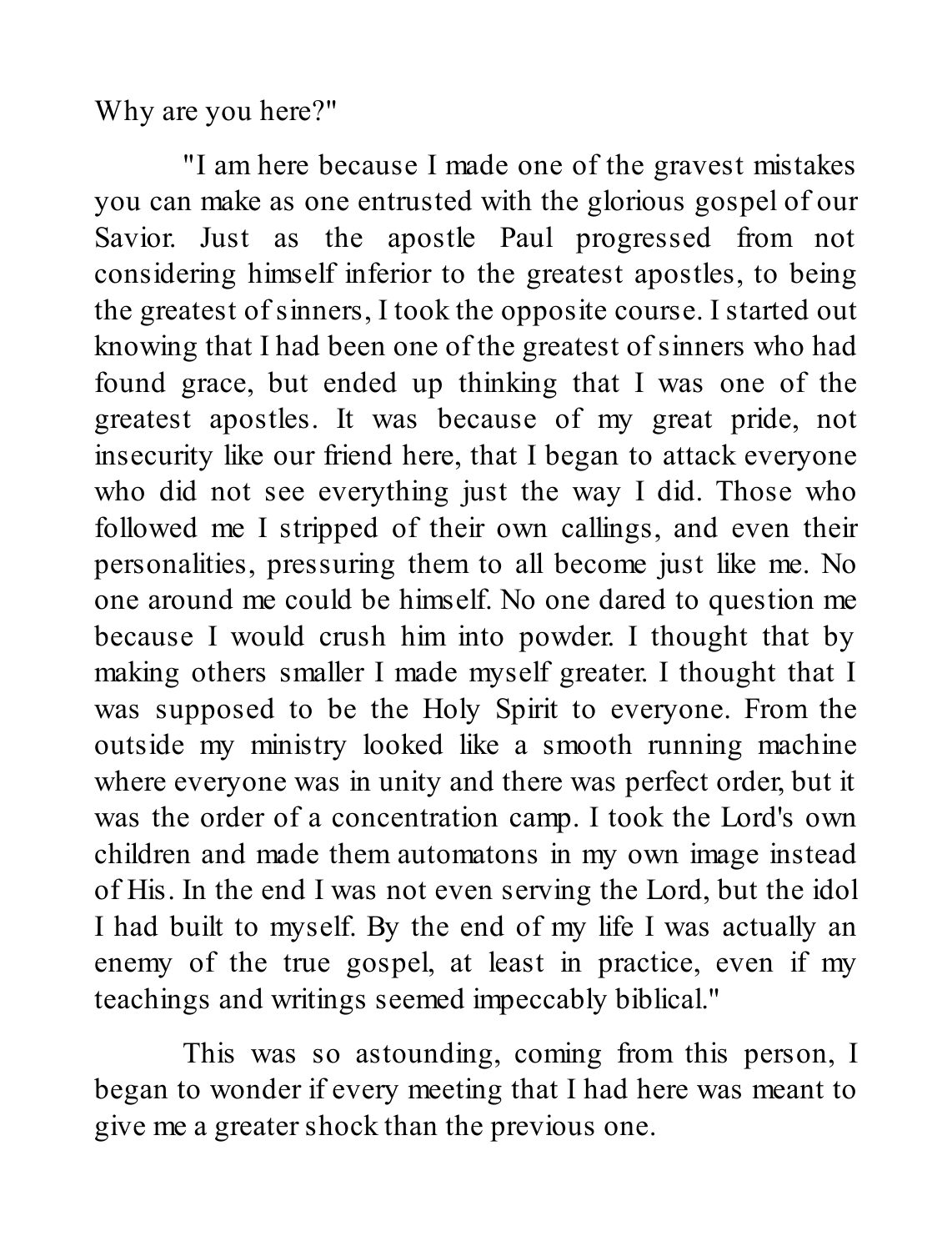"If that is true, that you became an enemy of the gospel, how is it that you are still here?" I questioned.

"By the grace of God, I did trust in the cross for my own salvation, even though I actually kept other men from it, leading them to myself rather than to the Lord. Even so, the blessed Savior remains faithful to us even when we are unfaithful. It was also by his grace that the Lord took me from the earth sooner than He would have just so those who were under me could find Himand come to know Him."

I could not have been more stunned to think that this was true of this particular man. History had given us a very different picture of him. Reading what was going on in my heart, he continued:

"God does have a different set of history books than those on the earth. You have had a glimpse of this, but you do not yet know how different they are. Earthly histories will pass away, but the books that are kept here will last forever. If you can rejoice in what heaven is recording about your life, you are blessed indeed. Men see through a glass darkly, so their histories will always be clouded, and sometimes completely wrong."

"How was it that so many other leaders esteemed you so?" I inquired, still having trouble absorbing what I was hearing.

"Very few, even very few Christians, have the true gift of discernment. Without this gift it is impossible to accurately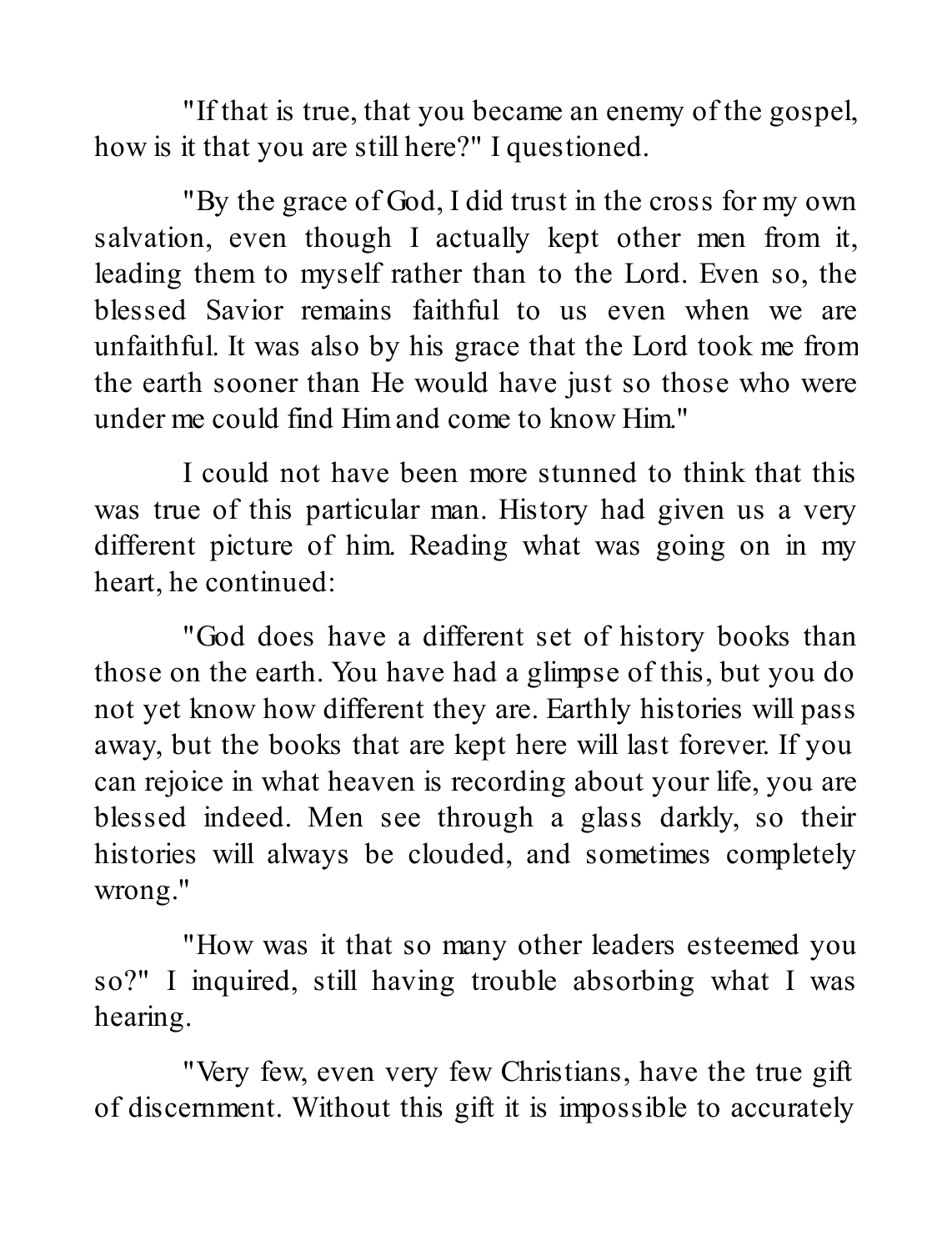discern truth in those of the present or the past. Even with this gift it is difficult. Until you have been here, and been stripped, you will judge others through distorted prejudices, either positive or negative. That is why we were warned not to judge before the time. Until we have been here we just cannot really know what is in the heart of others, whether they are performing good or evil deeds. There have been good motives in even the worst of men, and evil motives in even the best of them. Only here can men be judged by both their deeds and their motives."

"When I return to earth, will I be able to discern history accurately because I have been here?"

"You are here because you prayed for the Lord to judge you severely, to correct you ruthlessly, so that you could serve Him more perfectly. This was one of the most wise requests you have ever made. The wise judge themselves lest they be judged. The even wiser ask for the judgments of the Lord, because they realize that they cannot even judge themselves well. Having come here you will leave with far more wisdom and discernment, but on earth you will always see through a glass darkly at least to some degree. Your experience here will help you to know men better, but only when you are fully here can you know them fully. When you leave here you will be more impressed by how little you know men rather than by how well you know them. This is just as true in relation to the histories of men. I have been allowed to talk with you because I have in a sense discipled you through my writings, and to know the truth about me will help you," the famous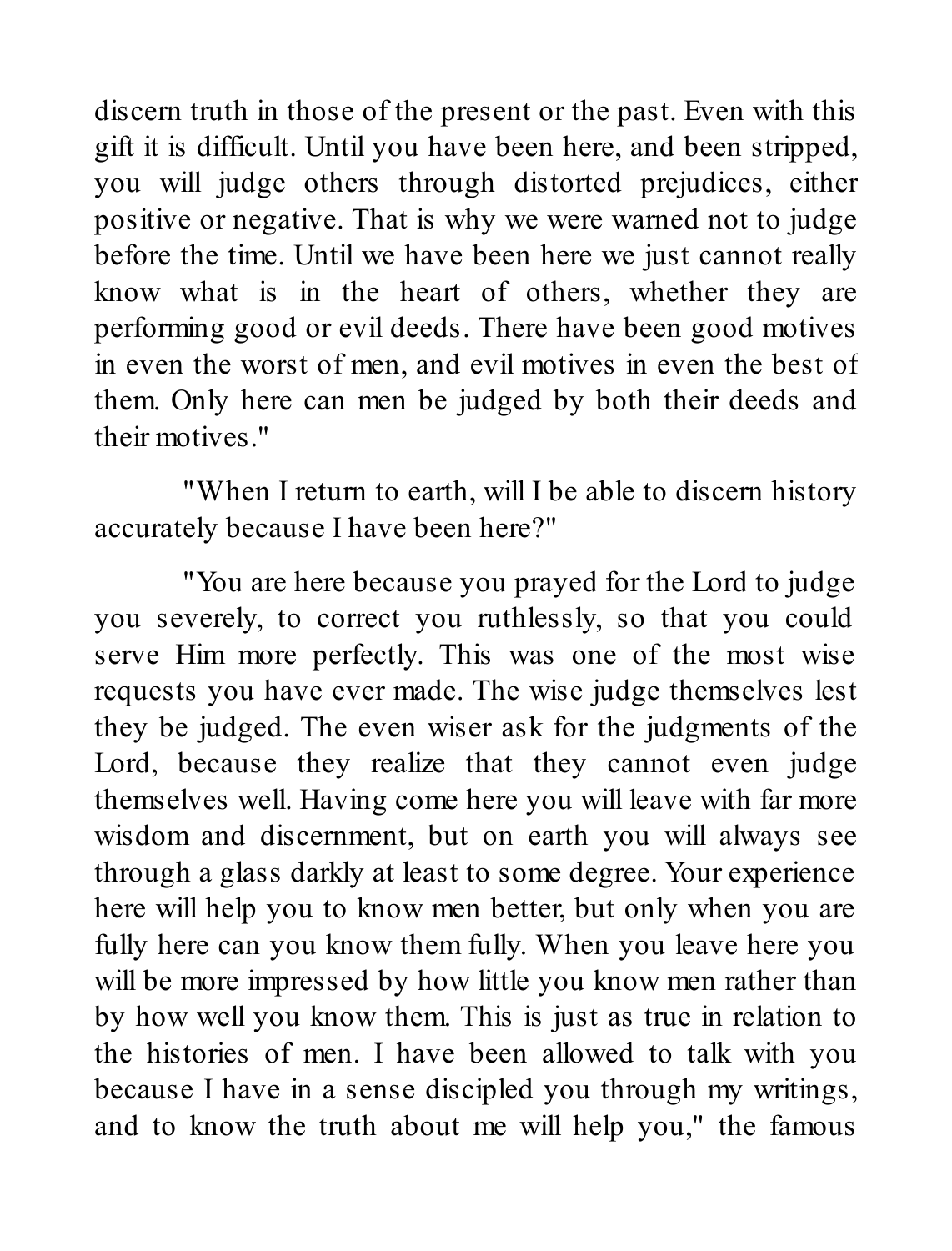Reformer concluded.

Then a woman stepped forward who I did not know. Her beauty and grace were breathtaking, but it was not sensual or seductive in any way.

"I was his wife on earth," she began. "Much of what you know of him actually came from me, therefore, what I am about to say is not just about him, but about us. You can reform the church without reforming your own soul. You can dictate the course of history, and yet not do the Father's will, or glorify His Son. If you commit yourself to making human history, you may do it, but it is a fleeting accomplishment that will evaporate like a wisp of smoke."

"But your husband's work or your work greatly impacted every generation after him for good. It is hard to imagine how dark the world would have been without him," I protested.

"True. But you can gain the whole world and still lose your own soul. Only if you keep your own soul pure can you impact the world for the truly lasting eternal purposes of God. My husband lost his soul to me, and he only gained it at the end of his life because I was taken from the earth so that he could. Much of what he did he did more for me than for the Lord. I pressured him and even gave him much of the knowledge that he taught. I used him as an extension of my own ego, because as a woman at the time I could not be recognized as a spiritual leader myself. I took over his life so that I could live my life through him. Soon I had him doing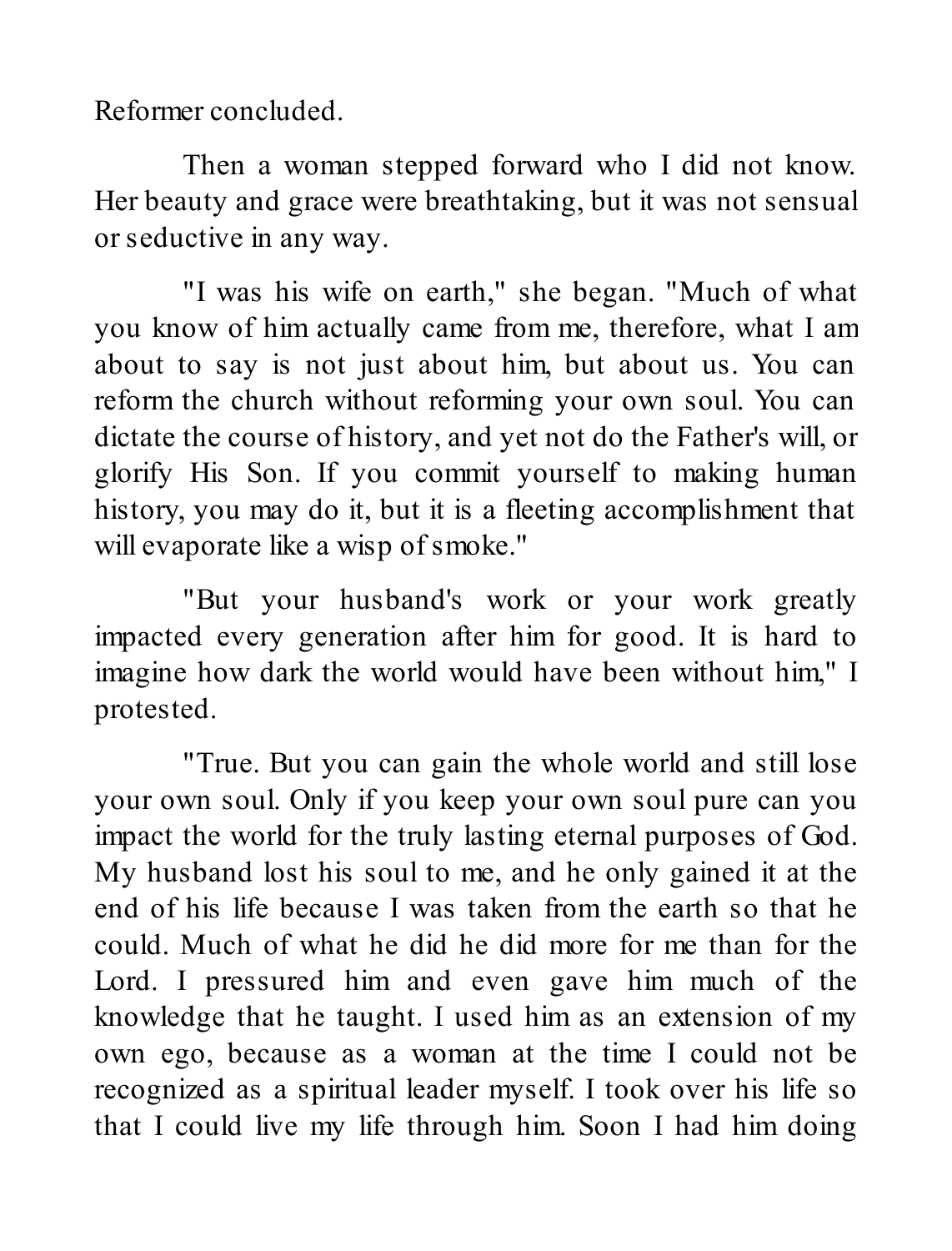everything just to prove himself to me."

"You must have loved her very much," I said looking at him.

"No. I did not love her at all. Neither did she love me. In fact, after just a few years of marriage we did not even like each other. But we both needed each other, so we found a way to work together. Our marriage was not a yoke of love, but of bondage. The more successful we became, the more unhappy we became, and the more deception we used to fool those who followed us. We were empty wretches by the end of our lives. The more influence that you gain by your own self-promotion, the more you must strive to retain your influence, and the more dark and cruel your life will become. Kings feared us, but we feared everyone fromthe kings to the peasants. We could trust no one because we were living in such deception ourselves and we did not even trust each other. We preached love and trust, because we wanted everyone to love and trust us, but we, ourselves, feared and secretly despised everyone. If you preach the greatest truths but do not live them, you are only the greatest hypocrite, and the most tormented soul."

Their words began to pound me like a hammer. I could see that already my life was heading in the same direction. How much was I doing to promote myself rather than Christ? I began to see how much I did just to prove myself to others, especially those who disliked me, who rejected me, or who I felt in competition with in some way. I began to see how much of my own life was built on the facades of a projected image that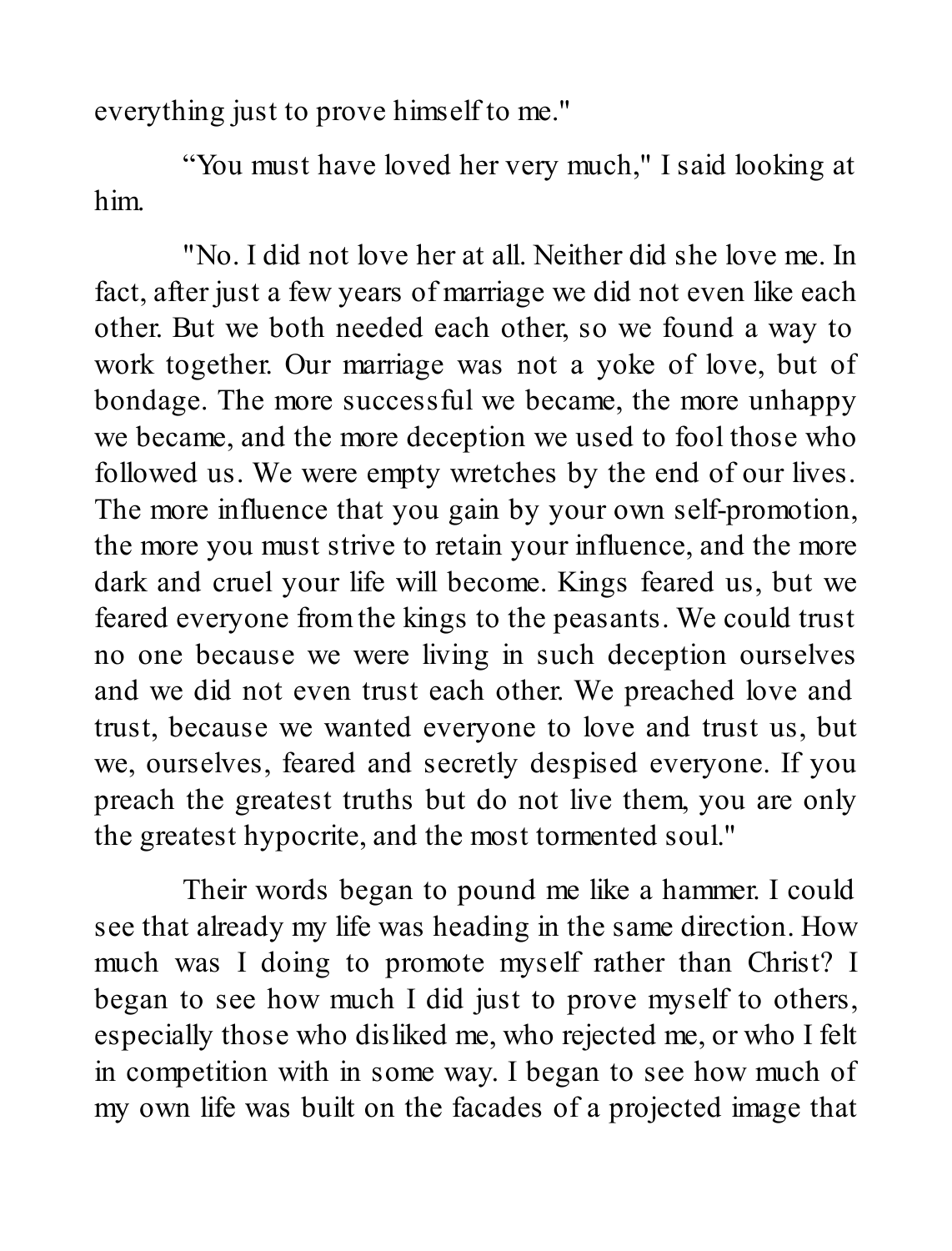belied who I really was. But here I could not hide. This great cloud of witnesses all knew who I was beyond the veil of my projected motives.

I looked again at this couple. They were now so guileless and so noble that it was impossible to question their motives.

They were gladly exposing their most devious sins for my sake, and were genuinely happy to be able to do it.

"I may have had a wrong concept of you by your history and your writings, but I have even more esteem for you now. I pray that I can carry from this place the integrity and freedom that you now have. I am tired of trying to live up to projected images of myself. How I long for that freedom!" I lamented, wanting desperately to remember every detail of this encounter. Then the famous Reformer offered a final exhortation:

"Do not try to teach others to do what you, yourself, are not doing. Reformation is not just a doctrine. True reformation only comes from union with the Savior. When you are yoked with Christ, carrying the burdens that He gives you, He will be with you and carry them for you. You can only do His work when you are doing it with Him, not just for Him. Only the Spirit can beget that which is Spirit. If you are yoked with Him you will do nothing for the sake of politics or history. Anything that you do because of political pressures, or opportunities, will only lead you to the end of your true ministry. The things that are done in an effort to make history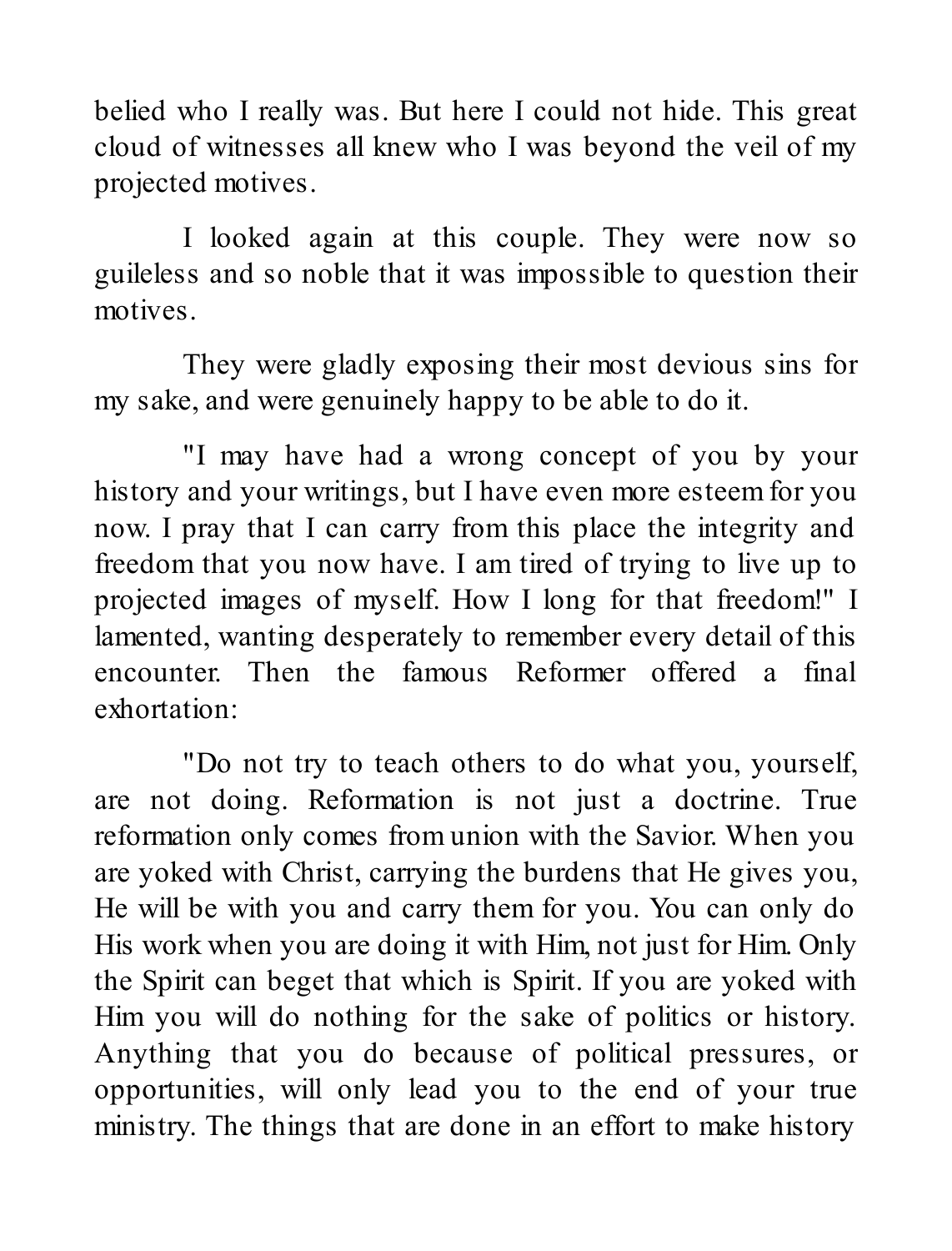will at best confine your accomplishments to history, and you will fail to impact eternity. If you do not live what you preach to others you disqualify yourself from the high calling of God, just as we did."

"I do not even think that I could consider seeking a high calling," I interrupted. "I do not even deserve to sit here in this place that you say is the lowest place in heaven. How could I ever consider seeking a high calling?"

"The high calling is not out of reach for anyone that the Lord has called. I will tell you what will keep you on the path of life—love the Savior and seek His glory alone. Everything that you do to exalt yourself will one day bring you the most terrible humiliation. Everything that you do out of true love for the Savior, to glorify His name, will extend the limits of His eternal kingdom, and ultimately will result in a much higher place for yourself. Live for whet is recorded here. Care nothing for what is recorded on earth."

The couple then parted with a cheerful embrace, yet I felt anything but cheerful. As they walked away I was again overwhelmed by my own sin. The times that I had used people for my own purposes, or even used the name of Jesus, to further my own ambitions, or to make myself look better, began to cascade down upon me. Here, in this place where I could behold the power and glory of the One I had so used, it became more repulsive than I could stand. I fell on my face in the worst despair I had ever known. After what seemed like an eternity of seeing these people and events pass before me, I felt the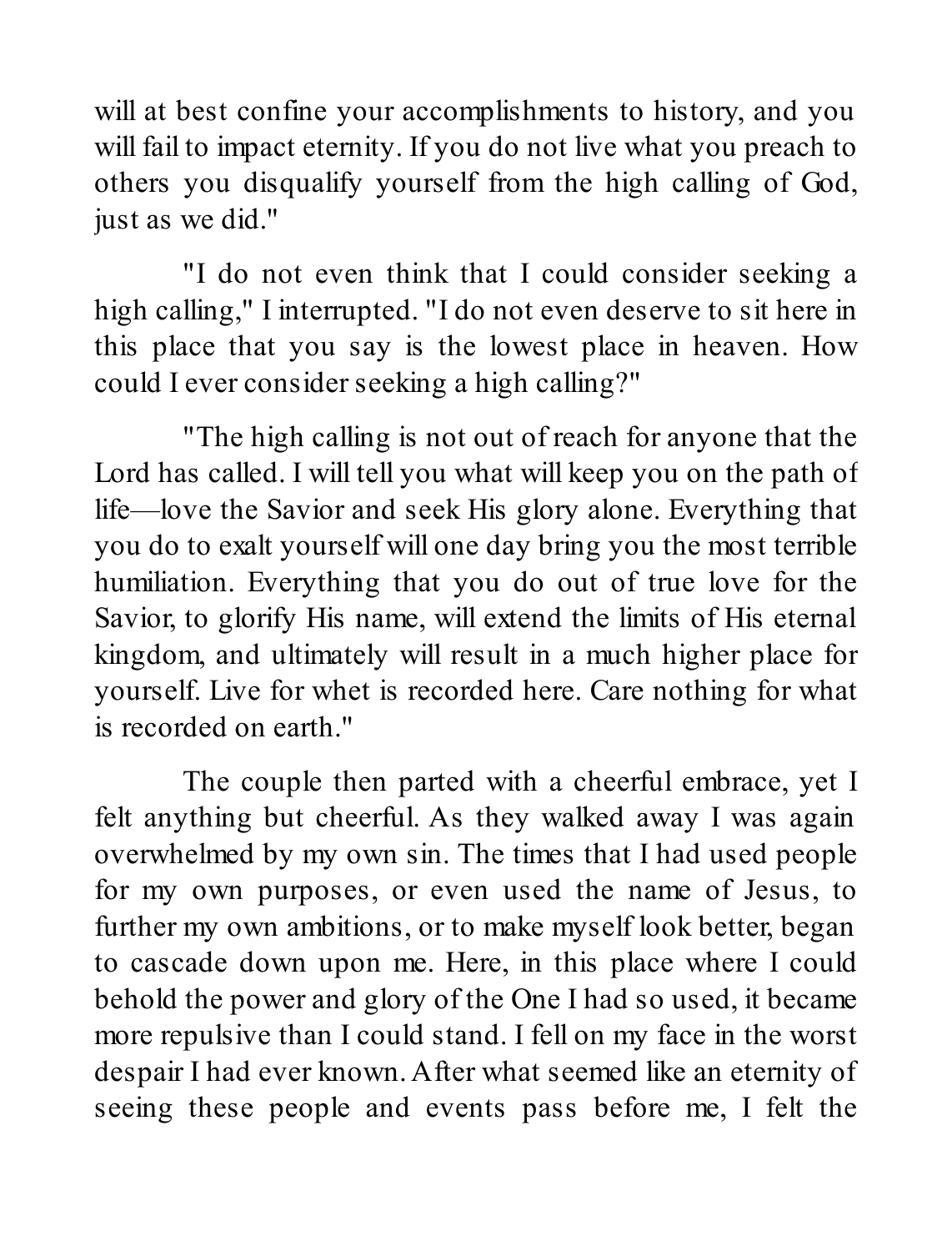Reformer's wife lifting me to my feet again. I was overcome by her purity, especially as I now felt so evil and corrupt. I had the strongest desire to worship her because she was so pure.

"Turn to the Son," she said emphatically. "Your desire to worship me, or anyone else at this time, is only an attempt to turn the attention away from yourself, and justify yourself by serving what you are not. I am pure now because I turned to Him. You need to see the corruption that is in your own soul, but then you must not dwell on yourself, or seek to justify yourself with dead works, but turn to Him."

This was said in such genuine love that it was impossible to be hurt or offended by it. When she saw that I understood, she continued:

"The purity that you saw in me was what my husband first saw in me when we were young. I was relatively pure in my motives then, but I corrupted his love and my own purity by allowing him to worship me wrongly. You can never become pure just by worshipping those who are more pure than yourself. You must go beyond them to find the One who has made them pure, and in Whom alone there is no sin. The more people praised us, and the more we accepted their praises, the further we drifted from the path of life. Then we started living for the praises of men, and to gain power over those who would not praise us. That was our demise, and was the same for many who are here in the lowest place."

Wanting to simply prolong our conversation, I asked the next question that came to my mind, "Is it difficult for you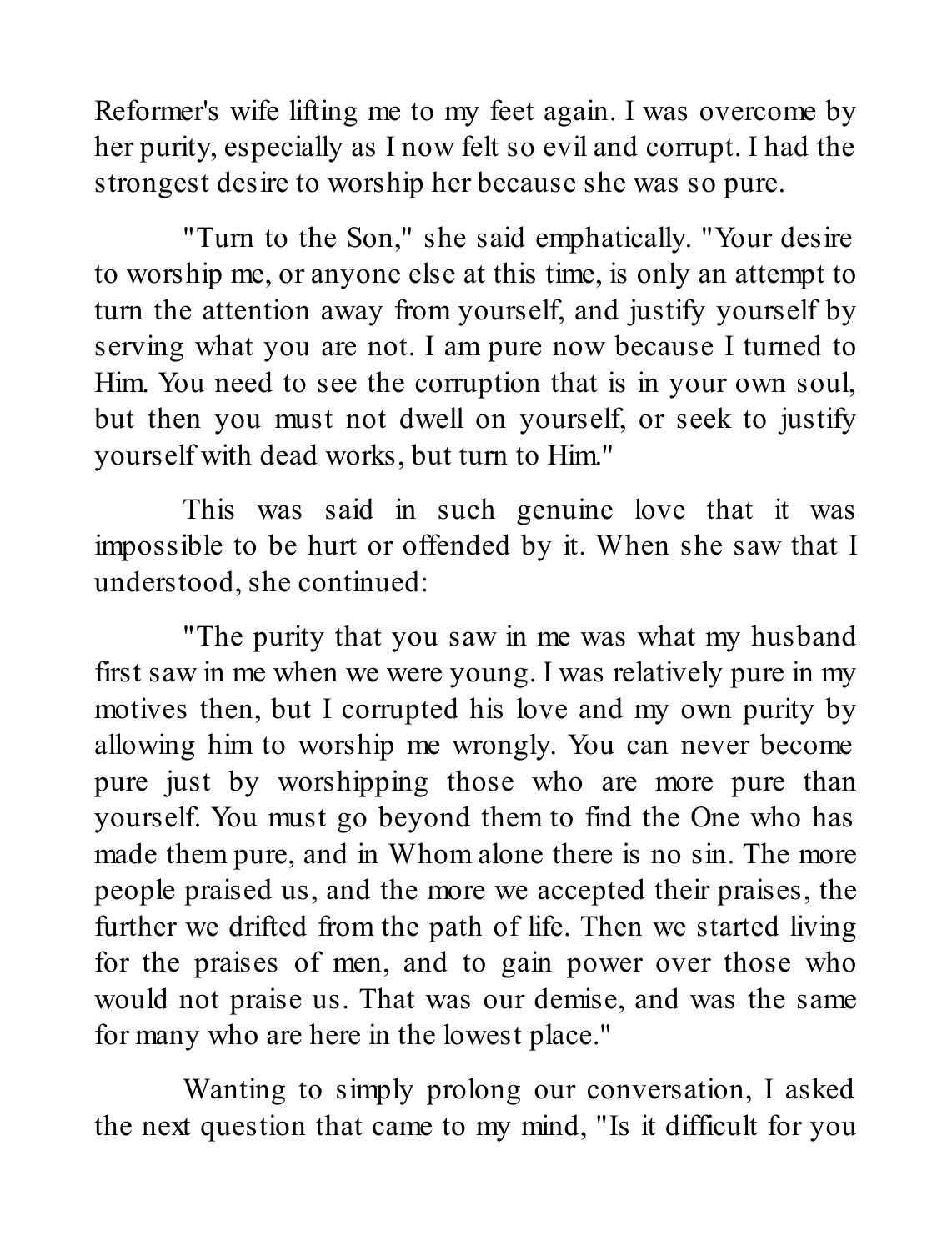and your husband to be here together?"

"Not at all. All of the relationships that you have on earth are continued here, and they are all purified by the judgment, and by the fact that they are now spiritual just as we are now spirit. The more that you are forgiven the more that you love. After we forgave each other we loved each other more. Now our relationship is continuing in much greater depth and richness because we are joint heirs of this salvation. As deep as the wounds went that we afflicted upon each other, the love was able to go when we were healed.

We could have experienced this on earth, but we did not learn forgiveness in time. If we had learned forgiveness the competition that entered our relationship, and sidetracked our life, would not have been able to take root in us. If you truly love, you will truly forgive. The harder it is for you to forgive, the further you are from true love. Forgiveness is essential if you will stumble, and in many ways will stray from the course chosen for you."

At the same time I realized that this woman, who had brought me into this confrontation with such pain at my own depravity, was also the most attractive person I could ever remember meeting. It was not romantic attraction, but I just did not want to leave her. Perceiving my thoughts, she withdrew a step, indicating that she was about to go, but offered me one last insight.

"The pure truth, spoken in pure love, will always attract. You will remember the pain you feel here, and it will help you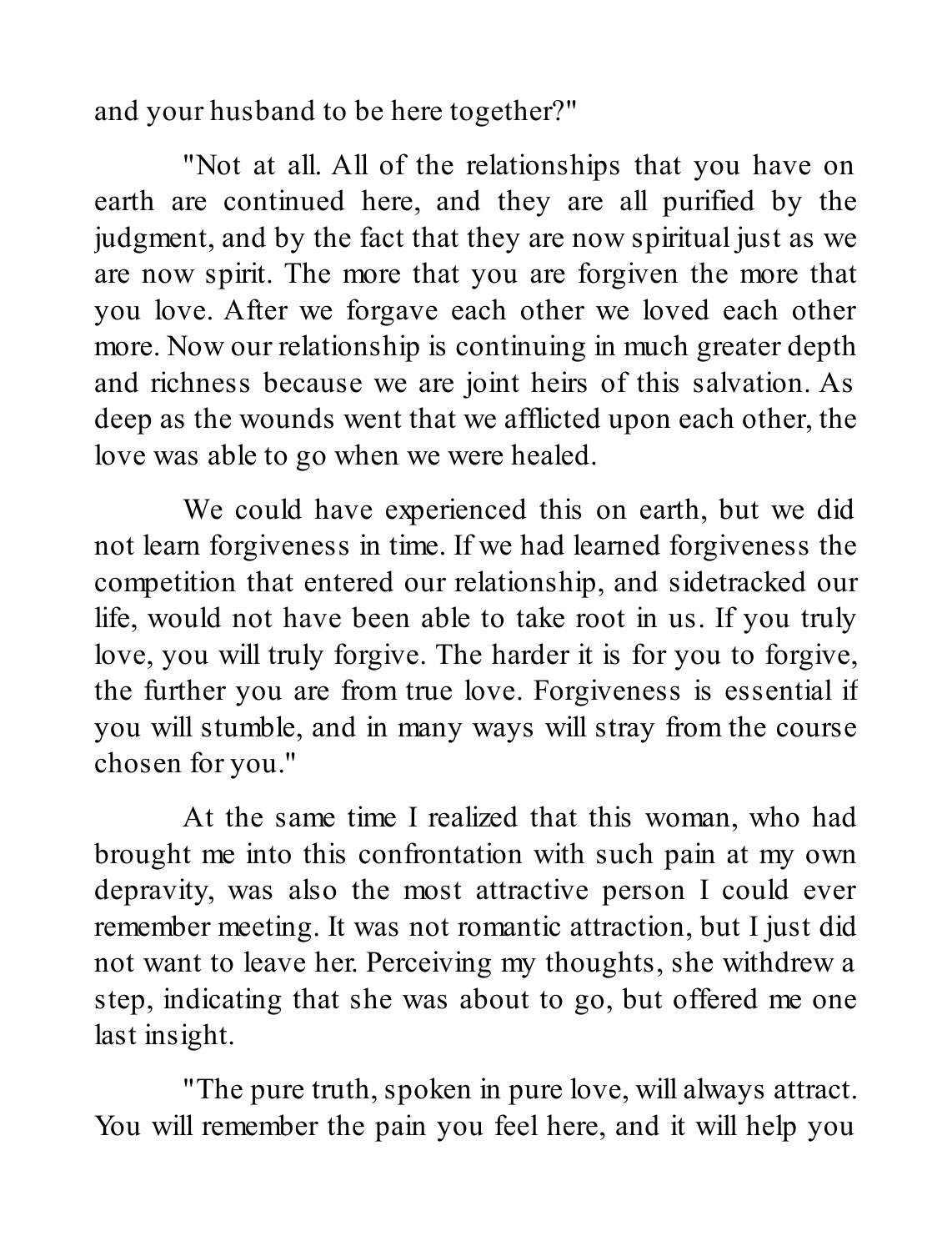through the rest of your life. Pain is good; it shows you where there is a problem. Do not try to reduce the pain until you find the problem. God's truth often brings pain as it highlights a problem that we have, but His truth will always show us the way to freedom, too. When you know this you will even begin to rejoice in your trials, which are all allowed to help keep you on the path of life."

"Also, your attraction to me is not out of order. It is the attraction between male and female that was given in the beginning, which is always pure in its true form. When pure truth is combined with pure love, men can be the men they were created to be without having to dominate out of insecurity. This is nothing but lust, which is the lowest depth to which love falls because of our sin. With true love, men become true men, and women can be the women they were created to be, because their love has replaced their fear. Love will never manipulate or try to control out of insecurity, because love casts out all fear. The very place where relationships can be the most corrupted is also where they can be the most fulfilling, after redemption has worked in them. True love is a taste of heaven, and lust is the enemy's ultimate perversion of the glory of heaven. To the degree that you are free of lust on earth, to that degree you will begin to experience heaven.

"But I do not think that I have felt any lust here, or for you," I mildly protested. "On the contrary, I was marveling that I could behold one with your beauty and not feel lust."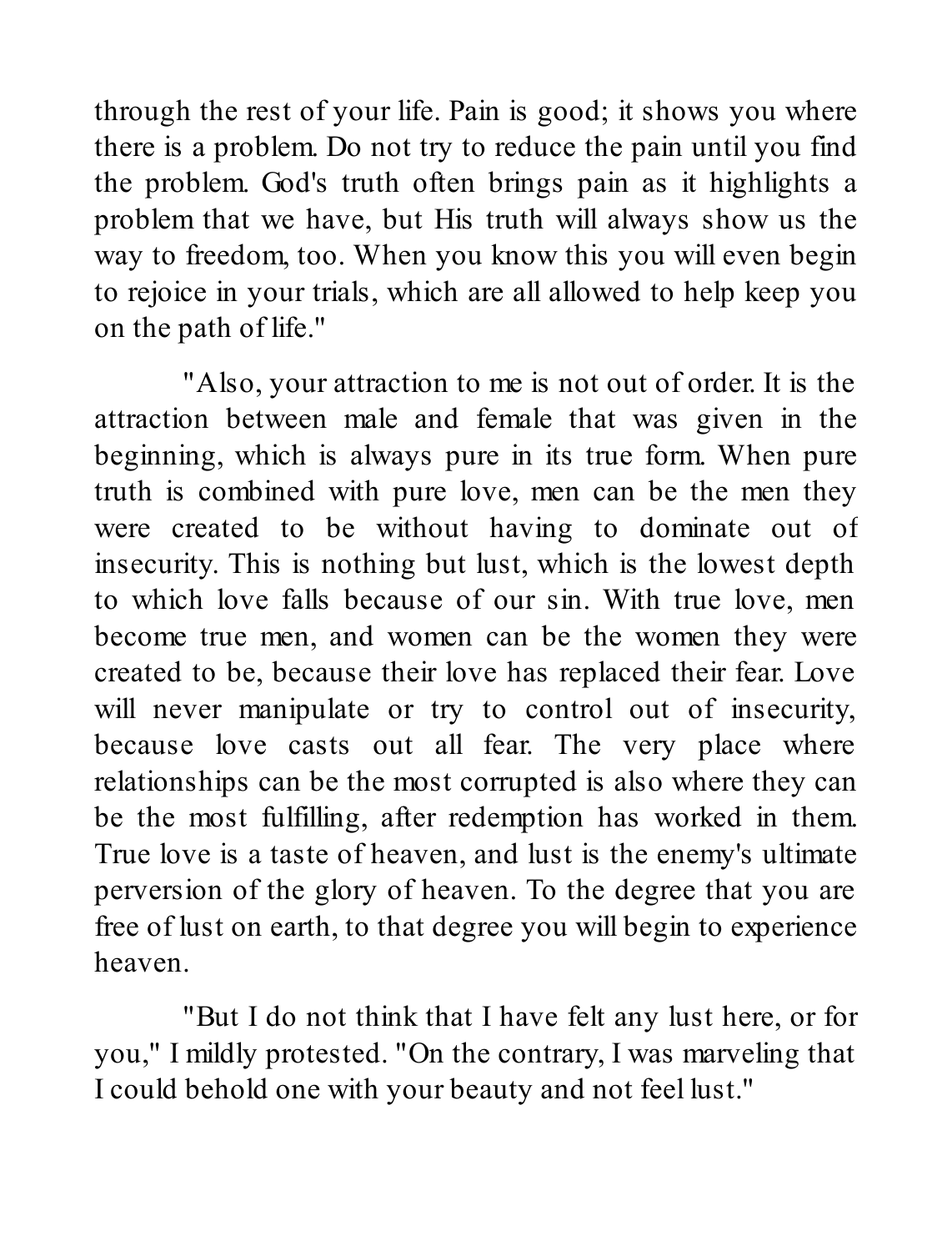"That is because you are here. The light of His glory here casts out all darkness. But if you were not here, lust would be gripping you now," she said.

"I'm sure you are right. Can we ever be free from this terrible perversion on earth?" I begged.

"Yes. As your mind is renewed by the Spirit of Truth, you will not see relationships as an opportunity to get from others, but to give. Giving provides the greatest fulfillment that we can ever know. The most wonderful human relationships are but a fleeting glimpse of the ecstasy that comes when we give ourselves to the Lord in pure worship. What we experience in worship here your frail unglorified body could not endure. The true worship of God will purify the soul for the glories of true relationships. Therefore, you must not seek relationships, but true worship. Only then can relationships start to be what they are supposed to be. True love never seeks to be first, or to be in control, but rather the place of service. If my husband and I had kept this in our marriage, we would be sitting next to the King now, and this great hall would be filled with many more souls."

With that she disappeared back into the ranks of the glorified saints. I looked again towards the throne I was taken aback because the glory appeared so much more beautiful than it had before. Another man standing close to me explained:

"With each encounter, a veil is being removed so that you can see Him more clearly. You are not changed just by seeing His glory, but by seeing it with an unveiled face.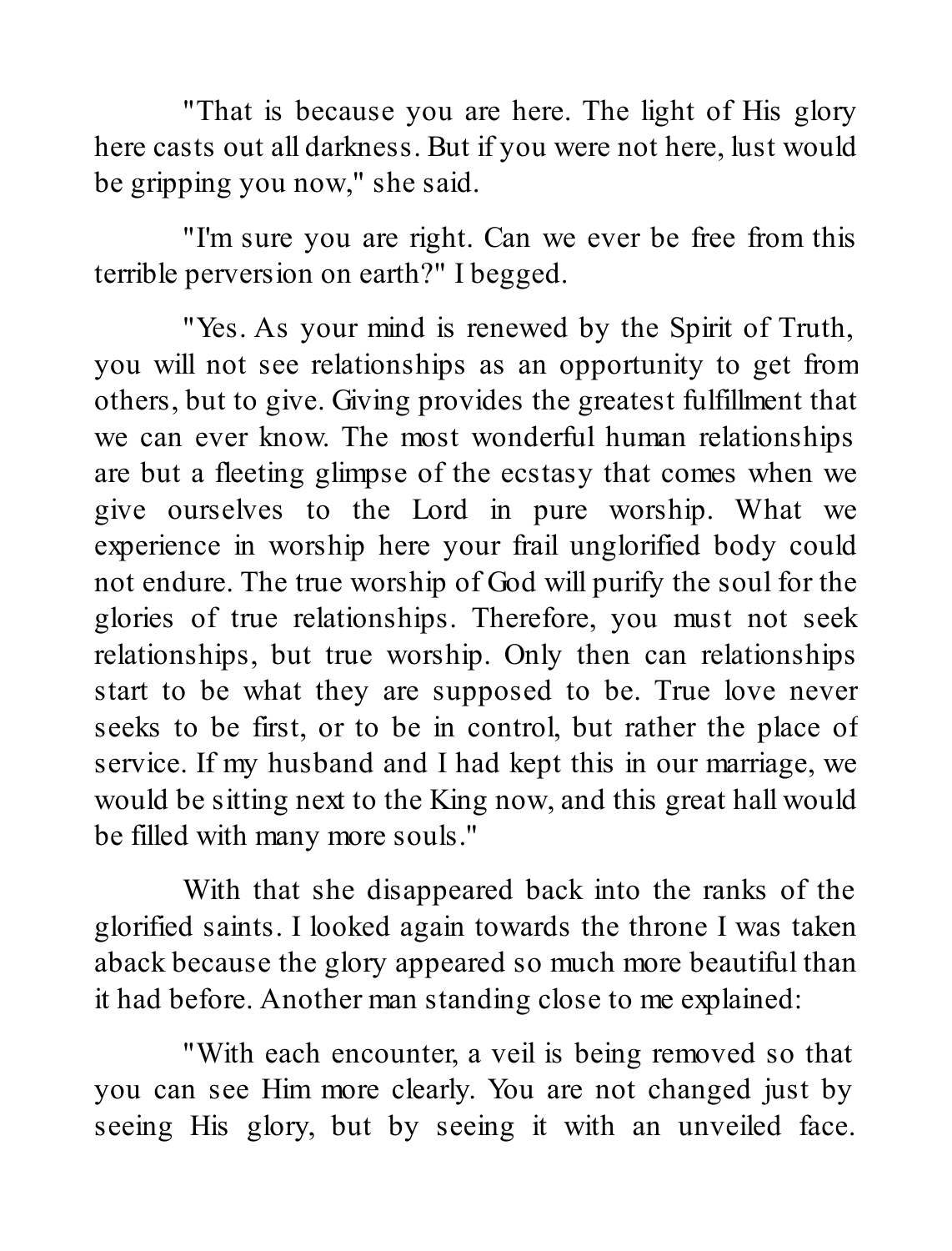Everyone who comes to the true judgments of God walks a corridor such as this to meet those who can help them remove whatever veils they are still wearing, those veils that will distort their vision of Him."

I had already absorbed more understanding than I felt like my many years of ministry on earth had given me. I then began to feel that all of my study and seeking on earth had only lead me forward at a snail's pace. How could many lifetimes prepare me for the judgment? My life had already disqualified me more than all of those whom I had met, and they had barely made it here!

"How could all of those who had not been given the grace of this experience have any hope at all?" I asked.

I heard a new voice: "What you are experiencing here has been given you on earth. Every relationship, every encounter with another person, could teach you what you are learning here if you will keep that cloak of humility on, and learn to always keep your attention fixed on His glory. You are being given this experience now because you will write the vision, and those who read it will understand it. Many will then be able to carry the glory and the power that they must carry into the last battle."

I was amazed to recognize this man as a contemporary of mine, and I did not know that he had died. I had never met him on earth, but he had a great ministry which I respected very much. Through men that he had trained, thousands had been led to salvation, and many large churches had been raised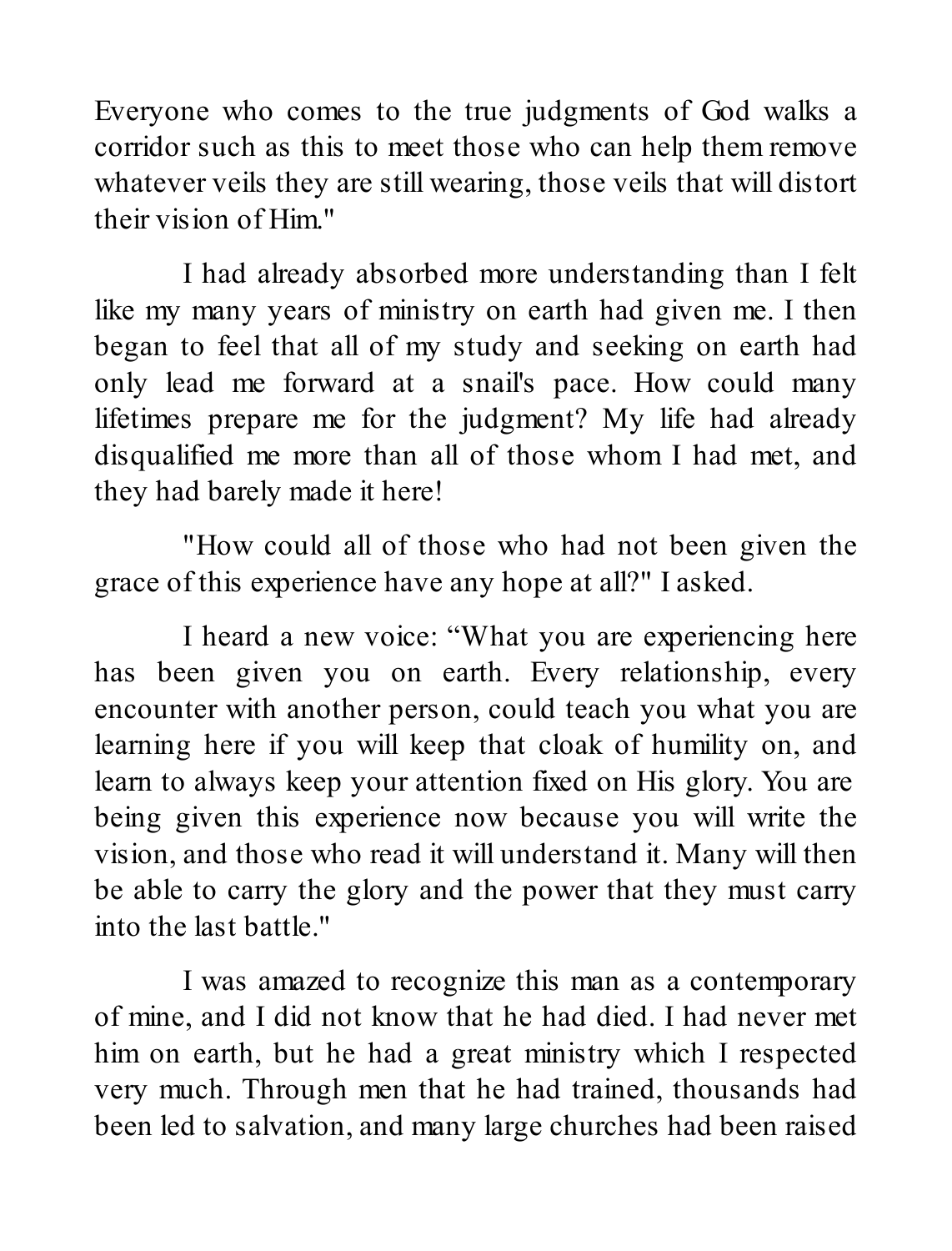up that were almost all devoted to evangelism.

He asked if he could just embrace me for a minute, and I agreed, feeling quite awkward. When we embraced I felt such love coming from him that a great pain that was deep within me stopped hurting. I had become so used to the pain that I did not even notice it until it stopped. After he released me I told him that his embrace had healed me of something. His joy at this was profound. Then he began to tell me why he was in the lowest rank in heaven.

"I became so proud near the end of my life that I could not imagine that the Lord would do anything of significance unless He did it through me. I began to touch the Lord's anointed, and to do His prophets harm. I was selfishly proud when the Lord used one of my own disciples, and I became jealous when the Lord moved through anyone who was outside of my own ministry. I would search for anything that was wrong with them in order to expose them. I did not know that every time I did this I only demoted myself further."

"I never knew that you had done anything like that," I said, surprised.

"I did not do it myself, but I incited men under me to investigate others and do my dirty work. I had them scour the earth to find any error or sin in the life of others to expose them. I became the worst thing that a man can become on the earth—a stumbling block who produced other stumbling blocks. We sowed fear and division throughout the church, all in the name of protecting the truth. In my self-righteousness I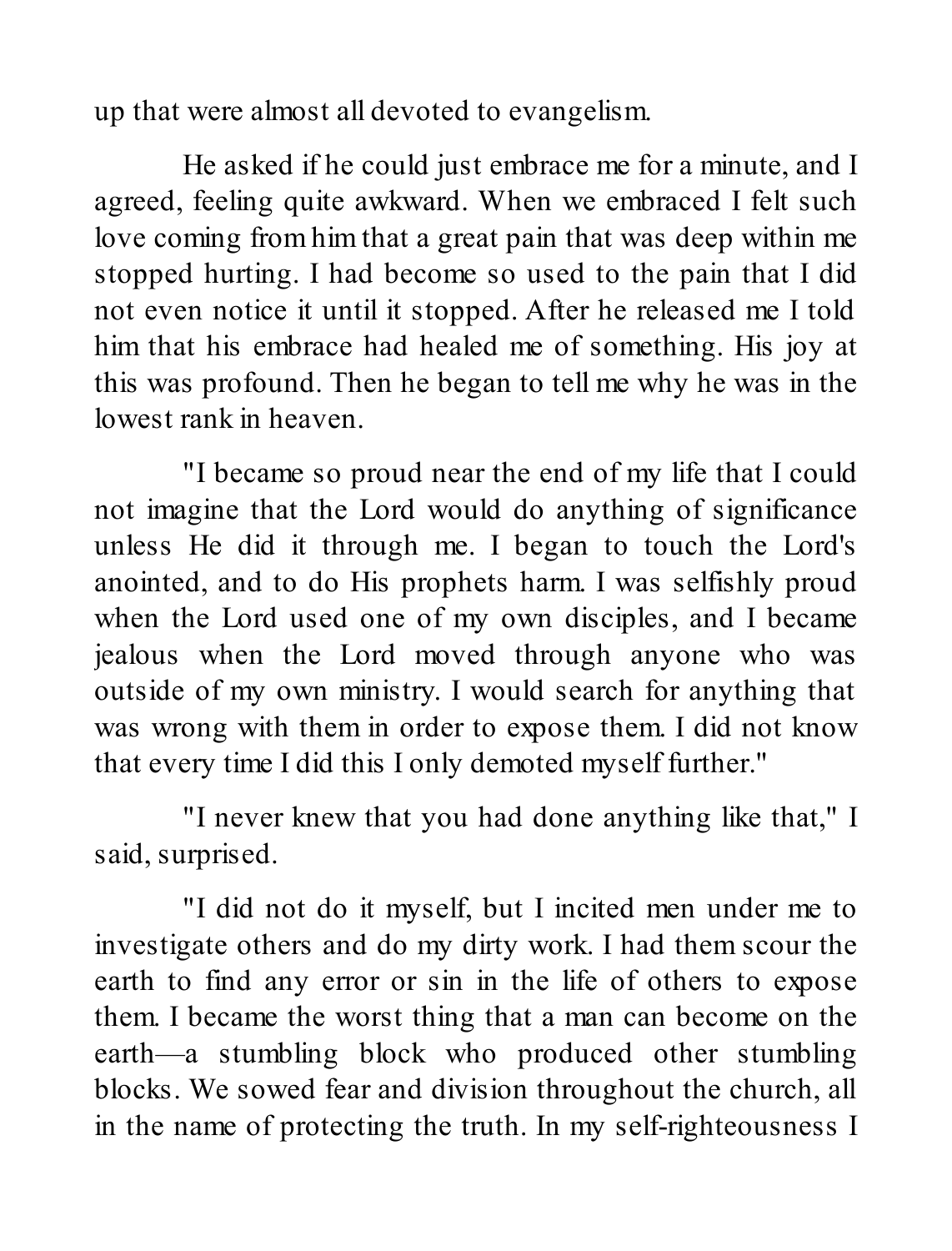was headed for perdition. In His great mercy the Lord allowed me to be struck by a disease that would bring about a slow and humiliating death. Just before I died I came to my senses and repented. I amjust thankful to be here at all. I may be one of the least of His here, but it is much more than I deserve. I just could not leave this room until I had a chance to apologize to those of you that I so wronged."

"But you never wronged me," I said.

"Oh, but I did indeed," he replied. "Many of the attacks that came against you were from those whom I had agitated and encouraged in their assaults on others. Even though I may not have personally carried out the attacks, the Lord holds me as responsible as those who did."

"I see. Of course I forgive you."

I was already beginning to remember how I had done this same thing, even though on a smaller scale. I recalled how I had allowed disgruntled former members of a church to spread their poison about that church without stopping them. I knew that by just allowing them to do this without correcting them I had encouraged them to continue. I remember thinking that this was justified because of the errors of that church. I then began to remember how I had even repeated many of their stories, justifying it under the quite of enlisting prayers for them. Soon a great flood of other such incidents began to arise in my heart. Again, I was starting to be overwhelmed by the evil and darkness of my own soul.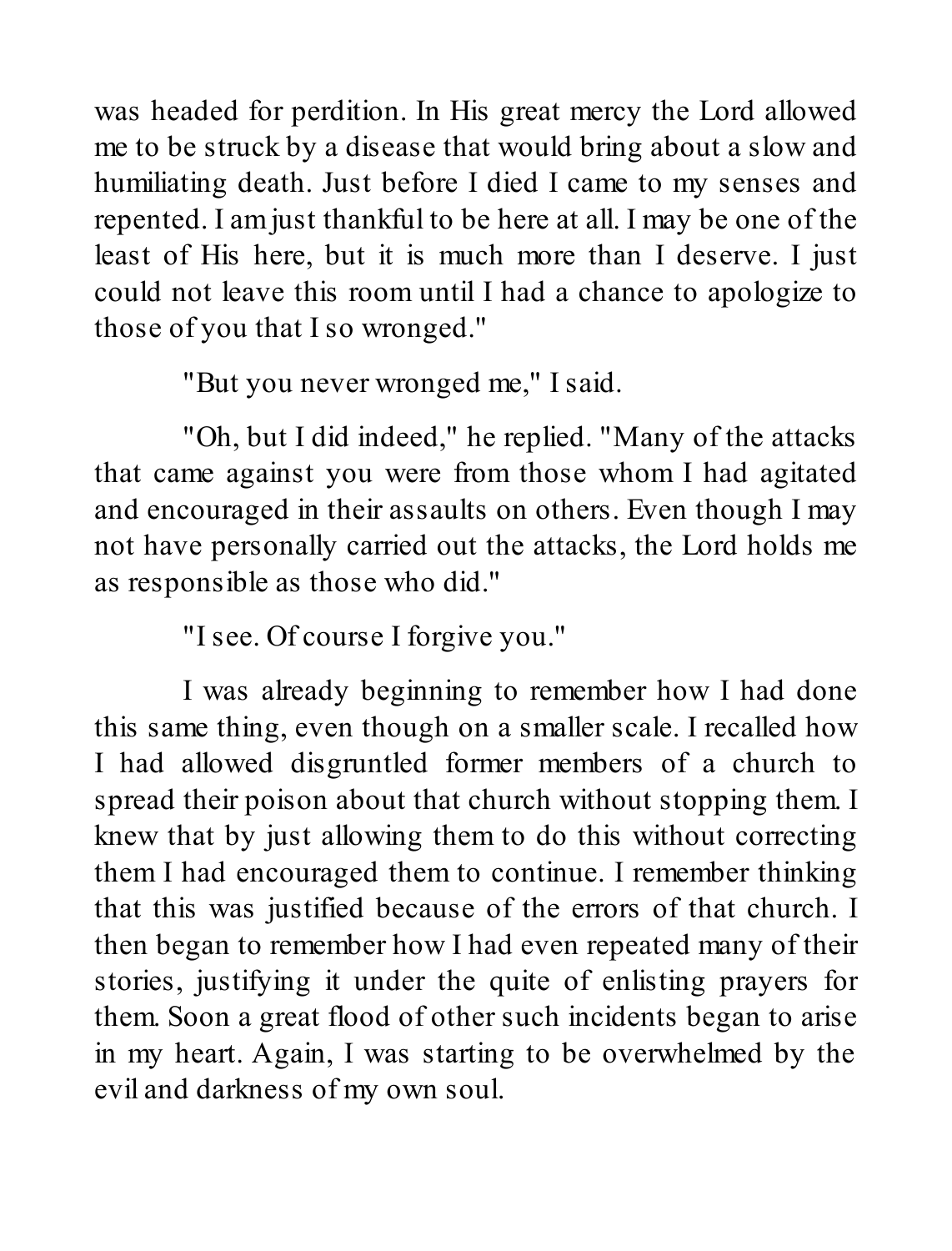"I, too, have been a stumbling block!" I wailed. I knew that I deserved death, that I deserved the worst kind of hell. I had never seen such ruthlessness and cruelty as I was now seeing in my own heart.

"And we always comforted ourselves by actually thinking that we were doing God a favor when we attacked His own children," came the understanding voice of this man. "It is good for you to see this here, because you can go back. Please warn my disciples of their impending doom if they do not repent. Many of them are called to be kings here, but if they do not repent they will face the worst judgment of all—the judgment of the stumbling blocks. My humbling disease was grace from God. When I stood before the throne I asked the Lord to send such grace to my disciples. I cannot cross back over to them, but He has allowed me this time with you. Please forgive and release those who have attacked you. They really do not understand that they are doing the work of the Accuser. Thank you for forgiving me, but please also forgive them. It is in your power to retain sins or to cover them with love. I entreat you to love those who are now your enemies."

I could hardly hear this man I was so overwhelmed with my own sin. He was so glorious, pure and obviously now had powers that were not known on the earth. Yet, he was entreating me with a great humility. I felt such love coming from him that I could not imagine refusing him. But even without the impact of his love, I felt far more guilty than anyone could possibly be who was attacking me.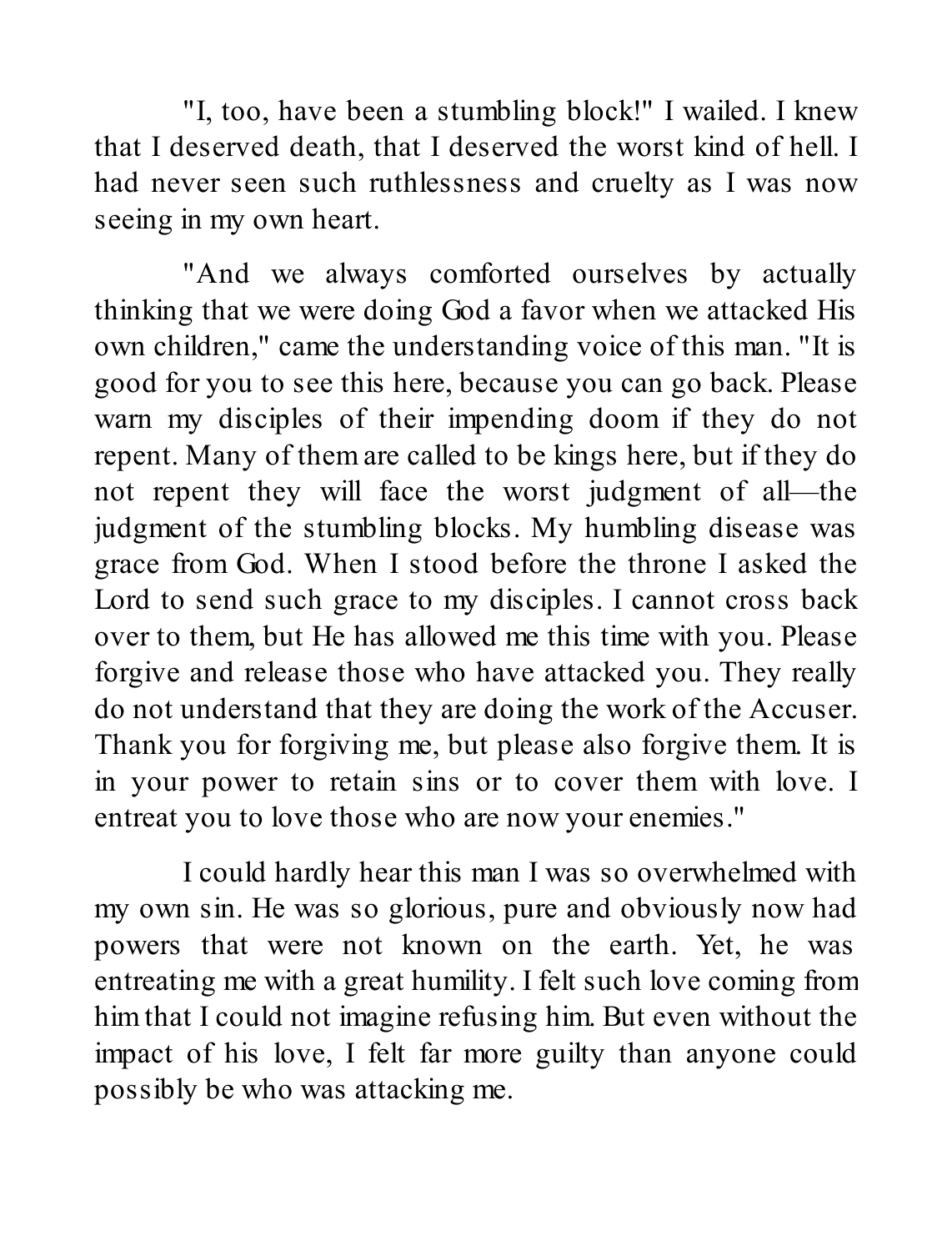"Certainly I must deserve anything they have done to me, and much more," I replied.

"That is true, but it is not the point here," he entreated. "Everyone on earth is deserving of the second death, but our Savior brought us grace and truth. If we are to do His work we must do everything in both grace and truth. Truth without grace is what the enemy brings when he comes as an 'angel of light.' "

"If I can be delivered from this maybe I will be able to help them," I replied. "But can't you recognize that I am far worse than they could possibly be?"

"I know that what just passed through your memory was bad," he answered, but with a love and grace that was profound. I knew that he had now become as concerned for me and my condition as he had been for his own disciples.

"This really is heaven," I blurted out. "This really is light and truth. How could we who live in such darkness become so proud, thinking that we know so much about God? Lord!" I yelled in the direction of the throne, "Please let me go and carry this light back to earth!"

Immediately the entire host of heaven seemed to stand at attention, and I knew that I was the center of their attention. I felt so insignificant before just one of these glorious ones. but when I knew they were all looking at me, fear came like a tidal wave. I felt that there could be no doomlike I was about to experience. I felt like the greatest enemy of the glory and truth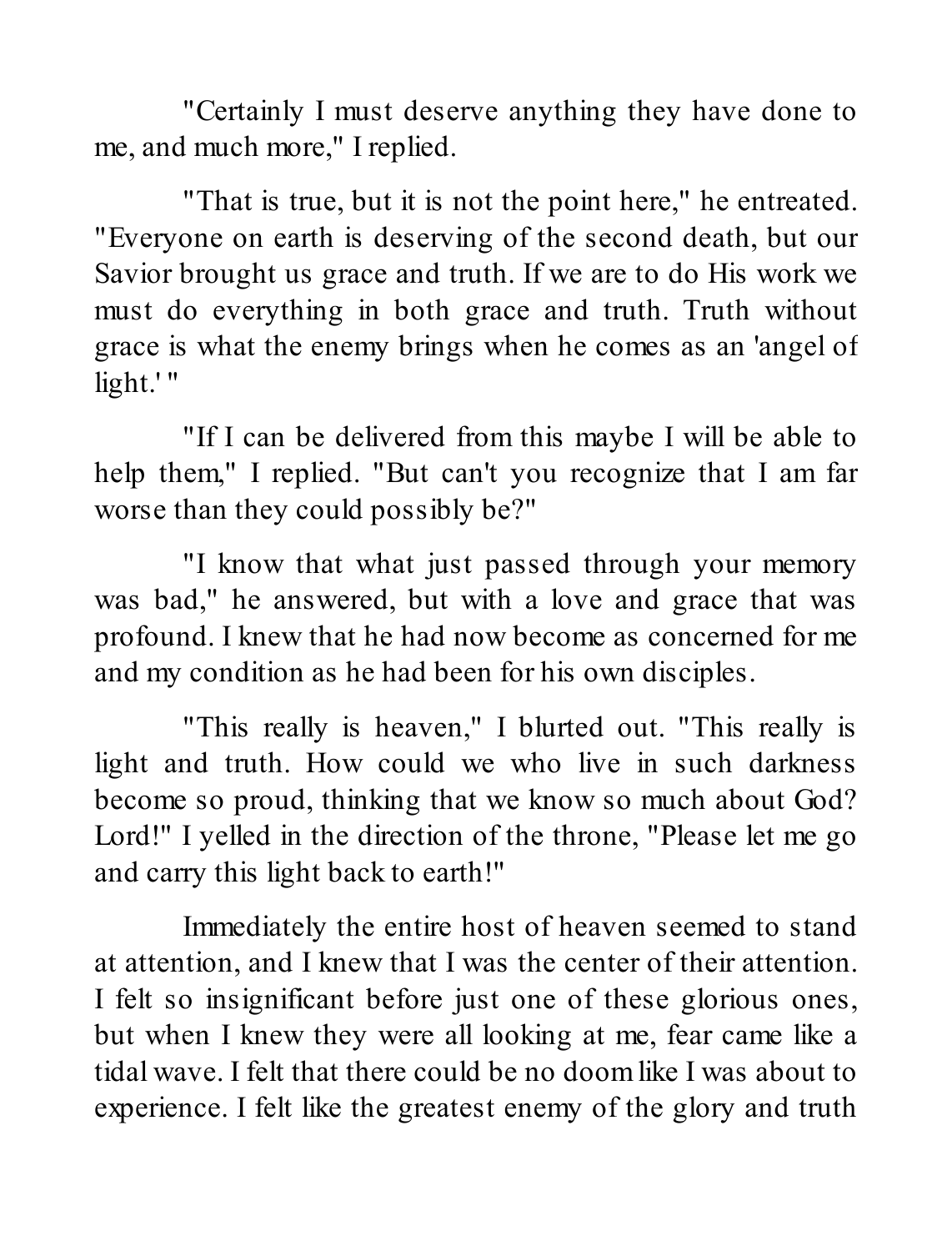that so filled that place.

Then I thought about my request to go back. I was too corrupted. I could never adequately represent such glory and truth. There was no way that I could in my corruption convey the reality of that glorious place and Presence. I felt that even Satan had not fallen as far as I had. "This is hell," I thought. There could be no worse pain than to be as evil as I am and to know that this kind of glory exists. To be banned from here would be a torture worse than I ever feared. "No wonder the demons are so angry and demented," I said under my breath.

Just when I felt that I was about to be sent to the deepest regions of hell, I simply cried, "JESUS!" Quickly a peace came over me. I knew I had to move on toward the glory again, and somehow I had the confidence to do it. I kept moving until I saw a man who I considered to be one of the greatest writers of all time. I had counted his depth of insight into the truth to be possibly the greatest that I had encountered in all of my studies.

"Sir, I have always looked forward to this meeting," I almost blurted out.

"As have I," he replied with genuine sincerity.

I was surprised by his comment, but I was so excited to meet him that I continued: "I feel that I know you, and in your writings I almost felt like you somehow knew me. I think that I owe more to you than to anyone else who was not canonized in Scripture," I continued.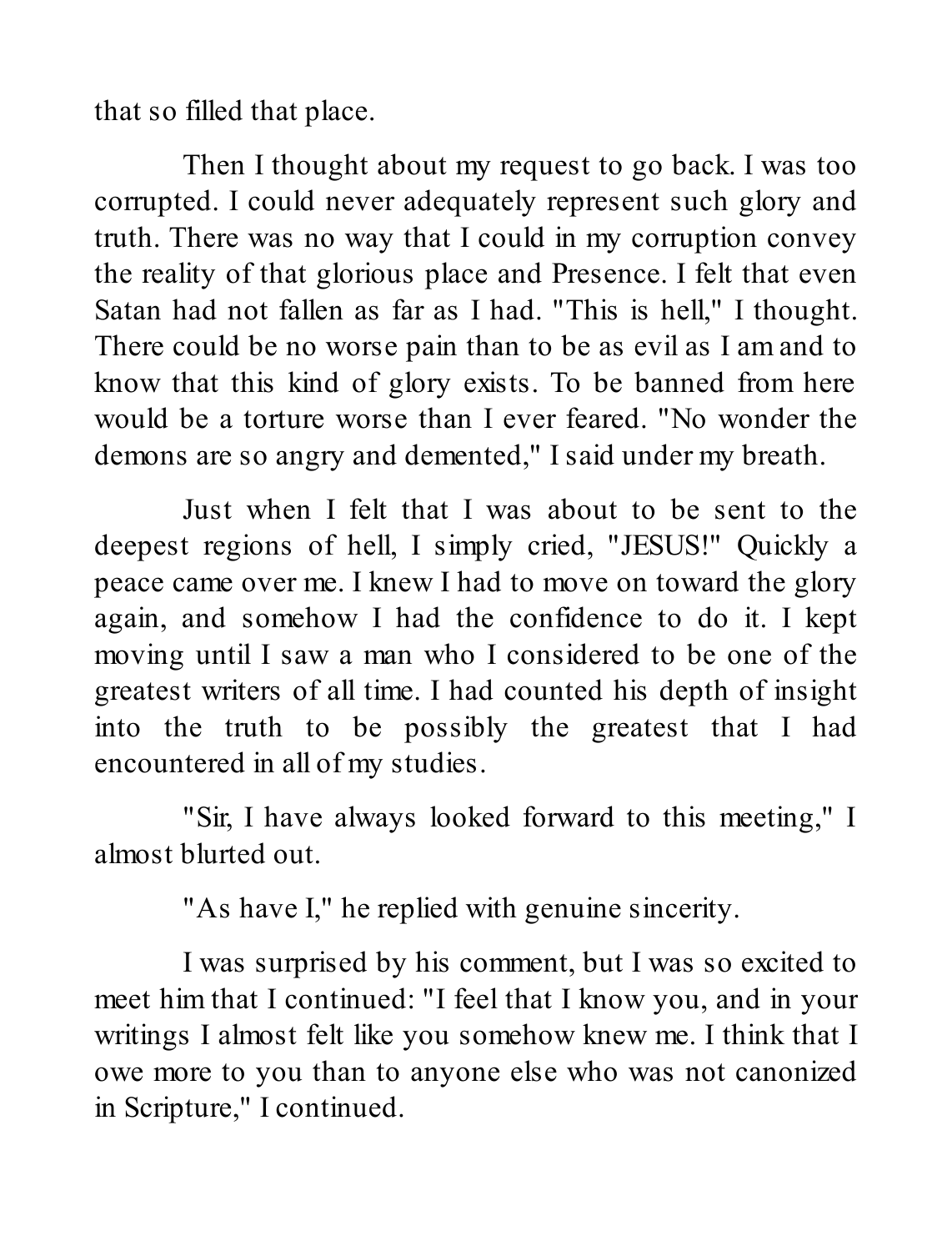"You are very gracious," he replied. "But I amsorry that I did not serve you better. I was a shallow person, and my writings were shallow, and filled more with worldly wisdom than divine truth."

"Since I have been here, and learned all that I have learned, I know that this must be true because you can only speak the truth here, but that is hard for me to understand. I think your writings are some of the best that we have on earth," I answered.

"You are right," this famous writer admitted, with sincerity. "It is so sad. Everyone here, even those who sit closest to the King, would live their lives differently if they had them to live over, but I think that I would live mine even more differently than most. I was honored by kings, but failed the King of kings. I used the great gifts and insights that were given to me to draw men more to myself and my wisdom than to Him. Besides, I only knew Him by the hearing of the ear, which is the way I compelled other men to know Him. I made them dependent on me, and others like me. I turned them more to deductive reasoning than to the Holy Spirit, Who I hardly knew. I did not point men to Jesus, but to myself and others like me who pretended to know Him. When I beheld Him here, I wanted to ground my writings into powder, just as Moses did to the golden calf. My mind was my idol, and I wanted everyone to worship my mind with me. Your esteem for me does not cause me to rejoice. If I had spent as much time seeking to know Him as I did seeking to know about Him in order to impress others with my knowledge, many of those who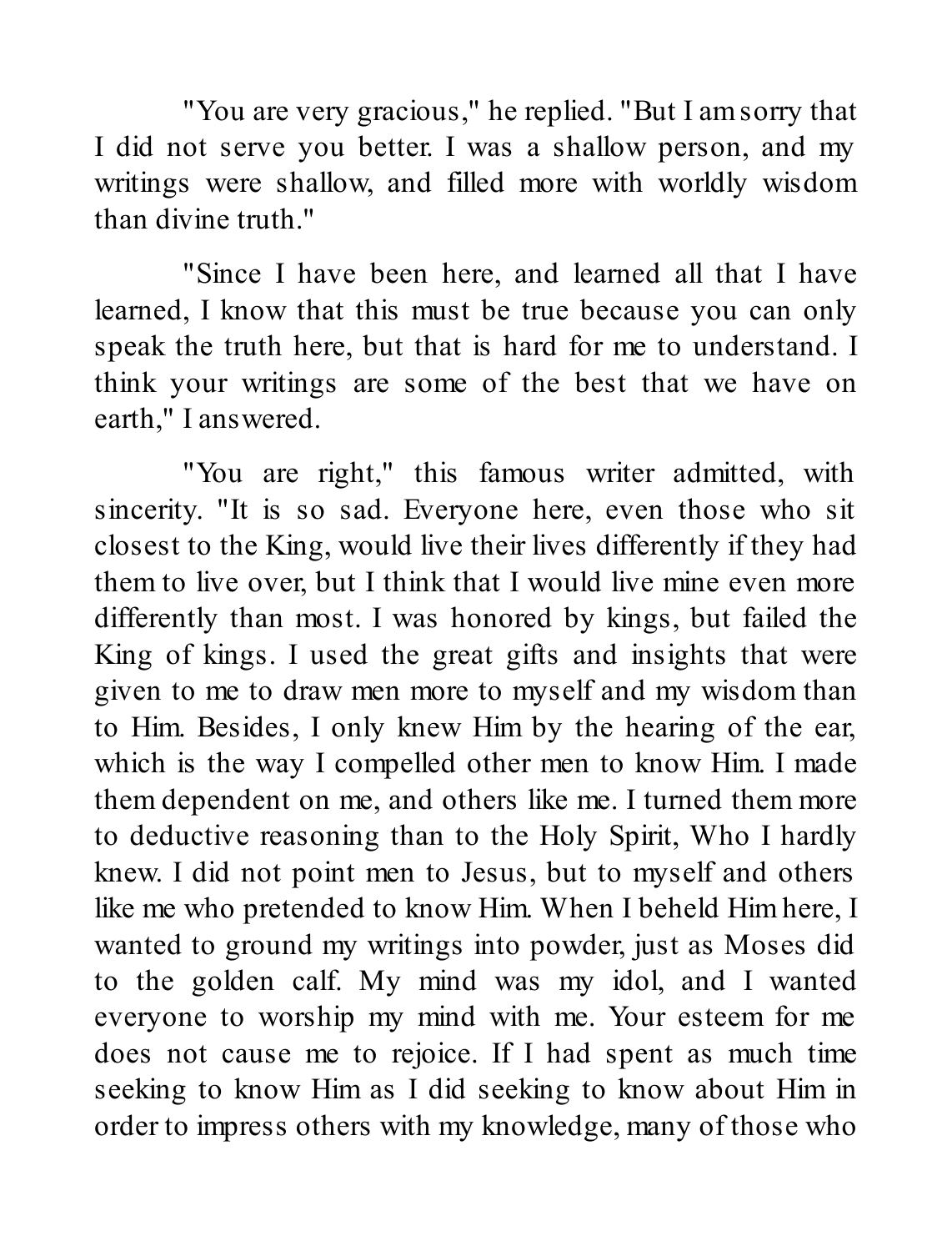are in this lowest of companies would be sitting in the thrones that were prepared for them, and many others would be in this room."

"I know that what you are saying about your work must be true, but are you not being a little too hard on yourself?" I questioned. "Your works fed me spiritually for many years, as I know they have multitudes of others."

"I am not being too hard on myself. All that I have said is true as it was confirmed when I stood before the throne. I produced a lot, but I was given more talents than almost anyone here, and I buried them beneath my own spiritual pride and ambitions. Just as Adam could have carried the whole human race into a most glorious future, but by his failure led billions of souls into the worst of dooms, with authority comes responsibility. The more authority you are given, the more potential for both good and evil you will have. Those who will rule with Him for the ages will know responsibility of the most profound kind. No man stands alone, and every human failure, or victory, resonates far beyond our comprehension, even to generations to come."

I was thinking about how this man had written with the most beautiful and articulate phrases, feeling that he was the very definition of a "word smith," a craftsman who turned words into works of art. But here, he was speaking as a common man, without the flair for which his writings were so well known. I knew that he knew what I was thinking, as everyone did here, but he continued with what he obviously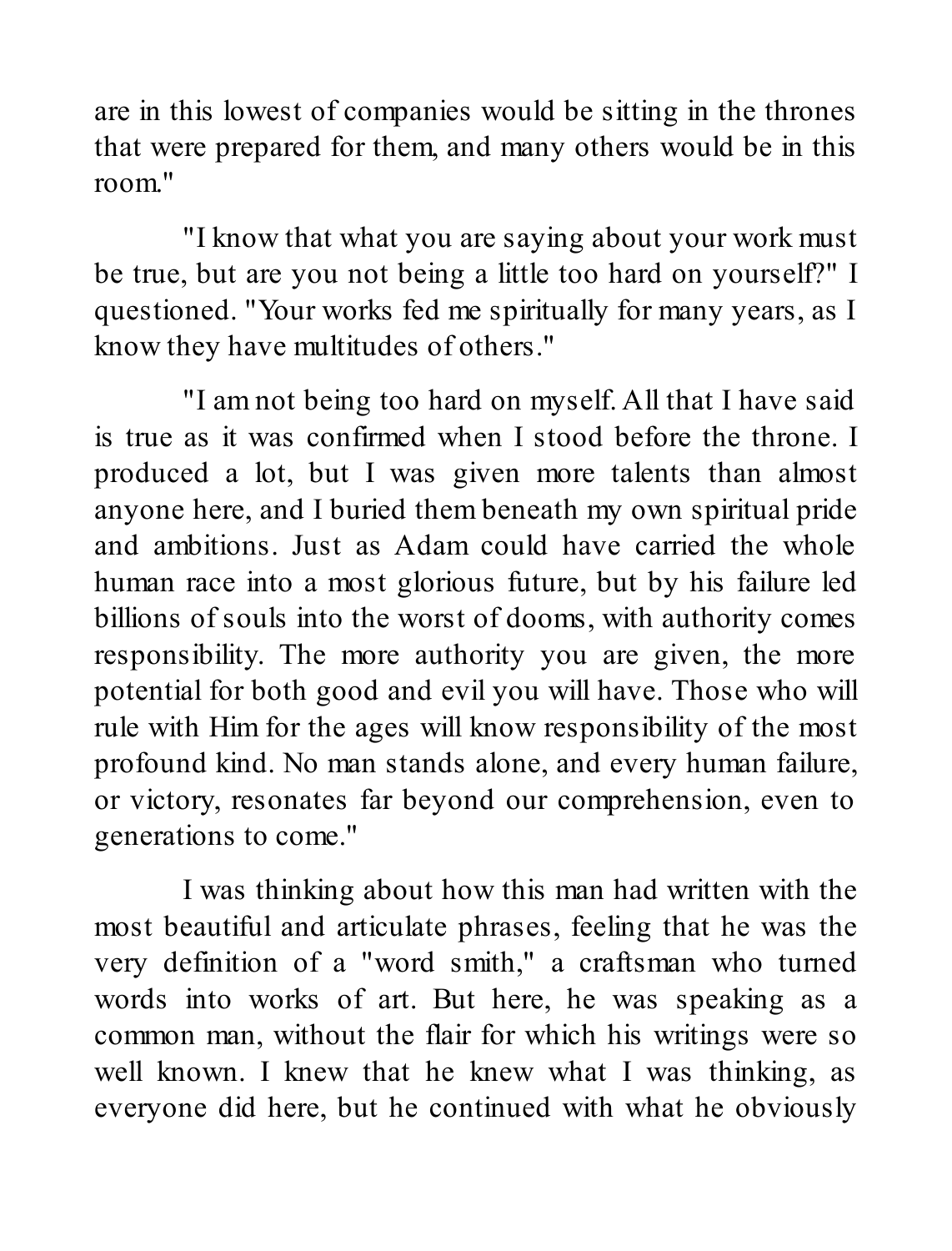thought was more important.

"Had I sought the Lord instead of knowledge about Him, many thousands who I could have led successfully would have resulted in many more millions being here now. Anyone who understands the true nature of authority would never seek it, but only accept it when they know they are yoked with the Lord, the only One who can carry authority without stumbling. Never seek influence for yourself, but only seek the Lord and be willing to take His yoke. My influence did not feed your heart, but rather your pride in knowledge."

"How can I know that I am not doing the same?" I asked as I began to think of my own writings.

"Study to show yourself approved unto God, not men," he replied as he walked back into the ranks. Before he disappeared he turned and with the slightest smile, offered one last bit of advice: "And do not follow me."

In this first multitude I saw many other men and women of God from both my own time and history. I stopped and talked to many more. I was continually shocked that so many who I expected to be in the highest positions were in the lowest rank of the kingdom. Many shared the same basic story —they all had fallen to the deadly sin of pride after their great victories, or fallen to jealousy when other men were anointed as much as they were. Others had fallen to lust, discouragement, or bitterness near the end of their lives and had to be taken before they crossed the line into perdition. They all gave me the same warning: the higher the spiritual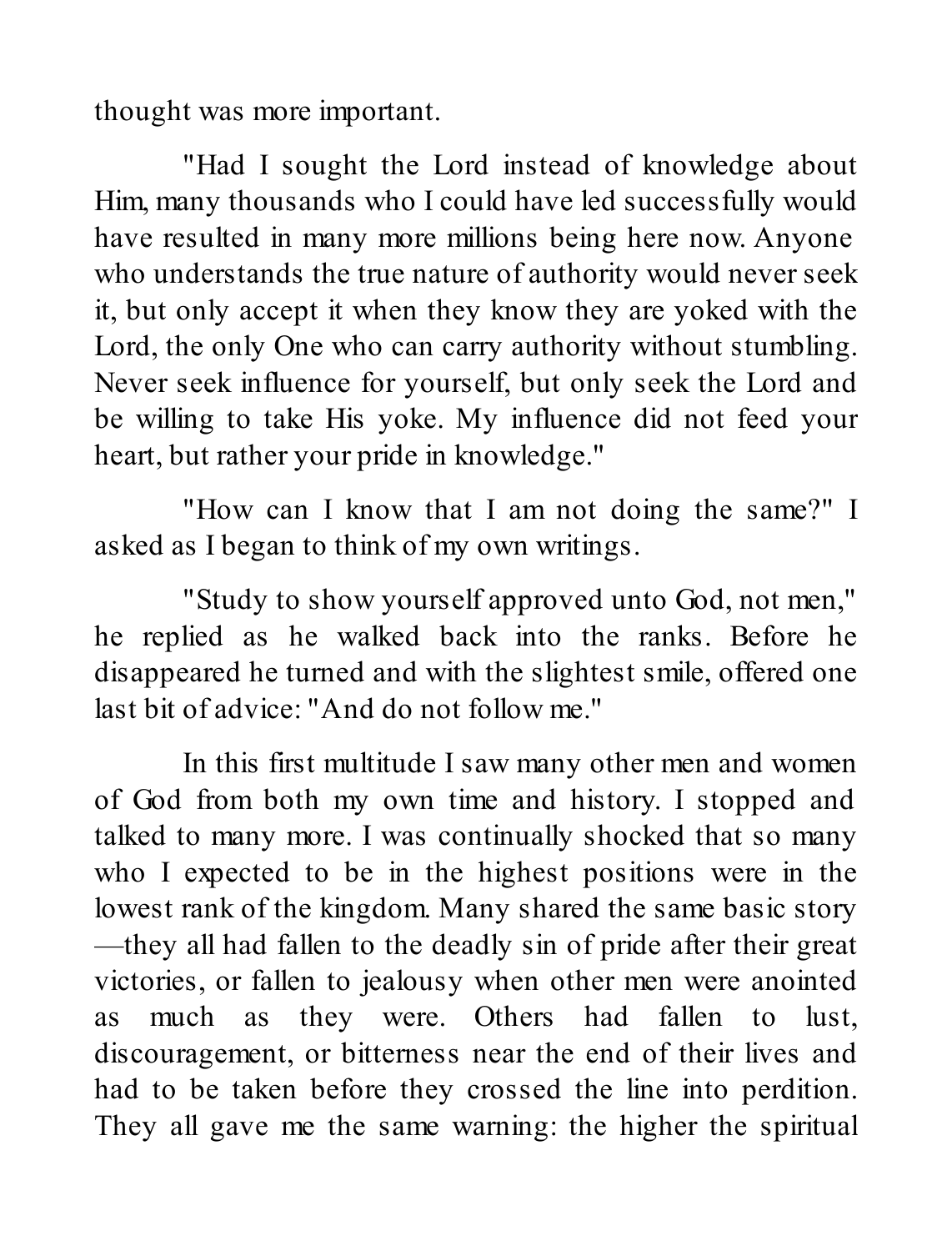authority that you walk in, the further you can fall if you are without love and humility.

As I continued toward the judgment seat I began to pass those who were of higher rank in the kingdom. After many more veils had been stripped away from me by meetings with those who had stumbled over the same problems that I had, I began to meet some who had overcome. I met couples who had served the Lord and each other faithfully to the end. Their glory here was unspeakable, and their victory encouraged me that it was possible to stay on the path of life, and to serve Him in faithfulness. Those who stumbled, stumbled in many different ways. Those who prevailed all did it the same way they did not deviate from their devotion to the first and greatest commandment—loving the Lord. By this their service was done unto Him, not to men, not even for spiritual men. These were the ones who worshipped the Lamb, and followed Himwherever He went.

When I was still not even halfway to the throne, what had been the indescribable glory of the first rank now seemed to be the outer darkness in comparison to the glory of those I was now passing. The greatest beauty on earth would not qualify to be found anywhere in heaven. And I was told that this roomwas just the threshold of realms indescribable!

My march to the throne may have taken days, months or even years. There was no way to measure time in that place. Everyone there showed respect to me, not because of who I was or anything that I had done, but simply because I was a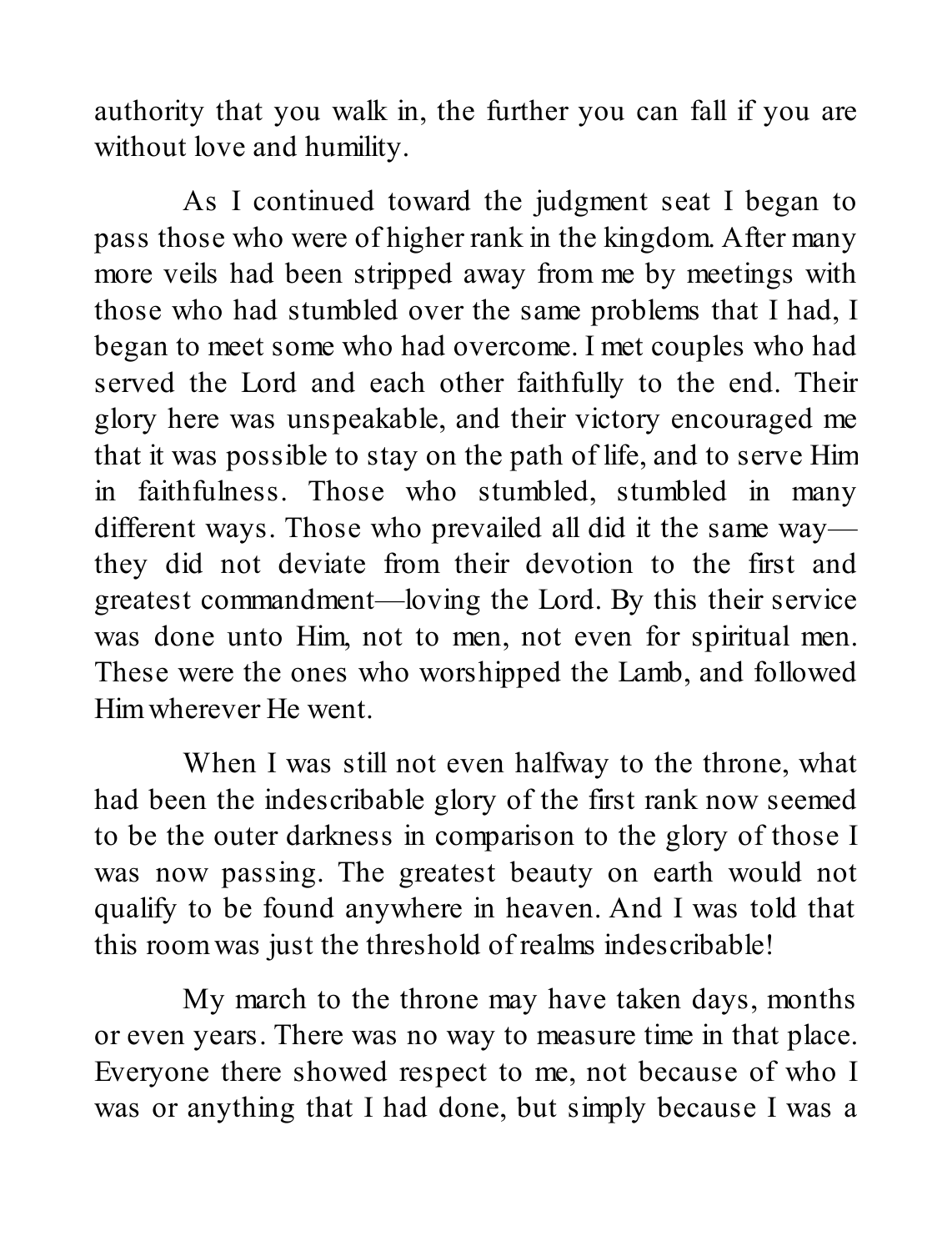warrior in the battle of the last days. Somehow, through this last battle, the glory of God was to be revealed in such a way that it would be a witness to every power and authority, created or yet to be created, for all of eternity. During this battle the glory of the cross would be revealed, and the wisdom of God would be known in a special way. To be in that battle was to be given one of the greatest honors possible.

As I approached the Judgment Seat of Christ, those in the highest ranks were also sitting on thrones that were all a part of His throne. Even the least of these thrones was more glorious than any earthly throne many times over. Some of these were rulers over cities on earth who would soon take their places. Others were rulers over the affairs of heaven, and others over the affairs of the physical creation, such as star systems and galaxies. However, it was apparent that those who were given authority over cities were esteemed above those who had even been given authority over galaxies. The value of a single child surpass that of a galaxy of stars, because the Holy Spirit dwelt in men, and the Lord had chosen men as His eternal dwelling place. In the presence of His glory the whole earth seemed as insignificant as a speck of dust; and yet it was so infinitely esteemed that the attention of the whole creation was upon it.

Now that I stood before the throne, I felt even lower than a speck of dust. Even so, I felt the Holy Spirit upon me in a greater way than I ever had. It was by His power alone that I was able to stand. It was here that I truly came to understand His ministry as the Comforter. He had led me through the entire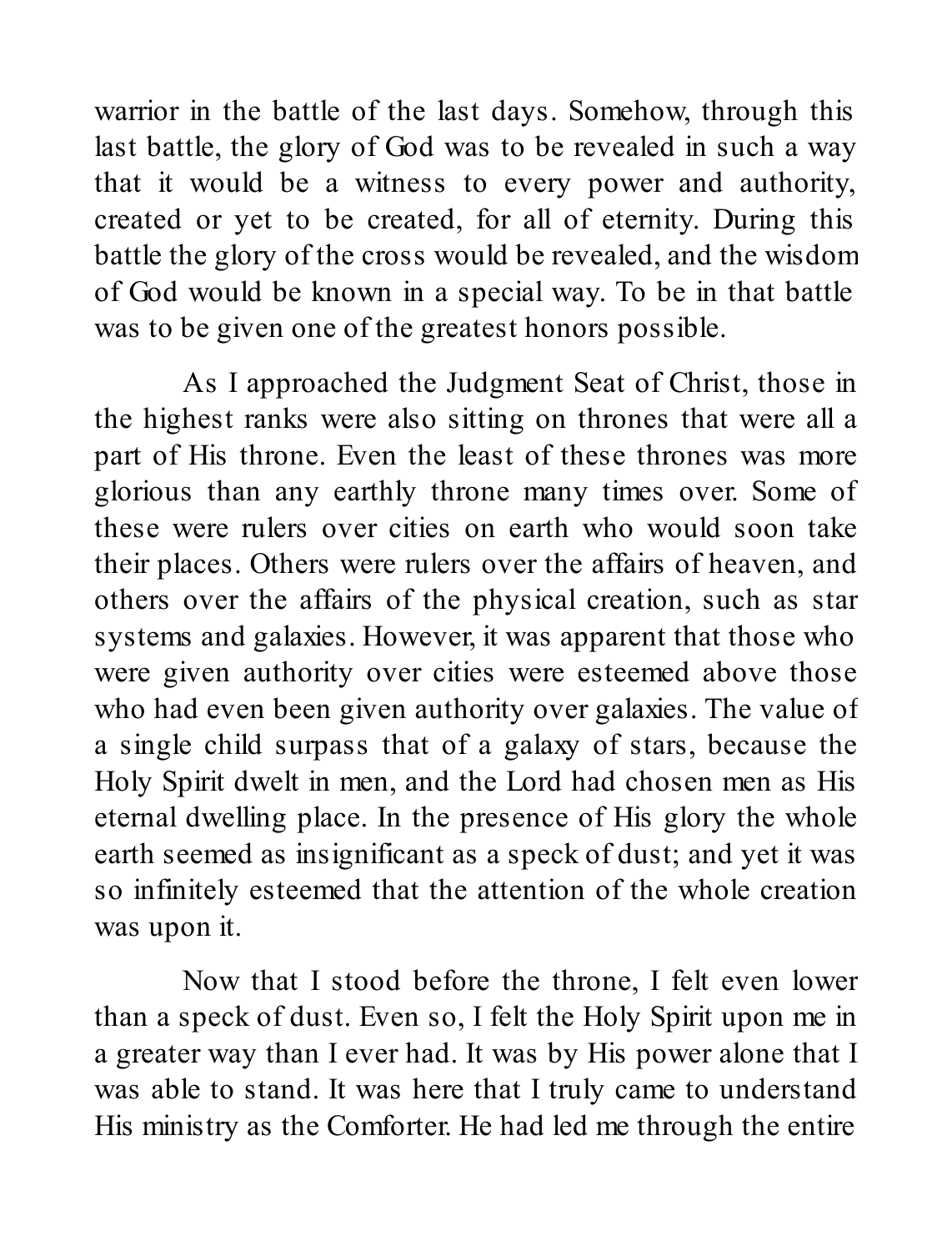journey even though I had been, for the most part, unaware of His presence.

The Lord was both more gentle and more terrible than I had ever imagined. In Him I saw Wisdom who had accompanied me on the mountain. I also felt somehow the familiarity of many of my friends on earth, which I understood to be because He had often spoken to me through them. I also recognized Him as the One that I had often rejected when He had come to me in others. I saw both a Lion and a Lamb, the Shepherd and the Bridegroom, but most of all I saw Him as the Judge.

Even in His awesome presence, the Comforter was so mightily with me I was comfortable. It was clear that the Lord in no way wanted me to be uncomfortable; He only wanted me to know the truth. Human words are not adequate to describe either how awesome, or how relieving it was to stand before Him. I had passed the point where I was concerned if the judgment was going to be good or bad; I just knew it would be right, and that I could trust my Judge.

At one point the Lord looked toward the galleries of thrones around Him. Many were occupied, but many were empty. He then said, "These thrones are for the overcomers who have served Me faithfully in every generation. My Father and I prepared them before the foundation of the world. Are you worthy to sit on one of these?"

I remembered what a friend had once said, "When the omniscient God asks you a question, it is not because He is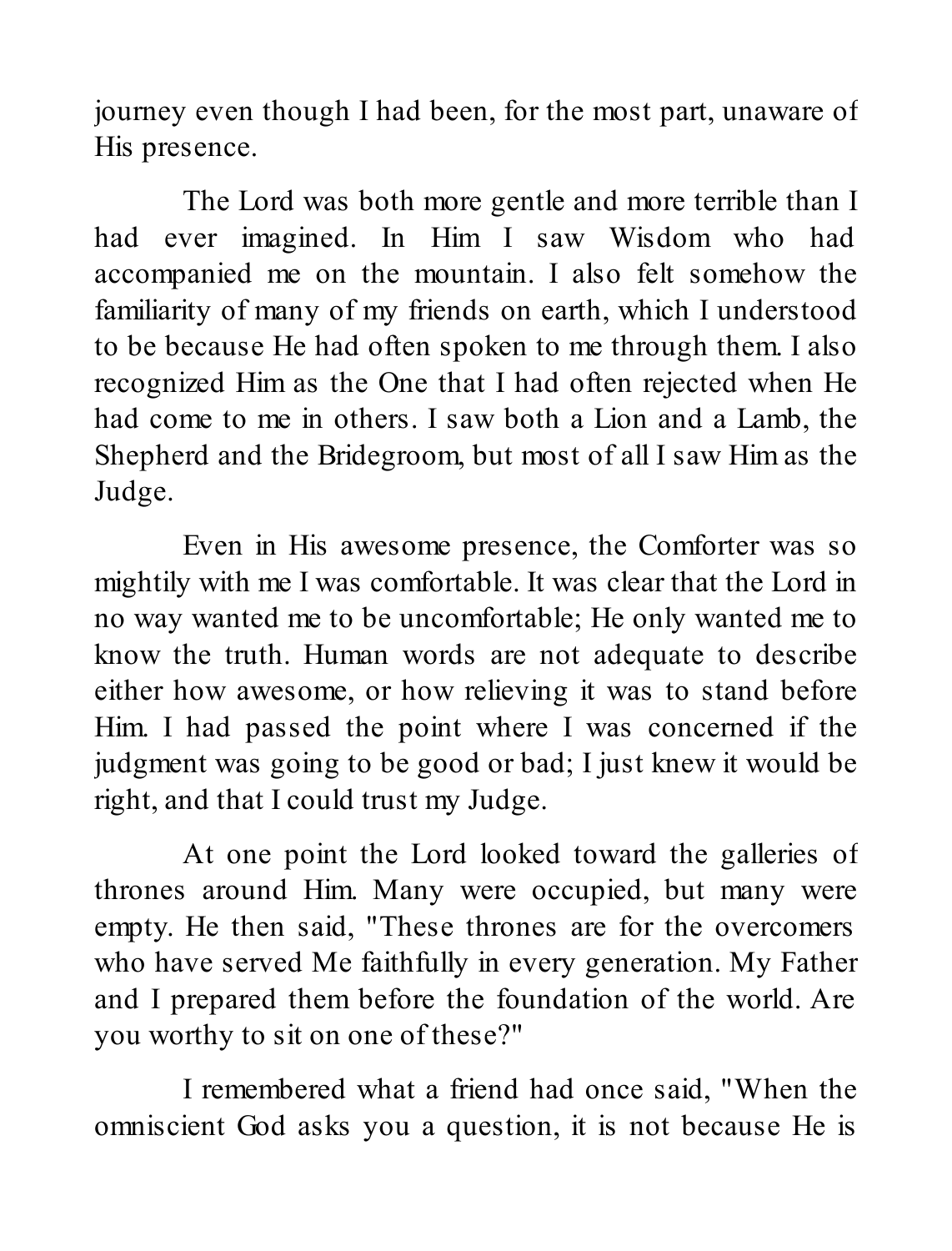seeking information." I looked at the thrones. I looked at those who were now seated. I could recognize some of the great heroes of the faith, but most of those seated I knew had not even been well known on earth. Many I knew had been missionaries who had expended their lives in obscurity. They had never cared to be remembered on earth, but wanted only to be remembered by Him. I was a bit surprised to see some who had been wealthy, or rulers who had been faithful with what they had been given. However, it seemed that faithful, praying women and mothers occupied more thrones than any other single group.

There was no way that I could answer "yes" to the Lord's question if I considered myself worthy to sit here. I was not worthy to sit in the company of any who were there. I knew I had been given the opportunity to run for the greatest prize in heaven or earth, and I had failed. I was desperate, but there was still one hope. Even though most of my life had been a failure, I knew that I was here before I had finished my life on earth. When I confessed that I was not worthy, He asked:

"But do you want this seat?"

"I do with all of my heart," I responded.

The Lord then looked at the galleries and said, "Those empty seats could have been filled in any generation. I gave the invitation to sit here to everyone who has called upon My name. They are still available. Now the last battle has come, and many who are last shall be first. These seats will be filled before the battle is over. Those who will sit here will be known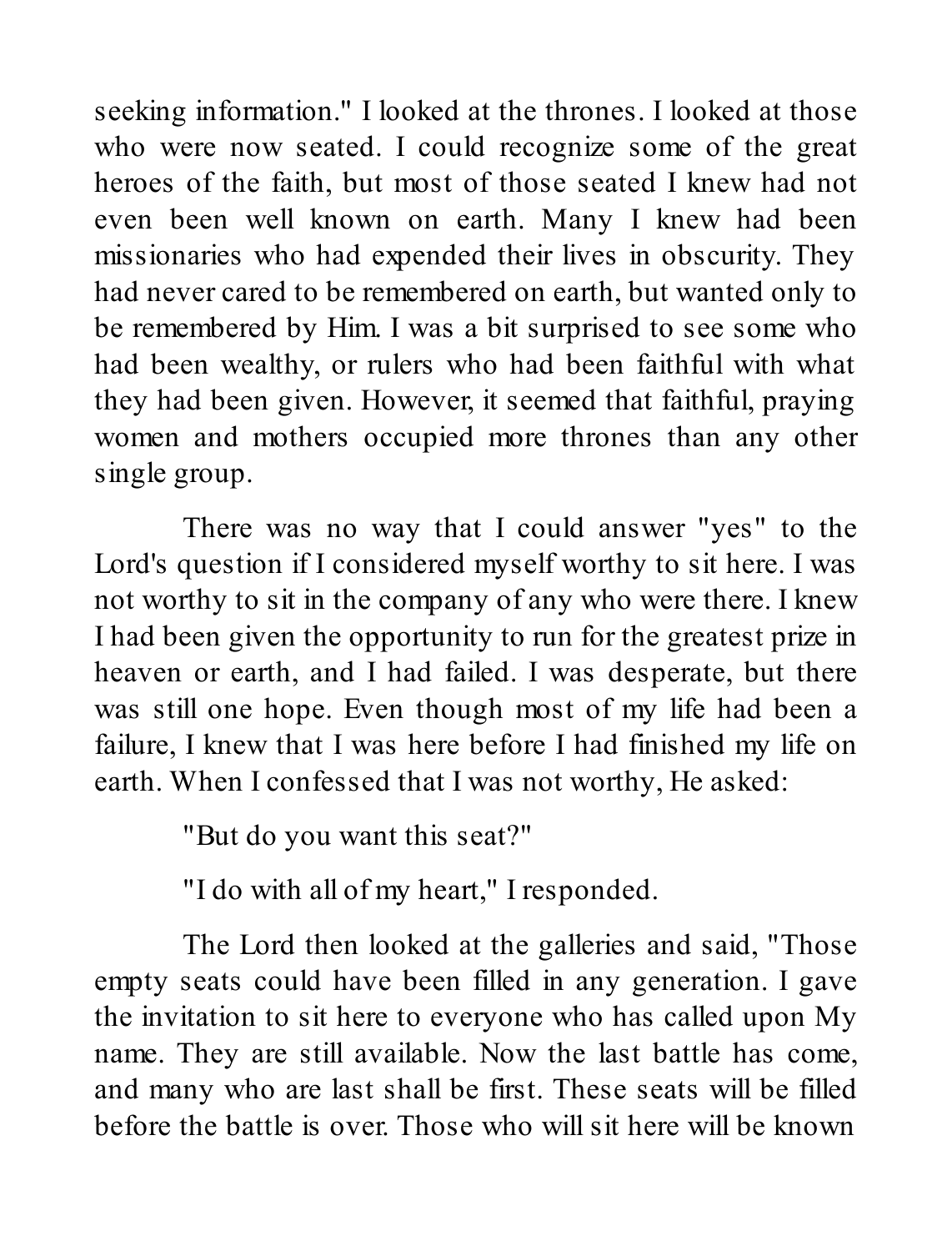by two things: they will wear the mantle of humility, and they will have My likeness. You now have the mantle. If you can keep it and do not lose it in the battle, when you return you will also have My likeness. Then you will be worthy to sit with these, because I will have made you worthy. All authority and power has been given to Me, and I alone can wield it. You will prevail, and you will be trusted with My authority only when you have come to fully abide in Me. Now turn and look at My household. "

I turned and looked back in the direction I had come from. From before His throne I could see the entire room. The spectacle was beyond any comparison in its glory. Millions filled the ranks. Each individual in the lowest rank was more awesome than an army, and had more power. It was far beyond my capacity to absorb such a panorama of glory. Even so, I could see that only a very small portion of the great room was occupied.

I then looked back at the Lord and was astonished to see tears in His eyes. He had wiped the tears away from every eye here, except His own. As a tear ran down His cheek he caught it in His hand. He then offered it to me.

"This is My cup. Will you drink it with Me?"

There was no way that I could refuse Him. As the Lord continued to look at Me I began to feel His great love. Even as foul as I was He still loved me. As undeserving as I was He wanted me to be close to Him. Then He said: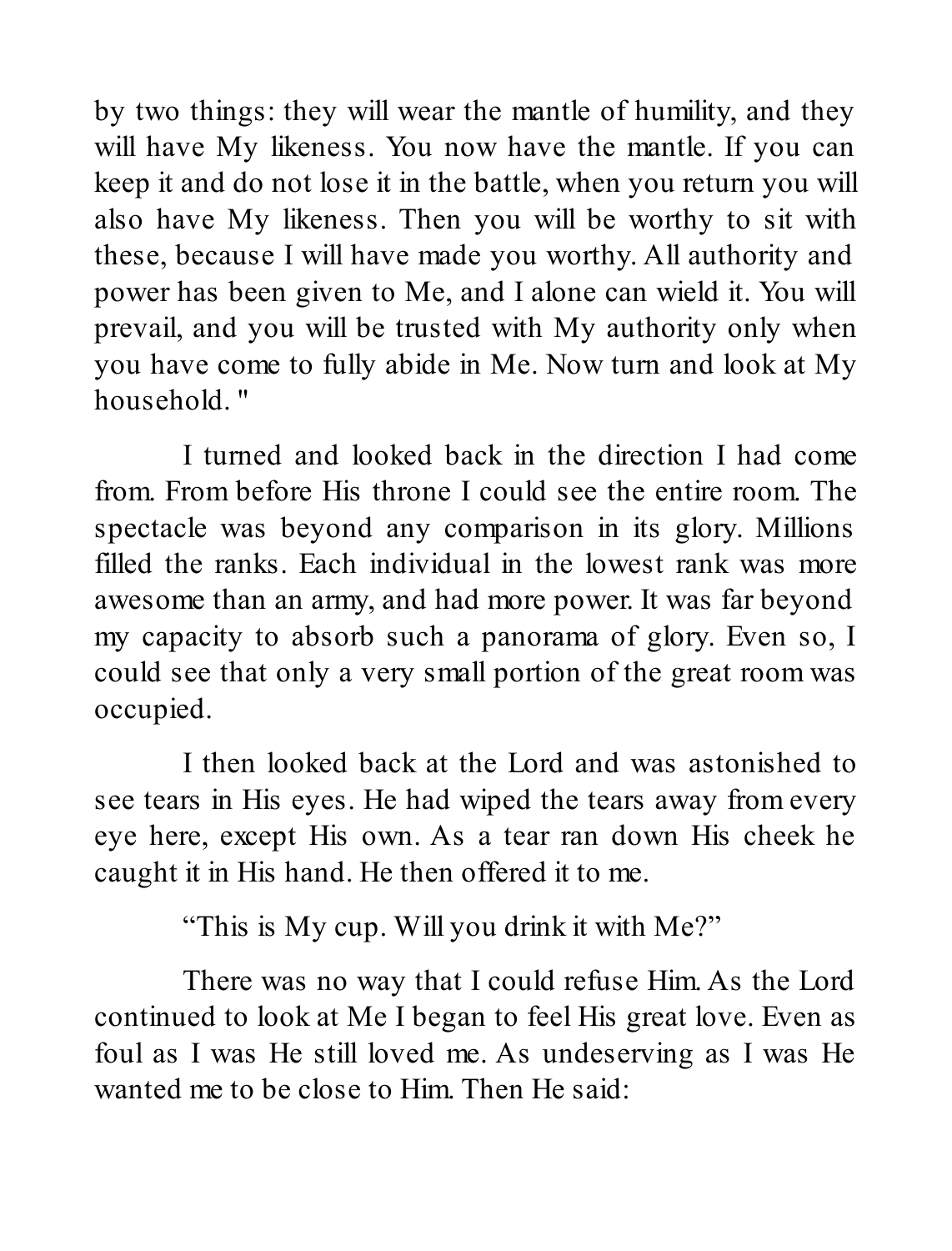"I love all of these with a love that you cannot now understand. I also love all who are supposed to be here but did not come. I have left the ninety-nine to go after the one who was lost. My shepherds would not leave the one to go after the ninety-nine who are still lost. I came to save the lost. Will you share My heart to go to save the toss? Will you help tofu this room? Will you help tofu these thrones, and every other seat in this hall? Will you take up this quest to bring joy to heaven, to Me and to My Father? This judgment is for My own household, and My own house is not full. The last battle will not be over until My house is full. Only then will it be time for us to redeemthe earth, and remove the evil fromMy creation. If you drink My cup you will love the lost the way that I love them."

He then took a cup so plain that it seemed out of place in a room of such glory, and He placed His tear in it. He then gave it to me. I have never tasted anything so bitter. I knew that I could in no way drink it all, or even much of it, but I was determined to drink as much as I could. The Lord patiently waited until I finally erupted into such crying that I felt like rivers of tears were flowing from me. I was crying for the lost, but even more I was crying for the Lord.

I looked to Him in desperation as I could not take any more of the great pain. Then His peace began to fill me and to flow together with His love that I was feeling. Never had I felt anything so wonderful. This was the living water that I knew could spring up for eternity. Then I felt as if the waters flowing within me caught on fire. I began to feel that this fire would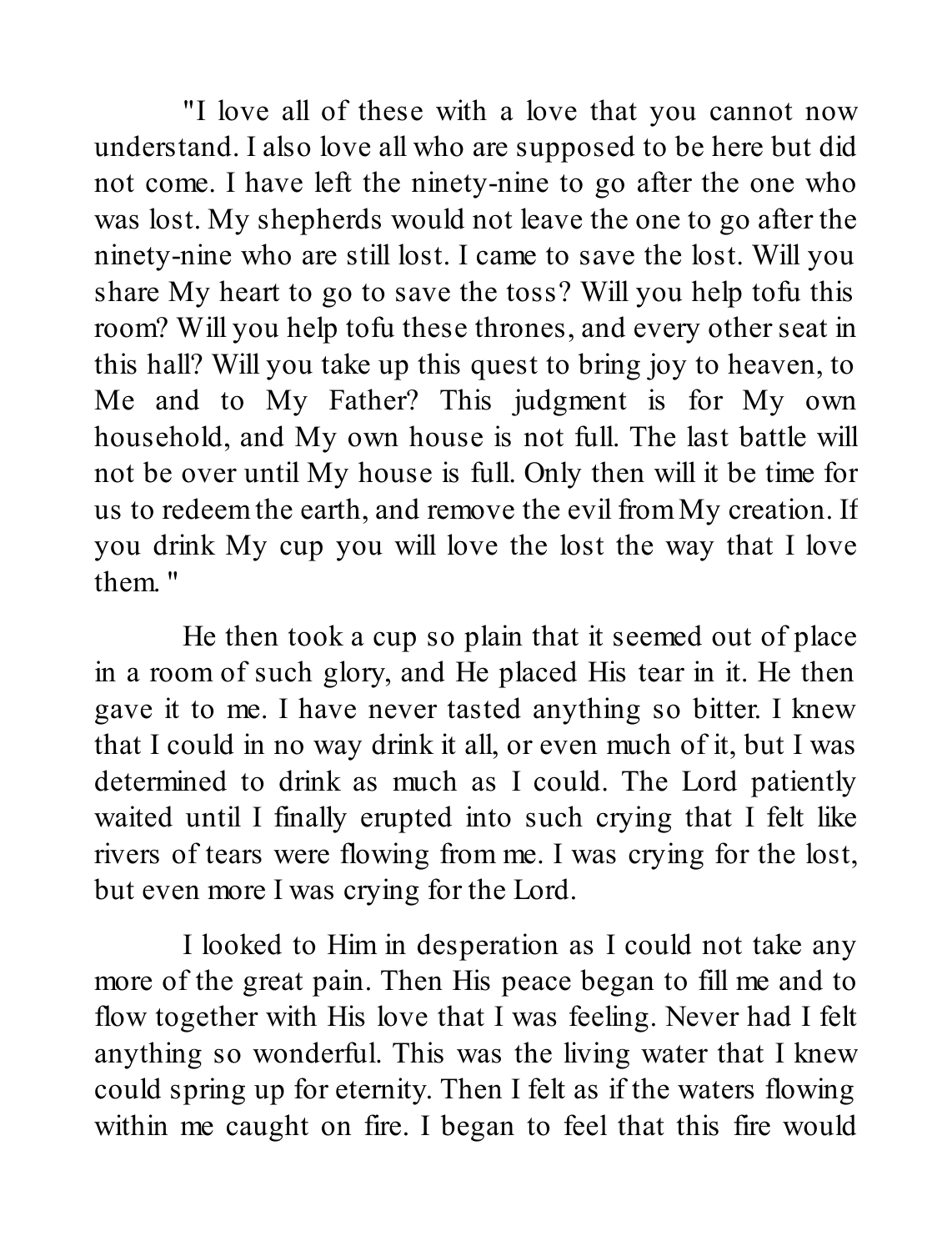consume me if I could not begin declaring the majesty of His glory. I had never felt such an urge to preach, to worship Him, and to breathe every breath that I was given for the sake of His gospel.

"Lord!" I shouted, forgetting everyone but Him. "I now know that this throne of judgment is also the throne of grace, and I ask you now for the grace to serve You. Above all things I ask you for grace! I ask you for the grace to finish my course. I ask You for the grace to love You like this so that I can be delivered from the delusions and self-centeredness that have so perverted my life. I call upon You for salvation from myself and the evil of my own heart, and for this love that I now feel to flow continually in my heart. I ask You to give me Your heart, Your love. I ask You for the grace of the Holy Spirit to convict me of my sin. I ask you for the grace of the Holy Spirit to testify of You, as You really are. I ask for the grace to testify of all that You have prepared for those who come to You. I ask for the grace to be upon me to preach the reality of this judgment. I ask for the grace to share with those who are called to occupy these empty thrones, to give them words of life that will keep them on the path of life, that will impart to them the faith to do what they have been called to do. Lord, I beg you for this grace."

The Lord then stood up, and all of those who were seated upon the thrones for as far as I could see also stood up. His eyes burned with a fire I had not seen before.

"You have called upon Me for grace. This request I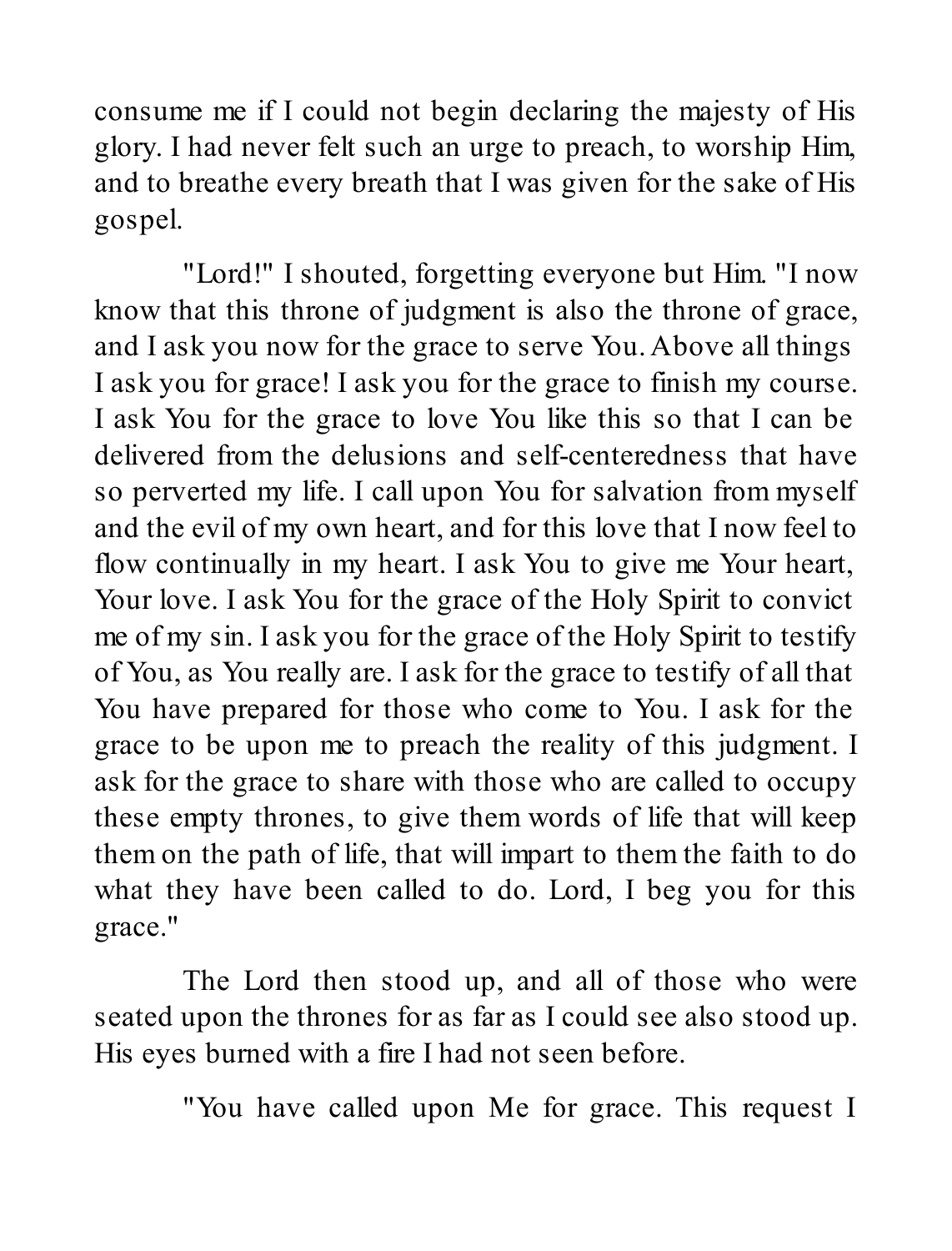never deny. You shall return, and the Holy Spirit shall be with you. Here you have tasted of both My kindness and My severity. You must remember both if you are to stay on the path of life. The true love of God includes the judgment of God. You must know both my kindness and severity or you will fall to deception. This is the "race that you have been given here, to know both. The conversations you had with your brethren here were My grace. Remember them.

He then pointed His sword toward my heart, then my mouth, then my hands. When He did this fire came from His sword and burned me. The pain was very great. "This, too, is grace," He said. "You are but one of many who have been prepared for this hour. Preach and write about all that you have seen here. What I have said to you say to My brethren. Go and call My captains to the last battle. Go and defend the poor and the oppressed, the widows and the orphans. This is the commission of My captains, and it is where you will find them.

My children are worth more to Me than the stars in the heavens. Feed My lambs. Watch over My little ones. Give the word of God to themthat they may live. Go to the battle.

Go and do not retreat. Go quickly for I will come quickly. Obey Me and hasten the day of My coming. "

A company of angels then came and escorted me away from the throne. The leader walked beside me and began to speak.

"Now that He has stood He will not sit again until the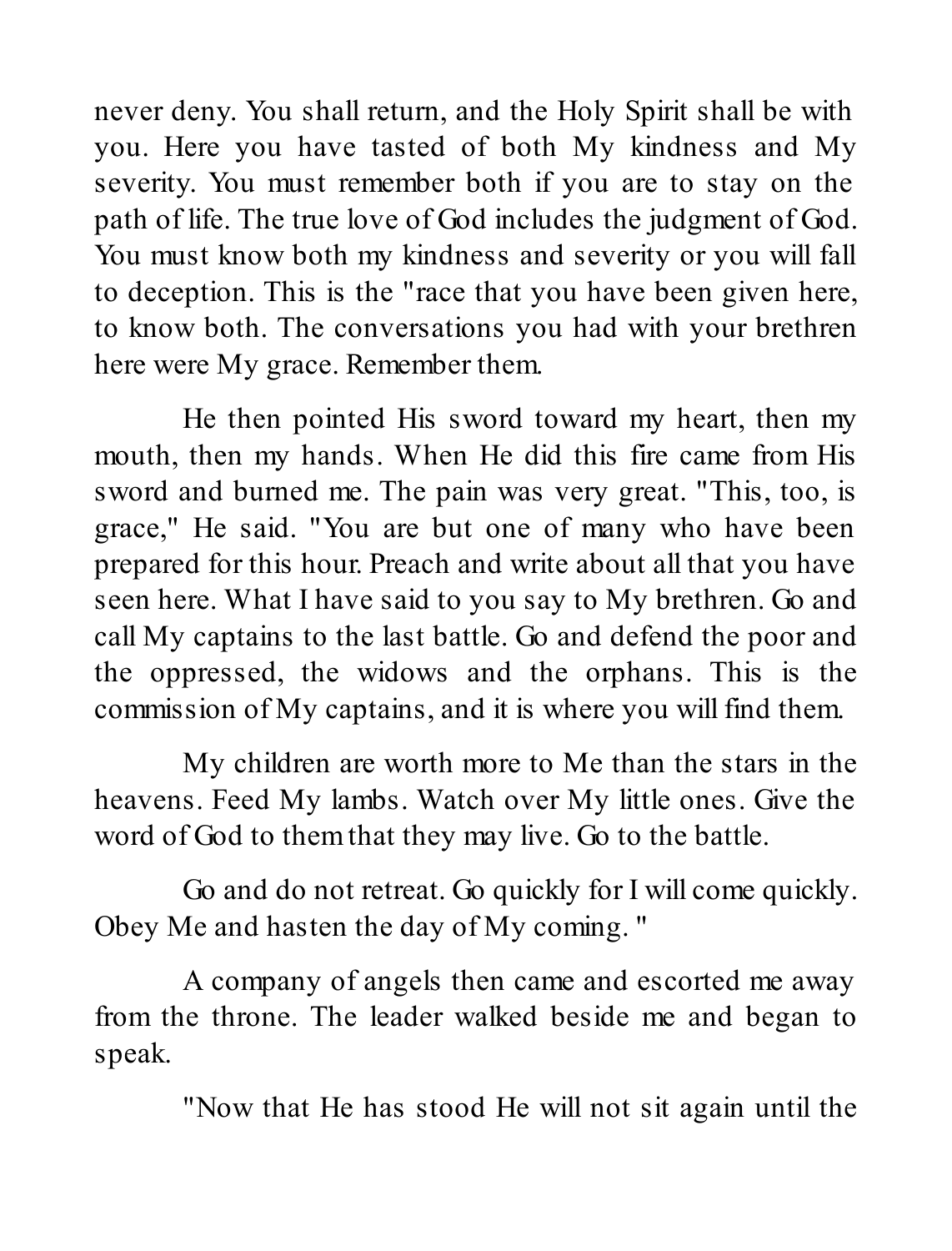last battle is over. He has been seated until the time when His enemies are to be put under His feet. The time has now come. The legions of angels that have been standing ready since the night of His passion have now been released upon the earth. The hordes of hell have also been released. This is the time for which all of creation has been waiting. The great mystery of God will soon be finished. We will now fight until the end. We will fight with you and with your brethren."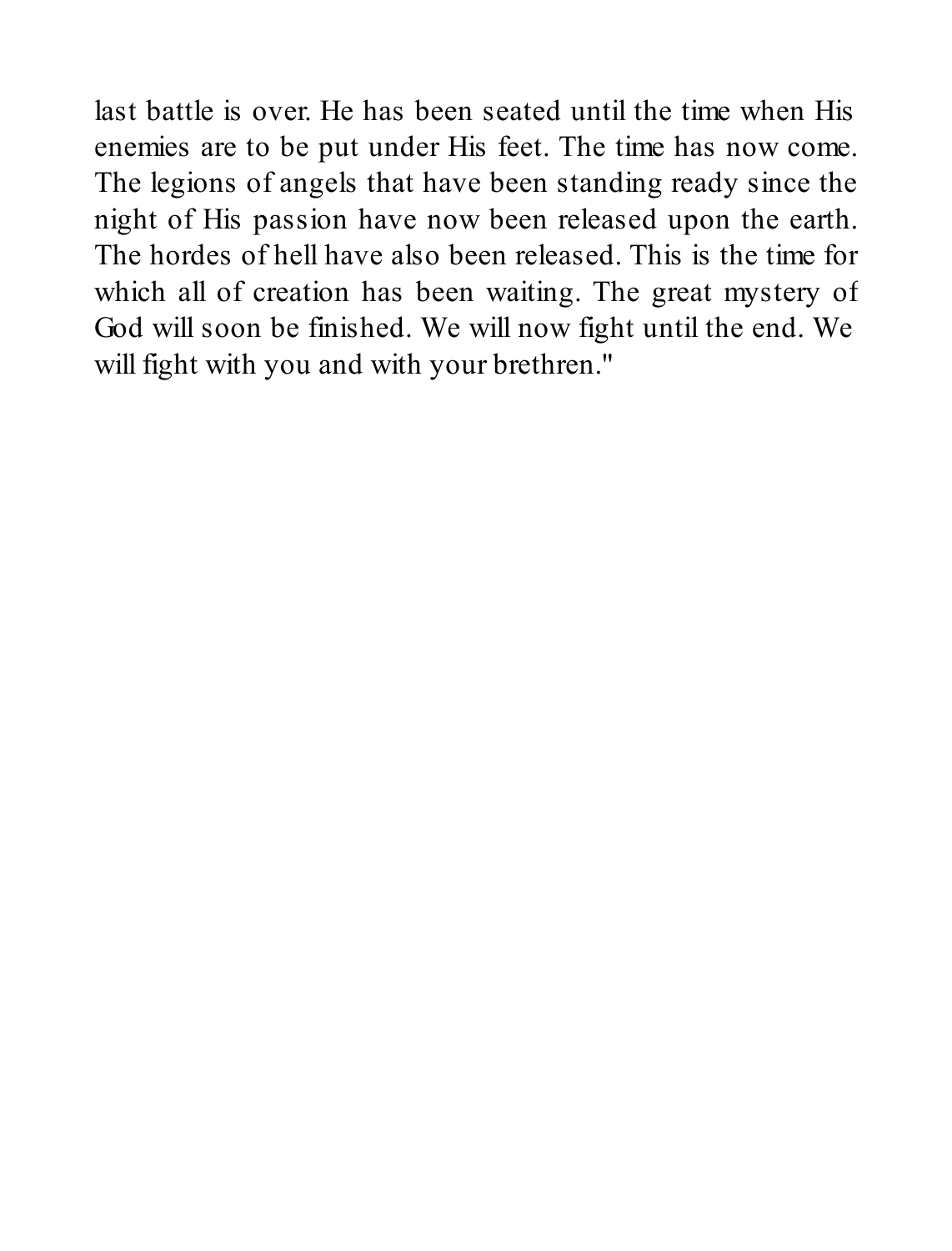## **Part V, The Overcomers**

As I continued walking away from the judgment seat I began to reflect on all that I had just experienced. It had been both terrible and wonderful. As challenging and heart rending as it had been, I felt more secure than I ever had. It was not easy at first to be stripped so bare in front of so many, unable to hide even a single thought, but when I just relaxed and accepted it, knowing that it was cleaning my very soul, it became profoundly liberating. Not having anything to hide was like taking off the heaviest yoke and shackles. I began to feel like I could breathe like I had never breathed before.

The more at ease I became, the more my mind seemed to multiply in its capacity. Then I began to sense a communication that was going on of which no human words could articulate. I thought of the apostle Paul's comments about his visit to the third heaven where he had heard inexpressible words. There is a spiritual communication that greatly transcends any form of human communication. It is more profound and meaningful than human words are able to articulate. Somehow it is a pure communication of the heart and mind together, and it is so pure that there is no possibility of misunderstanding.

As I looked at someone in the room I began to understand what he was thinking just as he had been able to understand me. When I looked at the Lord I began to understand Him in the same way. We continued to use words, but the meaning of each one had a depth that no dictionary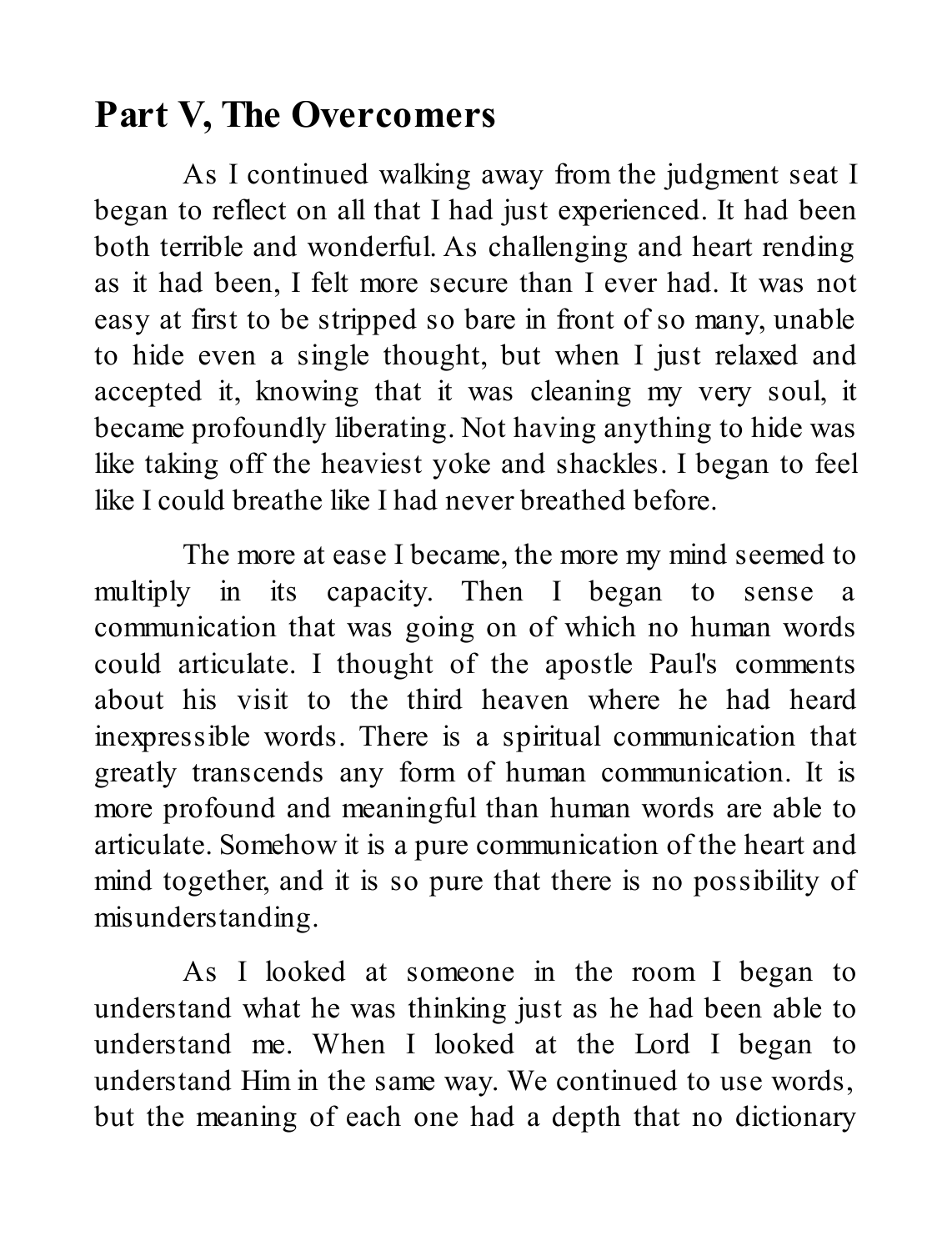could have ever captured. My mind had been freed so that its capacity was multiplied many times over. It was exhilarating beyond any previous experience. experiencing before.

It was also obvious that the Lord was enjoying being able to communicate this way with me as much as I was with Him. Never before had I understood so deeply what it meant for Him to be the Word of God. Jesus is the Communication of God to His creation. His words are spirit and life, and their meaning and power far exceeds our present human definitions. Human words are a very superficial form of the communication of the spirit. He made us able to communicate on a level that far transcends human words, but because of the fall, and the debacle at the Tower of Babel, we have lost this capacity. We cannot be who we were created to be until we regain this, and we can only attain it when we are freed in His presence.

I began to understand that when Adam's transgression caused him to hide from God, it was the beginning of a most terrible distortion of what man was created to be, as well as a severe reduction of his intellectual and spiritual capacities.

These could only be restored when we come out of "hiding," opening ourselves to God and to each other, becoming genuinely transparent. It is as we behold the glory of the Lord with an "unveiled face" that we are changed into His image. The veils are caused by our hiding.

When the Lord asked Adam where he was after the transgression, it was His very first question to man, and it is the first one that we must answer if we are to be fully restored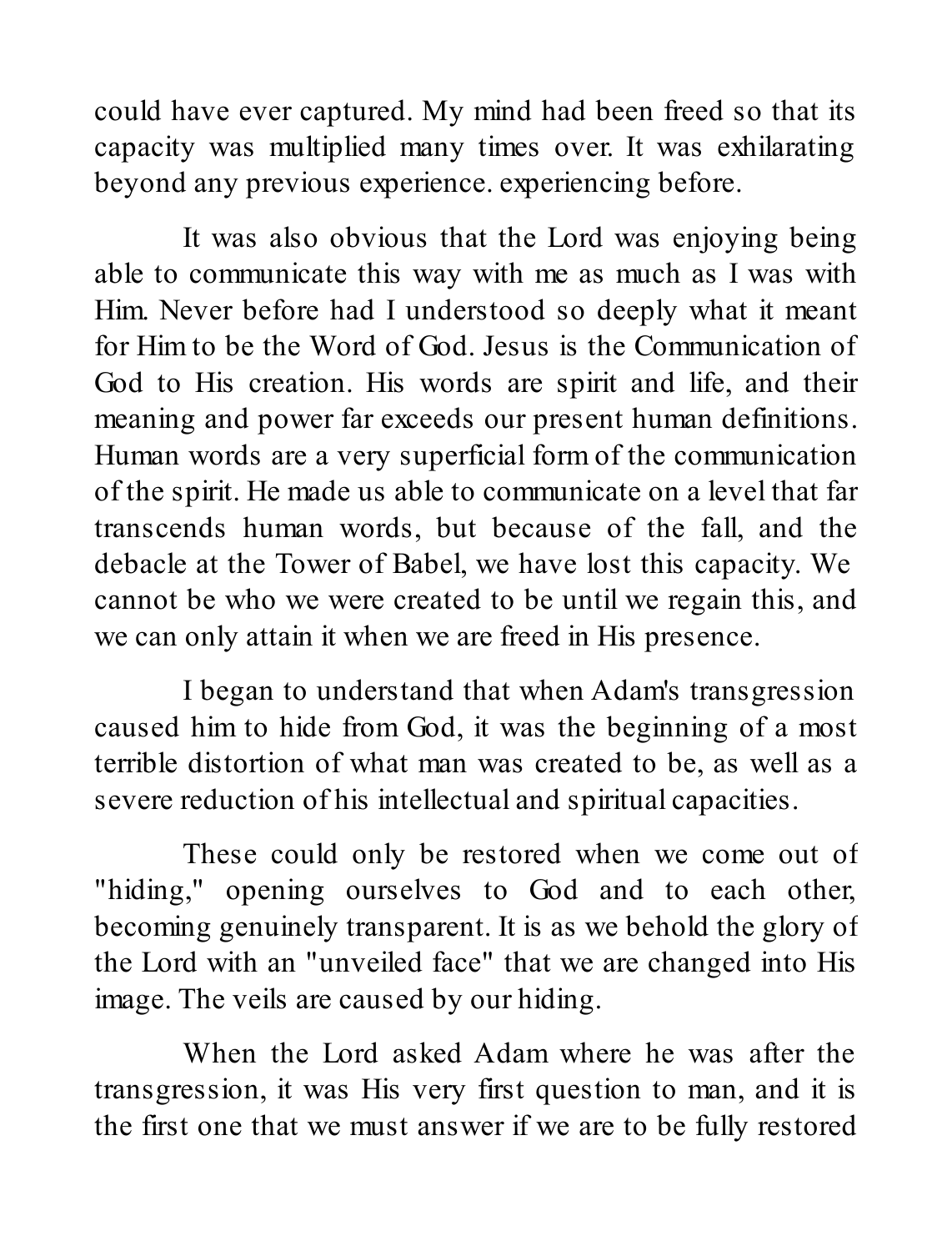to Him. Of course, the Lord knew where Adam was. The question was for Adam's sake. That question was the beginning of God's quest for man. The story of redemption is God's pursuit of man, not man's pursuit of God. When we can fully answer this question, knowing where we are in relation to God, we will have been fully restored to Him. We can only know the answer to this question when we are in His presence.

That was the essence of my entire judgment seat experience. The Lord already knew all that there was to know about me. It was all for my sake, so that I would know where I was. It was all to bring me out of hiding, to bring me out of darkness into the light.

I also began to understand just how much the Lord desired to be one with His people. Through the entire judgment He was not trying to get me to see something as good or bad as much as to see it in union with Him. The Lord was seeking me more than I was seeking Him. His judgments set me free, and His judgment of the world willset the world free.

When God's judgment day comes it will bring the final deliverance of Adamfromhis hiding place. This will be the final liberation of Adam, and it will also begin the final liberation of the creation which was subject to bondage because of Adam. The darkness in the world was perpetuated by the compulsion to hide that began after the fall. "Walking in the light" is more than just knowing and obeying certain truths—it is being true and it is being free fromthe compulsion to hide.

"Walking in the light" means no more hiding, from God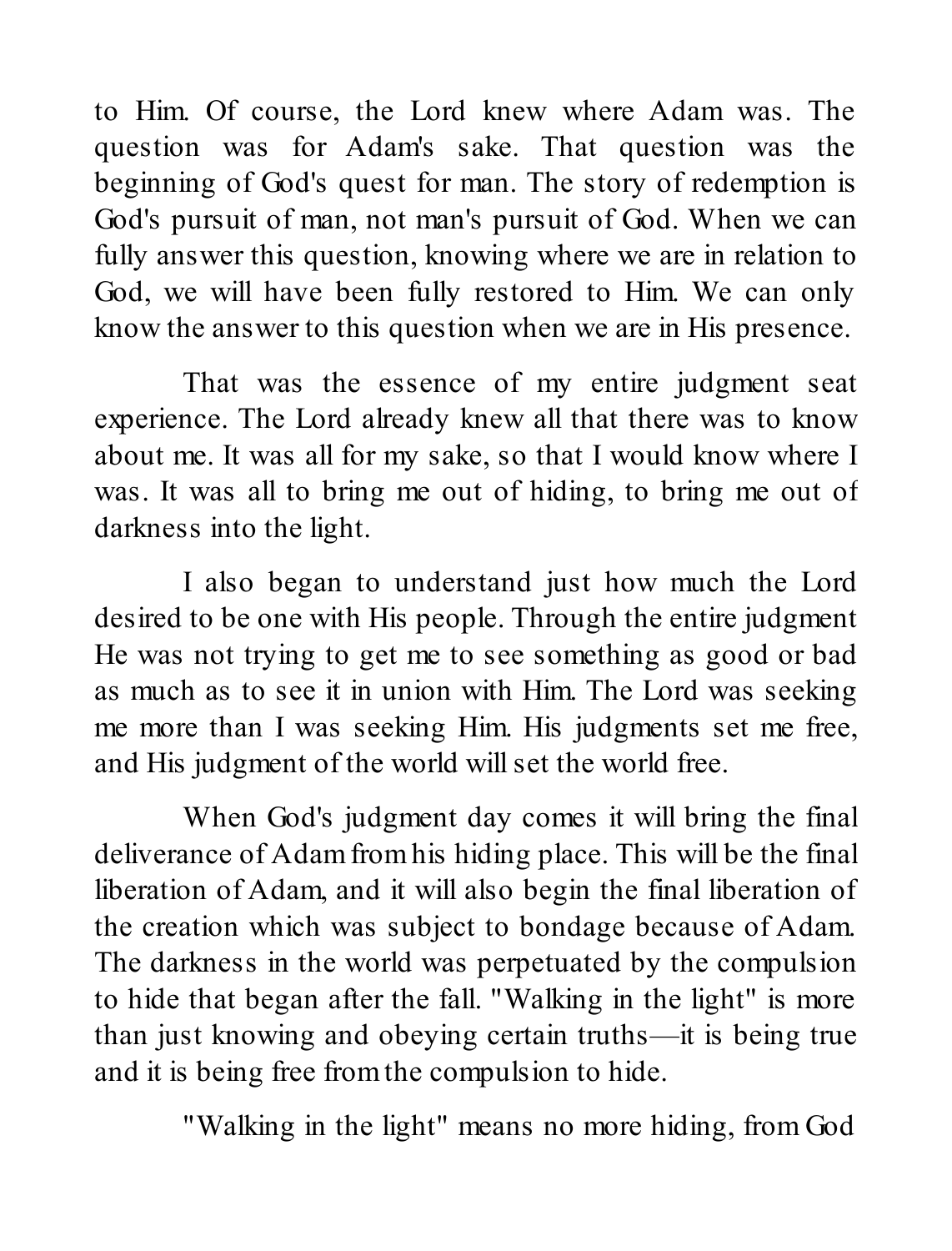or anyone else. The nakedness ofAdamand Eve before the fall was not just physical, but spiritual as well. When our salvation is complete we will know this kind of freedom again. To be completely open to others really will open our own hearts and minds to realms we do not now even know exist. This is what Satan is attempting to counterfeit through the New Age Movement.

As I walked, pondering all that I had learned, suddenly the Lord appeared by my side in the form of Wisdom again. Only He now appeared far more glorious than I had ever seen Him, even when He was on the judgment seat. I was both stunned and overjoyed.

"Lord, are you returning with me like this?" I asked.

"I will always be with you like this. However; I want to be even more to you than the way you see Me now. You have seen My kindness and My severity here, but you still do not fully know Me as the Righteous Judge. "

This surprised me since I had just spent all of this time before His judgment seat, and felt that all I had been learning was about His judgment. He paused to let this sink in, and then continued.

"There is a freedom that comes when you perceive truth, but whoever I set free is free indeed. The freedom of My presence is greater than just knowing truth. You have experienced liberation in My presence, but there is yet much more for you to understand about My judgments. When I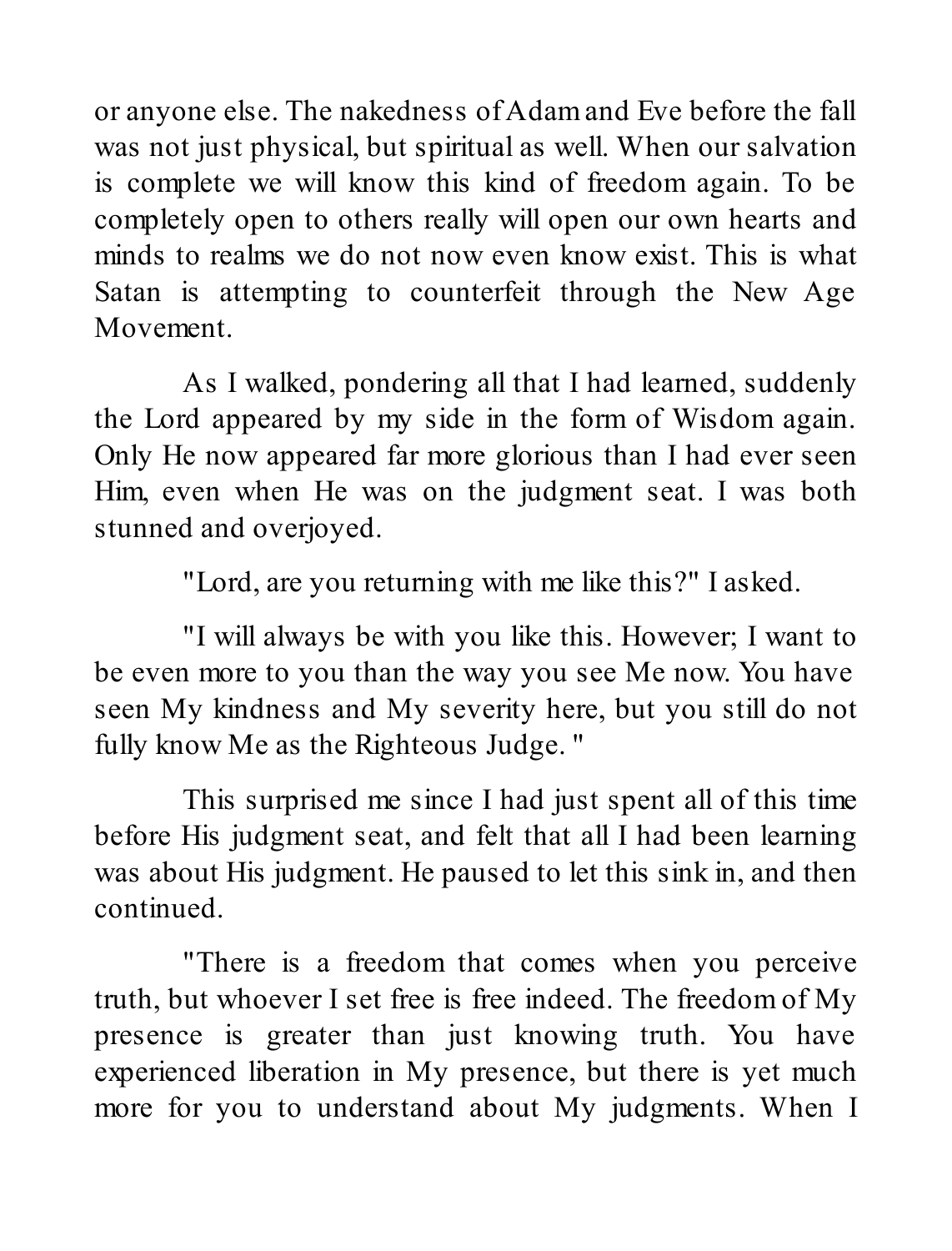judge I am not seeking to condemn, or to justify, but to bring forth righteousness. Righteousness is only found in union with Me. That is the righteous judgment, bringing men into unity with Me.

"My church is now clothed with shame because she does not have judges. She does not have judges because she does not know Me as the Judge. I will now raise up judges for My people who know My judgment. They will not just decide between people or issues, but to make things right, which is to bring theminto agreement with Me.

"When I appeared to Joshua as the Captain of the Host, I declared that I was for neither him nor his enemies. I never come to take sides. When I come it is to take over, not to take sides. I appeared as the Captain of the Host before Israel could enter her Promised Land. The church is now about to enter her Promised Land, and I am again about to appear as the Captain of the Host. When I do I will remove all who have been forcing My people to take sides against their brothers. My justice does not take sides in human conflicts, even those of My own people. What I was doing through Israel I was doing for their enemies, too, not against them. It is only because you see from the earthly, temporal perspective that you do not see My justice. You must see My justice to walk in My authority because righteousness and justice are the foundation of My throne.

"I have imputed righteousness to the people I have chosen, but like Israel in the wilderness, even the greatest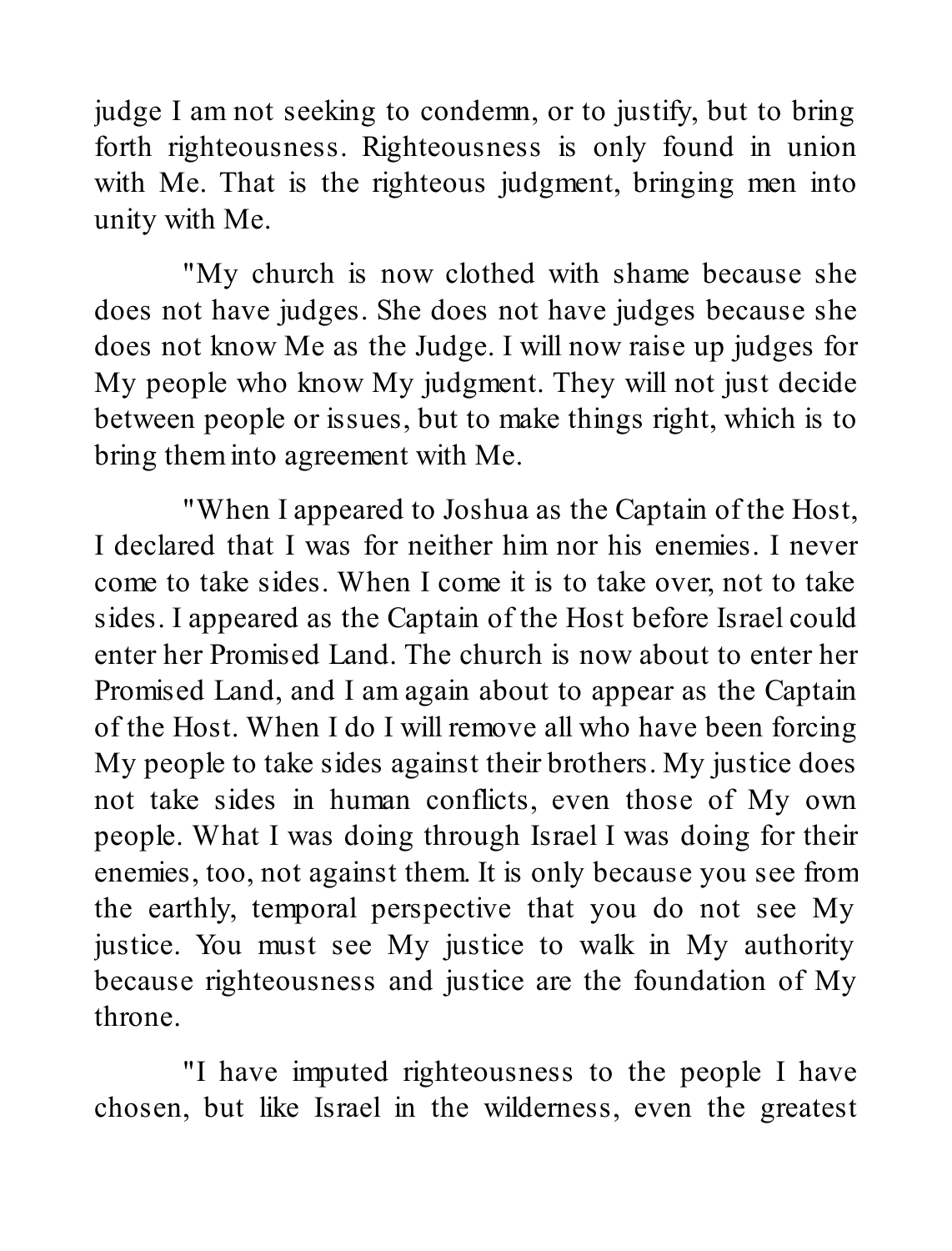saints of the church age have only aligned themselves with My ways a small part of the time, or with a small part of their minds and hearts. I am not for them or against their enemies, but I am coming to use My people to save their enemies. I love all men, and desire for all to be saved. "

I could not help thinking of the great battle that we had fought on the mountain. We did wound many of our own brethren as we fought against the evil controlling them. There were still many of them in the camp of the enemy, either being used by him, or kept as his prisoners. I started to wonder if the next battle would be against our own brothers again. The Lord was watching me ponder all of this, and then He continued.

"Until the last battle is over, there will always be some of our brothers who are being used by the enemy. But that is not why I am telling you this now. I am telling you this to help you see how the enemy gets into your own heart and mind, and how he uses you! Even now you still do not see everything the way that I do.

"This is common with My people. At this time, even My greatest leaders are seldom in harmony with Me. Many are doing good works, but very few are doing what I have called them to do. This is the result of divisions among you. I am not coming to take sides with any one group, but I am calling for those who will come over to My side.

"You are impressed when I give you a 'word of knowledge' about someone's physical illness, or other knowledge that is not known to you. This knowledge comes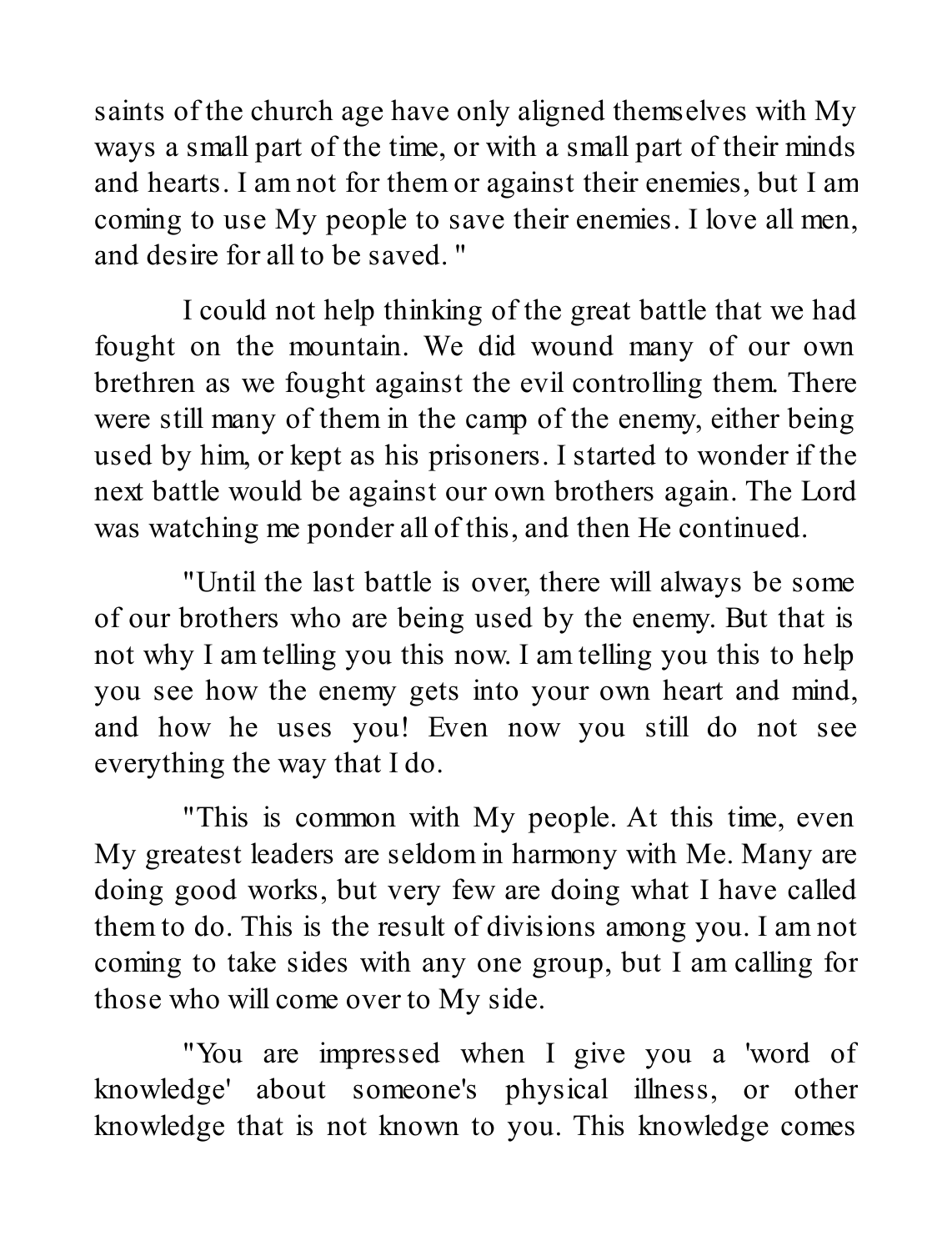when you touch My mind to just a small degree. I know all things. If you were to fully have My mind you would be able to know everything about everyone that you encounter, just as you have begun to experience here. You would see all men just the way that I see them. But even then there is more to fully abiding in Me. You must have My heart to know how to use such knowledge rightly. Only then will you have My judgment.

"I can only trust you with My supernatural knowledge to the degree that you know My heart. The gifts of the Spirit that I have released to My church are but small tokens of the powers of the age to come. I have called you to be messengers of that age, and you must, therefore, know its powers. You should earnestly desire the gifts because they are a part of Me, and I have given them to you so that you can be like Me. You are right to seek to know My mind, My ways and My purposes, but you must also earnestly desire to know My heart. When you know My heart, then the eyes of your heart will be opened. Then you will see as I see, and you will do what I do.

"I am about to entrust much more of the powers of the age to come to My church. However, there is a great deception that often comes upon those who are trusted with great power, and if you do not understand what I am about to show you, you, too, will fall to this deception.

"You have asked for My grace and you shall have it. The first grace that will keep you on the path of life is to know the level of your present deception. Deception involves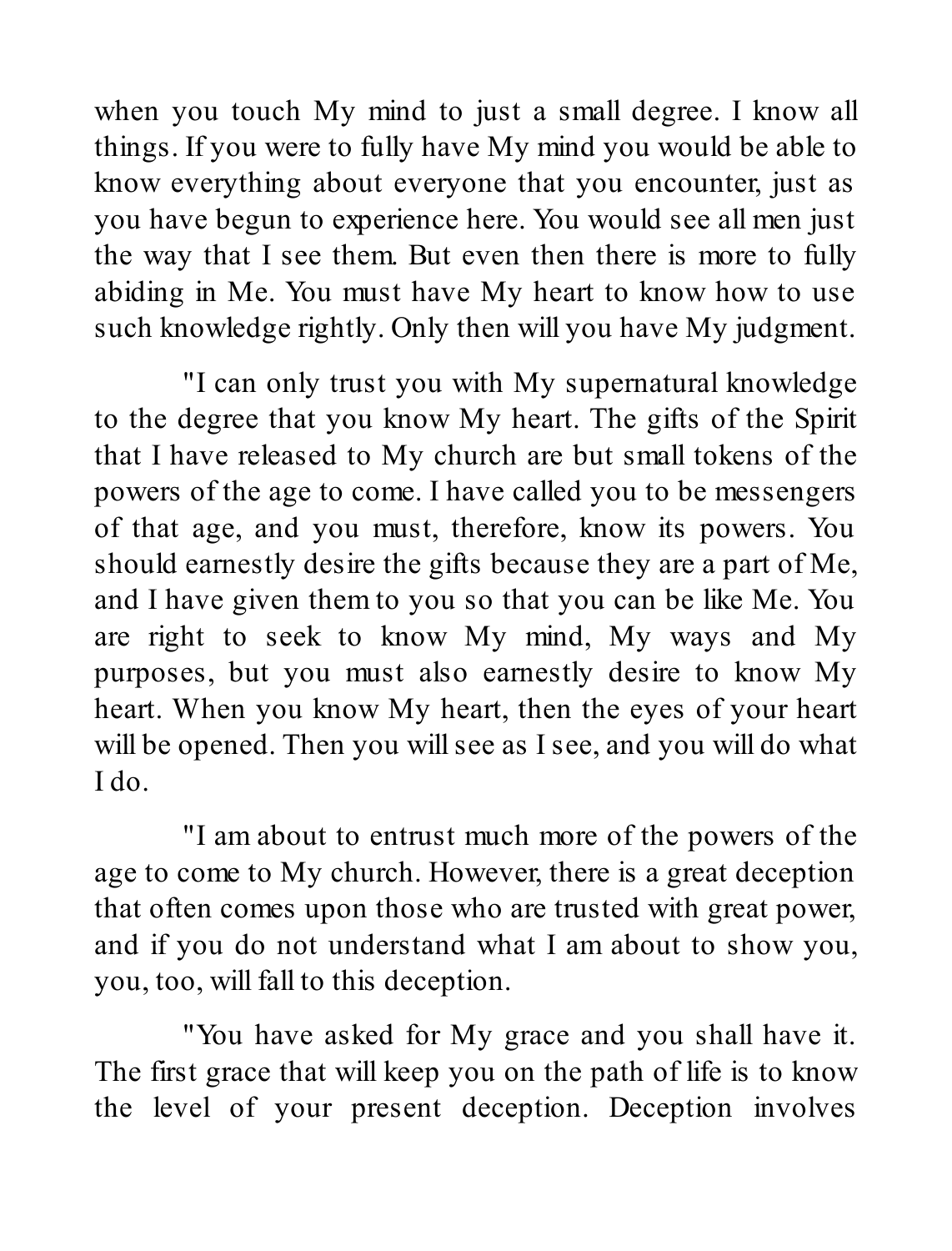anything that you do not understand as I do. Knowing the level of your present deception brings humility, and I give My grace to the humble. That is why I said, 'Who is so blind but My servant . . .' That is why I said to the Pharisees, 'It is for judgment that I came into the world . . . to give sight to those who do not see, and to make blind those who see . . . If you were blind you would not be guilty, but because you claim to see, your guilt remains. ' That is why, when I called My servant Paul, My light struck him blind. My light only revealed his true condition. Like him, you must be struck blind in the natural so that you can see by My Spirit."

I then felt compelled to look at those who were sitting on the thrones we were passing. As I did, my gaze fell upon a man whomI knew was the apostle Paul.As I looked back at the Lord, He motioned for me to speak to him.

"I have so looked forward to this," I said, feeling awkward but excited by this meeting. "I know that you are aware of just how much your letters have guided the church, and they are probably still accomplishing more than all of the rest of us put together. You are still one of the greatest lights on earth."

"Thank you," he said graciously. "But you do not understand just how much we have looked forward to meeting you. You are a soldier in the last battle; you are the ones whom everyone here is waiting to meet. We only saw these days dimly through our limited prophetic vision, but you have been chosen to live in them. You are a soldier preparing for the last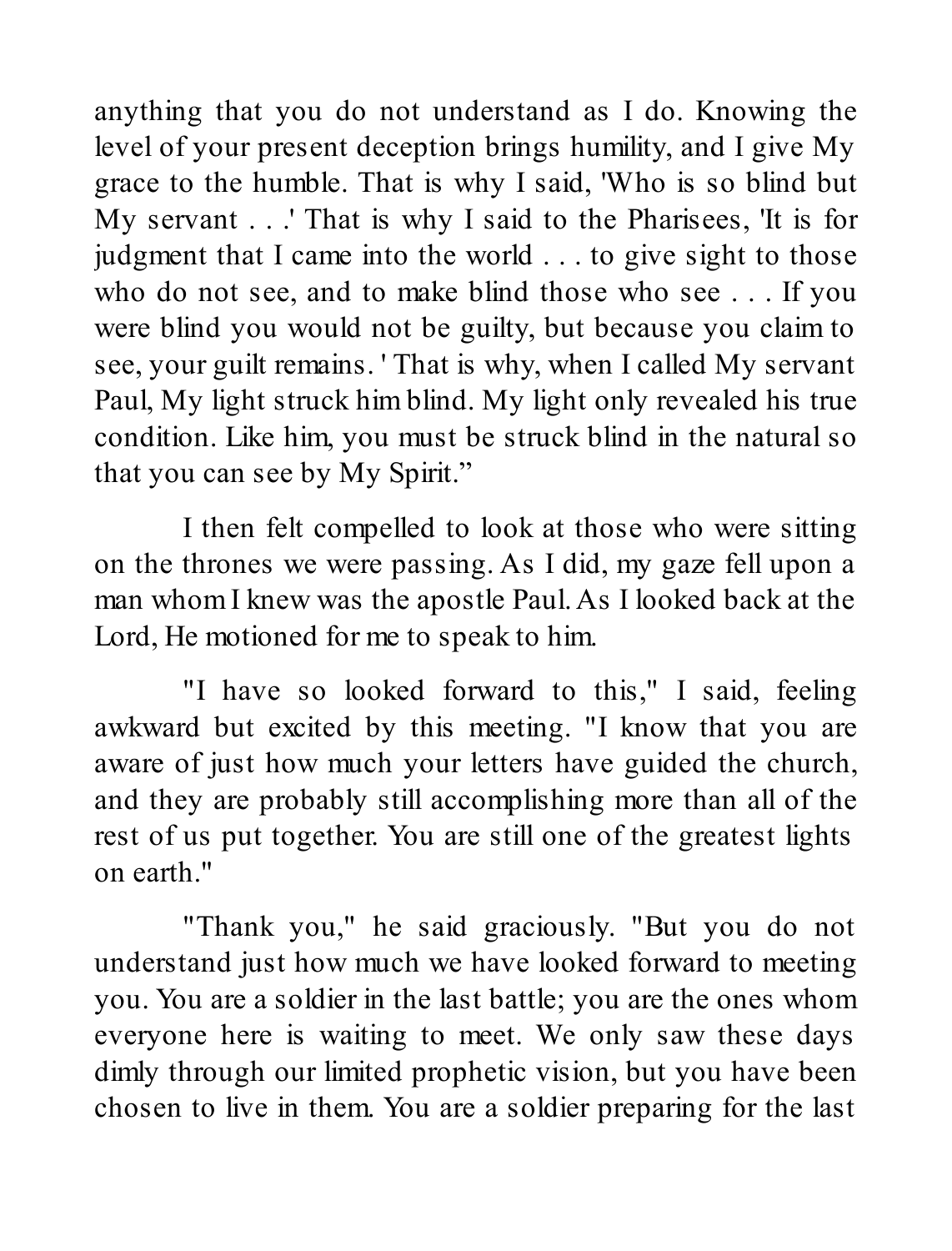battle. You are the ones for whomwe are all waiting."

Still feeling awkward, I continued, "But there is no way that I can convey the appreciation that we feel for you, and all who helped to set our course with their lives and their writings. I also know that we will have an eternity for exchanging our appreciation, so please, while I am here, let me ask what would you say to my generation that will help us in this battle?' "

"I can only say to you know what I have already said to you through my writings. I would have you to understand them better by knowing that I fell short of all that I was called to do," Paulstated, looking me resolutely in the eyes.

"But you are here, in one of the greatest thrones. You are still reaping more fruit for eternal life than any of us could ever hope to reap," I protested.

"By the grace of God I was able to finish my course, but I still did not walk in all that I was called to. I fell short of the highest purposes that I could have walked in. Everyone has. I know that some think that it is blasphemy to think of me as anything less than the greatest example of Christian ministry, but I was being honest when I wrote near the end of my life that I was the greatest of sinners. I was not saying that I had been the greatest of sinners, but that I was the greatest of sinners then. I had been given so much to understand, and I walked in so little of it."

"How could that possibly be? I thought you were just being humble," I asked.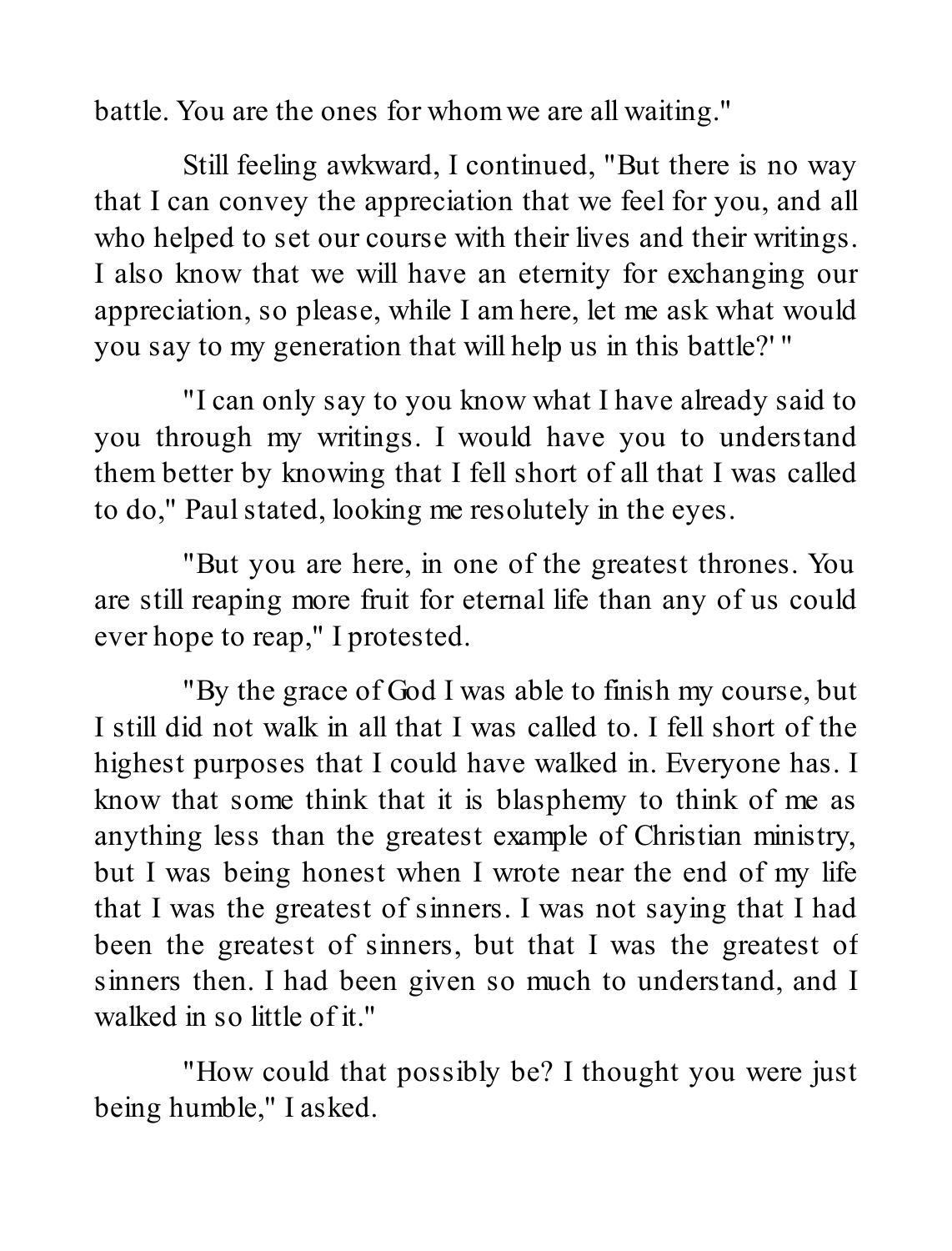"True humility is agreement with the truth. Do not fear. My letters were true, and they were written by the anointing of the Holy Spirit. However, I was given so much, and I did not use all that I was given. I, too, fell short. Everyone here has fallen short, except One. But you must especially see this about me, because many are still distorting my teachings because they have a distorted view of me."

"As you saw the progression in my letters, I went from feeling that I was not inferior to even the most imminent apostles, acknowledging that I was the least of the apostles, then the least of the saints, to finally realizing that I was the greatest of sinners. I was not just being humble, I was speaking sober truth. I was trusted with much, much more than I used. There is only One here who fully believed, who fully obeyed, and who truly finished all that He was given to do, but you can walk in much more than I did."

My reply was feeble, "I know that what you are saying is true, but are you sure that this is the most important message that you would give to us for the last battle?"

"I am sure," he replied with utter conviction. "I so appreciate the grace of the Lord to use my letters as He has. But I am concerned with the way many of you are using them wrongly. They are the truth of the Holy Spirit, and they are Scripture. The Lord did give me great stones to set into the structure of His eternal church, but they are not foundation stones. The foundation stones were laid by Jesus, alone. My life and ministry are not the example of what you are called to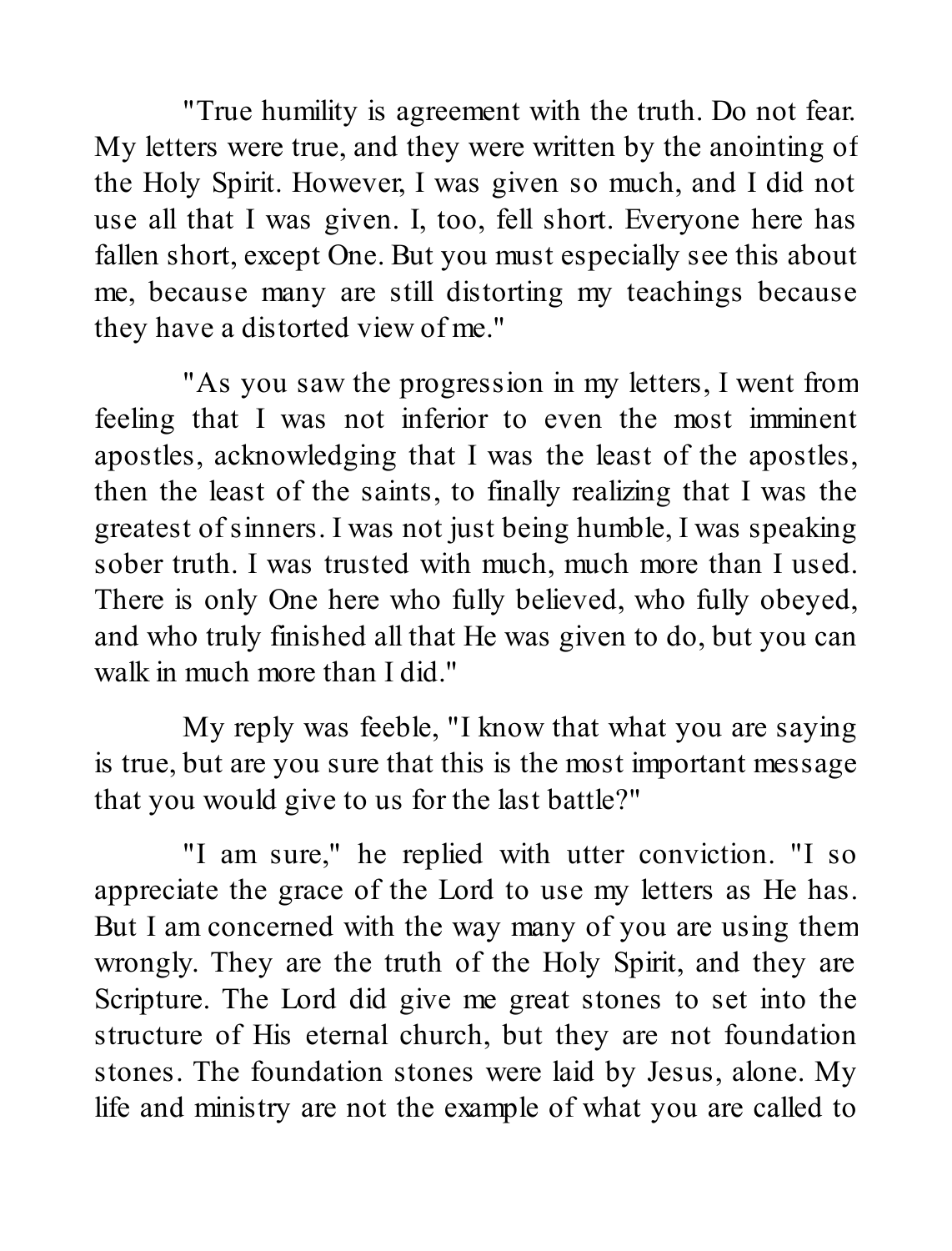be. Jesus alone is that. If what I have written is used as a foundation, it will not be able to hold the weight of that which needs to be built upon it. What I have written must be built upon the only Foundation that can withstand what you are about to endure; it must not be used as the foundation. You must see my teachings through the Lord's teachings, not try to understand Him from my perspective. His words are the foundation. I have only built upon them by elaborating on His words. The greatest wisdom, and the most powerful truths, are His words, not mine."

"You must also know that I did not walk in all that was available to me. There is much more available for every believer to walk in than I did. Every true believer has the Holy Spirit in them. The power of the One who created all things lives within them. The least of the saints has the power in them to move mountains, to stop armies, or to raise the dead. If you are to accomplish all that you are called to in your day, my ministry must not be viewed as the ultimate, but as a starting place. Your goal must not be to be like me, but to be like the Lord. You can be like Him, and you can do everything that He did, and even more, because He saved His best wine for last."

I knew that only truth could be spoken here. I knew that what Paul was saying was true about the way many had been wrongly using his teachings as a foundation, rather than building upon the foundation of the gospels, but it was still hard for me to accept that Paul had fallen short of his calling. I looked at Paul's throne and the glory of his being. It was much more than I dreamed the greatest saints in heaven would have.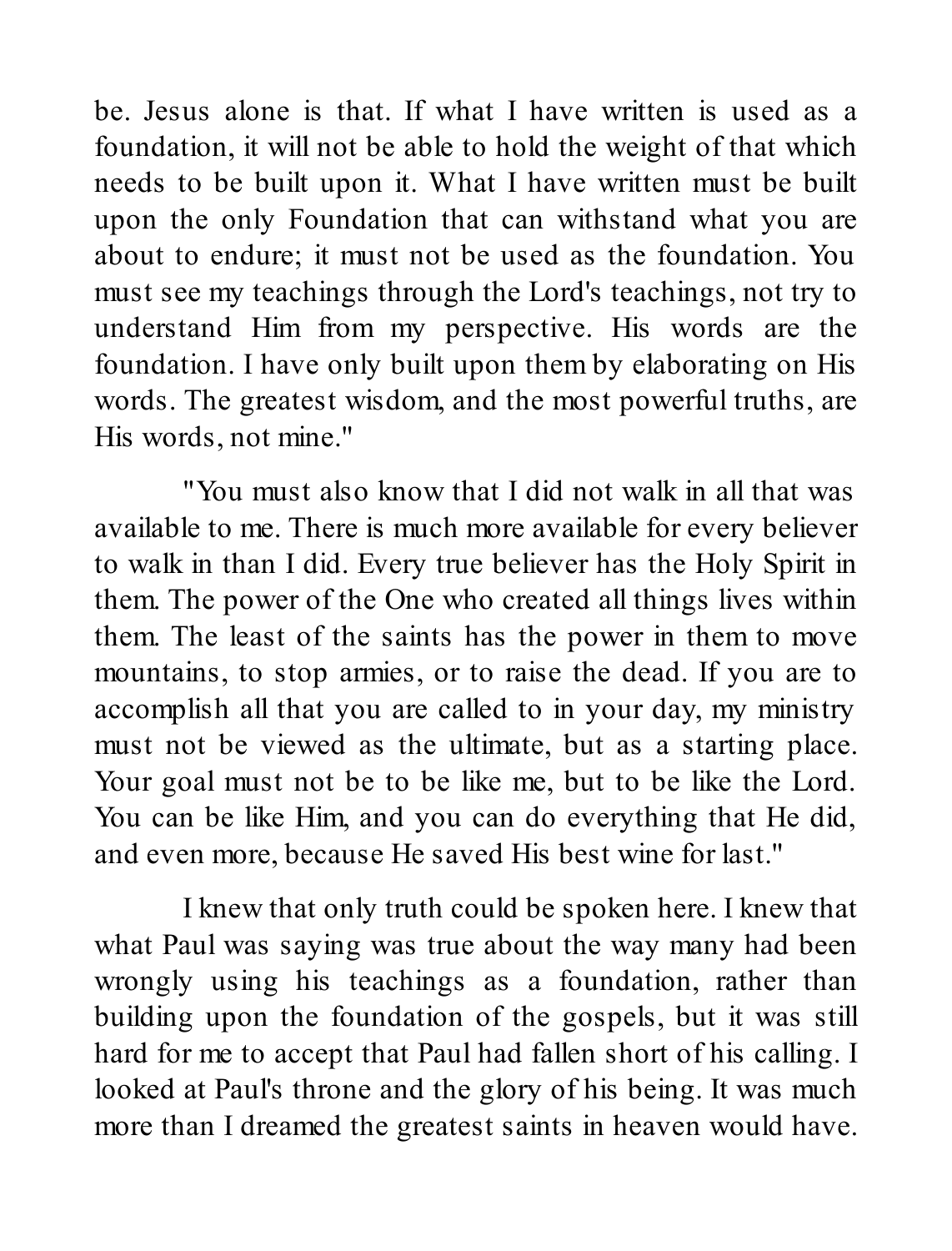He was every bit as forthright and resolute as I had expected him to be. It struck me how obvious it was that he still carried his great concern for all of the churches. I had idolized him, and that was a transgression that he was trying to set me free from. Even so, he was much greater than the Paul I had idolized. Knowing what I was thinking, he put both hands on my shoulders and looked me even more resolutely straight in the eyes.

"I am your brother. I love you as everyone here does. But you must understand. Our course is now finished. We can neither add to or take away from what we planted in the earth, but you can. We are not your hope. You are now our hope. Even in this conversation I can only confirm what I have already written, but you still have much writing to do. Worship only God, and grow up in all things into Him. Never make any man your goal, but only Him. Many will soon walk the earth who will do much greater works than we did. The first shall be last, and the last, first. We do not mind this. It is the joy of our hearts because we are one with you. My generation was used to lay and begin building upon the foundation, and we will always have the honor of that. But every floor built upon the foundation should go higher. We will not be the building we are supposed to be unless you go higher."

As I pondered this he watched me closely. Then he continued, "There are two more things that we attained in our time, that were lost very quickly by the church, and they have not yet been recovered. You must recover them."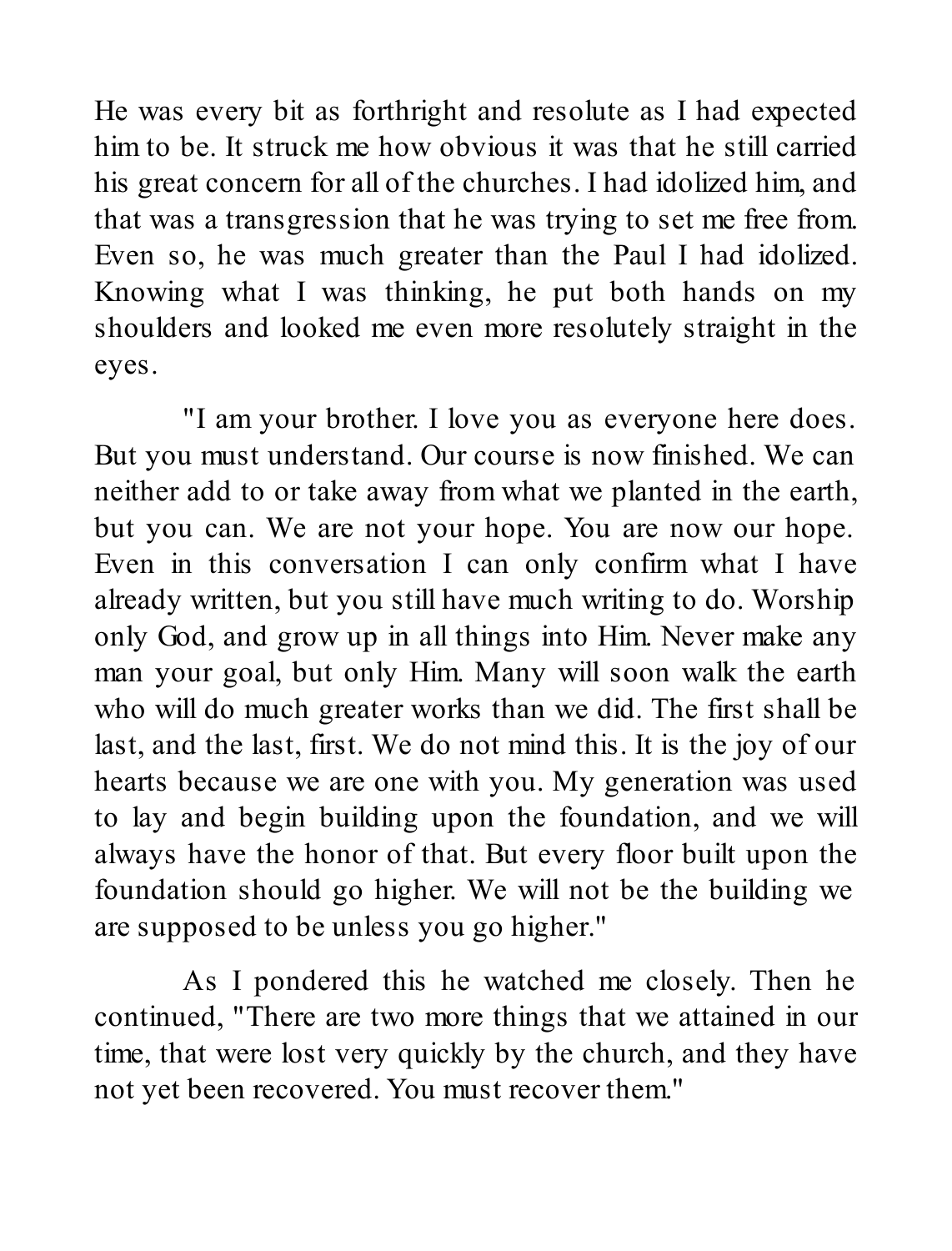"What are they?" I inquired, feeling that what he was about to say was more than just an addendum to what he had already said.

"You must recover the ministry, and the message," he said emphatically.

I looked at the Lord, and He nodded His affirmation, adding, "It is right that Paul should say this to you. Until this time he has been the most faithful with both of these."

"Please explain," I implored Paul.

"All right," he replied. "Except for a few small places in the world where there is great persecution or difficulties now, we can hardly recognize either the ministry or the message that is being preached today. Therefore, the church is now but a phantom of what it was even in our time, and we were far from all that we were called to be. When we served, being in ministry was the greatest sacrifice that one could make, and this reflected the message of the greatest sacrifice that was made the cross. The cross is the power of God, and it is the center of all that we are called to live by. You have so little power to transform the minds and hearts of the disciples now because you do not live, and do not preach, the cross. Therefore, we have difficulty seeing much difference between the disciples and the heathen. That is not the gospel or the salvation with which we were entrusted. You must return to the cross."

With those words he squeezed my shoulders like a father, and then returned to his seat. I felt like I had received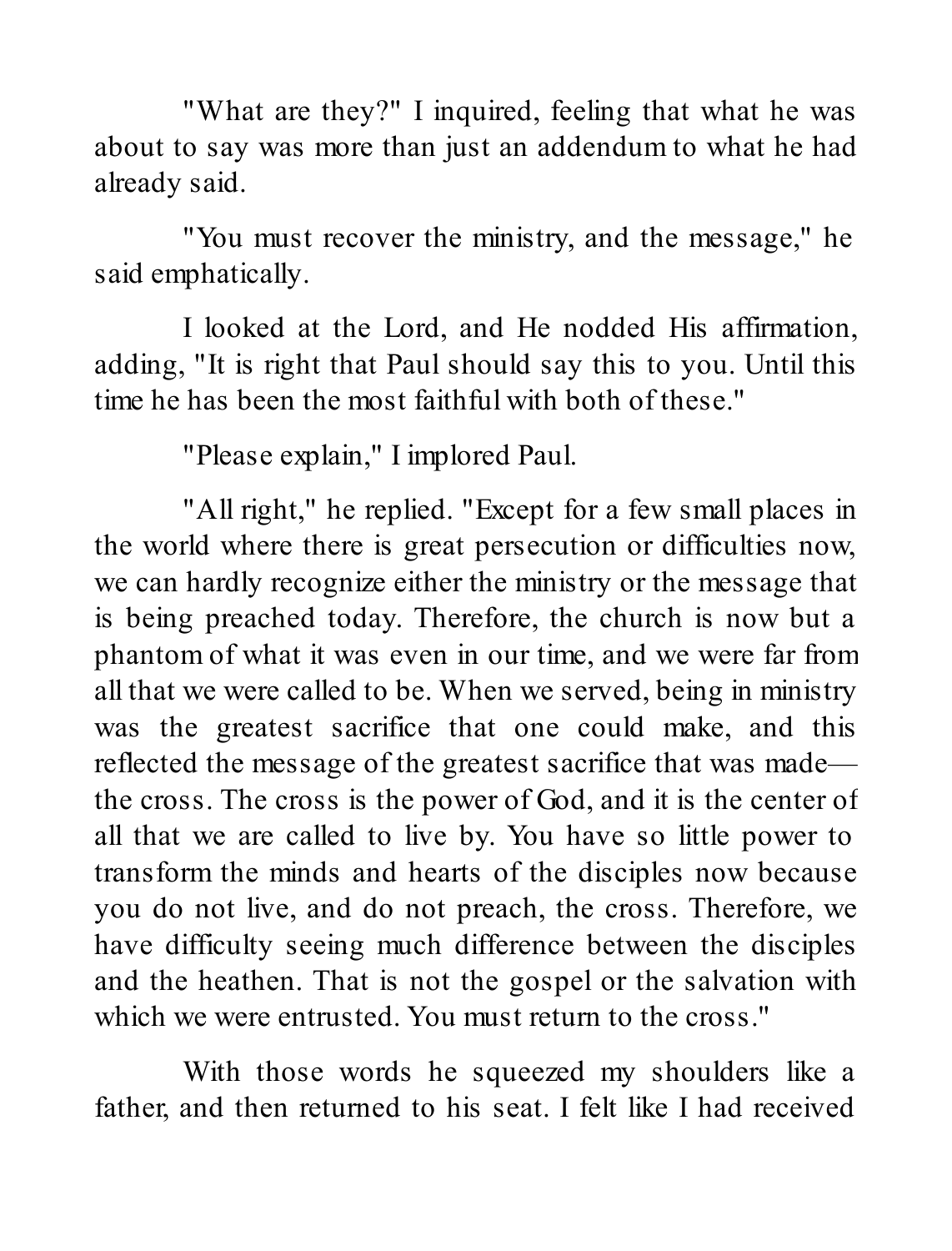both an incredible blessing and a profound rebuke. As I walked away I began thinking of the level of salvation on the mountain, and the treasures of salvation that I had seen inside the mountain. I began to see that most of my own decisions, even the decision to enter the door that led me here, was based mostly on what would get me further, not on a consideration for the will of the Lord. In all that I had done I was still living for myself, and not for Him. Even in my desire to embrace the judgments here, I was motivated by what would help me to make it back in victory without suffering loss. I was still walking much more in self-centeredness than Christ centeredness.

I knew that the short talk with Paul would have consequences that would take a long time to fully understand. In a way I felt that I had received a blessing from the entire, eternal church. The great cloud of witnesses really were cheering us on. They looked at us like proud parents who wanted better things for their children than they had known. Their greatest joy would be to see the church in the last days become everything that the church in their day had failed to attain. I also knew that I was still falling far short of what they had prepared for us to walk in.

"The last day church will not be greater than their generation, even if you do greater works, " the Lord interjected. 'All that is done is done by My grace. However, I will make more of My grace, and more of My power available to the last day church, because she must accomplish more than the church in any age has yet accomplished. The last day believers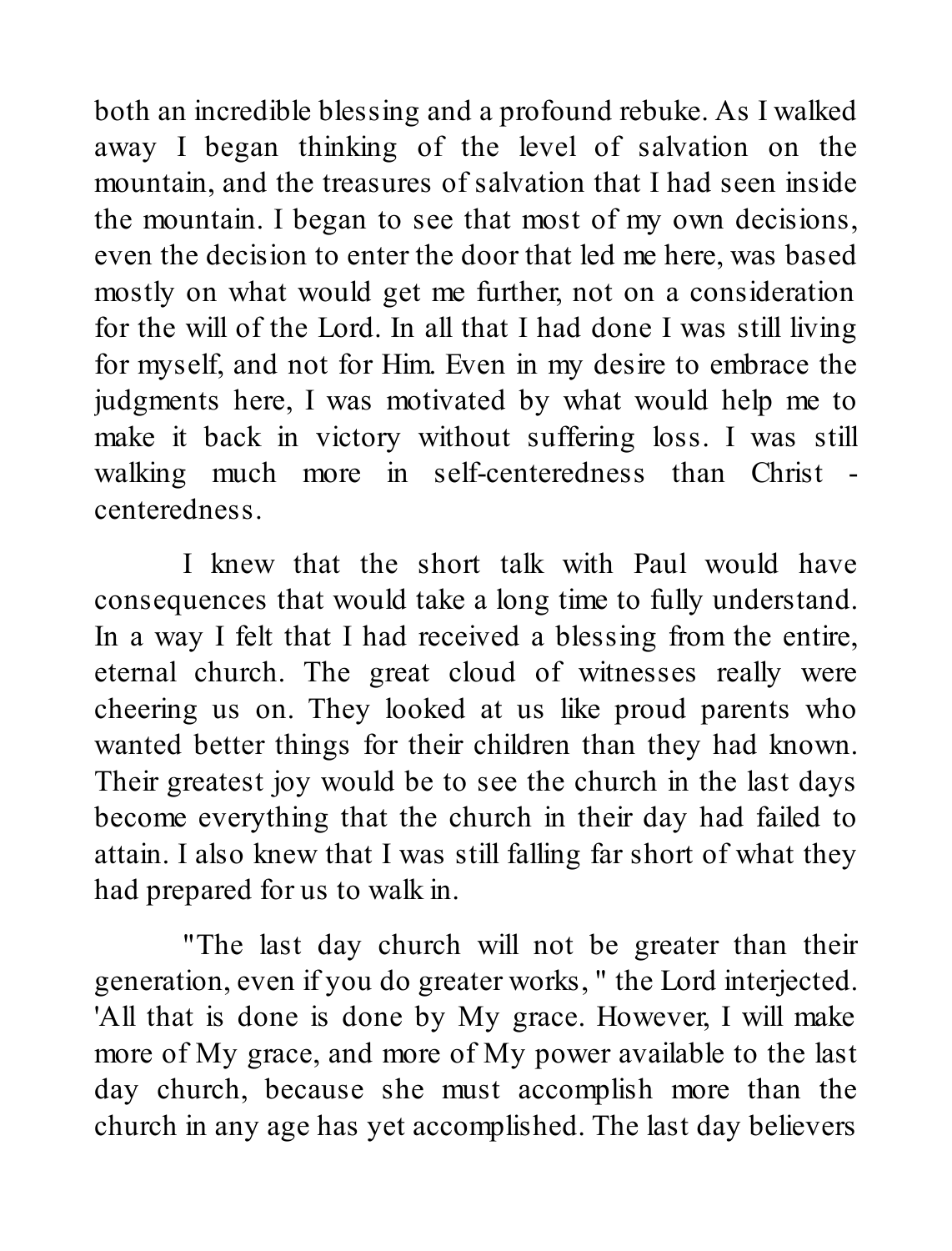will walk in all of the power that I demonstrated, and more, because they will be the final representatives of all who have gone before them. The last day church will demonstrate My nature and My ways as they have never been demonstrated before by men. It is because I amgiving you more grace, and to whom much is given much will be required. "

This just made me think even more about Paul. "How would we even become as dedicated and faithful as he had been?" I thought to myself.

"I am not asking you to attain that, " the Lord answered. "I am asking you to abide in Me. You cannot continue to measure yourself by others, even Paul. You will always fall short of the one you look to, but you are looking to Me you will go far beyond what you would have otherwise accomplished . As you yourself have taught, it was when the two on the road to Emmaus saw Me break the bread that their eyes were opened. When you read Paul's letters, or anyone's, you must hear Me. Only when you receive your bread directly fromMe will the eyes of your heart be opened.

"You can be distracted the most by those who are the most like Me if you do not see through them to see Me. There is also another trap for those who come to know more of My anointing and power than others. They are often distracted by looking at themselves. As I was saying before you talked to Paul, My servants must become blind so that they can see. I let you talk to him then because he is one of My best examples of this. It was because of My grace that I allowed him to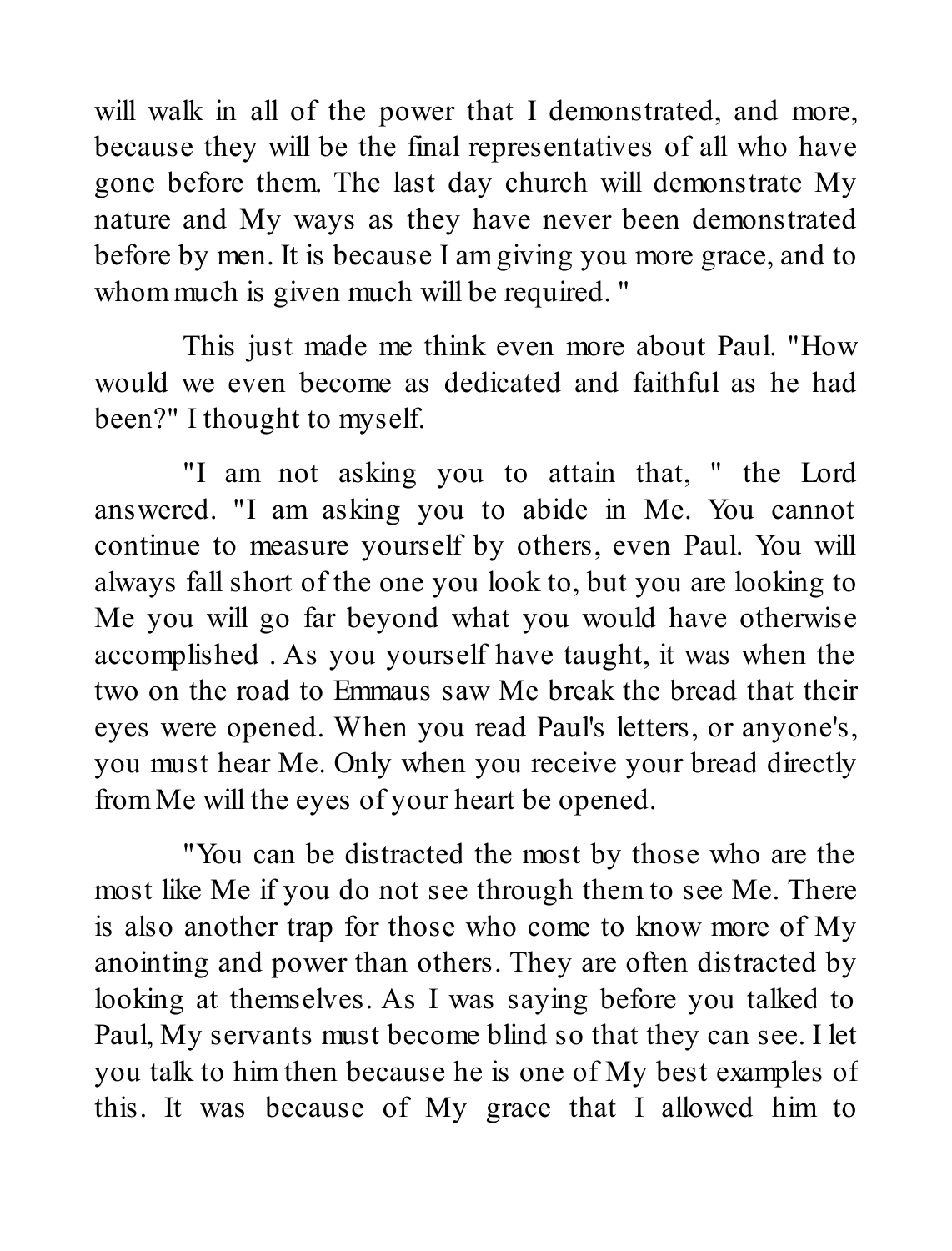persecute My church. When he saw My light he understood that his own reasoning had led him into direct conflict with the very truth he claimed to be serving. Your reasoning will always do that. It will lead you to do that which is exactly contrary to My will. Greater anointing brings greater danger of this happening to you, if you do not learn what Paul did. If you do not take up your cross every day, putting all that you are and all that you have before it, you will fall because of the authority and power that I will give you. Until you learn to do all things for the sake of the gospel, the more influence that you have, the greater the danger that you will be in.

"One of the greatest deceptions that comes upon My anointed ones is that they begin to think that because I give them a little supernatural knowledge or power, that their ways must therefore be My ways, and that everything that they think is what I think. This is a great deception, and many have stumbled because of it. You think like Me when you are in perfect union with Me. Even with the most anointed who have yet walked the earth, even for Paul, this union has only been partial, and for brief periods of time.

"Paul did walk with Me as close as any man ever has yet. Even so, he was also beset by fears and weaknesses that were not from Me. I could have delivered him from these, and he did request it several times, but I had a reason for not delivering him. Paul's great wisdom was to embrace his weaknesses, understanding that if I had delivered him from them I would not have been able to trust him with the level of revelation and power that I did. Paul learned to distinguish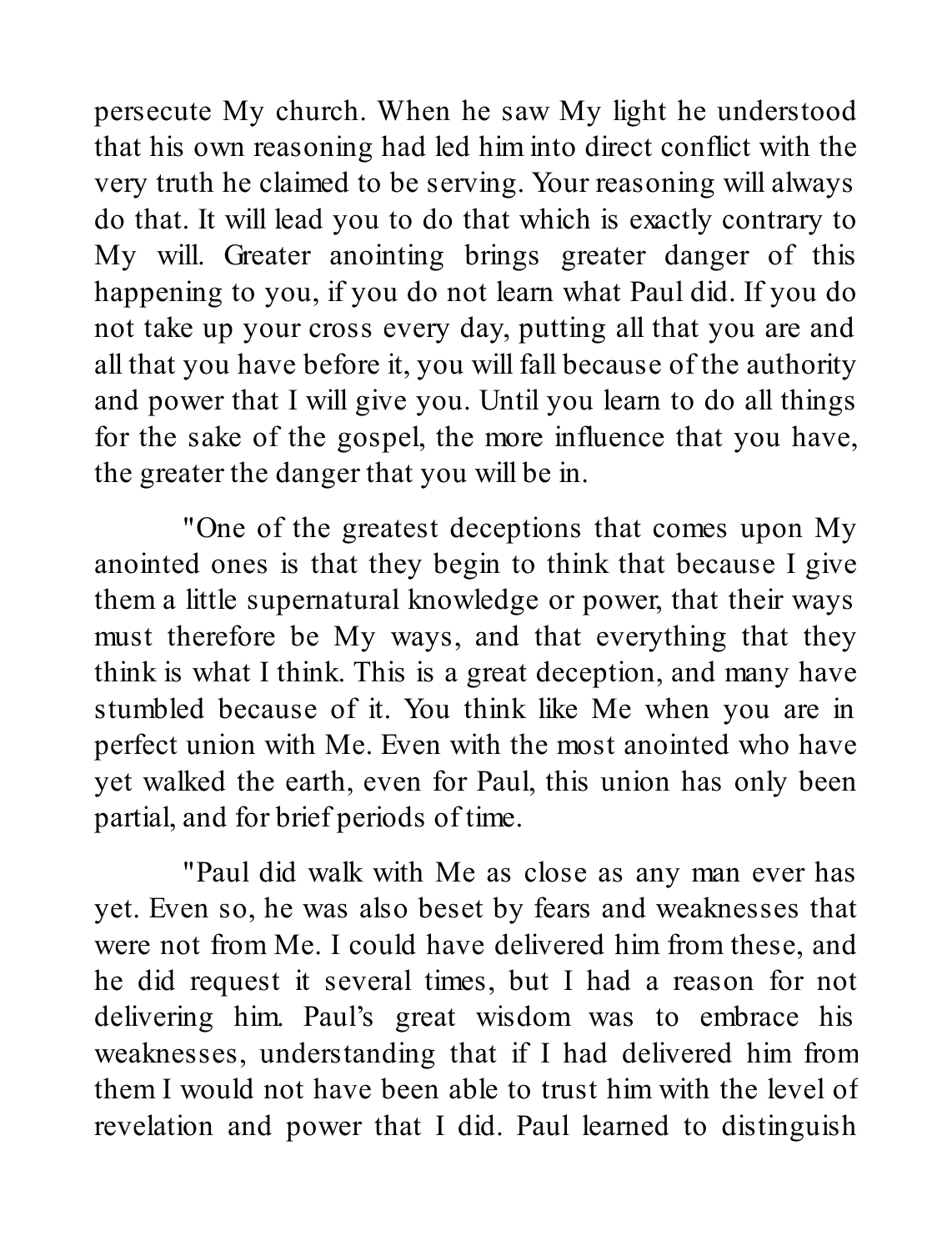between his own weaknesses and the revelation of the Spirit. He knew that when he was beset with weakness, or fears, that he was not seeing from My perspective, but fromhis own. This caused Him to seek Me, and to depend on Me, even more. He was also careful not to attribute to Me that which arose from His own heart. Therefore I could trust him with revelations that I could not trust others with. Paul knew his own weaknesses, and he knew My anointing, and he distinguished between them. He did not confuse what came from his own mind and heart with My mind and heart. "

I began to think about how clear all of this was here, but how very often, even after I have had a great experience like this, I still forget it so easily. It is easy to understand and to walk in the light here, but back in the battle it becomes cloudy again. I thought about how I was not so beset with fears as much as with impatience, and anger, which was just as much a distortion of the perspective that we should have by abiding in the Holy Spirit.

Wisdomstopped and turned to me. "You are an earthen vessel, and that is all that you will be while you walk the earth. However, you can see Me just as clearly there as you do here. if you will look with the eyes of your heart. You can be just as close to Me there as anyone has ever been to Me, and even more so. I have made the way for everyone to be as close to Me as they truly desire to be. If you really desire to be even closer to Me than Paul was, you can. Some will want this, and they will want it badly enough to lay aside anything that hinders their intimacy with Me to give themselves fully to it,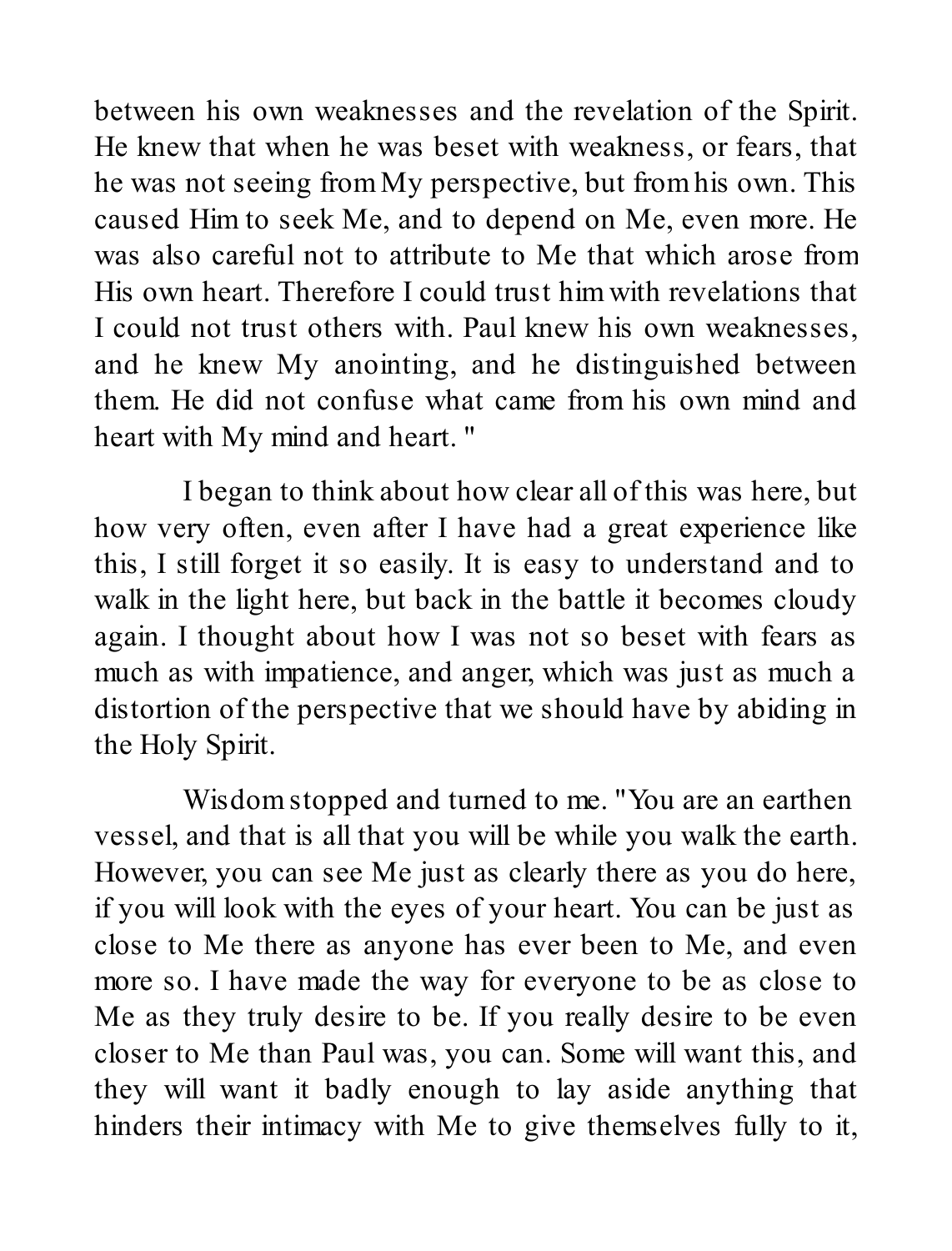and they will have what they seek.

"If it is your quest to walk there just as you can walk with Me here. I will be just as close to you there as I am now. If you seek Me you will find Me. If you draw near to Me, I will draw near to you. It is My desire to set a table for you right in the midst of your enemies. This is not just My desire for My leaders, but for all who call upon My name. I want to be much closer to you, and to everyone who calls upon Me, than I have yet been able to be with anyone who has lived. You determine how close we will be, not I. I will be found by those who seek Me.

"You are here because you asked for My judgment in your If e. You sought Me as the Judge and now you are finding Me. But you must not think that because you have seen My judgment seat that now all of your judgments will be My judgments. You will only have My judgments as you walk in unity with Me, and seek the anointing of My Spirit. This can be gained or lost every day.

"I have let you see angels, and given you many dreams and visions, because you kept asking for them. I love to give My children the good gifts that they ask for. For years you asked Me for wisdom, so you are receiving it. You have asked for Me to judge you, so you are receiving it. But these experiences do not make you fully wise, or a righteous judge. You will only have wisdom and judgment as you abide in Me. Do not ever stop seeking Me. The more you truly mature the more you will know your desperate need for Me. The more you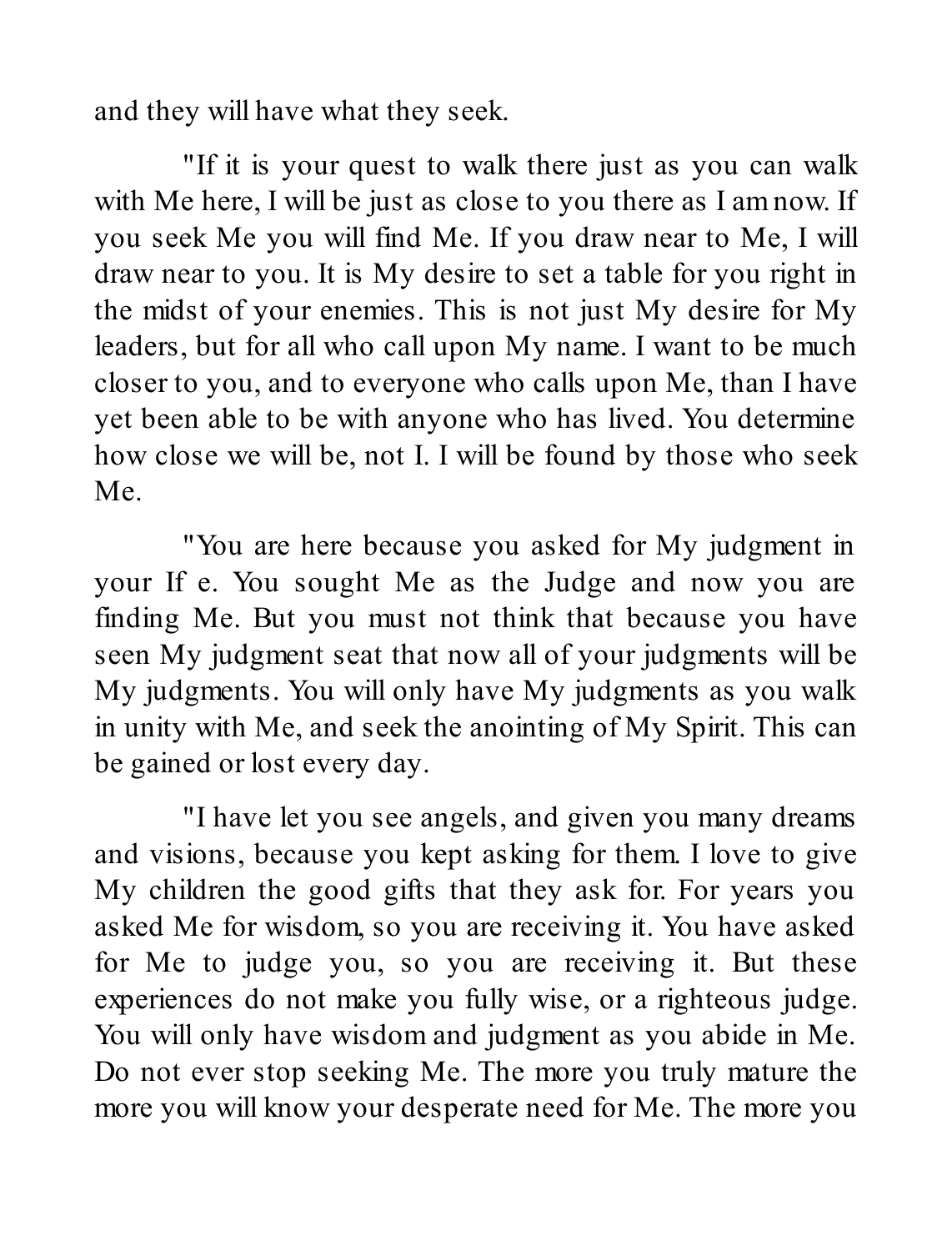mature, the less you will seek to hide, from Me or others, so that you can always walk in the light.

"You have seen Me as Savior, Lord, Wisdom, and Judge. When you return to the battle, you can still see My judgment seat with the eyes of your heart. When you walk in the truth of knowing that all that you think and do are fully revealed here, you will have the freedom to live there just as you do here. It is only when you hide, from Me or others, that the veils return to hide Me from you. I am Truth, and those who worship Me must do so in Spirit and Truth. Truth is never found hiding in the darkness, but always seeks to remain in the light. Light exposes and makes manifest. Only when you seek to be exposed, and allow who you are in your heart to be exposed, will you walk in the light as I am in the light. True fellowship with Me requires complete exposure. True fellowship with My people requires the same.

"When you stood before the judgment seat you felt more freedom and security than you have ever felt because you did not have to hide anymore. You felt more security because you knew that My judgments were true and righteous. The moral and spiritual order of My universe is just as sure as the natural order established upon the natural laws. You trust My law of gravity without even thinking about it. You must learn to trust My judgments in the same way. My standards of righteousness are unchanging, and are just as sure. To live by this truth is to walk in faith. True faith is to have confidence in who I am.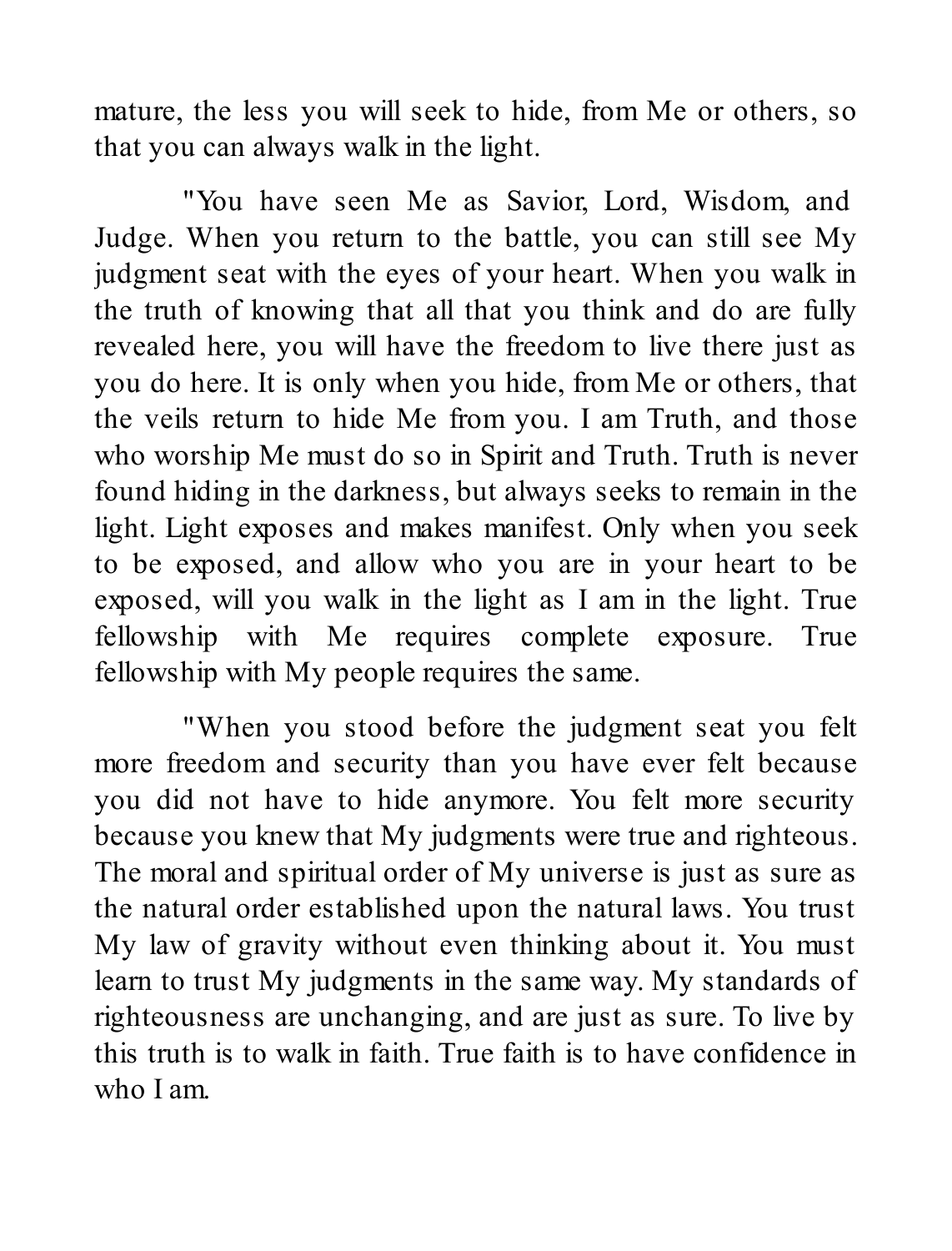"You seek to know and walk in My power so that you can heal the sick and perform miracles, but you have not even begun to comprehend the power of My word. To restore all of the dead who have ever lived on the earth will not even cause Me to strain. I uphold all things by the power of My word. The creation exists because of My word, and it is held together by My word.

"Before the end, I must reveal My power on earth. Even so, the greatest power that I have ever revealed on the earth, or ever will, is still a very small demonstration of My power. I do not reveal My power to get men to believe in My power, but to get men to believe in My love. If I had wanted to save the world with My power when I walked the earth, I could have moved mountains by pointing a finger. Then all men would have bowed to Me, but not because they toyed Me, or toyed the truth, but because they feared My power. I do not want men to obey Me because they fear My power, but because they love Me, and they love the truth.

"If you do not know My love, then My power will corrupt you. I do not give you love so that you can know My power, but I give you power so that you can know My love. The goal of your life must be love, not power. Then I will give you power to love with. I will give you the power to heat the sick because you love them, and I love them, and I do not want themsick.

"So you must seek love first, and then faith. You cannot please Me without faith. But faith is not just the knowledge of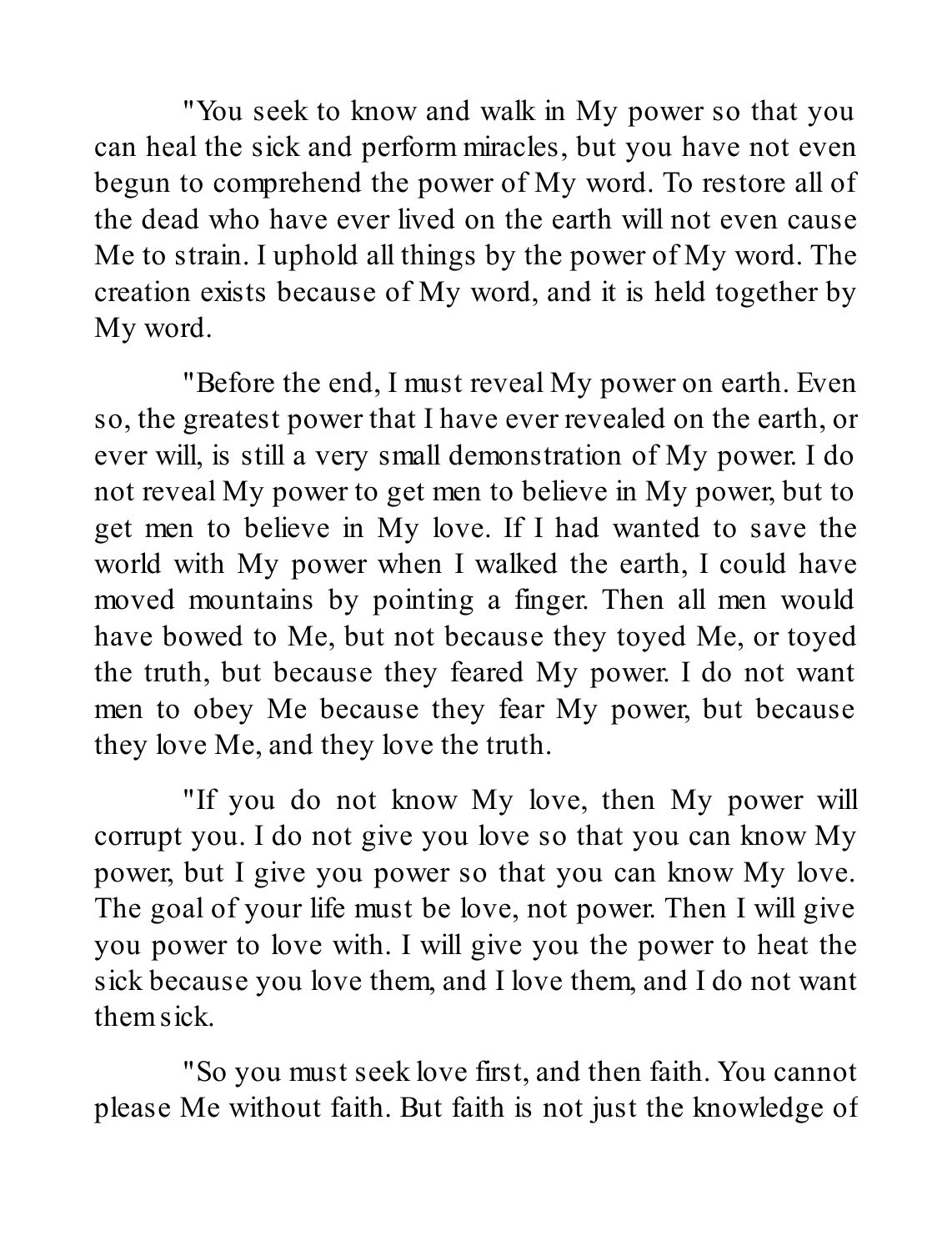My power, but the knowledge of My love and the power of My love. Faith must first be for love. Seek faith to love more, and to do more with your love. Only when you seek faith to love can I trust you with My power. Faith works by love.

"My word is the power that upholds all things. To the degree that you believe that My word is true you can do all things. Those who really believe that My words are true, will also be true to their own words. It is My nature to be true, and the creation trusts My word because I am faithful to it. Those who are like Me are also true to their own words. Their word is sure, and their commitments are trustworthy. Their 'yes' means 'yes, ' and their 'no' means 'no. ' If your own words are not true you will also begin to doubt My words, because deception is in your heart. If you are not faithful to your own words it is because you do not really know Me. To have faith, you must be faithful. I have called you to walk by faith because I am faithful. It is My nature.

"That is why you will be judged because of the careless words that you speak. To be careless is to care less. Words have power, and those careless with words cannot be trusted with the power of My word. It is wisdom to be careful with your words, and to keep themas I do Mine. "

"The Lord's words were rolling over me like great waves fromthe sea. I felt like Job before the whirlwind. I thought that I was getting smaller and smaller and then realized that He was getting larger. I had never felt so presumptuous. How could I have been so casual with God? I felt like an ant staring up at a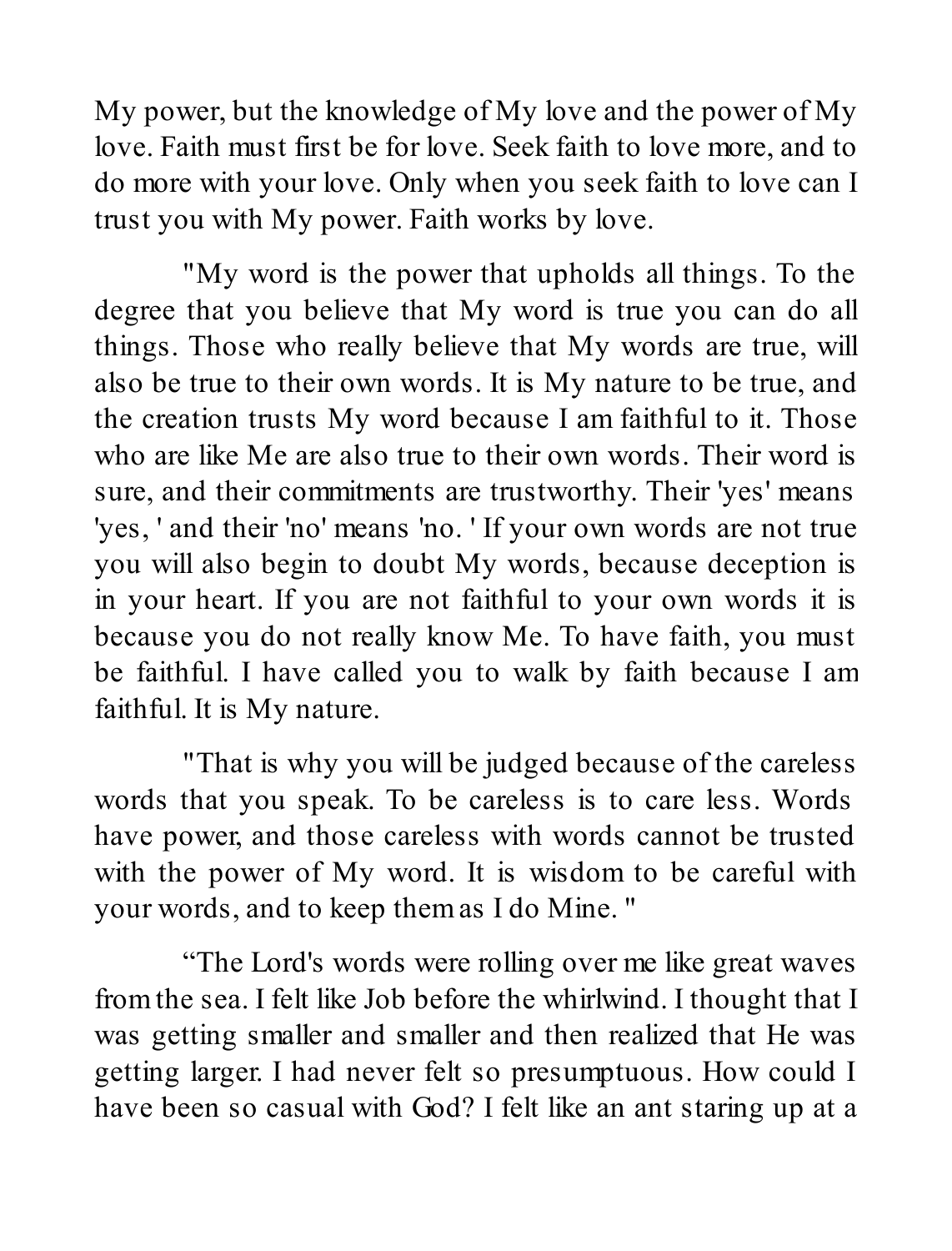mountain range. I was less than dust, yet He was taking the time to speak to me. I could not stand any more, and turned away.

After a few moments I felt a reassuring hand on my shoulder. It was Wisdom. His glory was even greater now, but He was again my size. "Do you understand what happened just then?" He asked.

Knowing very well that when the Lord asks a question He is not seeking information, I began to ponder it. I knew that it was reality. Compared to Him I am less than a speck of dust would be to the earth, and for some reason He wanted me to experience it. Answering my thoughts, He elaborated.

"What you are thinking is true, but this comparison of man to God is not just in size. You began to experience the power of My words. To be entrusted with My words is to be entrusted with the power by which the universe is held together. I did not do this to make you feel small, but to help you to understand the seriousness and the power of that with which you have been entrusted—the word of God. In all of your endeavors, remember that the importance of a single word from God to man is of more value than all of the treasures on earth. You must understand and teach My brethren to respect the value of My word. As those who are called to carry My words, you must also respect the value of your own words. Those who will carry the truth must be true. "

As I was listening I felt compelled to look up toward one of the thrones beside us. Immediately I saw a man that I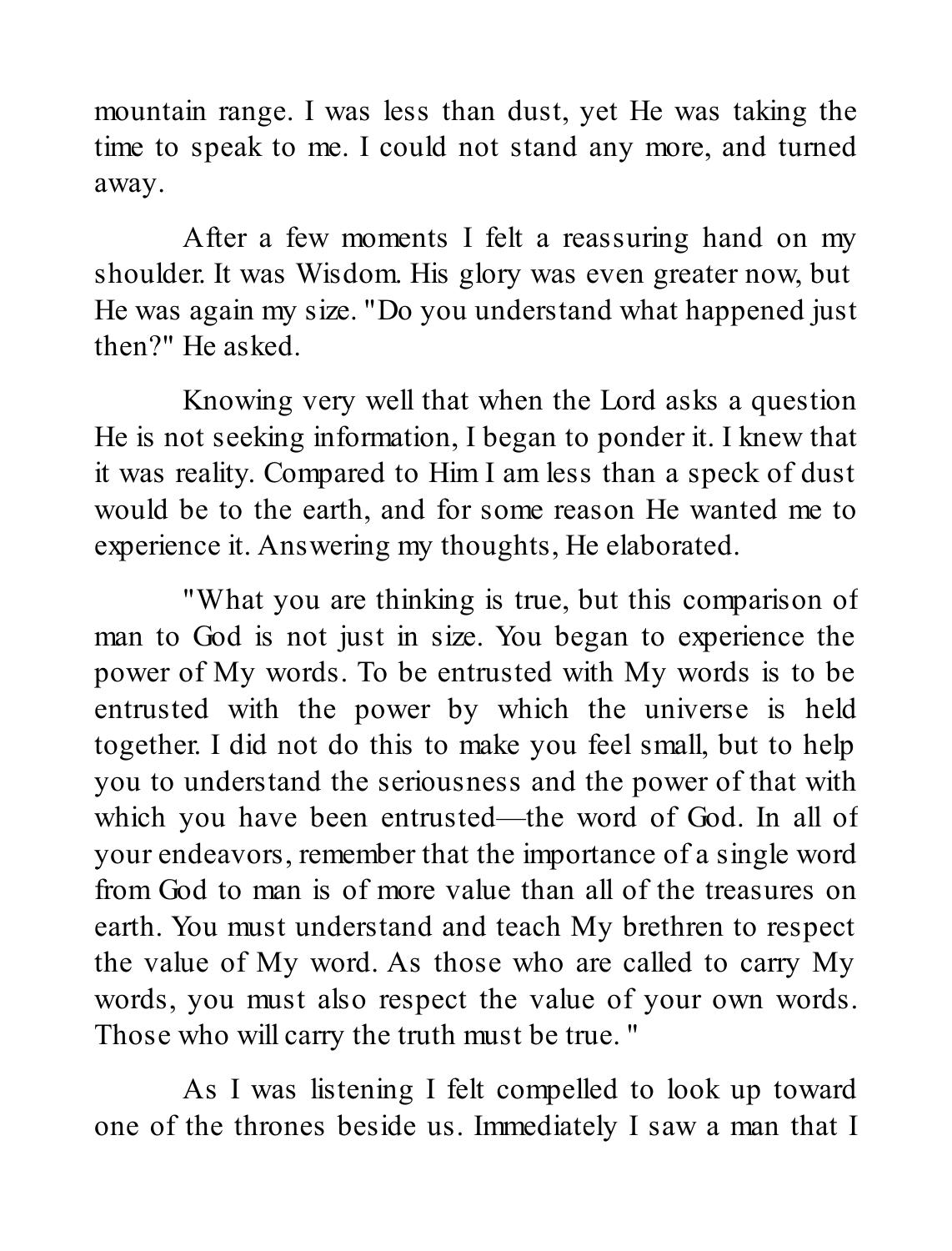recognized. He had been a great evangelist when I was a child, and many felt that he had walked in more power than anyone since the early church. I had read about him, and listened to some of his recorded messages. It was hard not to be touched by his genuine humility, and the obvious love he had for the Lord and people. Even so, I also felt that some of his teachings had gone seriously awry. I was surprised, but also relieved to see him sitting on a great throne. I was captured by the humility and love that still exuded fromhim.

As I turned to the Lord to ask if I could talk to him, I could see how much the Lord obviously loved this man. However, the Lord would not permit me to speak with him, but motioned for me to continue walking.

"I just wanted you to see himhere, " the Lord explained, "and understand the position that he has with Me. There is much for you to understand about him. He was a messenger to My last day church, but the church could not hear him for reasons that you must understand in due time. He did fall into discouragement and delusion for a time, and his message was distorted. It must be recovered, as well as the parts that I have given to others which were also distorted. "

I knew that everything here happened in perfect timing with all that I was meant to learn, and began to think about how seeing this man must be related to what we had just talked about—the potential of power to corrupt.

"Yes. There is a great danger in walking in great power, the Lord responded. "It has happened to many of My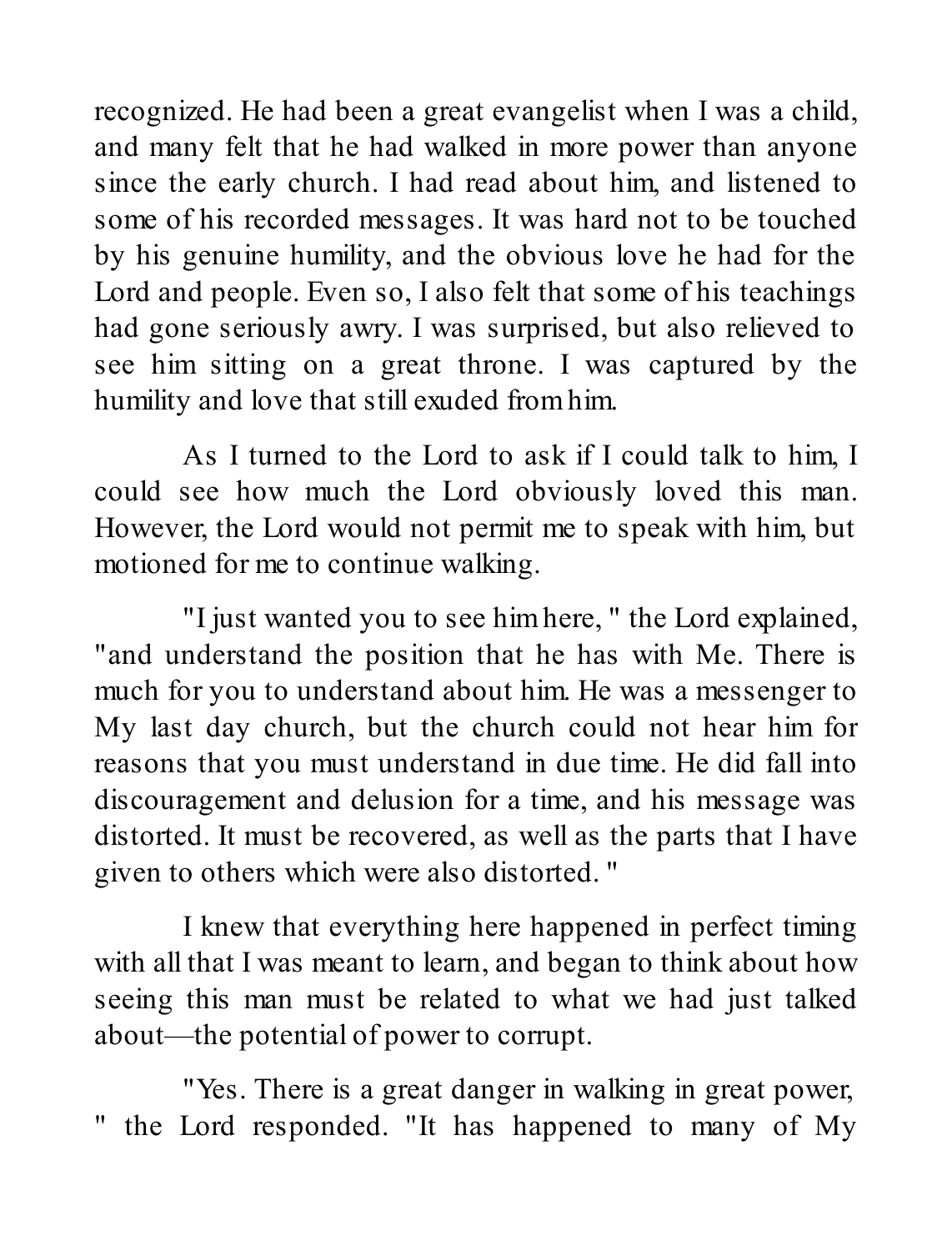messengers, and that is part of the message they are to give to My last day church. You must walk in My power, and even much greater power than these experienced, but if you ever start to think that the power is My endorsing you, or even your message, you will open the door to the same delusion. The Holy Spirit is given to testify only of Me. If you are wise, like Paul, you will learn to glory more in your weaknesses than in your strengths.

"True faith is the true recognition of who I am. It is nothing more and nothing less. But you must always remember, even if you abide in My presence, even if you see Me as I am, you can still fall if you turn from Me to look back at yourself That is how Lucifer fell.

He dwelt in this room. He beheld My glory and the glory of My Father. However, he began to look at himself more than he looked to us. He then began to take pride in his position and power. This has also happened to many of My servants who were allowed to see My glory, and who were trusted with power. If you begin to think that it is because of your wisdom, your righteousness, or even your devotion to pure doctrine, you willstumble. "

I knew that this was as severe a warning as anything that I had received or had been told here. I wanted to go back and fight in the last battle, but I was having serious questions about being able to do so without falling into the traps that now seemed to be everywhere. I looked back at the Lord. He was Wisdomand I thought of how badly I needed to know Him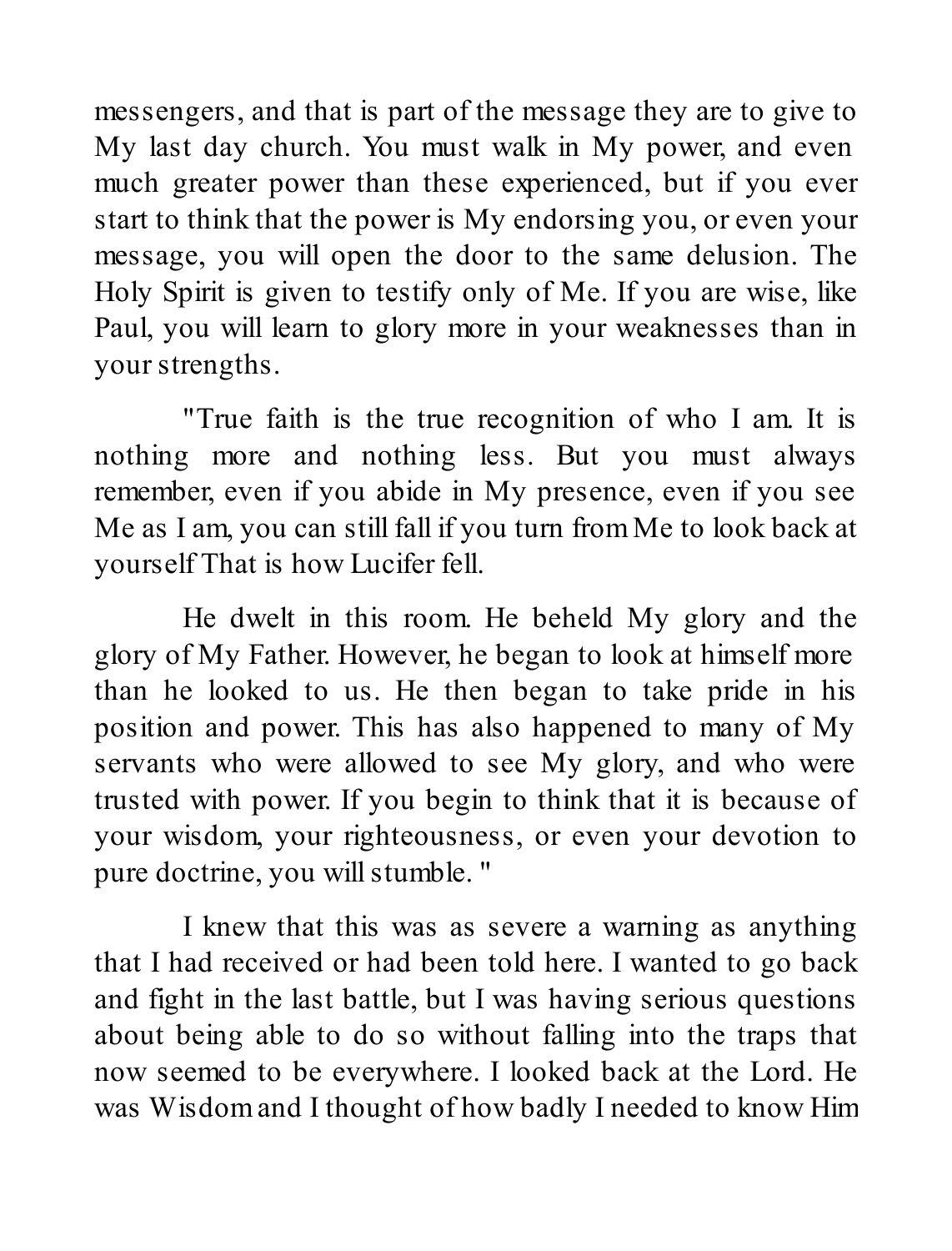as Wisdomwhen I returned.

"It is good for you to lose confidence in yourself I cannot trust you with the powers of the age to come until you do. The more confidence you lose in yourself the more power I will be able to trust you with, if I waited a long time for the Lord to continue, but He didn't. Somehow I knew that He wanted me to continue the sentence, but I did not know what to say. However, the more I looked at Him the more confidence I felt. Finally I did know what to say.

"If I put my confidence in you," I added.

"Yes. You must have faith to do what you are called to do, but it must be faith in Me. It is not enough for you to just lose confidence in yourself That only leads to insecurity if you do not fill the void with confidence in Me. That is how many of these men fell to their delusions. Many of these men and women were prophets. But some of them, out of insecurity, would not let men call them prophets. But that was not the truth because they were. False humility is also a deception. If the enemy could deceive them into thinking that they were not really prophets, he could also deceive them into thinking that they were greater prophets than they were just by nurturing their self-confidence. False humility will not cast out pride. It is just another form of self-centeredness, which the enemy has a right to exploit.

"All of your failures will be the result of one this thing, self-centeredness. The only way to be delivered from this is to walk in love. Love does not seek its own. "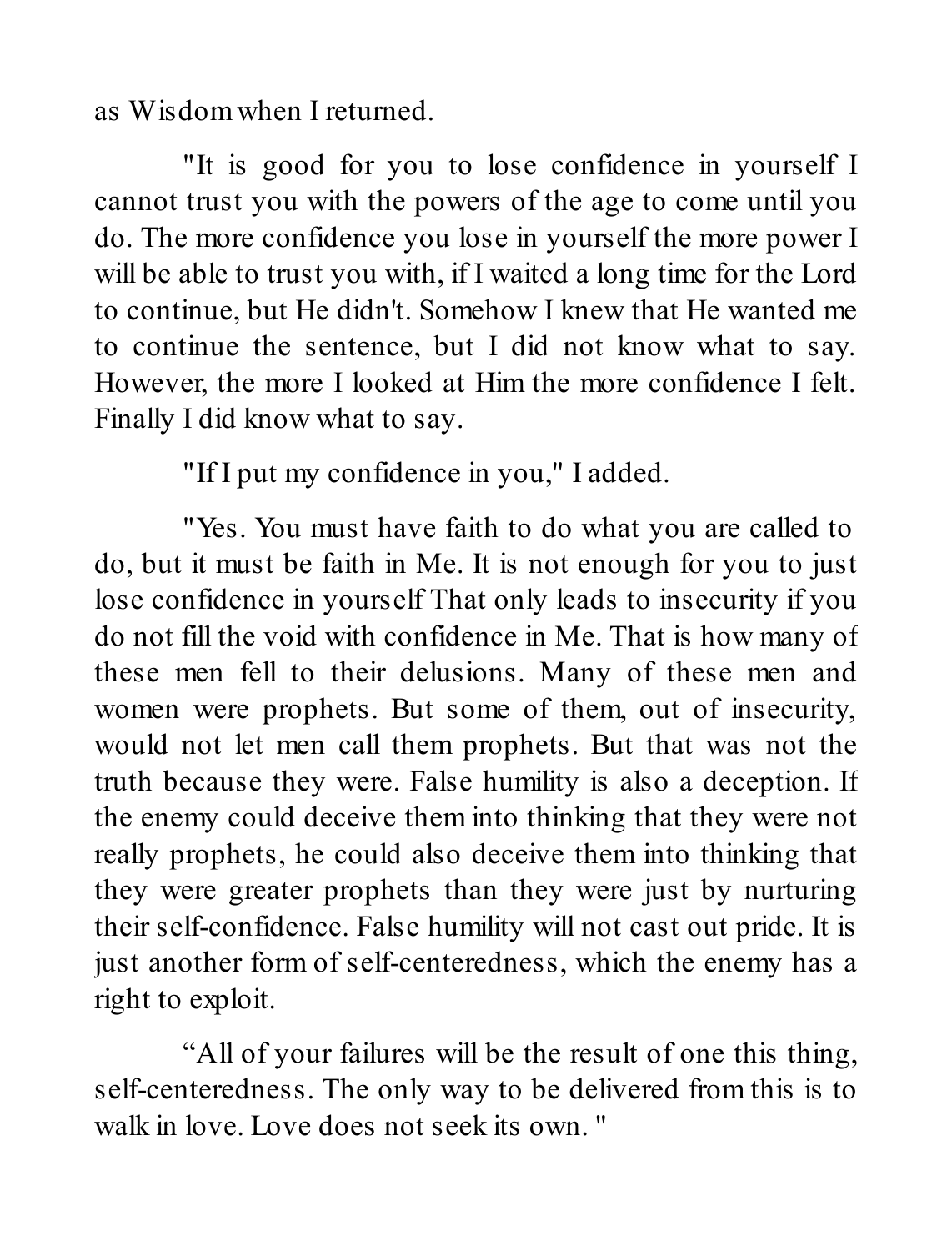As I was thinking about all of this a wonderful clarity began to come. I could see the whole experience from beginning to end, having as its focus this single, simple message. "How easily I am beguiled from the simplicity of devotion to You," I lamented.

The Lord then stopped and looked at me with an expression I pray that I will never forget. He smiled. I did not want to abuse this opportunity, but I somehow felt that when He smiled like that I could ask Himanything and He would give it to me, so I took the chance.

"Lord, when you said, 'Let there be light,' there was light. You prayed in John 17 that we would love you with the same love that the Father loved you with. Will you please say to me now, 'Let there be love in you,' so that I will love you with the Father's love?"

He did not quit smiling, but rather put His arm around me like a friend. "I said that to you before the creation of the world when I called you. I have also said it to your brethren who will fight with you in the last battle. You will know My Father's love for Met It is a perfect love that will cast out all of your fears. This love will enable you to believe Me so that you can do the works that I did, and even greater works, because I am with My Father, and you will know His love for Me, and the works you will tee given to do will glorify Me. Now, for your sake, I say again, 'let there be My Father's love in you.'"

I was overwhelmed with appreciation for this whole experience. "I love your judgments," I said as I started to turn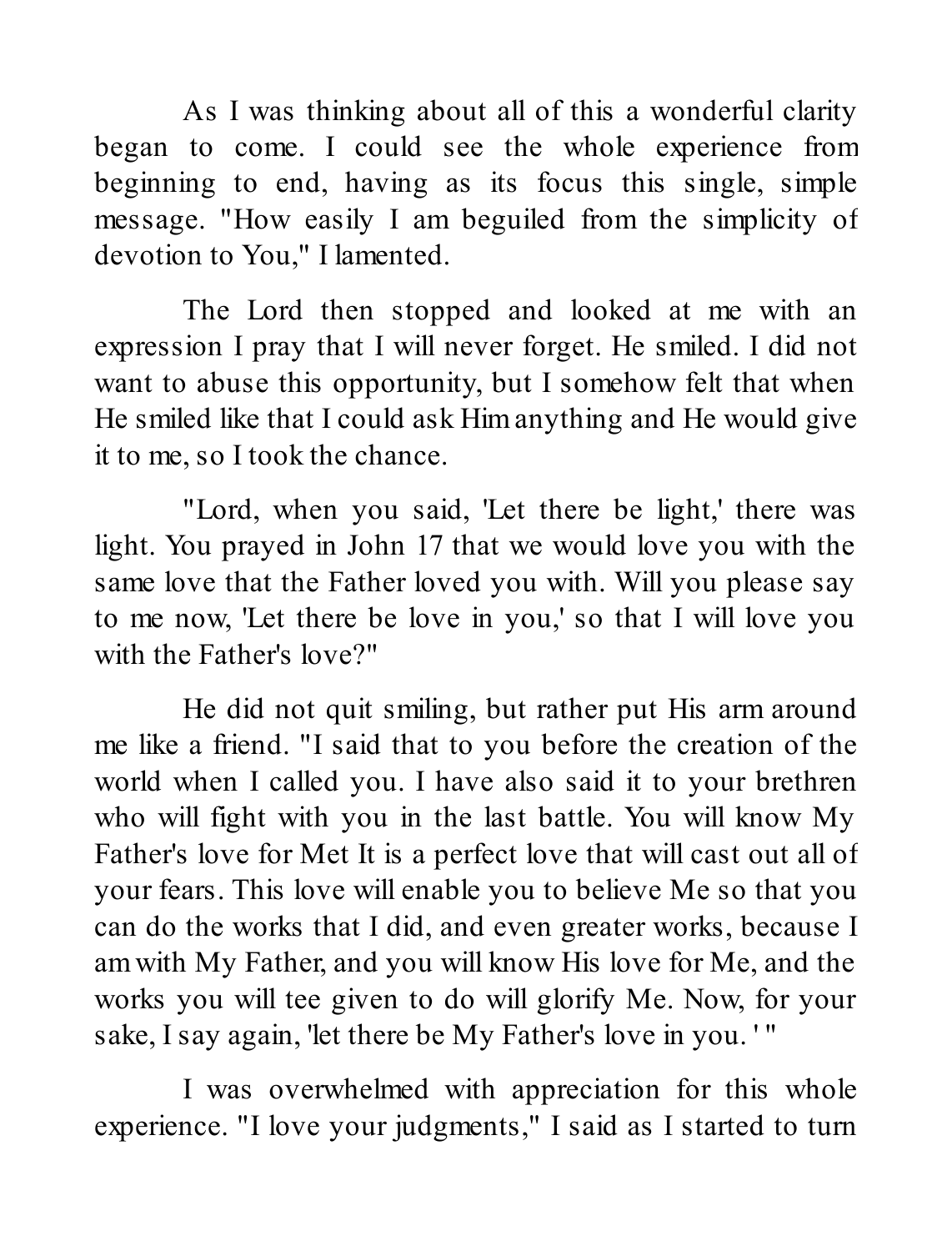and look back at the judgment seat, but the Lord stopped me.

"Don't took back. I am not there for you now; I am here. I will lead you from this room and back to your place in the battle, but you must not took back. You must see My judgment seat in your own heart, because that is where it is now. "

"Just like the Garden, and like the treasures of salvation . . ." I thought to myself.

"Yes. Everything that I am doing, I am doing in your heart. That is where the living waters flow. That is where I am. "

He then gestured toward me, so I looked at myself, pulling back the cloak of humility. I was stunned by what I saw. My armor contained the same glory that surrounded Him. I quickly covered it again with my cloak.

"I also prayed to My Father on the night before My crucifixion, that the glory I had with Him in the beginning would be with My people, so that you will be one. It is My glory that unifies. As you come together with others who love Me, My glory will be magnified. The more that My glory is magnified by the joining of those who love Me, the more the world will know that I was sent by the Father. Now the world really will know that you are My disciples because you will love Me, and you will love each other. "

As I kept looking at Him, my confidence continued to grow. It was like being washed on the inside. Soon I was feeling ready to do anything He asked.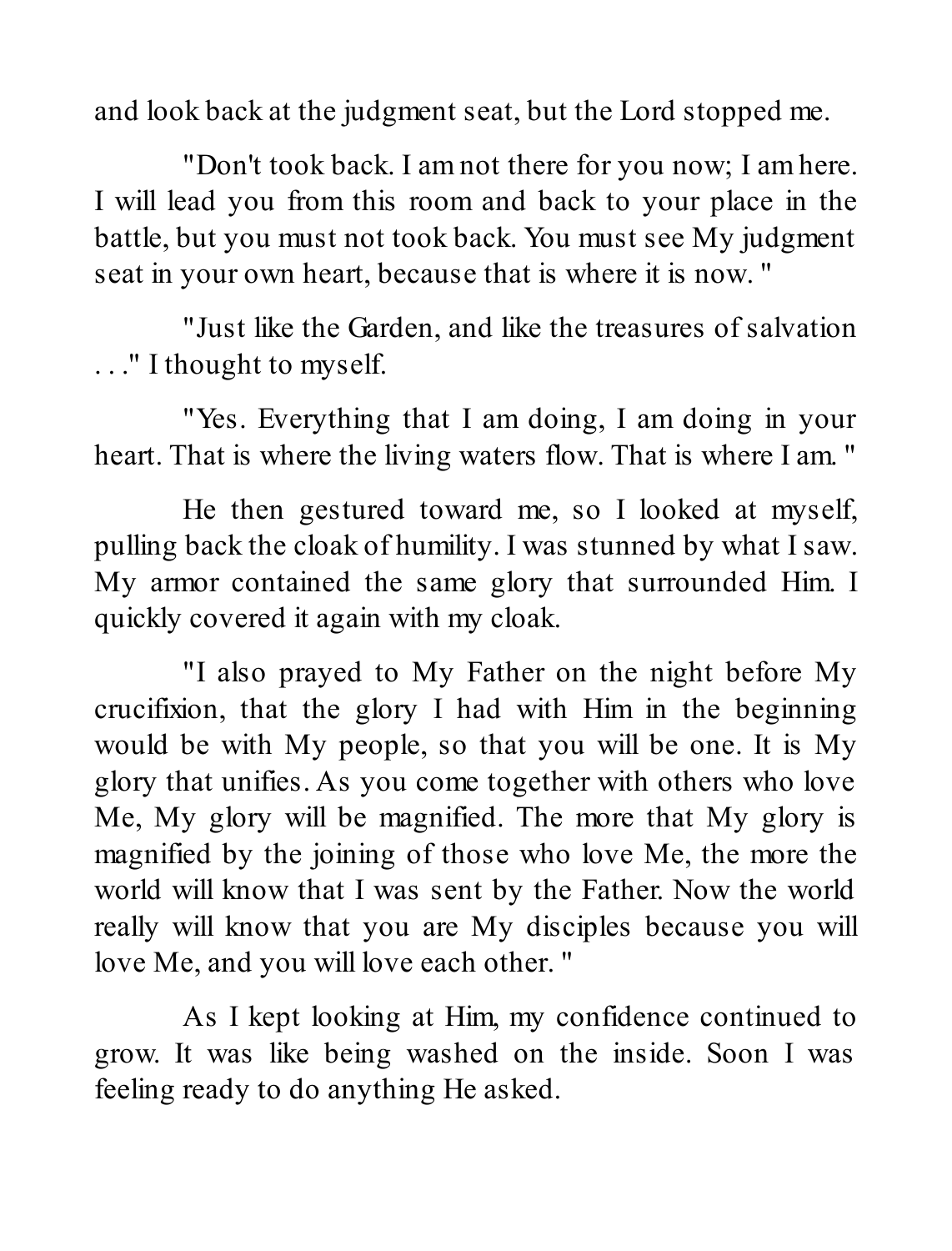"There is still someone who you must meet before you return to the battle," He said as we walked. As we did, I continued to be astonished by how much more glorious He had become than even a few minutes before.

"Every time you see Me with the eyes of your heart, your mind is renewed a little bit more, " He proceeded. "One day you will be able to abide in My presence continually. When you do that all that, you have learned by My Spirit will be readily available to you, and I will be available to you. "

I could hear everything He said, and understood it, but I was so captured by His glory that I Just had to ask Him, "Lord, why are you so much more glorious now than the other times when You first appeared to me as Wisdom?"

"I have never changed, but you have. You are changed as you behold My glory with an unveiled face. The experiences that you have had are removing the veils fromyour face so that you can see Me more clearly, but nothing removes them as quickly as when you behold My love. "

He then stopped and I turned to look at those in the thrones next to us. We were still in the place where the very highest kings were sitting. Then I recognized a man who was close by.

"Sir, I know you from somewhere, but I Just cannot remember where."

"You once saw me in a vision," he replied.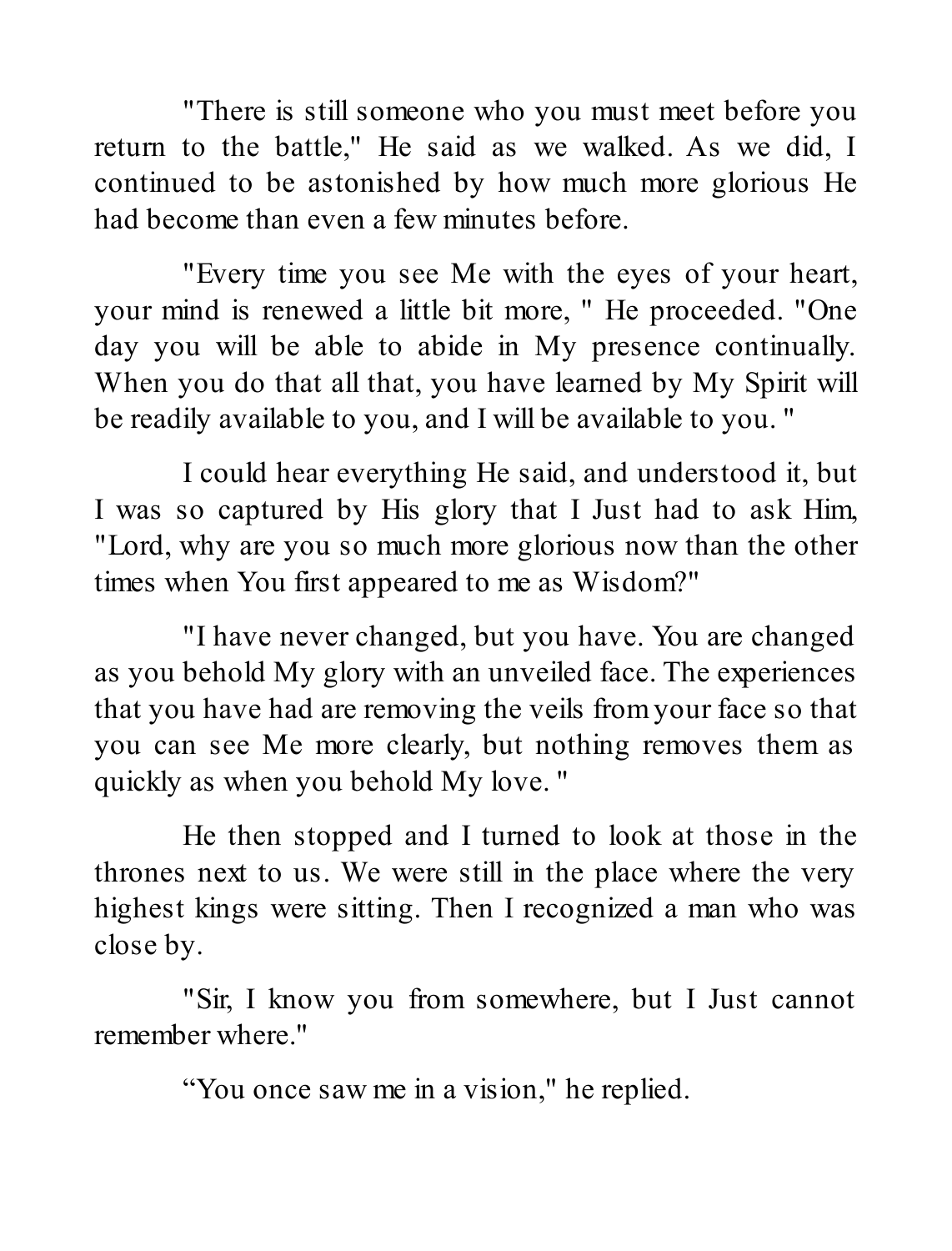I immediately remembered, and was shocked! "So you were a real person?"

"Yes," he replied.

I then began to remember the day when, as a young Christian I had become frustrated with some issues in my life. I went out into the middle of a battlefield park near my apartment and determined to wait until the Lord spoke to me. As I sat reading my Bible I was caught up into a vision, one of the first that I ever had.

In the vision I saw a man who was zealously serving the Lord. He was continually witnessing to people, teaching, and visiting the sick to pray for them. He was very zealous for the Lord, and had a genuine love for people. Then I saw another man who was obviously a tramp or a homeless man. A small kitten wandered into his path and he started to kick it, but restrained himself, but still shoved it rather harshly out of the way with his foot. Then the Lord asked me which of these men pleased Himthe most.

"The first," I said without hesitating.

"No, the second," He responded, and began to tell me their stories.

The first man had been raised in a wonderful family, which had always known the Lord. He grew up in a thriving church, and then attended one of the best Bible colleges. He had been given one hundred portions of His love, but he was using only seventy-five.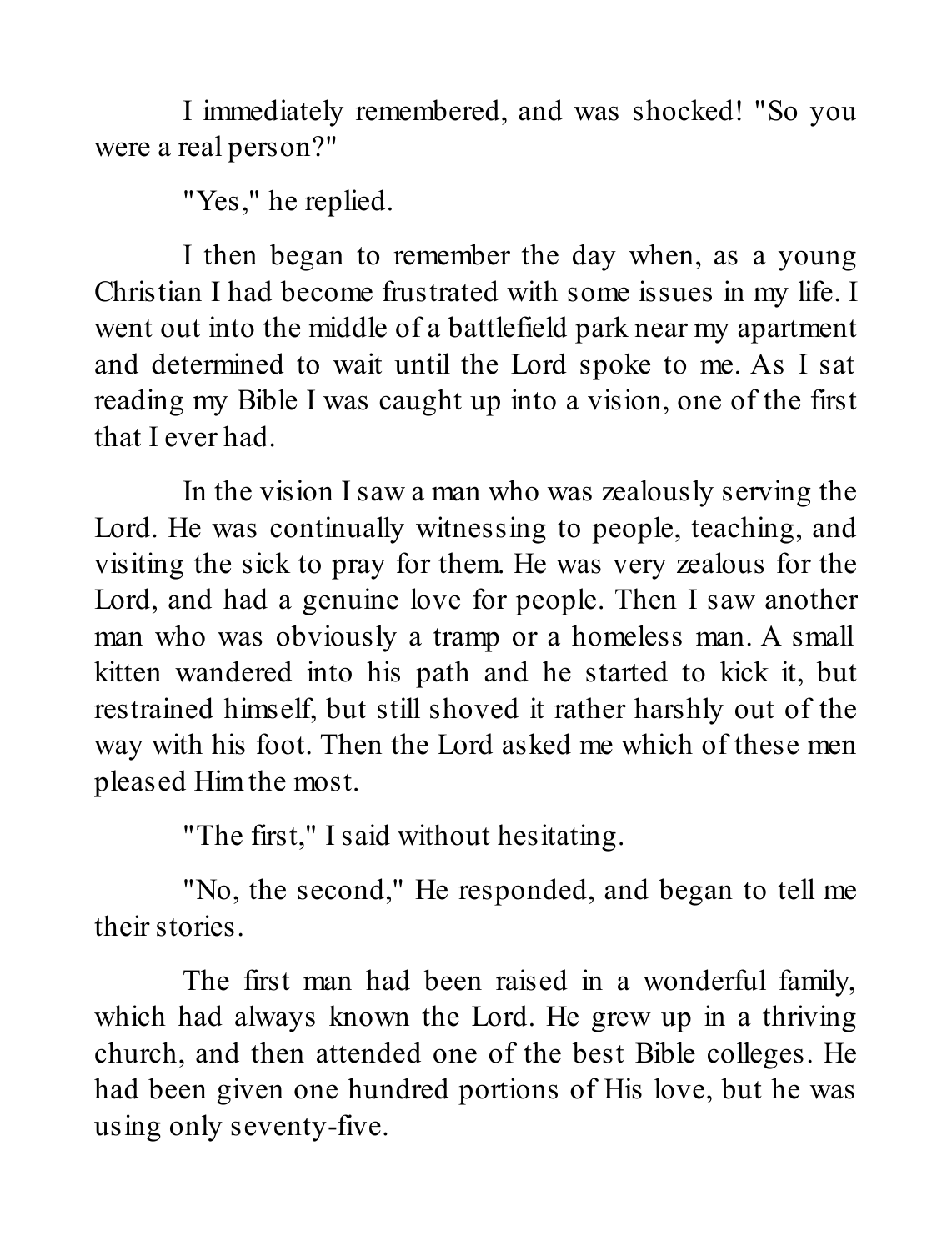The second man had been born deaf. He was abused and kept in a dark, cold attic until he was found by the authorities when he was eight years old. He had then been shifted from one institution to another where the abuse continued. Finally he was turned out on the streets. To overcome all of this the Lord had only given him three portions of His love, but he had mustered every bit of it to fight the rage in his heart to keep fromhurting the kitten.

I now looked at that man, a king sitting on a throne far more glorious than Solomon could have even imagined. Hosts of angels were arrayed about him, waiting to do his bidding. I turned to the Lord in awe. I still just could not believe he was real, much less one of the great kings.

"Lord, please tell me the rest of His story," I begged.

"Of course, that is why we are here. Angelo was so faithful with the little that I had given to him, I gave him three more portions of My love. He used all of that to quit stealing. He almost starved, but he refused to take anything that was not his. He bought his food with what he could make collecting bottles, and occasionally finding someone who would let him do yard work. He could not hear but he had learned to read, so I sent him a gospel tract. As he read it the Spirit opened his heart, and he gave his If e to Me. I again doubled the portions of My love to Himand he faithfully used all of them. He wanted to share Me with others, but he could not speak. Even though he lived in such poverty, he started spending over half of everything he made on gospel tracts to give out on street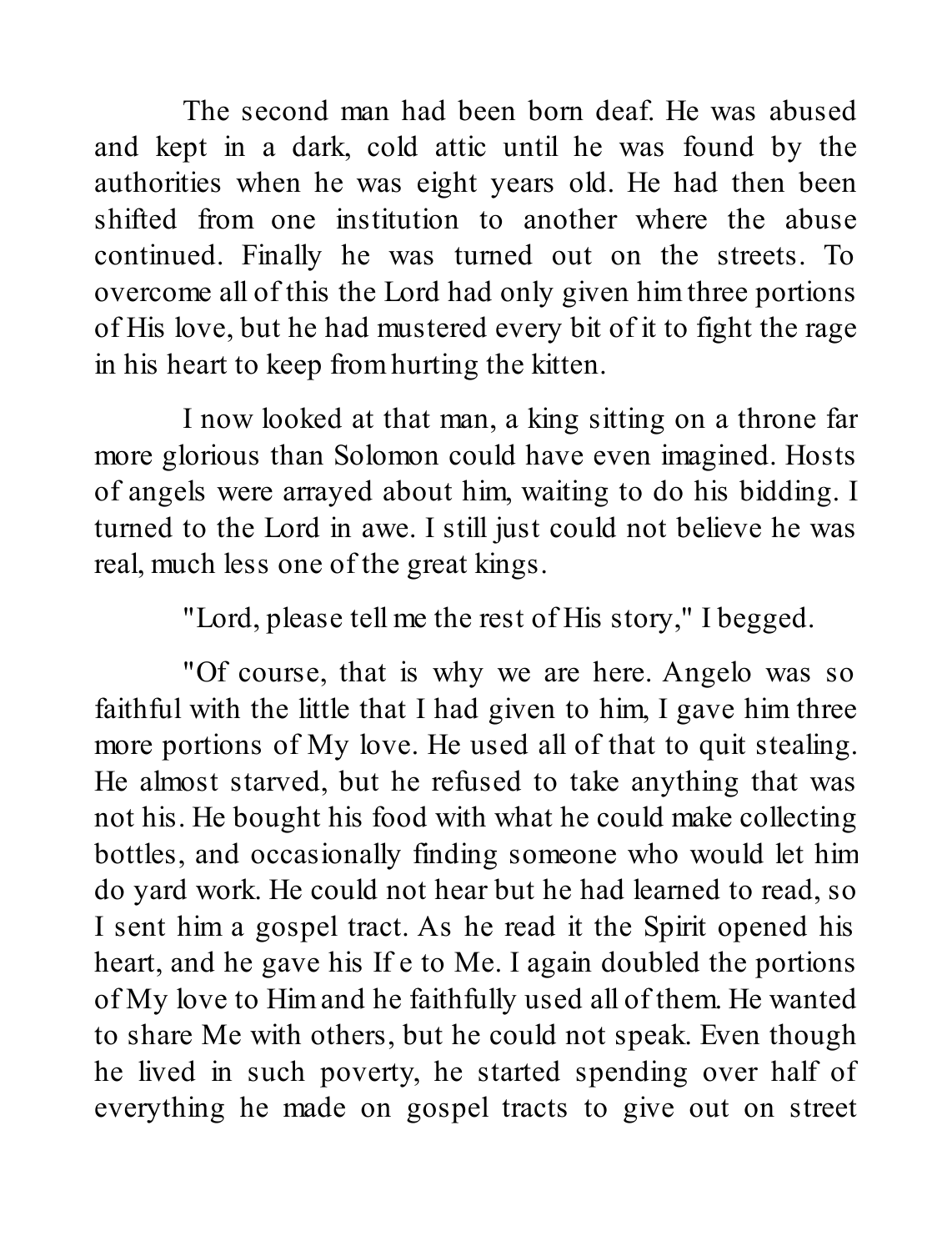corners. "

"How many did he lead to you?" I asked, thinking that it must have been multitudes for him to be sitting with the kings.

"One," the Lord answered. "I let him lead a dying alcoholic to Me to encourage him. It encouraged him so much he would have stood on that corner for many more years just to bring another soul to repentance. But all of heaven was entreating Me to bring him here, and I, too, wanted him to receive his reward. "

"But what did he do to become a king?" I asked.

"He was faithful with all that he was given, he overcame all until he became like me, and he died a martyr. "

"But what did he overcome, and how was he martyred?"

"He overcame the world with My love. Very few have overcome so much with so little. Many of My people dwell in homes that kings would have envied just a century ago because of their conveniences, but do not appreciate them, while Angelo would so appreciate a cardboard box on a cold night that he would turn it into a glorious temple of My presence. He began to love everyone and everything. He would rejoice more over an apple than some of My people do over a great feast. He was faithful with all that I gave him, even though it was not very much compared to what I gave others, including you. I showed him to you in a vision because you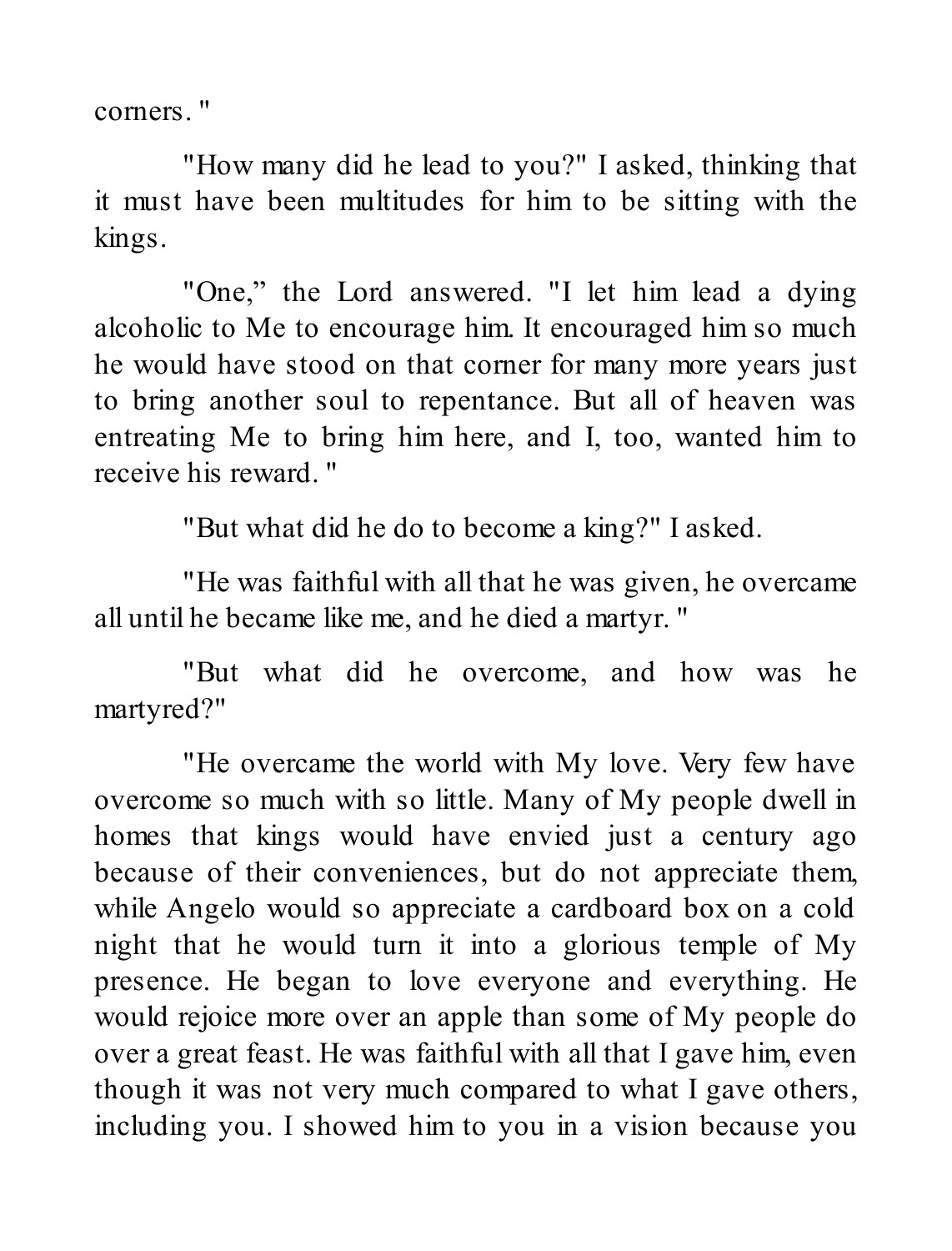passed by him many times. You even once pointed him out to one of your friends and spoke of him. "

"I did? What did I say?"

"You said, 'There is another one of those Elijah's who must have escaped from the bus station.' You said that he was 'a religious nut' who was sent by the enemy to turn people off to the gospel. "

This was the worst blow that I had yet suffered in this experience. I was more than shocked, I was appalled. I tried to remember the specific incident, but couldn't, simply because there were so many others like it. I had never had much compassion for filthy street preachers who seemed to me that they were specifically sent to turn people off to the gospel.

"I'msorry Lord. I'mreally sorry."

'And you are forgiven, " He quickly responded. 'And you are right. There are many who try to preach the gospel on the streets for wrong, and even perverted reasons. Even so, there are many who are sincere, even if they are untrained and unlearned. You must not judge by appearances. There are as many true servants who look like he did as there are among the polished professionals in the great cathedrals and organizations that men have built in My Name. "

He then motioned for me to look up at Angelo. When I turned he had descended the steps to his throne and was right in front of me. Opening his arms he gave me a great hug, and kissed my forehead like a father. Love poured over me and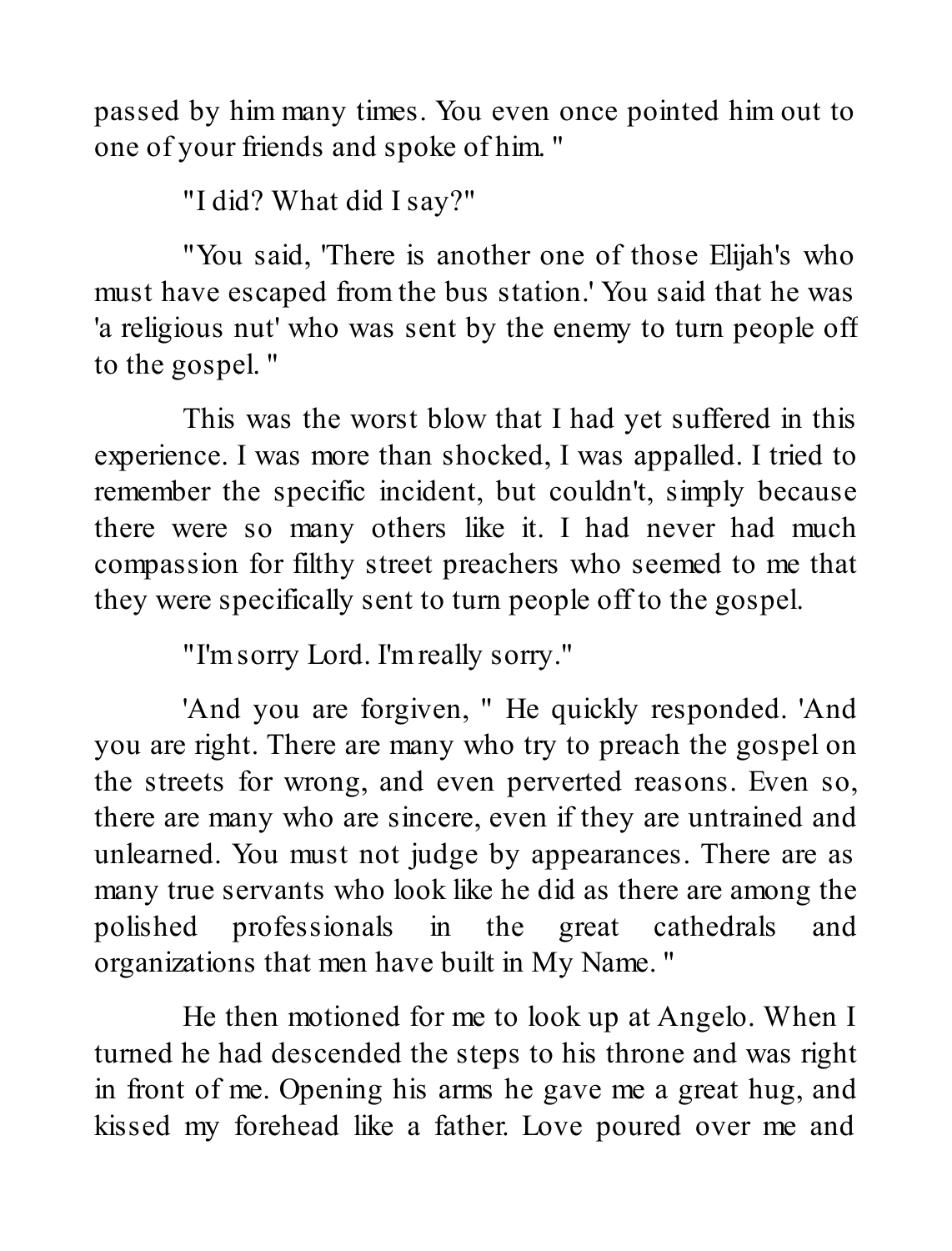through me until I felt that it would overload my nervous system. When he finally released me I was staggering as if I were drunk, but it was a wonderful feeling. It was love like I had never felt it.

"He could have imparted that to you on earth, " the Lord continued. "He had much to give to My people, but they would not come near him. Even My prophets avoided him. He grew in the faith by buying a Bible and a couple of books that he read over and over. He tried to go to churches but he could not find one that would receive him. If they would have taken him in they would have taken Me in. He was My knock upon their door. "

I was learning a new definition of grief. "How did he die?" I asked, remembering that he had been martyred, half expecting that I was somehow even responsible for it.

"He froze to death trying to keep an old wino alive who had passed out in the cold."

As I looked at Angelo I just could not believe how hard my heart was. Even so, I did not understand how this made him a martyr, which I had thought was a title reserved for those who died because they would not compromise their testimony.

"Lord, I know that he is truly an overcomer," I remarked. "And, it is so just for himto be here. But are those who die that way also considered martyrs?"

"Angelo was a martyr every day that he lived. He would only do enough for himself to stay alive, and he gladly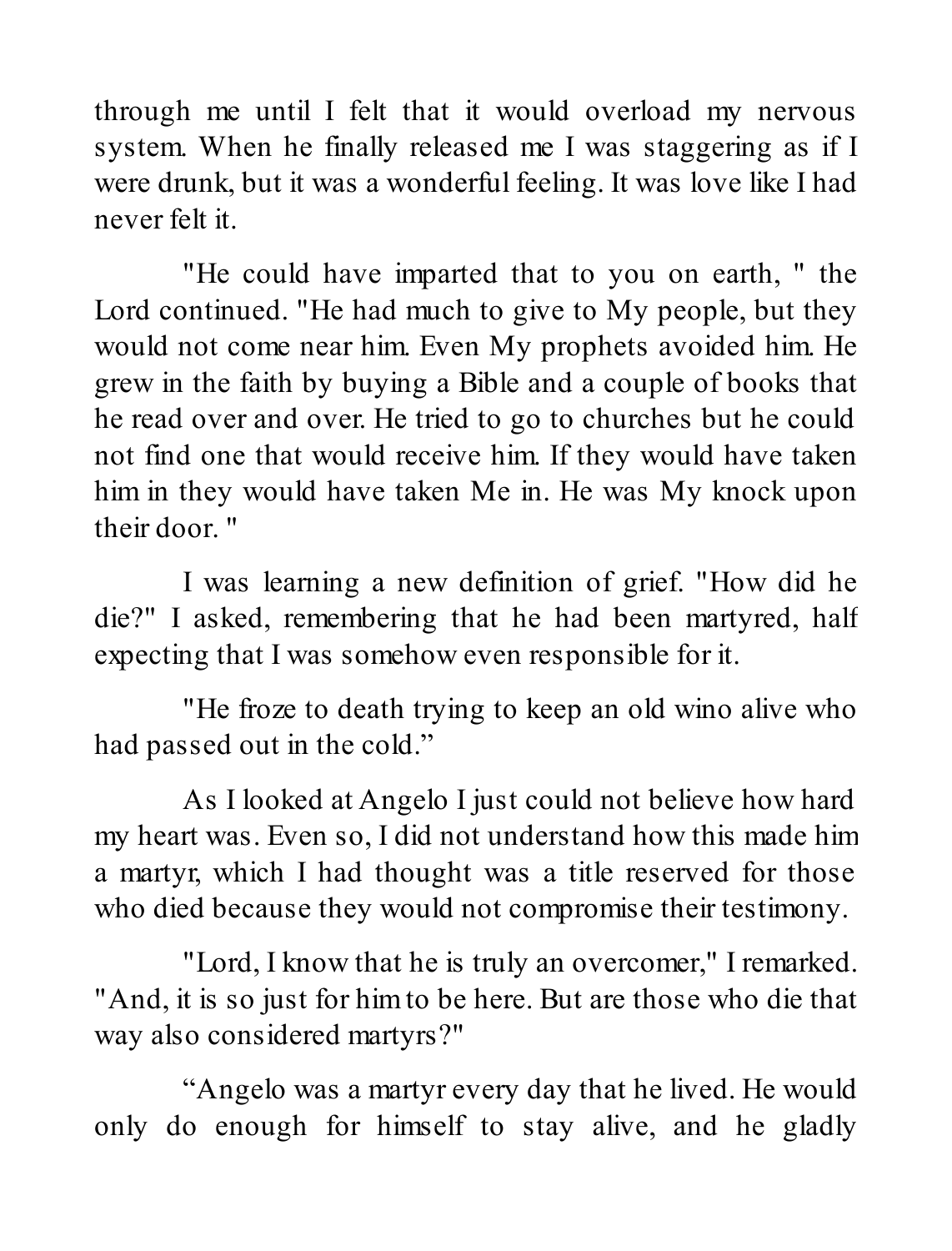sacrificed his life to save a needy friend. As Paul wrote to the Corinthians, even if you give your body to be burned, but do not have love, it counts as nothing. But, when you give yourself with love, it counts for much. Angelo died every day because he did not live for himself; but for others. While on earth he always considered himself the least of the saints, but he was one of the greatest. As you have already learned, many of those who consider themselves the greatest, and are considered by others to be the greatest, end up being the least here. Angelo did not die for a doctrine, or even his testimony, but he did die for Me. "

"Lord, please help me to remember this. Please do not let me forget what I amseeing here when I return," I begged.

"That is why I am with you here, and I will be with you when you return. Wisdom is to see with My eyes, and not to judge by appearances. I showed you Angelo in the vision so that you would recognize him when you passed him on the street. If you had shared with him the knowledge of his past that I had shown you in the vision, he would have given his life to me then. You could have then discipled this great king, and he would have had a great impact on My church. If My people would look at others the way I do, Angelo and many others like him, would have been recognized. They would have been paraded into the greatest pulpits, and My people would have come from the ends of the earth to sit at their feet. because by doing this they would have sat at My feet. He would have taught you to love, and how to invest the gifts that I have given you so that you could bear much more fruit. "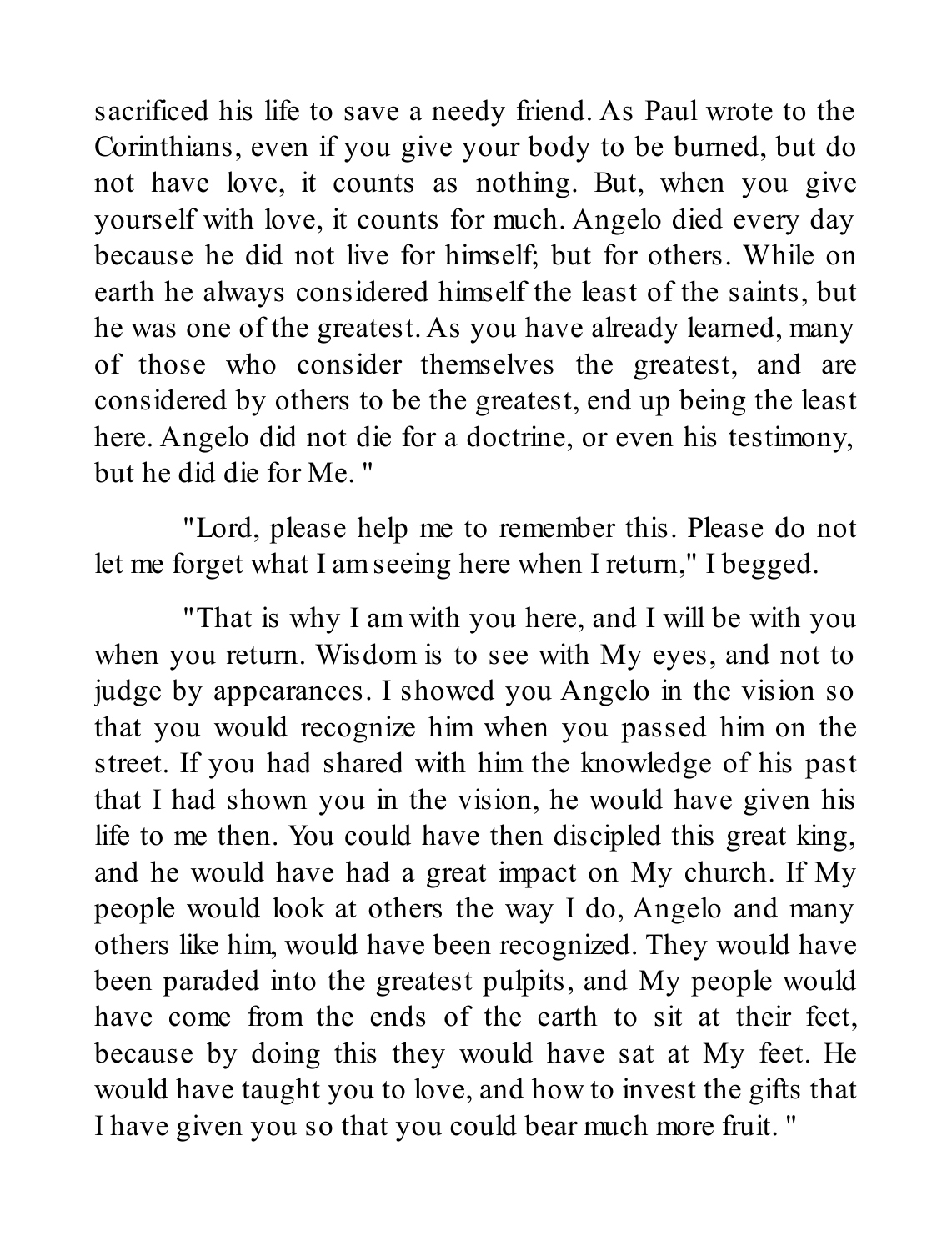I was so ashamed that I did not want to even look at the Lord, but finally I turned back to Him as I felt the pain driving me toward self-centeredness again. When I looked at HimI was virtually blinded by His glory. It took a while, but gradually my eyes adjusted so that I could see Him.

"Remember that you are forgiven," He said. "I am not showing you these things to condemn you, but to teach you. Always remember that compassion will remove the veils from your soul faster than anything else. "

As we began to walk again, Angelo spoke for the first time, "Please remember my friends, the homeless. Many will love our Savior if someone will go to them."

His words had such power in them that I was too moved to answer, so I just nodded. I knew that those words were the decree of a great king, and a great friend of the King of kings. "Lord, will you help me to help the homeless?"

"I will help any who help them, " He responded. "When you love those whom I love you will always know My help. They will be given the Helper by the measure of their love. You have asked many times for more of My anointing; that is how you will receive it. Love those whom I love. As you love them you love Me. As you give to themyou have given to Me, and I will give more to you in return. "

My mind drifted to my nice home and all of the other possessions I had. I was not wealthy, but by earthly standards I knew that I did live much better than kings had just a century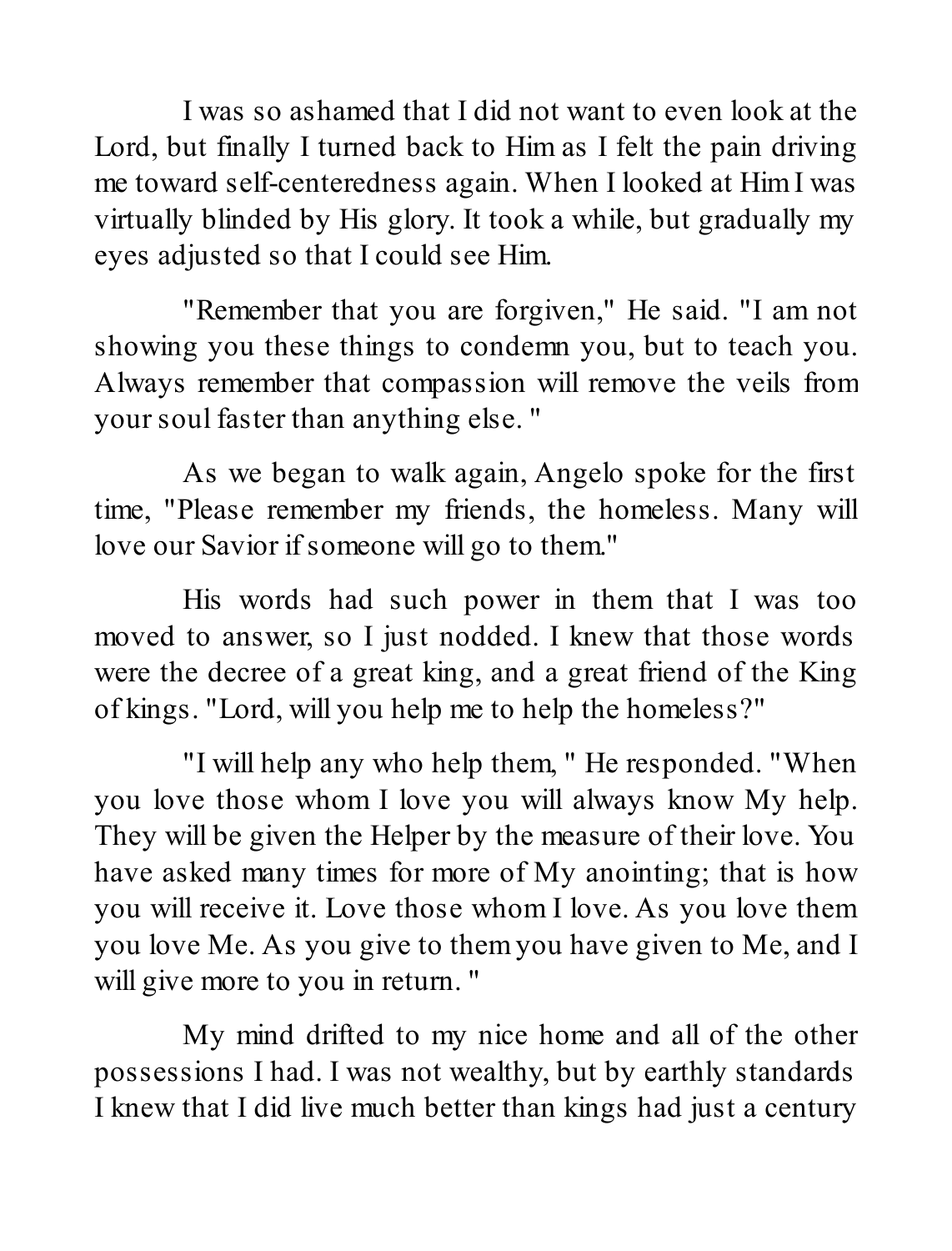before. I had never felt guilty about it before, but I did now. Somehow it was a good feeling, but at the same time it did not feel right. Again I looked back to the Lord as I knew He would help me.

"Remember what I said about how My perfect law of love made light and darkness distinct. When confusion such as you are now feeling comes, you know that what you are experiencing is not My perfect law of love. I delight in giving My family good gifts, just as you do yours. I want you to enjoy them, and appreciate them. Only you must not worship them, and you must freely share them when I call you to. I could wave My hand and instantly remove all poverty from the earth. There will be a day of reckoning when the mountains and high places are brought down, and the poor and oppressed are raised up, but I must do it. Human compassion is just as contrary to Me as human oppression. Human compassion is used as a substitute for the power of My cross. I have not called you to sacrifice, but to obey. Sometimes you will have to sacrifice to obey Me, but if your sacrifice is not done in obedience, it willseparate us.

"You are guilty for the way you misjudged and treated this great king when he was My servant on earth. Do not judge anyone without inquiring of Me. You have missed more encounters that I have set up for you than you have ever imagined, simply because you were not sensitive to Me. However, I did not show you this to just make you feel guilty, but to bring you to repentance so that you will not continue to miss them. If you just react in guilt you will begin to do things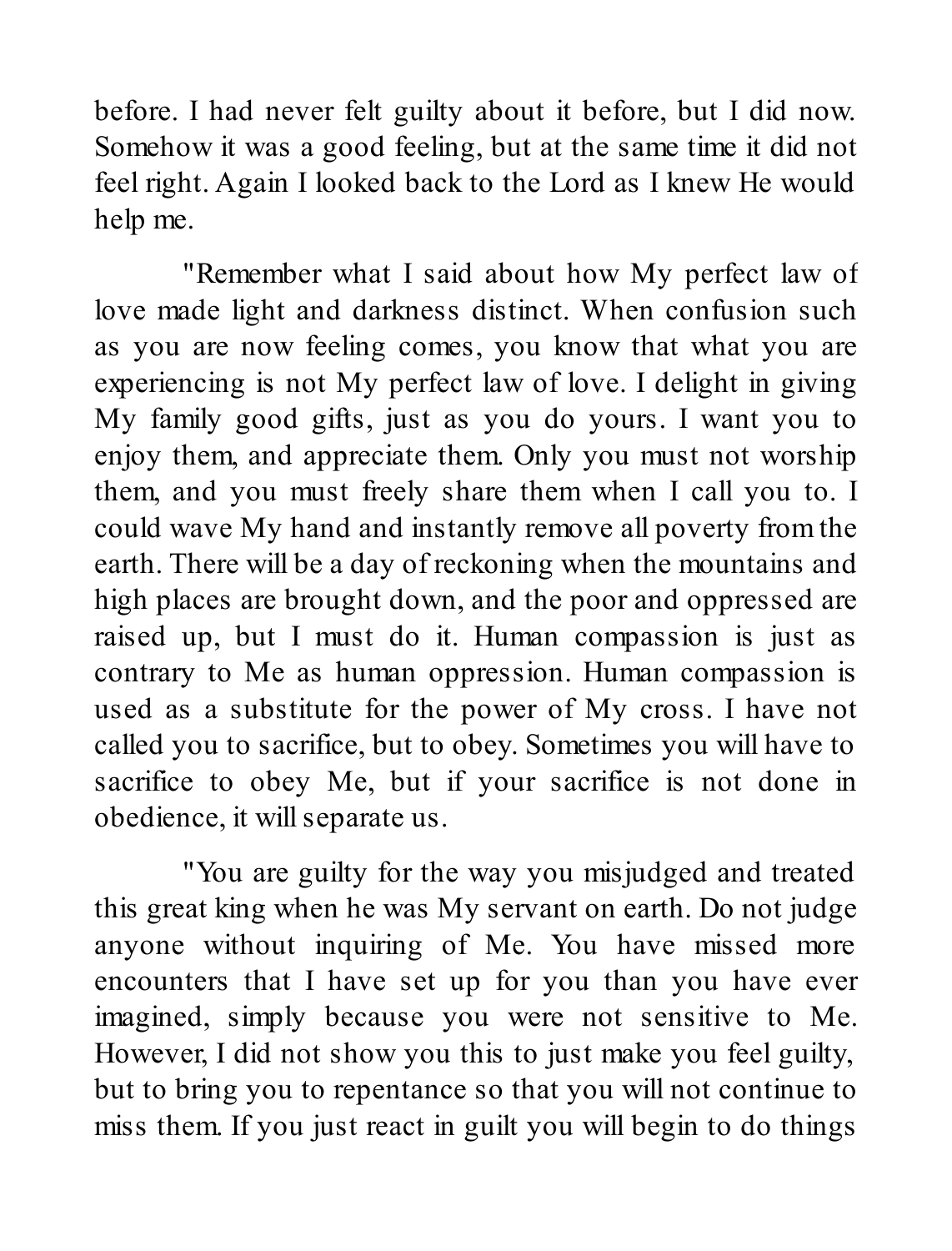to compensate for your guilt, which is an affront to My cross. My cross alone can remove your guilt, and because I went to the cross to remove your guilt, whatever is done in guilt is not done for me.

"I do not enjoy seeing men suffer, " Wisdomcontinued. "But human compassion will not lead them to the cross which alone can relieve their real suffering. You missed Angelo because you were not walking in compassion. You will have more when you return, but your compassion must still be subject to My Spirit. Even I did not heal all those for whom I had compassion, but I only did what I saw My Father doing. You must not just do things out of compassion, but in obedience to My Spirit. Only then will your compassion have the power of redemption.

"I have trusted you with the gifts of My Spirit. You have known My anointing in your preaching and writing, but you have known it much less than you realize. Rarely do you really see with My eyes, or hear with My ears, or understand wit $1~$  My heart. Without Me you can do nothing that will benefit My kingdom or promote My gospel. You have fought in My battles, and you have even seen the top of My mountain. You have learned to shoot arrows of truth and hit the enemy. You have learned a little about using My sword. But love is My greatest weapon. Love will never fail. Love will be the power that destroys the works of the devil. And love will be what brings My kingdom. Love is the banner over My army. Under this banner you must now fight. "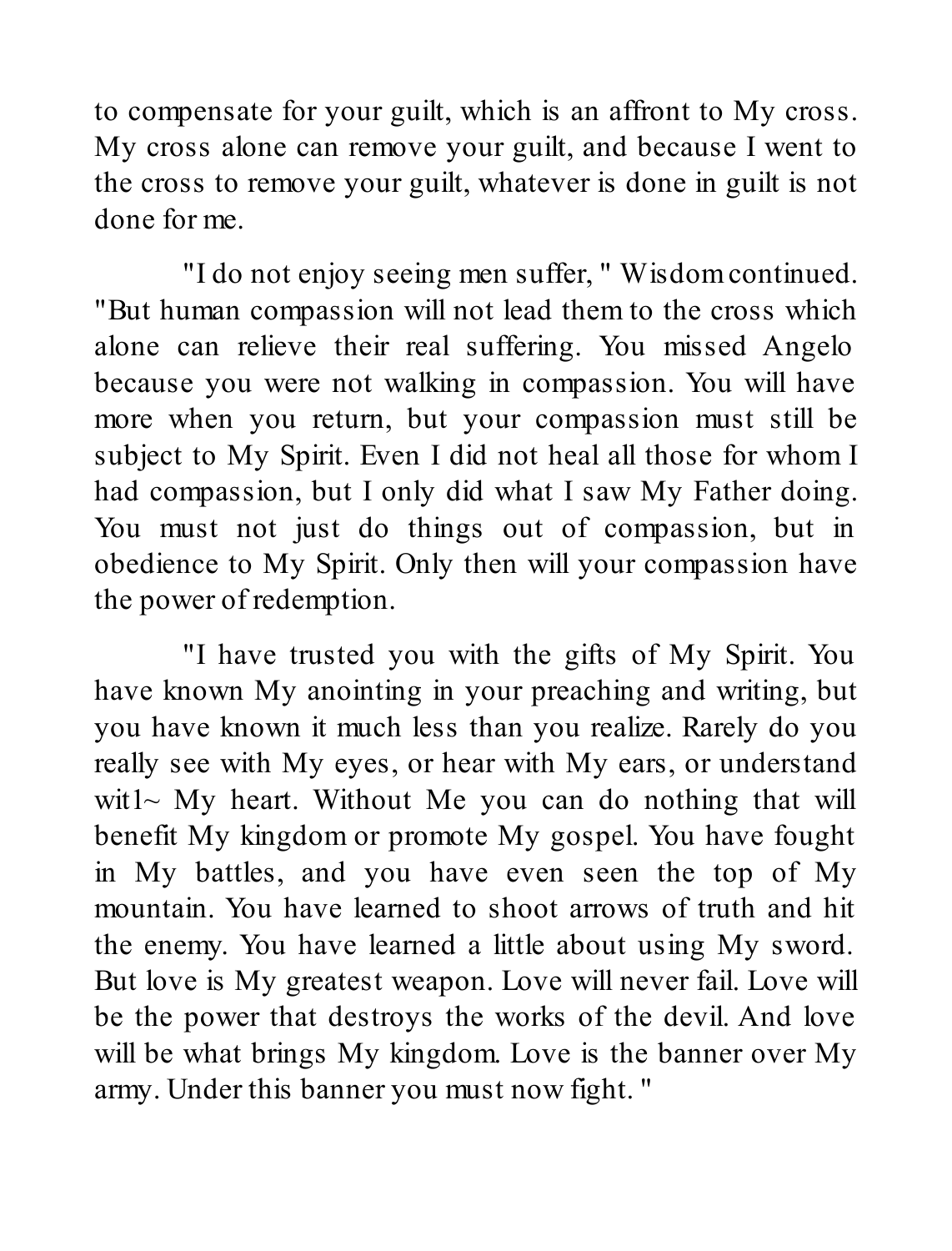With this we turned into a corridor and were no longer in the great hall of judgment. The glory of Wisdom was all around me, but I could no longer see Himdistinctly. Suddenly I came to a door. I turned because I did not want to leave, but I immediately knew that I had to. This was the door that Wisdom had led me to. I had to go through it.

To be continued . . .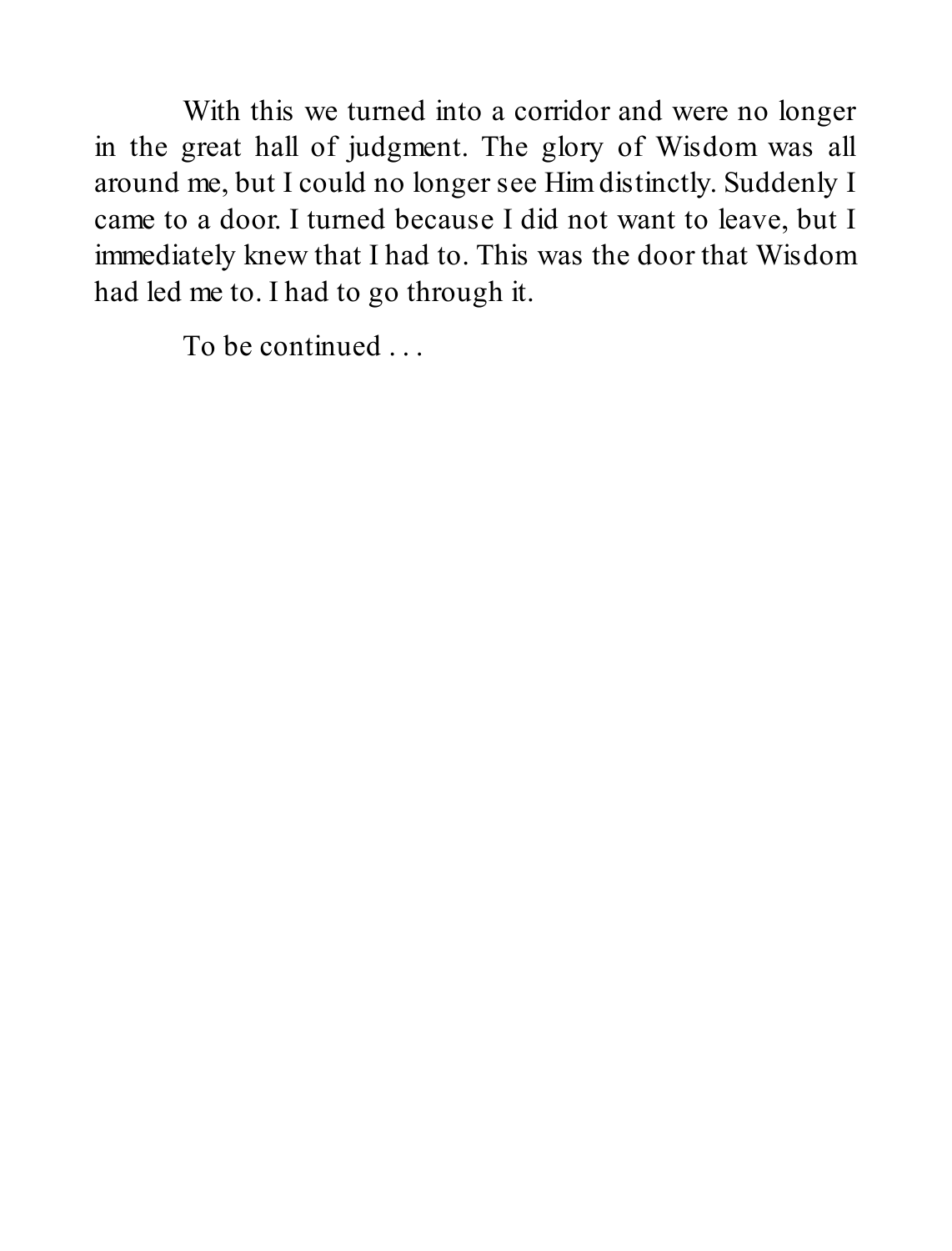## **Table of Contents**

The Final Quest **Introduction** How I Received The Vision Using Prophetic Revelations Part I, The Hordes of Hell Are Marching The Prisoners The Battle Begins The High Way A Tragic Mistake **Safety** The Anchor A New Weapon The Trap The Serpents The King Appears **Summary** Part II, The Holy Mountain His Dwelling Place The Other Half Of Love The Return To The Battle The Faithful Reality Discovered The Deadly Trap The Foundation Of Glory The Power Of Pride Rank In The Kingdom